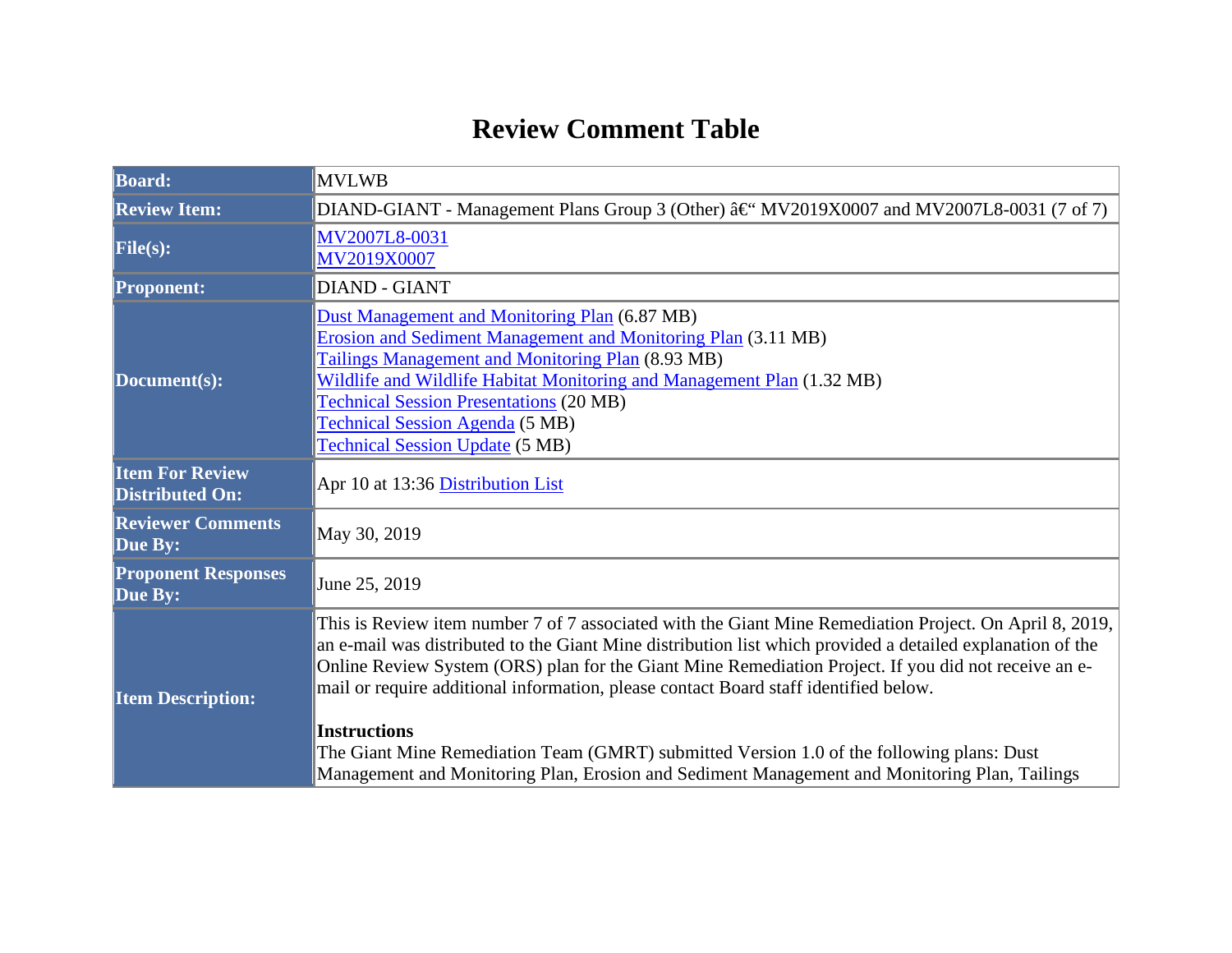Management and Monitoring Plan, and Wildlife and Wildlife Habitat Monitoring and Management Plan as part of its Post-EA Information Package on April 1, 2019.

Reviewers are invited to submit comments, and recommendations using the Online Review System (ORS) by the review comment deadline specified below. If reviewers seek clarification on the submission, they are encouraged to correspond directly with the proponent prior to submitting comments and recommendations.

Reviewers may also wish to consider providing an overarching recommendation regarding whether the Board should approve the submission, to provide context for the comments and recommendations and assist the Board with its decision.

Please provide comments and recommendations on the following components of the Post-EA Information Package including:

- Dust Management and Monitoring Plan;
- Erosion and Sediment Management and Monitoring Plan;
- Tailings Management and Monitoring Plan; and
- Wildlife and Wildlife Habitat Monitoring and Management Plan.

When providing comments on a specific Plan, Program, or Report, please identify the document and the Section (if applicable) in the 'Topic' line.

Board staff would also like to note that further supporting documentation can be found in ORS reviews: • DIAND-GIANT - Land Use Permit Application – MV2019X0007 (1 of 7)

• DIAND-GIANT - Water Licence Post-EA Information Package – MV2007L8-0031 (2 of 7)

• DIAND-GIANT - Management Plans Group 1 (Standard) – MV2019X0007 and MV2007L8-0031 (3 of  $|7\rangle$ 

• DIAND-GIANT - Preliminary Screening Information – MV2019X0007 and MV2007L8-0031 (4 of 7)

• DIAND-GIANT - Closure and Reclamation Plan – MV2019X0007 and MV2007L8-0031 (5 of 7)

• DIAND-GIANT - Management Plans Group 2 (Water) – MV2019X0007 and MV2007L8-0031 (6 of 7)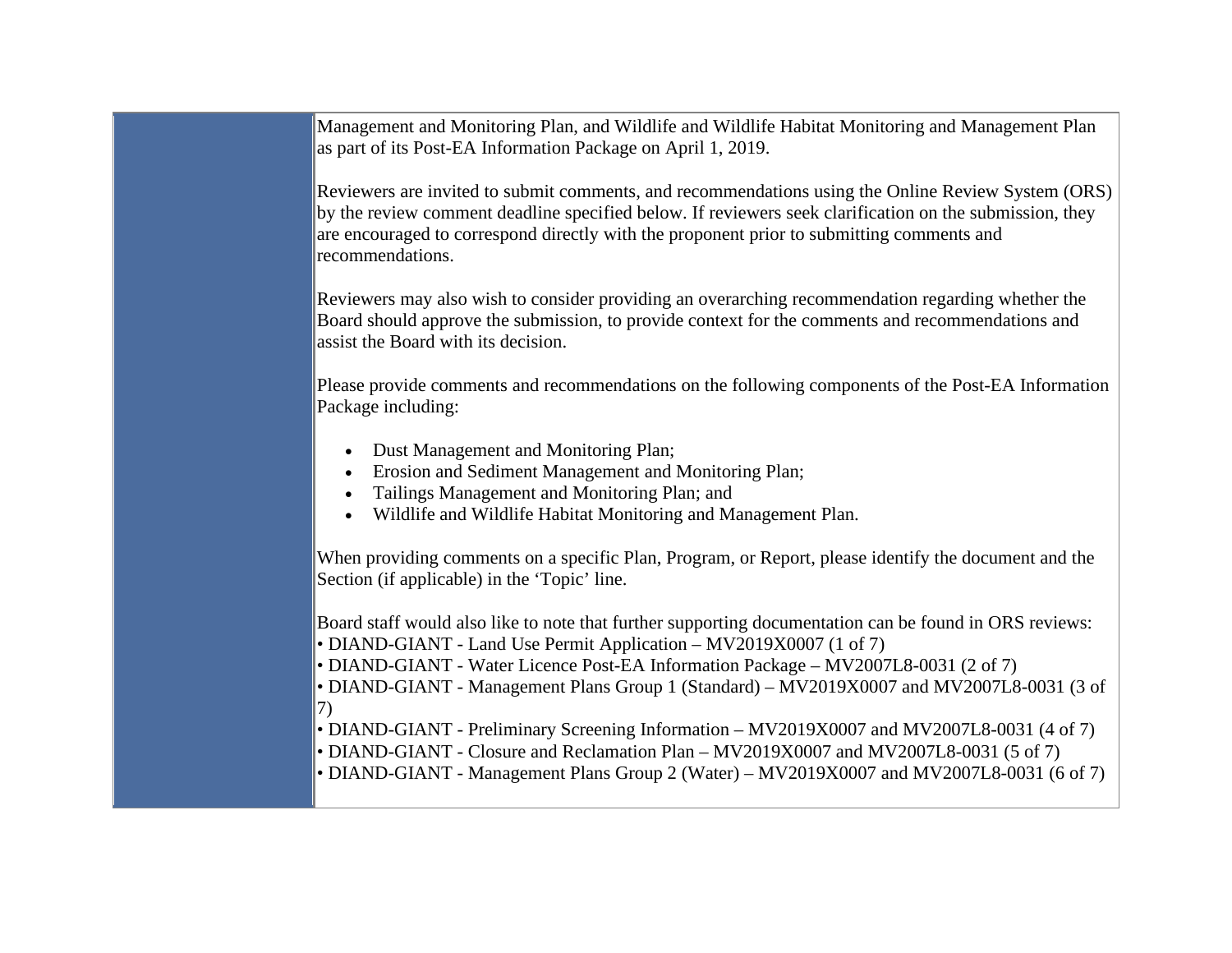|                             | The documents that have been uploaded to this review are also available on our public Registry.           |  |  |
|-----------------------------|-----------------------------------------------------------------------------------------------------------|--|--|
|                             | If you have any questions or comments about the ORS or this review, please contact Board staff identified |  |  |
|                             | below:<br>Shannon Allerston 867-766-7465 sallerston@mvlwb.com                                             |  |  |
|                             | Tyree Mullaney 867-766-7464 tyree@mvlwb.com                                                               |  |  |
|                             | Kimberley Murray 867-766-7458 kmurray@mvlwb.com                                                           |  |  |
|                             | The following organization has received this review by fax:                                               |  |  |
| <b>General Reviewer</b>     |                                                                                                           |  |  |
| <b>Information:</b>         | <b>NWT Metis Nation</b>                                                                                   |  |  |
|                             | Tim Heron NWTMN IMA Coordinator (867) 872-3586                                                            |  |  |
|                             | Kim Murray (867) 766-7458                                                                                 |  |  |
| <b>Contact Information:</b> | Shannon Allerston 867-766-7465                                                                            |  |  |
|                             | <b>Tyree Mullaney 867-766-7464</b>                                                                        |  |  |

## **Comment Summary**

|    | <b>City of Yellowknife: Kerry Penney</b>   |                                                                                                                                                                                                                                                                                                                                                                                                                                                                                       |                                                                                                                                                                                                                                                                                                                                                                                |                             |  |
|----|--------------------------------------------|---------------------------------------------------------------------------------------------------------------------------------------------------------------------------------------------------------------------------------------------------------------------------------------------------------------------------------------------------------------------------------------------------------------------------------------------------------------------------------------|--------------------------------------------------------------------------------------------------------------------------------------------------------------------------------------------------------------------------------------------------------------------------------------------------------------------------------------------------------------------------------|-----------------------------|--|
| ID | Topic                                      | <b>Reviewer Comment/Recommendation</b>                                                                                                                                                                                                                                                                                                                                                                                                                                                | <b>Proponent Response</b>                                                                                                                                                                                                                                                                                                                                                      | <b>Board Staff Response</b> |  |
|    | Erosion and<br>Sediment<br>Monitoring Plan | <b>Comment</b> Please provide some metrics on<br>final site conditions.<br><b>Recommendation</b> For those areas outside the Sediment Management and<br>controlled area, the townsite and the TCAs: -<br>what will the proportion and area of outcrop,<br>developed and remediated, waterbodies and<br>vegetated areas be? - Within those areas,<br>please provide discussions on the typical<br>arsenic conditions, maximum arsenic<br>conditions, and the erodibility of the areas. | <b>June 25:</b> These metrics are valuable<br>but not required for the Erosion and<br>Monitoring Plan (ESMMP) during<br>remediation. They are more<br>applicable to the CRP and for<br>communicating risk. As per the<br>closure guidance, final site<br>conditions are discussed in Chapter 5<br>of the CRP for each major mine<br>component including Contaminated<br>Soils. |                             |  |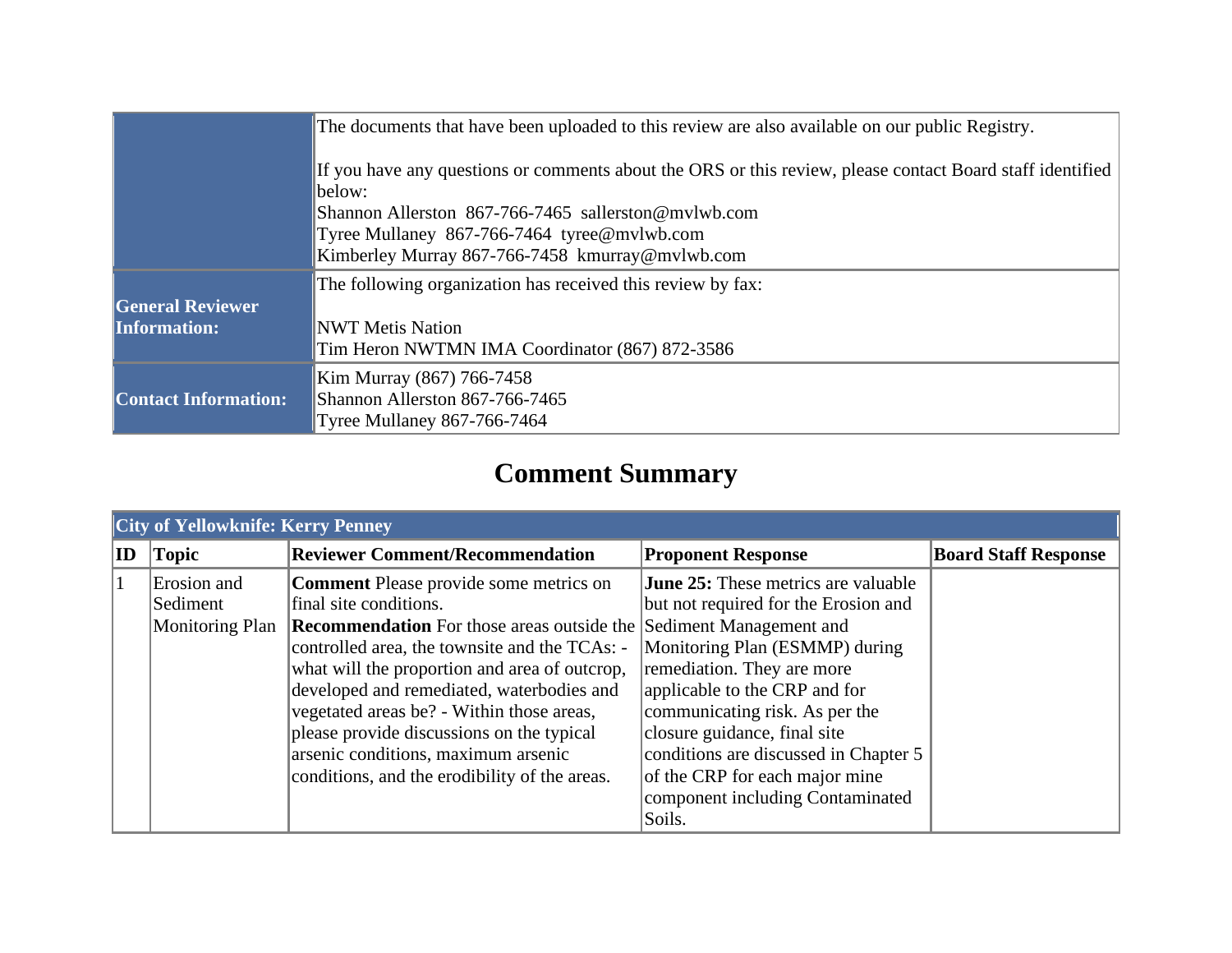| $ 2\rangle$    | Erosion and<br>Sediment<br><b>Monitoring Plan</b><br>$-3.2.2$ | <b>Comment</b> Section 3.2.2 notes that "all<br>activities undertaken in or near water require<br>the installation of sediment control<br>measures."<br><b>Recommendation</b> $\tilde{A}\notin \hat{A}^{\infty}$ Near<br>water $\tilde{A}\phi\hat{A}\overline{\epsilon}\hat{A}^{\text{TM}}$ is a judgement. For clarity,<br>please provide either a numeric value or<br>greater explanation as to the trigger when this<br>would be required. | June 25: As per Part B of the<br>Proposed Type A Land Use Permit<br>for the Giant Mine Remediation<br>Project submitted with the GMRP<br>Water Licence Application Package,<br>'near water' is referred to as within<br>100 metres of the Ordinary High-<br>Water Mark.                                                                                                                                                                                                                                                                                                                                                                                                                                                                                                                                                                     |  |
|----------------|---------------------------------------------------------------|-----------------------------------------------------------------------------------------------------------------------------------------------------------------------------------------------------------------------------------------------------------------------------------------------------------------------------------------------------------------------------------------------------------------------------------------------|---------------------------------------------------------------------------------------------------------------------------------------------------------------------------------------------------------------------------------------------------------------------------------------------------------------------------------------------------------------------------------------------------------------------------------------------------------------------------------------------------------------------------------------------------------------------------------------------------------------------------------------------------------------------------------------------------------------------------------------------------------------------------------------------------------------------------------------------|--|
| $\overline{3}$ | Erosion and<br>Sediment<br><b>Monitoring Plan</b><br>$-3.2.2$ | <b>Comment</b> The Waste Management Plan<br>notes that the Erosion and Sediment Plan is<br>home to the guidance for temporary pile<br>management. This monitoring and<br>management plan does not seem to provide<br>much in the way of further detail on when<br>mitigation and additional monitoring may be<br>triggered.<br><b>Recommendation</b> Please update to provide<br>appropriate information for temporary pile<br>management.    | June 25: The ESMMP would<br>consider temporary piles as a<br>component of various remediation<br>activities on site that would undergo<br>the site assessment as outlined in<br>Section 4.2 of the ESMMP. The<br>outcome of the site assessment would<br>help to guide which Best<br><b>Management Practices (BMPs)</b><br>would be appropriate for addressing<br>erosion and sediment management<br>and monitoring of temporary piles.<br>Table 4-6 of the ESMMP provides<br>some guidance on stockpile<br>management and subsequent BMP<br>tables 4-7 to 4-13 provide various<br>BMPs that are considered applicable<br>to temporary pile management. The<br>details of additional mitigation<br>measures and additional monitoring<br>required for each activity will be<br>captured in the Design and<br>Construction Plan that will be |  |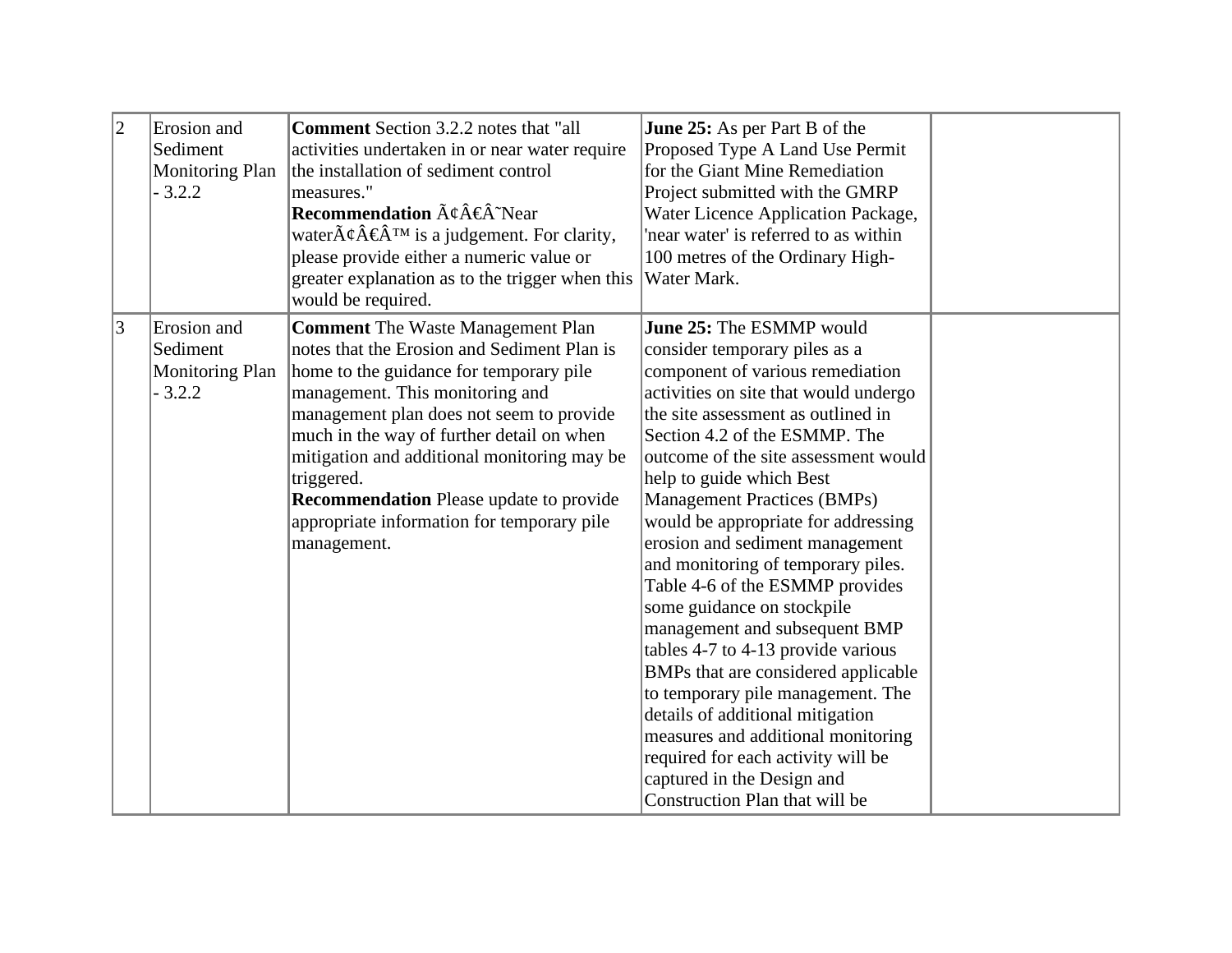|                |                                                             |                                                                                                                                                                                                                                                                                                                                                                                                                                                                                                                                                                                                                                                                                                                                                                                          | submitted to the MVLWB for review<br>and approval.                                                                                                                                                                                                                                                                                                                                                                                                      |  |
|----------------|-------------------------------------------------------------|------------------------------------------------------------------------------------------------------------------------------------------------------------------------------------------------------------------------------------------------------------------------------------------------------------------------------------------------------------------------------------------------------------------------------------------------------------------------------------------------------------------------------------------------------------------------------------------------------------------------------------------------------------------------------------------------------------------------------------------------------------------------------------------|---------------------------------------------------------------------------------------------------------------------------------------------------------------------------------------------------------------------------------------------------------------------------------------------------------------------------------------------------------------------------------------------------------------------------------------------------------|--|
| $\overline{4}$ | Erosion and<br>Sediment<br><b>Monitoring Plan</b><br>$-4.2$ | <b>Comment</b> Section 4.2 notes that the project is <b>June 25:</b> The scope of the Design<br>proposing to include erosional site assessment and Construction Plans is provided in<br>as part of a "design and construction plan". Its the draft Water Licence in Part E,<br>not clear if this would be part of a site-wide<br>plan or with each individual construction<br>plan. The Erosion and Sediment Monitoring<br>Plan notes it in the singular or as part of a<br>multi-activity plan, but the draft license notes<br>multiple design and construction plans.<br><b>Recommendation</b> Please clarify the<br>explanation. If possible, it would be valuable<br>to understand the suite of information that<br>accompanies each of the Design and<br><b>Construction Plans.</b> | Condition 8, Schedule 2. Erosional<br>site assessments will be part of each<br>individual Design and Construction<br>Plan as part of information provided<br>under activity-specific monitoring<br>and mitigation(Part E Condition 8,<br>Schedule 2, Condition 1 (e)). The<br>mitigation measures identified in<br>each individual Design and<br>Construction Plan will be consistent<br>with the ESMMP, which is the<br>overarching plan for the site. |  |
| 5              | Erosion and<br>Sediment<br><b>Monitoring Plan</b><br>$-4.8$ | <b>Comment</b> Table 4-8 discusses matters around <b>June 25:</b> No, there is no permafrost<br>permafrost protection.<br><b>Recommendation</b> Is there any existing<br>permafrost mapping? It $\tilde{A}\phi\hat{A}\phi\hat{A}^{\text{TM}}$ s not clear<br>when/where this mitigation needs to be a<br>matter of concern.                                                                                                                                                                                                                                                                                                                                                                                                                                                              | map for the site. The GMRP assumes<br>that permafrost could be encountered<br>at most deeper locations on-site.                                                                                                                                                                                                                                                                                                                                         |  |
| 6              | Erosion and<br>Sediment<br><b>Monitoring Plan</b>           | <b>Comment</b> Use of the RUSLE approach<br>produces a modelled amount of erosional<br>potential. The project lays out their proposed<br>evaluation of consequence, but other than a<br>mention around chemical contaminants,<br>there's no additional modifications due to the<br>potential arsenic levels in the eroded material.<br><b>Recommendation</b> Please provide an<br>explanation as to why this is not part of the                                                                                                                                                                                                                                                                                                                                                          | June 25: As part of Section 4.2.3<br>Step 3: Evaluation of<br>Consequence/Risk Assessment of the<br>Site Assessment Prior to<br>Implementation of Work, the<br>consequence of erosion and<br>sedimentation is examined based on<br>ecological consequences. In general,<br>this will consider whether the                                                                                                                                               |  |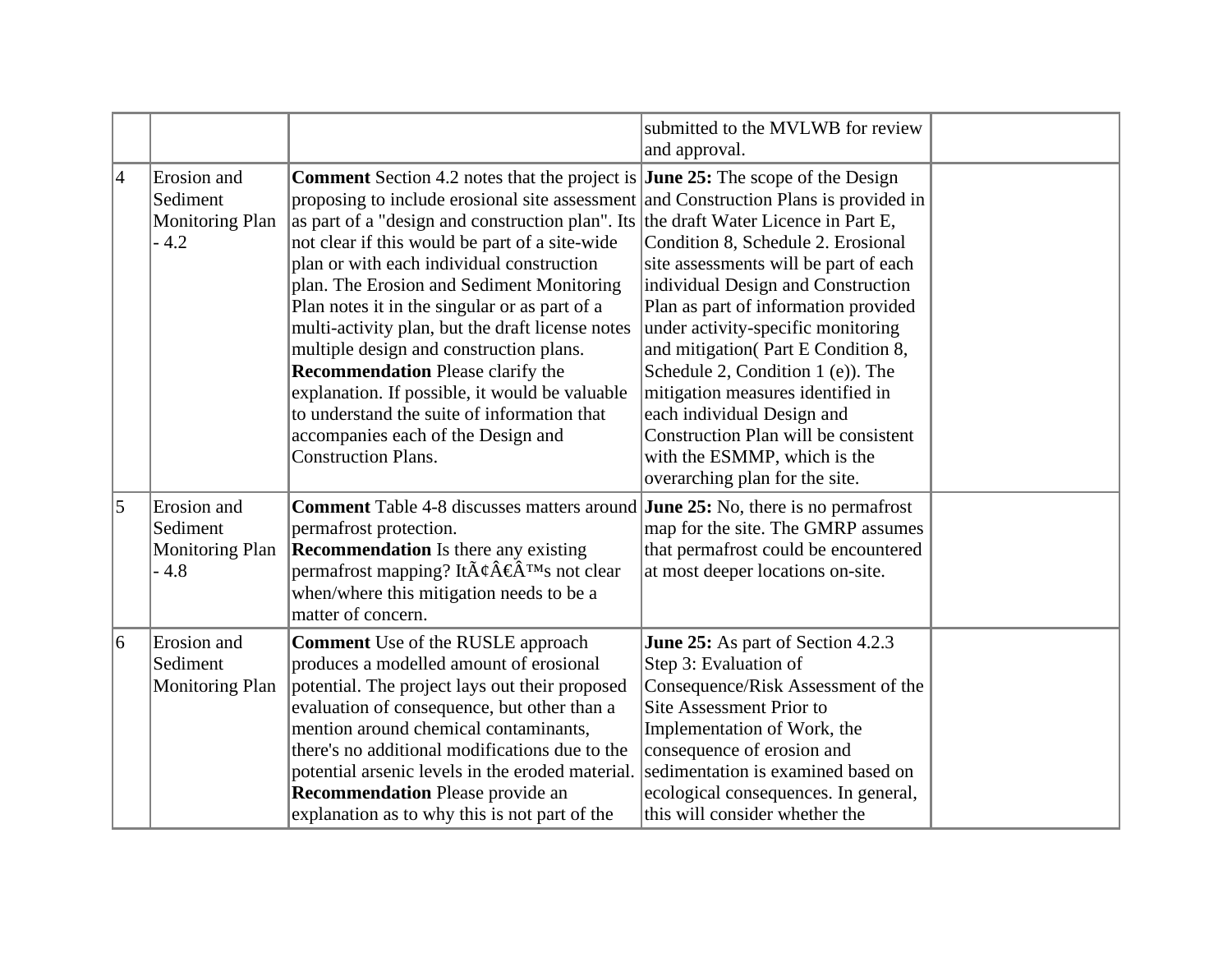|                |                                       | erosion potential and subsequent mitigation<br>requirements.                                                                                                                                                                                                                                                                                                                                                                                                                                                                                                                                                                                                                                                                                                                                                                                        | affected soils are a potential source<br>of chemical contaminants; whether<br>the activity is occurring near water<br>bodies; and whether large areas will<br>be exposed for extended periods. It is<br>this step of the assessment that will<br>evaluate potential arsenic levels in<br>soils and eroded material that will<br>help guide the level of effort for<br>mitigation and monitoring.                                                                                                                                                                                                                                                                                                                                                                                                                                          |  |
|----------------|---------------------------------------|-----------------------------------------------------------------------------------------------------------------------------------------------------------------------------------------------------------------------------------------------------------------------------------------------------------------------------------------------------------------------------------------------------------------------------------------------------------------------------------------------------------------------------------------------------------------------------------------------------------------------------------------------------------------------------------------------------------------------------------------------------------------------------------------------------------------------------------------------------|-------------------------------------------------------------------------------------------------------------------------------------------------------------------------------------------------------------------------------------------------------------------------------------------------------------------------------------------------------------------------------------------------------------------------------------------------------------------------------------------------------------------------------------------------------------------------------------------------------------------------------------------------------------------------------------------------------------------------------------------------------------------------------------------------------------------------------------------|--|
| 17<br>Sediment | Erosion and<br><b>Monitoring Plan</b> | <b>Comment</b> The second passage in Section 4.3<br>discusses monitoring around 'In-water' works,<br>including Yellowknife Bay. However, only<br>one of the action bullets that follows relates to<br>Yellowknife Bay, and that item is a<br>engineering element, not something that<br>involves monitoring (and/or subsequent links)<br>to management).<br><b>Recommendation</b> Please update to reflect the and Construction Plan will be<br>tools and efforts that the project will use to<br>ensure that the work in Yellowknife Bay is<br>completed so that sediment is moved off the<br>area. As part of this, we hope that the project<br>will use the climate record to identify ideal<br>periods, establishing weather constraints<br>before commencing in water activities and<br>using predictive forecasts to help guide that<br>work. | <b>June 25:</b> As per Section 4.3, a<br>specific monitoring program will be<br>developed based on the level of effort<br>determined for mitigation and<br>monitoring for each remediation<br>activity. Prior to the commencement<br>of remediation activities at site,<br>including Yellowknife Bay, a Design<br>submitted to the MVLWB for review<br>and approval that will include the<br>proposed monitoring and mitigation<br>plan for each activity. An important<br>component of the Design and<br>Construction Plan is to consider how<br>best to minimize erosion and<br>sedimentation of each activity<br>through communicating, monitoring<br>and adaptively managing work on<br>site, in response to site and weather<br>conditions. As part of the Site<br>Assessment Prior to Implementation,<br>procedural Best Management |  |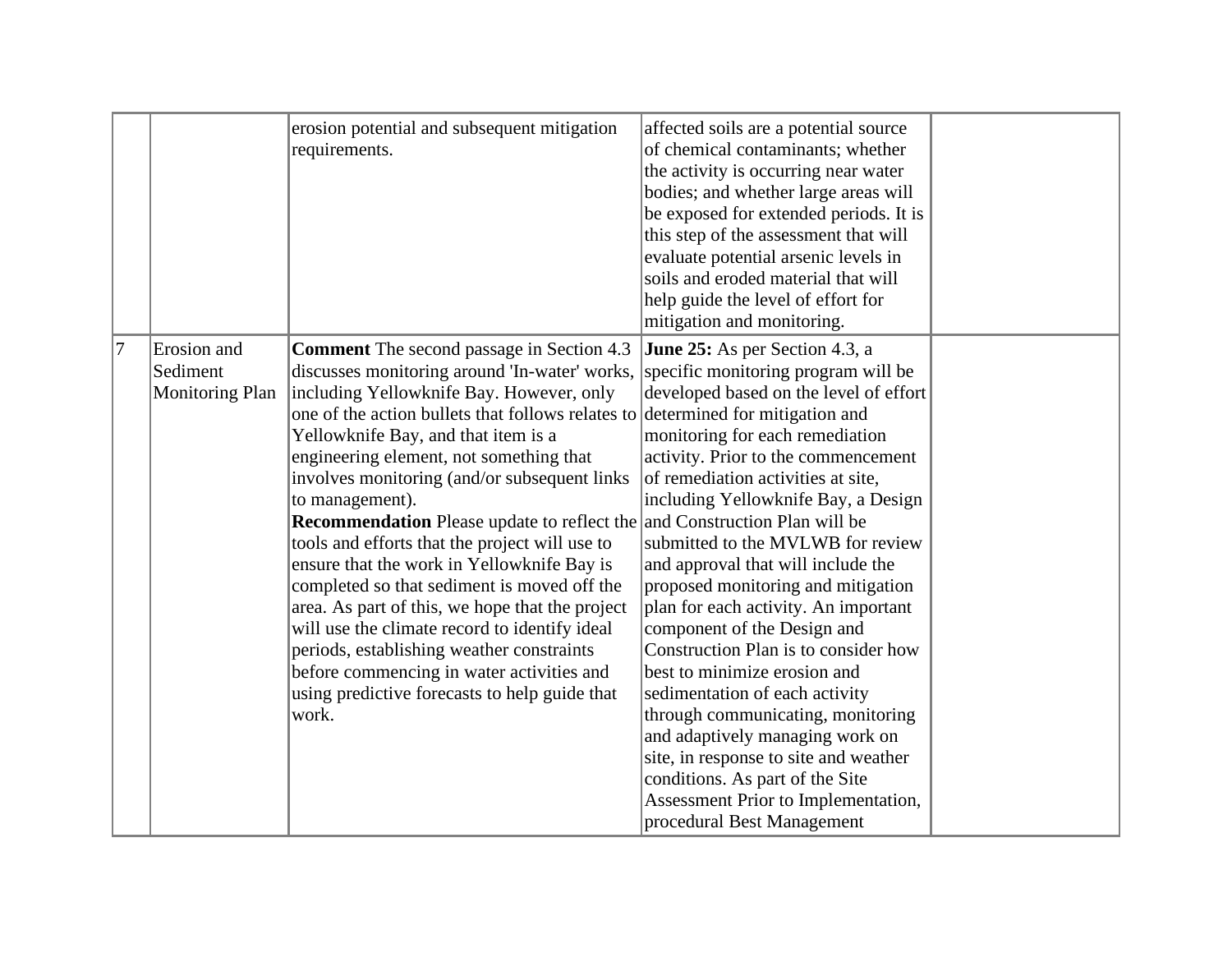|                |                        |                                                  | Practices (BMPs) will be considered<br>for all remediation activities on-site. |  |
|----------------|------------------------|--------------------------------------------------|--------------------------------------------------------------------------------|--|
|                |                        |                                                  | These are non-structural methods for                                           |  |
|                |                        |                                                  | reducing erosion and sediment                                                  |  |
|                |                        |                                                  | transport through proper scheduling.                                           |  |
|                |                        |                                                  | As per Table 4-7: Scheduling BMPs                                              |  |
|                |                        |                                                  | include such things as maximizing                                              |  |
|                |                        |                                                  | favorable, observing environmental                                             |  |
|                |                        |                                                  | timing restrictions, and operating                                             |  |
|                |                        |                                                  | during fisheries window.                                                       |  |
| $\overline{8}$ | Erosion and            | <b>Comment</b> Page 4-21 notes the need to       | <b>June 25:</b> The GMRP will provide the                                      |  |
|                | Sediment               | coordinate traffic.                              | Traffic Management Plan to the                                                 |  |
|                | <b>Monitoring Plan</b> | <b>Recommendation</b> The City of Yellowknife    | Board, however the Traffic                                                     |  |
|                |                        | had been hoping for more information on          | Management Plan should not be                                                  |  |
|                |                        | traffic management to ensure that impacts on     | considered for approval as it is                                               |  |
|                |                        | residents and city infrastructure are            | intended to inform the dust and                                                |  |
|                |                        | minimized and there is sufficient information    | wildlife habitat management plans.                                             |  |
|                |                        | to provide for effective infrastructure          | The Traffic Management Plan will be                                            |  |
|                |                        | management (either here or elsewhere in the      | specific to vehicle movement on-site                                           |  |
|                |                        | document with a cross reference).                | and will provide details on areas                                              |  |
|                |                        |                                                  | where site vehicles and traffic from                                           |  |
|                |                        |                                                  | the wider area (i.e. off-site traffic)                                         |  |
|                |                        |                                                  | may interact. The GMRP will                                                    |  |
|                |                        |                                                  | continue our dialogue with the City                                            |  |
|                |                        |                                                  | of Yellowknife and inform them well                                            |  |
|                |                        |                                                  | in advance of expected work and                                                |  |
|                |                        |                                                  | potential disruptions/increased traffic                                        |  |
|                |                        |                                                  | flow in and out of the Project site                                            |  |
|                |                        |                                                  | during active remediation.                                                     |  |
| 9              | Dust                   | <b>Comment</b> The project's intentions applying | <b>June 25:</b> A more appropriate term                                        |  |
|                | Management and         | <b>BMP</b> 's is confusing                       | would be 'implementation' for BMPs,                                            |  |
|                |                        | <b>Recommendation</b> Install BMPs early: What   | which could include scheduling and                                             |  |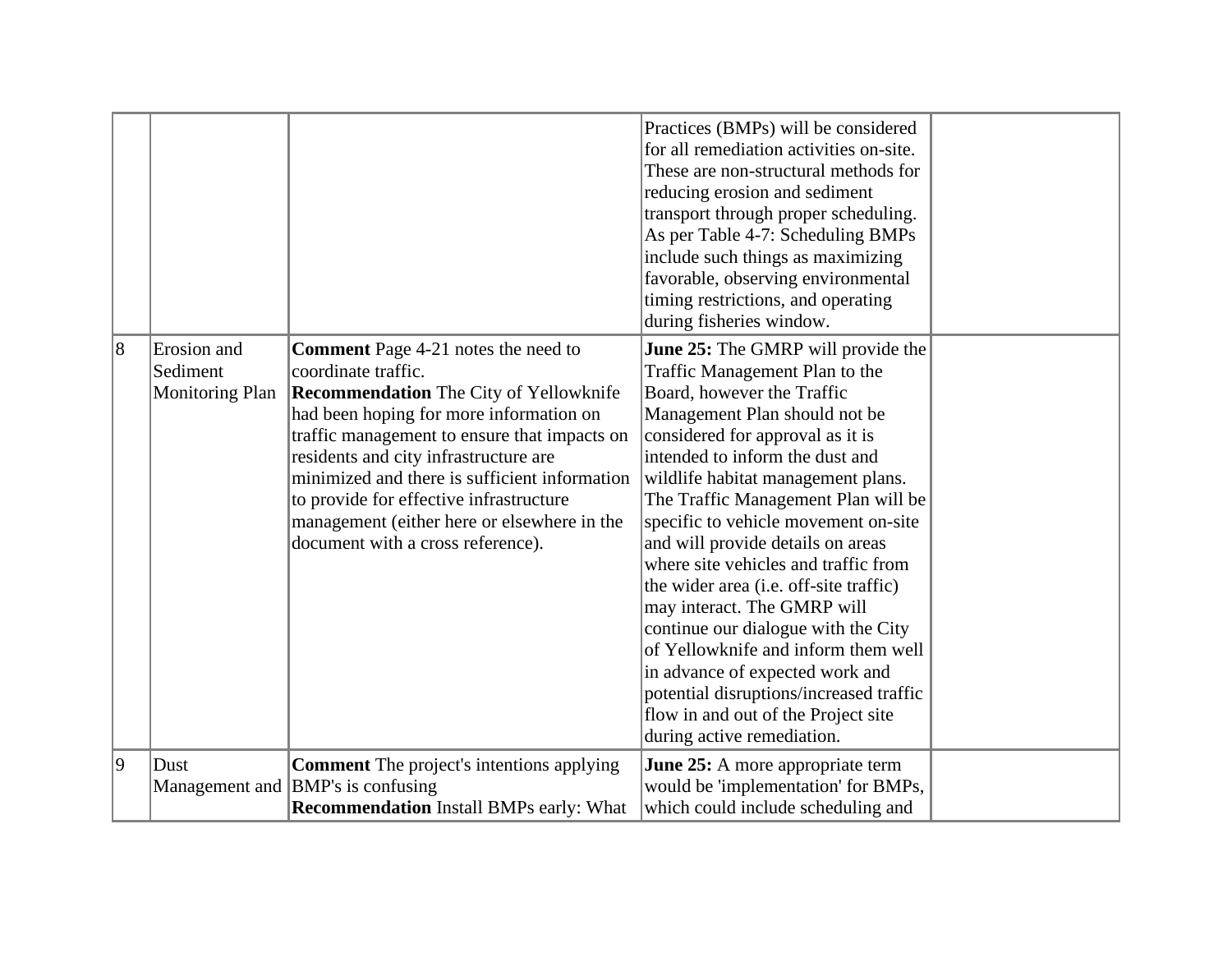|              | Monitoring Plan<br>- Table $3.1-1$               | does the project mean when it discusses<br>installing BMPs as soon as possible. What is<br>being installed? Sensitive Area Signage:<br>Please provide a map indicating known<br>sensitive areas (and what makes these areas<br>sensitive). Maximize Favourable Weather:<br>There is nothing in the CRP or this document<br>that notes how the project will translate this<br>management practice from a good intention to to be considered on a site-wide basis<br>operational guidance. | staging of activities to consider<br>seasons and changing weather<br>conditions or the use of wind breaks<br>for high-risk activities, for example.<br>Regarding 'sensitive area signage'<br>and 'maximize favourable weather',<br>as indicated by the title of the table,<br>these are best management practices<br>and may not be applicable to all work<br>at all times. For an example on how<br>these BMPs are intended to be used:<br>the construction plan for the<br>relocation of tailings or contaminated<br>soils would include timing<br>considerations to minimize high-risk<br>work during periods of high-winds.<br>Similarly, determining 'areas<br>sensitive to disturbance' will include<br>such considerations as level of<br>contamination, level of effort of<br>remediation activity, media<br>characteristics in the area and |  |
|--------------|--------------------------------------------------|------------------------------------------------------------------------------------------------------------------------------------------------------------------------------------------------------------------------------------------------------------------------------------------------------------------------------------------------------------------------------------------------------------------------------------------------------------------------------------------|------------------------------------------------------------------------------------------------------------------------------------------------------------------------------------------------------------------------------------------------------------------------------------------------------------------------------------------------------------------------------------------------------------------------------------------------------------------------------------------------------------------------------------------------------------------------------------------------------------------------------------------------------------------------------------------------------------------------------------------------------------------------------------------------------------------------------------------------------|--|
|              |                                                  |                                                                                                                                                                                                                                                                                                                                                                                                                                                                                          | proximity to water.                                                                                                                                                                                                                                                                                                                                                                                                                                                                                                                                                                                                                                                                                                                                                                                                                                  |  |
| $ 10\rangle$ | Dust<br><b>Monitoring Plan</b><br>$-Table 3.1-1$ | <b>Comment</b> Stockpile management and best<br>Management and <i>practices</i> is rather unclear.<br><b>Recommendation</b> Please provide additional<br>details on the engineering constraints around<br>stockpile construction, along with the<br>conditions where water/suppressants will be<br>used and when wind breaks will be employed.                                                                                                                                           | June 25: During debris and material<br>handling, loading, unloading, and<br>material transfer operations, site<br>personnel will handle material in a<br>controlled and steady manner<br>consistent with industry best<br>practices for decontamination and<br>deconstruction activities to minimize<br>the creation or disturbance of dust.                                                                                                                                                                                                                                                                                                                                                                                                                                                                                                         |  |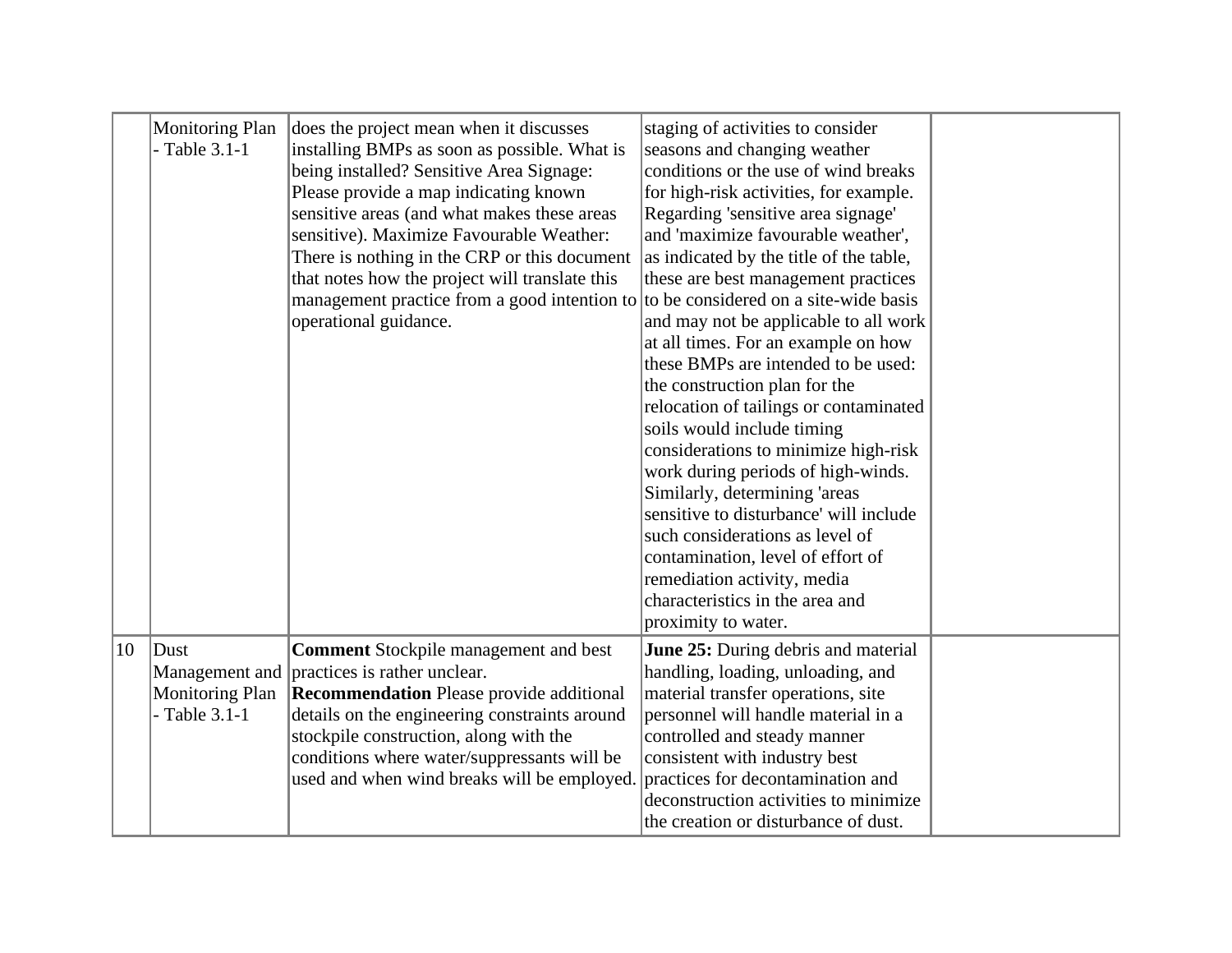|  | Contractors will also be directed to      |  |
|--|-------------------------------------------|--|
|  | minimize any material drop heights        |  |
|  | to reduce emission of fugitive dust.      |  |
|  | Measures will be put into place to        |  |
|  | restrict the height and volume of         |  |
|  | debris to allow for adequate coverage     |  |
|  | of stockpiles with water/chemical         |  |
|  | suppressant if required. Debris will      |  |
|  | be segregated and stockpiled when         |  |
|  | required, wetted or covered to            |  |
|  | prevent dust generation and to            |  |
|  | protect the debris from wind. During      |  |
|  | loading of the demolition debris,         |  |
|  | additional spray water will be            |  |
|  | utilized as required to control           |  |
|  | fugitive dust emissions from the          |  |
|  | operations. Windbreaks are used in        |  |
|  | cases where the construction              |  |
|  | activities need to continue without       |  |
|  | interruption. At a wind speed of 40       |  |
|  | km/hr, higher windbreaks can              |  |
|  | mitigate the dust development when        |  |
|  | installed upwind of the predominant       |  |
|  | wind direction. Details such as the       |  |
|  | above will be conveyed through            |  |
|  | activity-specific instructions in         |  |
|  | <b>Standard Operating Procedures. The</b> |  |
|  | GMRP will employ best management          |  |
|  | practices, including those referenced     |  |
|  | in the Fugitive Dust Assessment           |  |
|  | report by RWDI Air Inc. (2016)            |  |
|  | which was used in the development         |  |
|  | of the Dust MMP. General best             |  |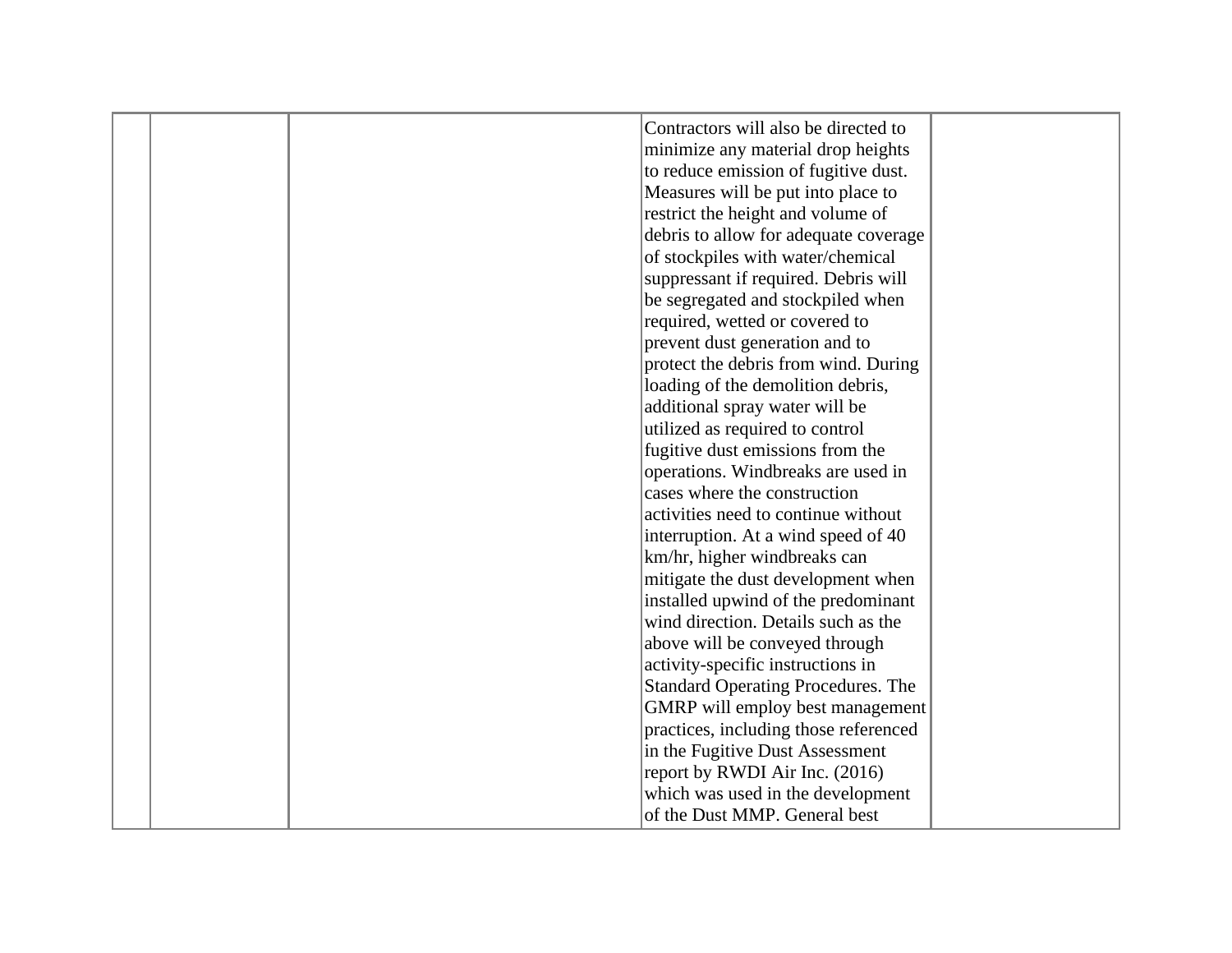|    |                                                   |                                                                                                                                                                                                                                                                                                                                                                                                                                                                                                                                                          | management practices for stockpile<br>management will be included in<br>revised relevant management plans.                                                                                                                                                                                                                                                                                                                                                                                                                                                                                                                                                                                                                                                                                                                                                                                                                                                                                                                                                                                                                     |  |
|----|---------------------------------------------------|----------------------------------------------------------------------------------------------------------------------------------------------------------------------------------------------------------------------------------------------------------------------------------------------------------------------------------------------------------------------------------------------------------------------------------------------------------------------------------------------------------------------------------------------------------|--------------------------------------------------------------------------------------------------------------------------------------------------------------------------------------------------------------------------------------------------------------------------------------------------------------------------------------------------------------------------------------------------------------------------------------------------------------------------------------------------------------------------------------------------------------------------------------------------------------------------------------------------------------------------------------------------------------------------------------------------------------------------------------------------------------------------------------------------------------------------------------------------------------------------------------------------------------------------------------------------------------------------------------------------------------------------------------------------------------------------------|--|
| 11 | $ $ Dust<br><b>Monitoring Plan</b><br>- Table 3.2 | <b>Comment</b> Section 3.2 discusses use of water<br>Management and as a dust suppressant. Existing mines have<br>had a great deal of difficulty with controlling<br>dust with water.<br><b>Recommendation</b> Please discuss: - what is<br>the 'base case' regarding watering for dust<br>control (e.g. what would the project be<br>escalating from when additional mitigations<br>are required) - what lessons have been learned application, and expected<br>from other large industrial sites and how is<br>the proponent adjusting their approach? | June 25: Base-case is determined on<br>a site-specific basis depending on<br>type of media and location and is<br>considered the normal. As is current<br>practice, each day during remediation<br>expected weather conditions are<br>reviewed, and daily scopes of work<br>executed to ensure frequency of<br>problematic areas are targeted to<br>prevent dust migration. Action levels<br>(for wind, dust, and for air monitors)<br>and corresponding mitigations are<br>outlined in the Dust MMP Table 5.1-<br>1 and in the AQMP. Project<br>implementation measures will be<br>developed on a project specific basis<br>and will be further developed during<br>the detailed design stage of<br>remediation projects. Some projects<br>could require alternative (approved)<br>suppressants to mitigate fugitive<br>dust. In terms of lessons learned, dust<br>suppression vendors identify the<br>optimal products for industry to<br>mitigate dust emissions from<br>construction activities and haul<br>roads. Biodegradable polymers<br>and/or oil-based surfactants (such as<br>canola oil) can be added to water to |  |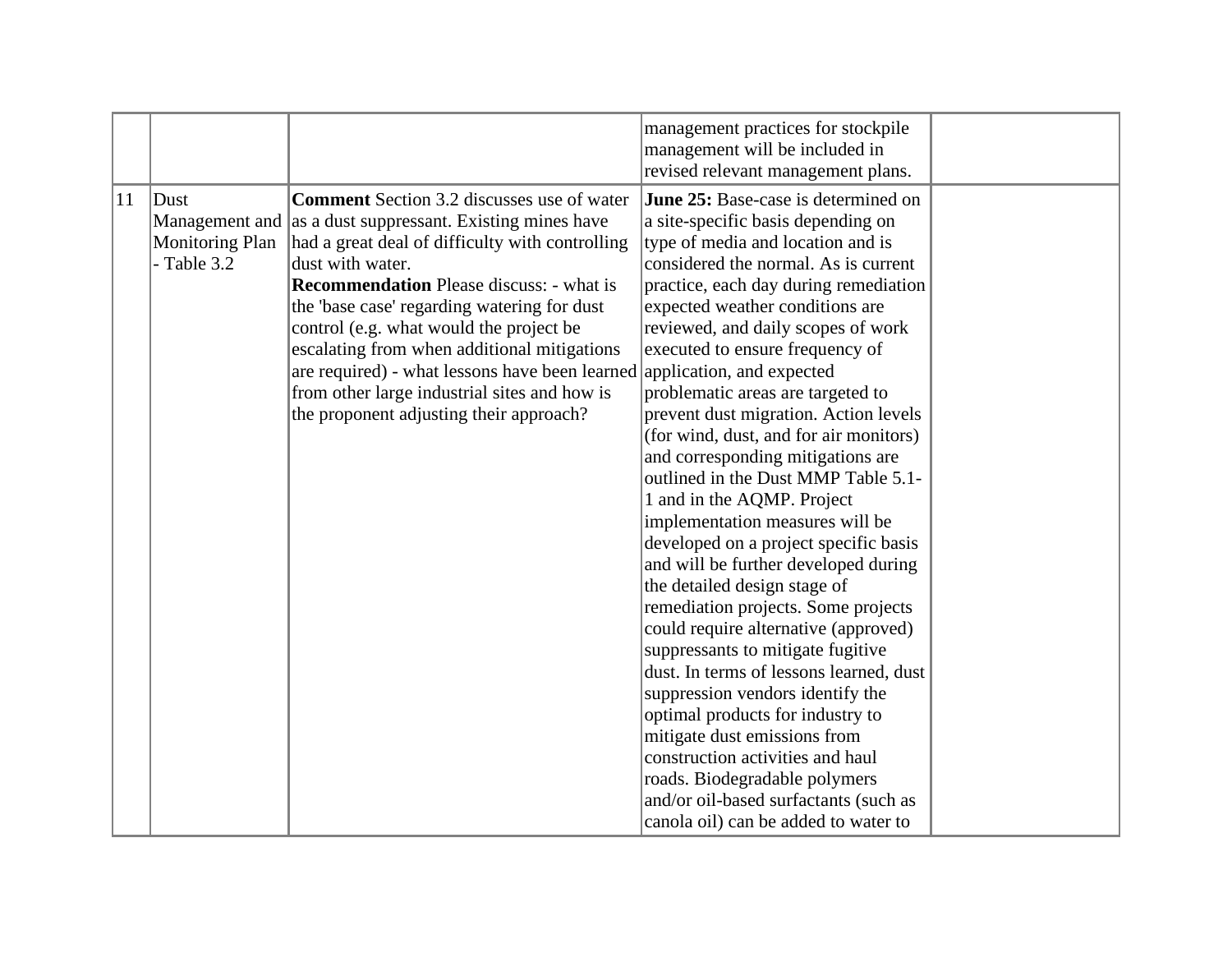|    |                                          |                                                                                                                                                                                                                                                                                                                                                                                                                                                                                                                                                                                                                                                                                                                                            | provide dust suppression on<br>roadways and stockpiles for four to<br>six months based upon roadway use<br>and stockpile disruptions, after which<br>the dust control effects begin to<br>diminish. Lessons learned from other<br>larger industrial sites, particularly in<br>the North, will continue to be                                                                                                                                                                                                                                         |  |
|----|------------------------------------------|--------------------------------------------------------------------------------------------------------------------------------------------------------------------------------------------------------------------------------------------------------------------------------------------------------------------------------------------------------------------------------------------------------------------------------------------------------------------------------------------------------------------------------------------------------------------------------------------------------------------------------------------------------------------------------------------------------------------------------------------|------------------------------------------------------------------------------------------------------------------------------------------------------------------------------------------------------------------------------------------------------------------------------------------------------------------------------------------------------------------------------------------------------------------------------------------------------------------------------------------------------------------------------------------------------|--|
|    |                                          |                                                                                                                                                                                                                                                                                                                                                                                                                                                                                                                                                                                                                                                                                                                                            | evaluated for applicability.                                                                                                                                                                                                                                                                                                                                                                                                                                                                                                                         |  |
| 12 | $ $ Dust<br>Monitoring Plan<br>Table 3.3 | <b>Comment</b> Revegetation is listed as one of the <b>June 25:</b> The perceived discrepancy<br>Management and BMPs for physical coverings.<br><b>Recommendation</b> The description notes that<br>revegetation is impractical for short term or<br>active reclamation. If this is unsuitable for the<br>short-term for dust, please explain why<br>seeding and hydro-seeding are listed as best<br>management practices for erosion (table 4-11<br>in the erosion management plan). Secondly,<br>to ensure common understanding, please<br>provide definitions of short, short-medium,<br>medium, and long term for reviewers (as part<br>of the definition, please reference either years<br>or the project phases found in section 1). | may be in how terms are being<br>applied. Revegetation could occur in<br>one area which has undergone<br>remediation and no further work is<br>planned for that area even while the<br>site itself is still under Phase 2 active<br>remediation. In terms of time frames,<br>the definitions could vary by<br>mitigation or component being<br>remediated but generally short-term<br>could be considered weeks to<br>months, short-medium term could be<br>months, medium could be a couple<br>years, and long-term is more than a<br>couple years. |  |
| 13 | $ $ Dust<br><b>Monitoring Plan</b>       | <b>Comment</b> There are issues around common<br>Management and understanding and inconsistency within the<br>closure documents.                                                                                                                                                                                                                                                                                                                                                                                                                                                                                                                                                                                                           | June 25: Natural revegetation is a<br>best management practice as once<br>established and self-sustaining it                                                                                                                                                                                                                                                                                                                                                                                                                                         |  |
|    | - Table 3.3                              | <b>Recommendation</b> Please explain how natural<br>revegetation is a $\tilde{A}\xi \hat{A} \xi \hat{A}$ best management<br>practice $\tilde{A}\xi \hat{A} \in \hat{A}^{TM}$ , specifically noting what<br>situations natural revegetation exceeds other                                                                                                                                                                                                                                                                                                                                                                                                                                                                                   | provides a number of benefits<br>beyond the primary aim of dust<br>control. These benefits include<br>reduced or no maintenance                                                                                                                                                                                                                                                                                                                                                                                                                      |  |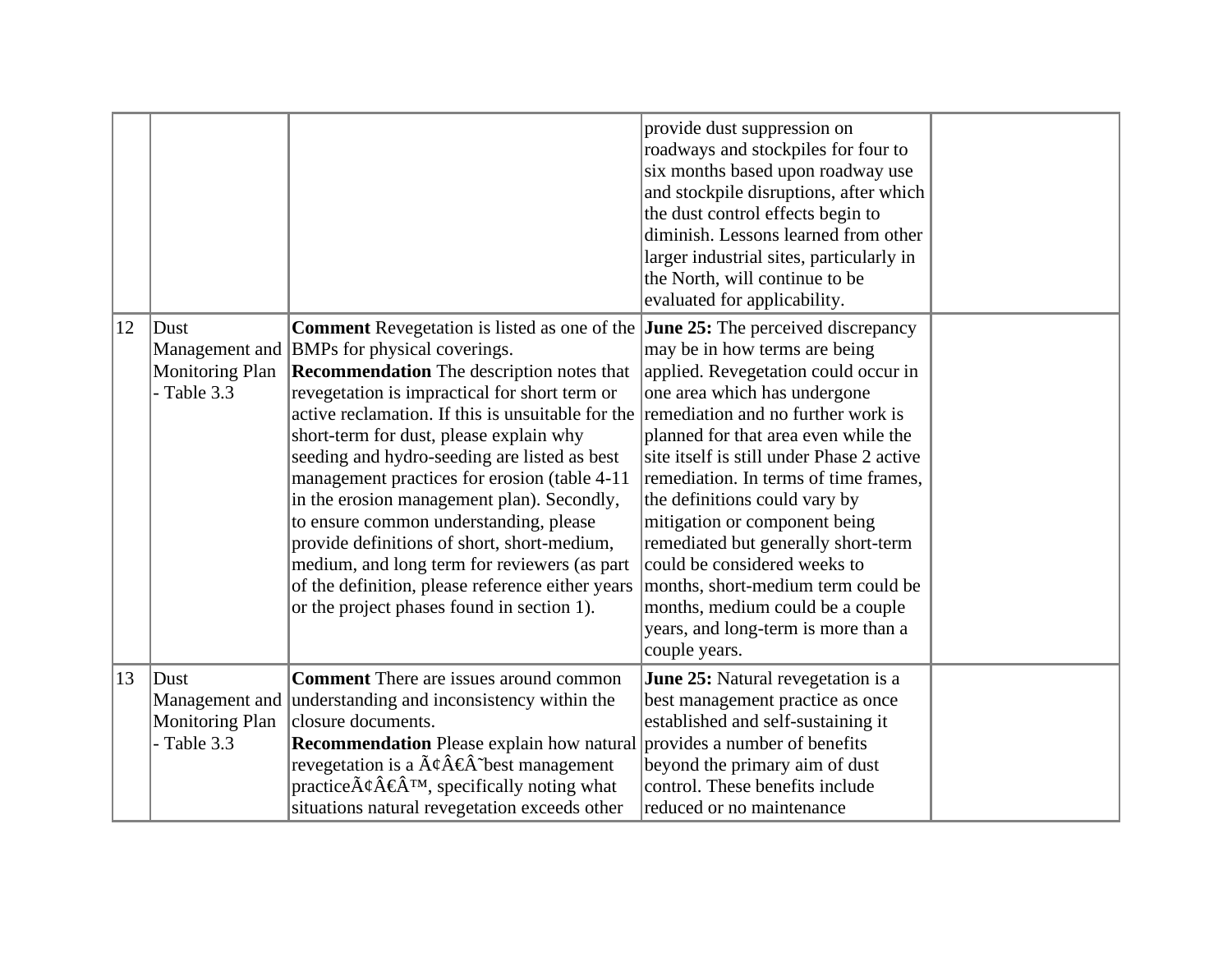|  | management practices to mitigate the concern requirements, reduced or no water              |                                          |  |
|--|---------------------------------------------------------------------------------------------|------------------------------------------|--|
|  | (in this case, dust). As part of this discussion,                                           | requirement, additional wildlife         |  |
|  | please discuss the timescales involved with                                                 | habitat, maintenance of biologically     |  |
|  | natural revegetation vs active methods.                                                     | active soil profile, no chemical inputs  |  |
|  | Comparisons with revegetation efforts at Con $\vert$ to soil, and aesthetically pleasing. A |                                          |  |
|  | Mine would be instructive for reviewers.                                                    | number of scenarios make the use of      |  |
|  |                                                                                             | revegetation an appropriate dust         |  |
|  |                                                                                             | management strategy: Medium or           |  |
|  |                                                                                             | long-term time frame for                 |  |
|  |                                                                                             | suppression; Little or no access to      |  |
|  |                                                                                             | area required by construction or         |  |
|  |                                                                                             | monitoring personnel i.e. a low          |  |
|  |                                                                                             | trafficked area; Adjacent to existing    |  |
|  |                                                                                             | vegetated area; Area requiring dust      |  |
|  |                                                                                             | control is visible to public. Natural    |  |
|  |                                                                                             | revegetation is suitable for use over    |  |
|  |                                                                                             | time scales that allow for the           |  |
|  |                                                                                             | vegetation to become established         |  |
|  |                                                                                             | $(i.e., >3 years)$ , however this can be |  |
|  |                                                                                             | used in conjunction with mulching        |  |
|  |                                                                                             | which can reduce dust generation         |  |
|  |                                                                                             | during the time it takes for the         |  |
|  |                                                                                             | vegetation to become established.        |  |
|  |                                                                                             | The wet and chemical suppression of      |  |
|  |                                                                                             | dust is appropriate for immediate,       |  |
|  |                                                                                             | very short term (hours) up to the        |  |
|  |                                                                                             | short term. However both methods         |  |
|  |                                                                                             | (wet or chemical suppression) require    |  |
|  |                                                                                             | reapplication at appropriate intervals   |  |
|  |                                                                                             | if dust management is to continue.       |  |
|  |                                                                                             | These dust management methods are        |  |
|  |                                                                                             | more suitable for high traffic or high   |  |
|  |                                                                                             | activity areas. Pros and cons of short   |  |
|  |                                                                                             |                                          |  |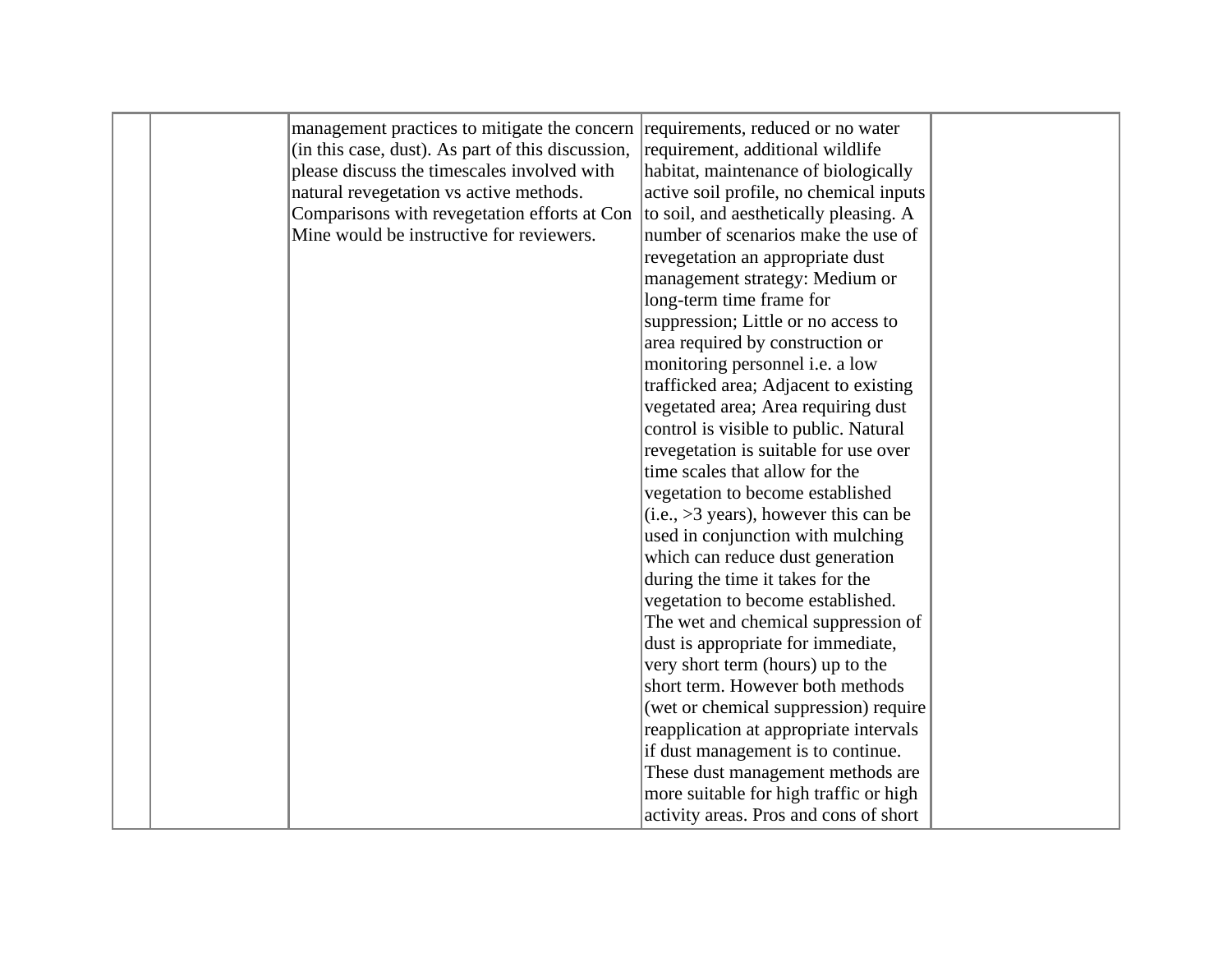|  | term dust suppressants are contained     |  |
|--|------------------------------------------|--|
|  | in Table 3.2-1 of the Dust               |  |
|  | Management and Monitoring Plan.          |  |
|  | Physical covering of areas and wind      |  |
|  | reduction methods can also be            |  |
|  | applied to areas, but require            |  |
|  | installation of either a physical cover, |  |
|  | roughness elements (e.g., rocks, tires,  |  |
|  | straw bales), or screens. These          |  |
|  | methods can cost more than dust          |  |
|  | management through other methods         |  |
|  | and may require maintenance              |  |
|  | depending on the dust suppression        |  |
|  | method chosen and the time frame of      |  |
|  | its application. E.g., long term use of  |  |
|  | plastic sheeting as a method of dust     |  |
|  | suppression would require                |  |
|  | replacement of the sheeting regularly    |  |
|  | as the sheeting was punctured or         |  |
|  | broke down; or, a fence installed to     |  |
|  | act a wind break may require             |  |
|  | maintenance every few years. These       |  |
|  | methods can be very effective,           |  |
|  | however the costs associated may not     |  |
|  | be warranted for long term use and       |  |
|  | over medium-long term revegetation       |  |
|  | may be also be cheaper. Seed             |  |
|  | application is preferable to natural     |  |
|  | revegetation as a means of dust          |  |
|  | control due to the shorter time frames   |  |
|  | for the establishment of vegetation.     |  |
|  |                                          |  |
|  | For Con Mine, seeding with native        |  |
|  | grass seeds produced vegetation          |  |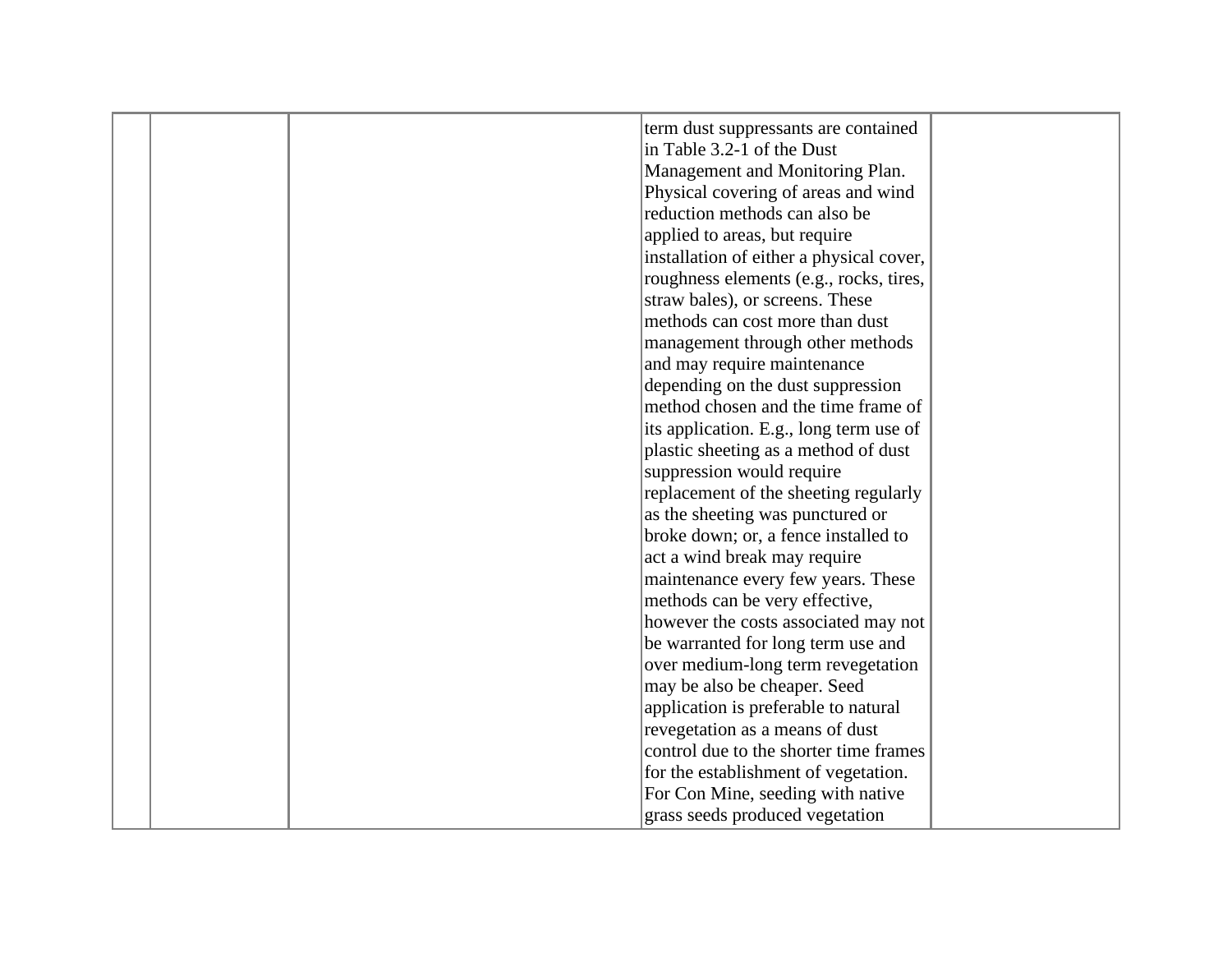|    |                                                 |                                                                                                                                                                                                                                                                                                                                                                                                                                                                                                                                                                                                                                                                                                                                                                                                                                                                                                                                                                                                                                                 | within one season, whereas natural<br>revegetation to multiple seasons and<br>was only effective in small areas<br>immediately adjacent to the pre-<br>existing vegetation                                                                                                                                                                                                                                                                                                                                                                                                                                                                                                                                                                                                                                                                                                                                                                                                                                                                  |  |
|----|-------------------------------------------------|-------------------------------------------------------------------------------------------------------------------------------------------------------------------------------------------------------------------------------------------------------------------------------------------------------------------------------------------------------------------------------------------------------------------------------------------------------------------------------------------------------------------------------------------------------------------------------------------------------------------------------------------------------------------------------------------------------------------------------------------------------------------------------------------------------------------------------------------------------------------------------------------------------------------------------------------------------------------------------------------------------------------------------------------------|---------------------------------------------------------------------------------------------------------------------------------------------------------------------------------------------------------------------------------------------------------------------------------------------------------------------------------------------------------------------------------------------------------------------------------------------------------------------------------------------------------------------------------------------------------------------------------------------------------------------------------------------------------------------------------------------------------------------------------------------------------------------------------------------------------------------------------------------------------------------------------------------------------------------------------------------------------------------------------------------------------------------------------------------|--|
| 14 | $ $ Dust<br><b>Monitoring Plan</b><br>Section 5 | <b>Comment Monitoring and Response</b><br>Management and Framework: Nothing in the monitoring<br>section ties into weather forecasting or using<br>a meteorological modelling approach to help<br>establish tiered monitoring or impose action<br>constraints. Instead of adopting the forward<br>looking approach favoured by the Review<br>Board, it instead utilizes an approach that is<br>reactionary - where avoidable effects are<br>going to happen.<br><b>Recommendation Please refine the Dust</b><br>Management Plan to address the requirements meteorological forecasts to help<br>of the Review Board's measures and<br>suggestions regarding dust (Measure 20,<br>Suggestions 11, 12). In our opinion, formally<br>incorporating modelling and forecasting into<br>the management actions to reduce dust seems<br>readily practical. However, if the project does<br>not believe it needs to do this, please provide<br>a rationale as to why forecasts and climate<br>modeling are not going to be used in a<br>systematic way. | <b>June 25:</b> The GMRP has practiced a<br>model of continuous improvement in<br>terms of proactive dust management<br>on site. The MCM is well versed on<br>existing site conditions, maintaining<br>facilities such as the tailings<br>containment areas in such a manner<br>as to minimize the potential of<br>fugitive dust with the timely<br>application of dust suppressant. The<br><b>GMRP</b> and MCM receives daily<br>inform site activities in the short-<br>term, as well as wind thresholds<br>outlined in Table 5.1-1 of the Dust<br>MMP which are realistic thresholds<br>based on historic data. As well, the<br>Project has incorporated<br>consideration to the scheduling and<br>staging of activities for seasonal<br>variability as a best management<br>practice, based on historic wind<br>patterns and Traditional Knowledge<br>which has been shared with the<br>GMRP. This consideration to timing<br>for activities will be incorporated<br>into the GMRP schedule for<br>remediation activities, similarly to |  |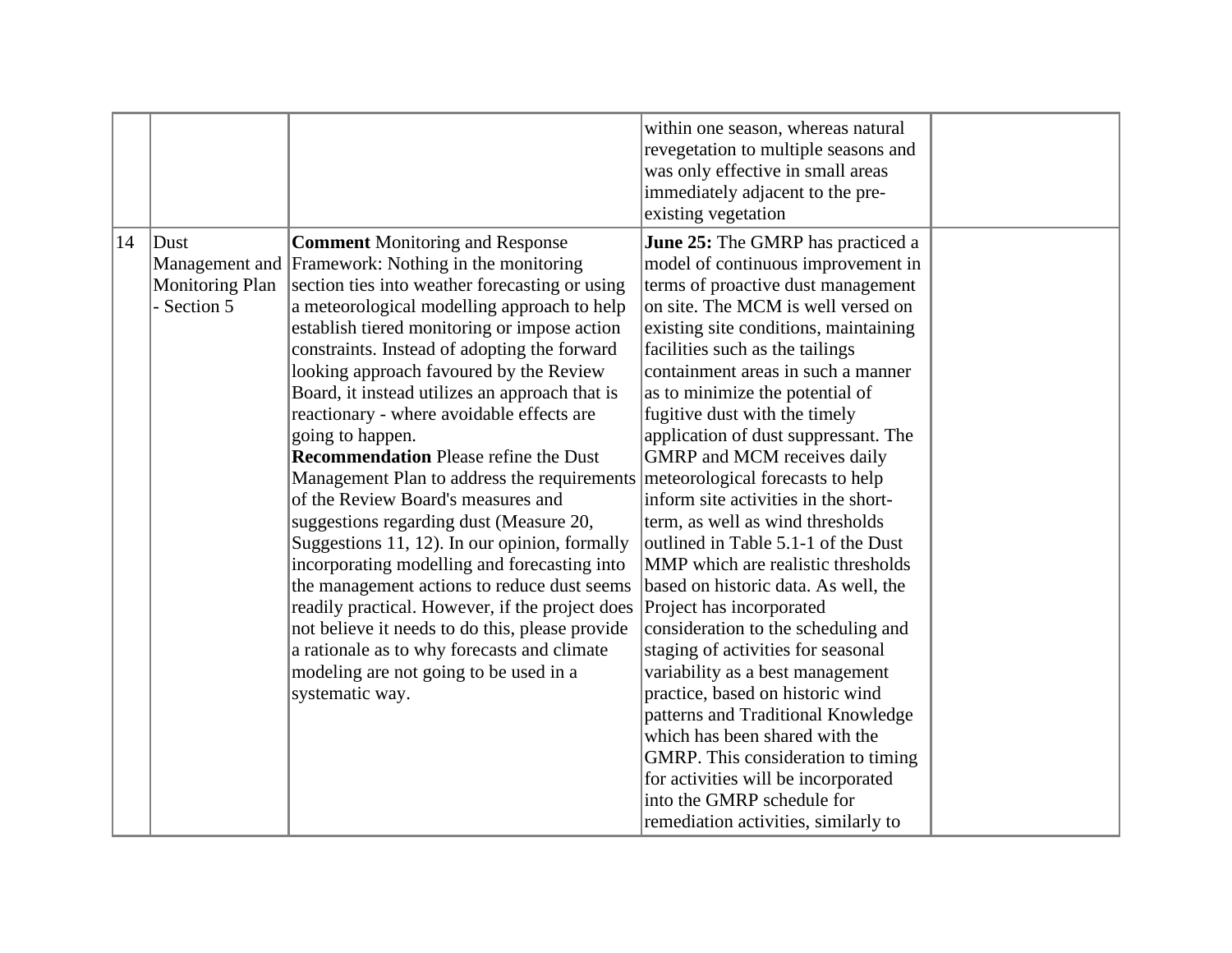| 15 | $ $ Dust<br><b>Monitoring Plan</b><br>Section 5.1.1 | <b>Comment</b> As a starting point for reviewers, it <b>June 25:</b> The revised Dust MMP will<br>Management and would be helpful if the project included<br>weather conditions for significant past dust<br>events. This would provide a baseline.<br><b>Recommendation</b> Update the plan with<br>weather conditions for significant past dust<br>events. | timing considerations for the A-shaft<br>deconstruction which was scheduled<br>based on input from YKDFN elders.<br>As well, the GMRP will include the<br>text of Measure 20 and Suggestion<br>12 into the revised version of the<br>Dust MMP as a very clear reminder<br>of our commitment.<br>include in Section 1.0 a subsection<br>which includes text of relevant EA<br>Measures and Suggestions as well as<br>text on past dust events. |  |
|----|-----------------------------------------------------|--------------------------------------------------------------------------------------------------------------------------------------------------------------------------------------------------------------------------------------------------------------------------------------------------------------------------------------------------------------|-----------------------------------------------------------------------------------------------------------------------------------------------------------------------------------------------------------------------------------------------------------------------------------------------------------------------------------------------------------------------------------------------------------------------------------------------|--|
| 16 | $ $ Dust                                            | <b>Comment Wind Thresholds and Action</b>                                                                                                                                                                                                                                                                                                                    | <b>June 25:</b> The MCM is in control of                                                                                                                                                                                                                                                                                                                                                                                                      |  |
|    |                                                     | Management and Level Response: The effort and structure is                                                                                                                                                                                                                                                                                                   | all activities occurring on site and as                                                                                                                                                                                                                                                                                                                                                                                                       |  |
|    | <b>Monitoring Plan</b>                              | appreciated, but the nature of the plan seems                                                                                                                                                                                                                                                                                                                | such are the party responsible for                                                                                                                                                                                                                                                                                                                                                                                                            |  |
|    | Section 5.1.1                                       | somewhat limited and particularly reactive                                                                                                                                                                                                                                                                                                                   | actions including suspension of                                                                                                                                                                                                                                                                                                                                                                                                               |  |
|    |                                                     | rather than being responsive as risk increases.                                                                                                                                                                                                                                                                                                              | activities. Monitoring of dust and air                                                                                                                                                                                                                                                                                                                                                                                                        |  |
|    |                                                     | As risk increases, the mitigations are mostly                                                                                                                                                                                                                                                                                                                | quality on site is controlled by                                                                                                                                                                                                                                                                                                                                                                                                              |  |
|    |                                                     | 'more of the same' with potential/qualified                                                                                                                                                                                                                                                                                                                  | professional companies who are                                                                                                                                                                                                                                                                                                                                                                                                                |  |
|    |                                                     | options that are left to the discretion of an                                                                                                                                                                                                                                                                                                                | always in direct contact with the                                                                                                                                                                                                                                                                                                                                                                                                             |  |
|    |                                                     | unknown decision maker.                                                                                                                                                                                                                                                                                                                                      | appropriate incident response team                                                                                                                                                                                                                                                                                                                                                                                                            |  |
|    |                                                     | <b>Recommendation</b> The City would like                                                                                                                                                                                                                                                                                                                    | for action including dust                                                                                                                                                                                                                                                                                                                                                                                                                     |  |
|    |                                                     | greater context to be included to better                                                                                                                                                                                                                                                                                                                     | exceedances. During activities or                                                                                                                                                                                                                                                                                                                                                                                                             |  |
|    |                                                     | understand what options are available to the                                                                                                                                                                                                                                                                                                                 | projects that include higher risk of                                                                                                                                                                                                                                                                                                                                                                                                          |  |
|    |                                                     | project and how using those options will                                                                                                                                                                                                                                                                                                                     | dust migration, appropriate                                                                                                                                                                                                                                                                                                                                                                                                                   |  |
|    |                                                     | result in increased mitigation.                                                                                                                                                                                                                                                                                                                              | mitigation measures, such as water                                                                                                                                                                                                                                                                                                                                                                                                            |  |
|    |                                                     |                                                                                                                                                                                                                                                                                                                                                              | tanks or water trucks and activity-                                                                                                                                                                                                                                                                                                                                                                                                           |  |
|    |                                                     |                                                                                                                                                                                                                                                                                                                                                              | specific air quality monitors, are                                                                                                                                                                                                                                                                                                                                                                                                            |  |
|    |                                                     |                                                                                                                                                                                                                                                                                                                                                              | strategically placed around high risk                                                                                                                                                                                                                                                                                                                                                                                                         |  |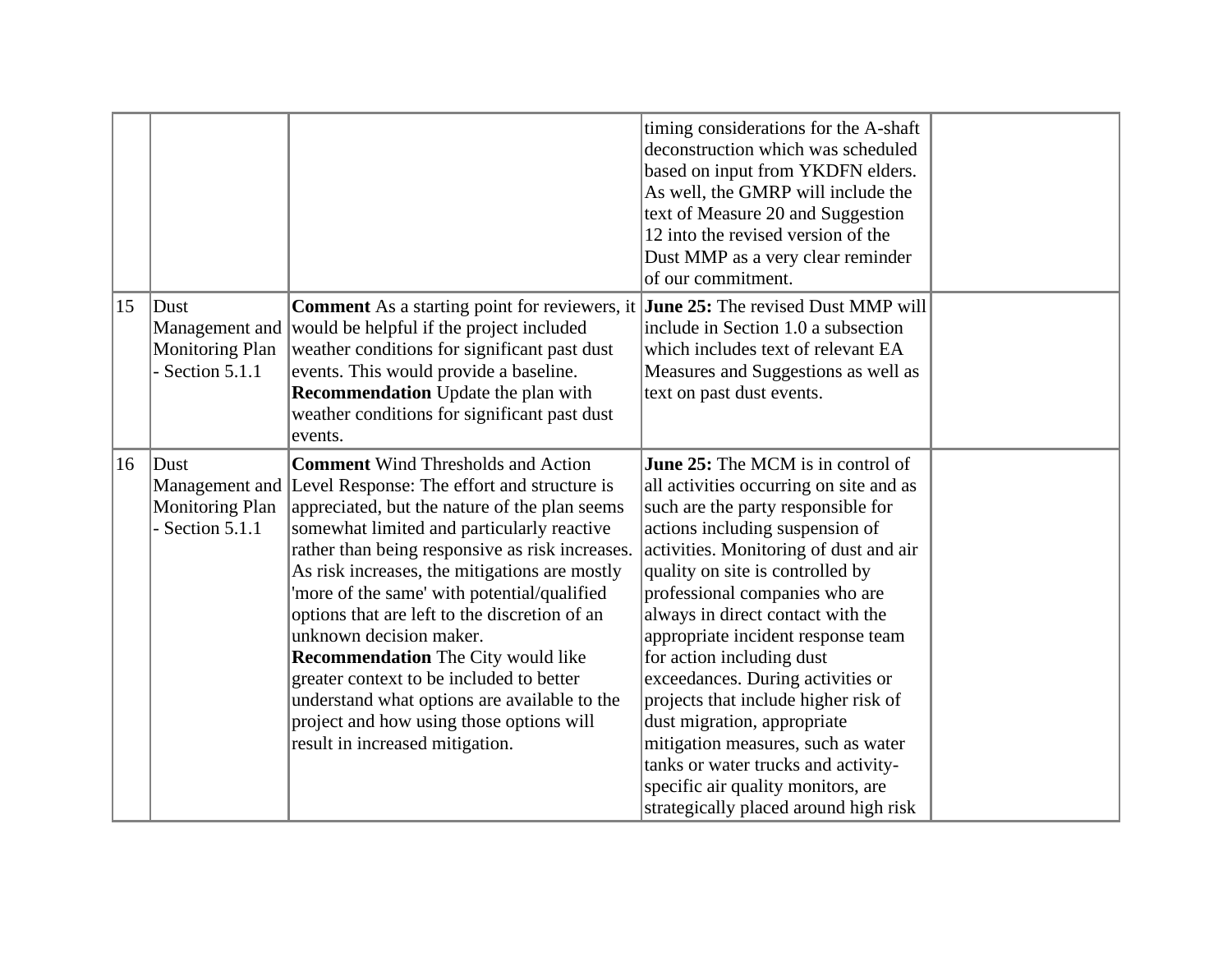|    |                           |                                                     | activities so that all trained workers  |  |
|----|---------------------------|-----------------------------------------------------|-----------------------------------------|--|
|    |                           |                                                     | could instantly take corrective         |  |
|    |                           |                                                     | actions in the event of any air         |  |
|    |                           |                                                     | monitor exceedances or visual           |  |
|    |                           |                                                     | notifications of airborne dust          |  |
|    |                           |                                                     | emissions. Exact mitigation measures    |  |
|    |                           |                                                     | will be developed on a project or task  |  |
|    |                           |                                                     | specific basis and will be further      |  |
|    |                           |                                                     | developed during the detailed design    |  |
|    |                           |                                                     | phases of each component and will       |  |
|    |                           |                                                     | be included in Design and               |  |
|    |                           |                                                     | Construction Plans.                     |  |
| 17 | $ $ Dust                  | <b>Comment Increased Frequency of Security</b>      | June 25: Currently on-site Security     |  |
|    | Management and   Patrols: |                                                     | are responsible for patrolling all      |  |
|    | <b>Monitoring Plan</b>    | <b>Recommendation</b> Please explain what the       | areas throughout the site. There are    |  |
|    | Section $5.1.1$ -         | level of frequency will be (e.g. from what          | approximately 60 locations in which     |  |
|    | Level 1                   | value to what value). Secondly, please              | security performs a check in and this   |  |
|    |                           | explain what mitigation this response is            | is done at a minimum of 5 times         |  |
|    |                           | expected to provide.                                | daily. As required, the frequency of    |  |
|    |                           |                                                     | patrols can be increased to identify    |  |
|    |                           |                                                     | any areas of concern. Their presence    |  |
|    |                           |                                                     | is critical in noticing any unusual     |  |
|    |                           |                                                     | activity in locations around site.      |  |
|    |                           |                                                     | Security always have direct contact     |  |
|    |                           |                                                     | with the appropriate incident           |  |
|    |                           |                                                     | response leaders to provide             |  |
|    |                           |                                                     | immediate action.                       |  |
| 18 | Dust                      | <b>Comment</b> Dust suppression/Watering            | <b>June 25:</b> Levels of water will be |  |
|    |                           | Management and <b>Recommendation</b> Please provide | specific to the size and the nature of  |  |
|    | <b>Monitoring Plan</b>    | clarification on how the amounts of water           | each specific project. Additional       |  |
|    | Section 5.1.1 -           | being dispensed will be increased. From what        | qualifiers that aid in the decision     |  |
|    | Level 1                   | level to what level? What are the qualifiers        | include characteristics of the media,   |  |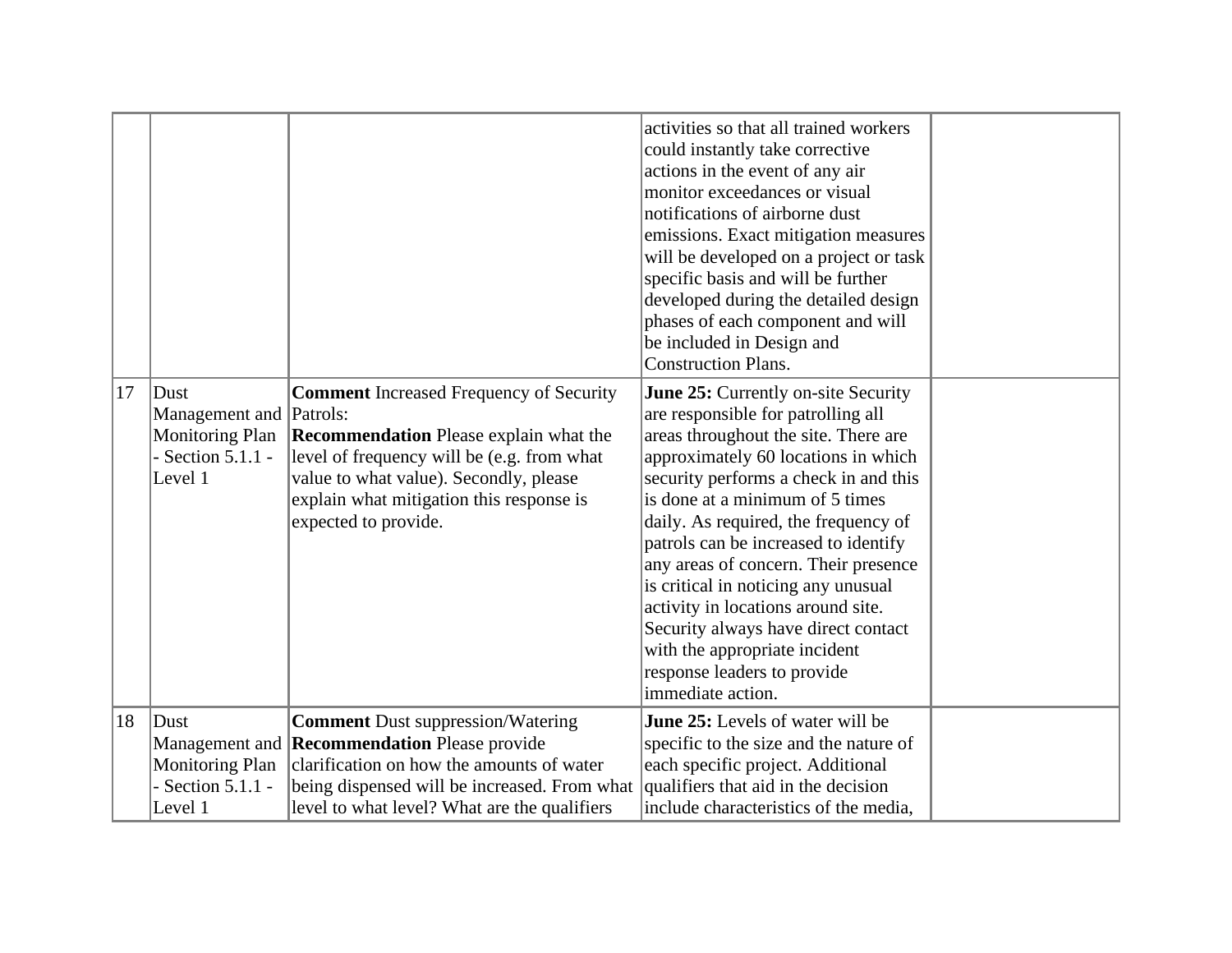|    |                                                                    | that need to be considered in terms of<br>appropriateness (moisture levels, temperature<br>$ etc.$ ).                                                                                                                                                                                                                                                                                                                                                                                                                                                        | particle sizes, rate of<br>absorption/evaporation, humidity<br>levels, size of exposed area, and wind<br>speeds.                                                                                                                                                                                                                                                                                                                                                                                                                                                                                                                                                                                      |  |
|----|--------------------------------------------------------------------|--------------------------------------------------------------------------------------------------------------------------------------------------------------------------------------------------------------------------------------------------------------------------------------------------------------------------------------------------------------------------------------------------------------------------------------------------------------------------------------------------------------------------------------------------------------|-------------------------------------------------------------------------------------------------------------------------------------------------------------------------------------------------------------------------------------------------------------------------------------------------------------------------------------------------------------------------------------------------------------------------------------------------------------------------------------------------------------------------------------------------------------------------------------------------------------------------------------------------------------------------------------------------------|--|
| 19 | $ $ Dust<br><b>Monitoring Plan</b><br>Section $5.1.1$ -<br>Level 1 | <b>Comment Dust suppression/Watering</b><br>Management and <b>Recommendation</b> This is a mitigation<br>proposed in other developments, yet the<br>issues around dust generation remain. How<br>will this project do better?                                                                                                                                                                                                                                                                                                                                | June 25: The nature of the media<br>will determine the level of<br>suppression being used. Water is the<br>initial option due to its relatively low<br>application costs and its<br>effectiveness. Project specific<br>strategies will be employed in order<br>to combat dust emissions on a case<br>by case basis.                                                                                                                                                                                                                                                                                                                                                                                   |  |
| 20 | $ $ Dust<br><b>Monitoring Plan</b><br>Section $5.1.1$ -<br>Level 1 | <b>Comment</b> Dust management - Site<br>Management and Administration - Please explain who will be<br>responsible for mitigations relating to dust.<br>There may be a large number of 'Closure'<br>activities' underway.<br><b>Recommendation</b> Is each contractor<br>responsible for their action? Who is<br>responsible for common parts of the site?<br>What are the mitigative tools if one contractor under the surface care and<br>fails to live up to their responsibilities -<br>particularly if they are simply one part of a<br>larger problem? | <b>June 25:</b> The MCM is in control of<br>all activities occurring on site and as<br>such are the primary decision maker<br>for actions including suspension of<br>any activities. Each subcontractor is<br>responsible for dust mitigation<br>measures at their specific work sites,<br>with overall site dust mitigation<br>maintenance contractor. The MCM is<br>responsible for enforcing their<br>subcontractors' contracts, which<br>include dust mitigation. Monitoring<br>of dust and air quality on site is<br>controlled by professional companies<br>who are always in direct contact with<br>the appropriate incident response<br>team for action including air quality<br>exceedances. |  |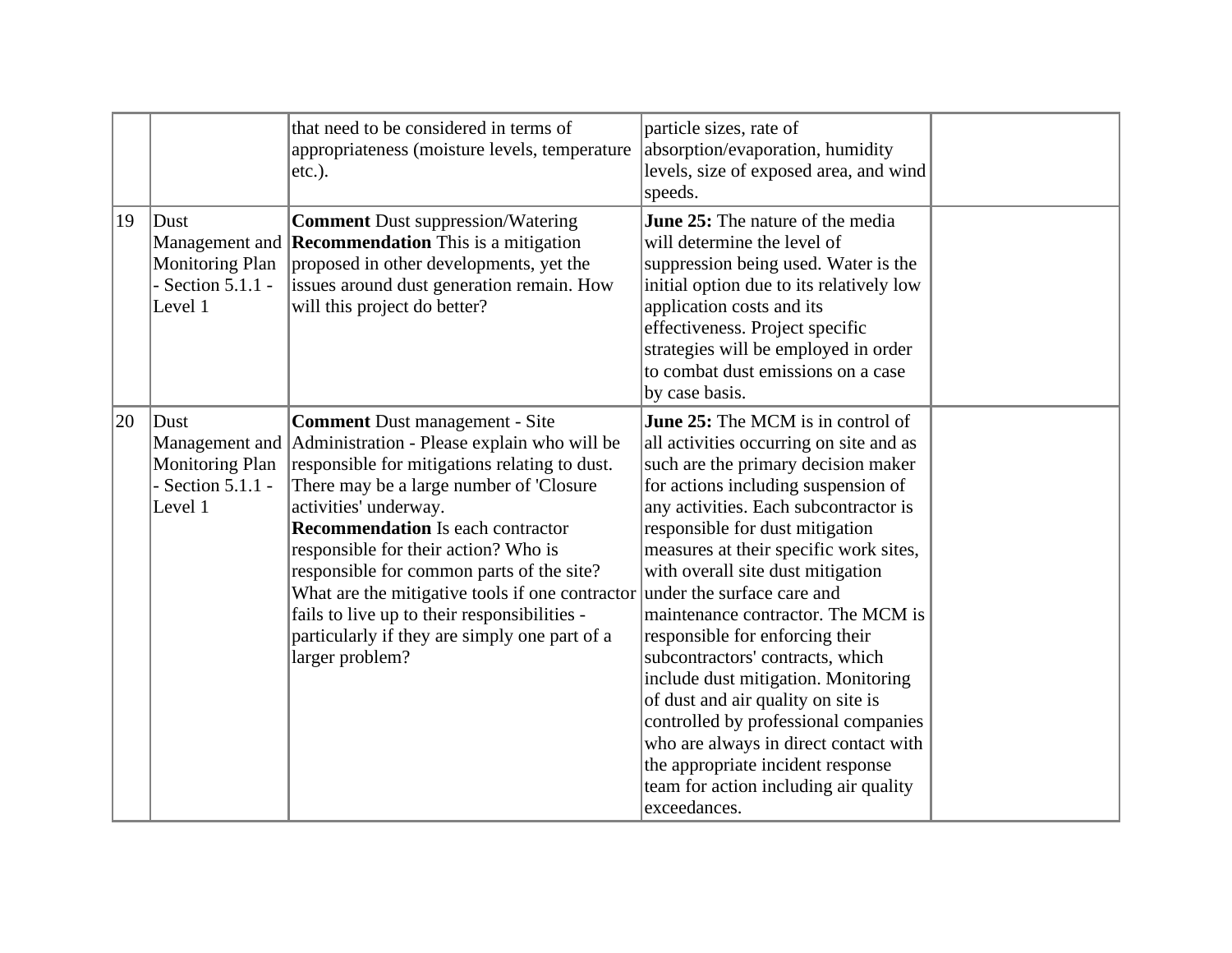| 21 | Dust<br><b>Monitoring Plan</b><br>Section $5.1.1$ -<br>Level 1                   | <b>Comment Employ basic BMP's.</b><br>Management and <b>Recommendation</b> Please explain what BMPs<br>are available at this stage which are not<br>already enacted, particularly when the<br>management plan states that they're going to<br>get them installed early (table 3.1-1). | <b>June 25:</b> The BMPs employed at this<br>stage would be a continuation of<br>previously established or<br>implemented BMPs (as outlined in<br>Section 4 of the Dust MMP)<br>including, but not limited to:                                                                                                                                                                                                                                                              |  |
|----|----------------------------------------------------------------------------------|---------------------------------------------------------------------------------------------------------------------------------------------------------------------------------------------------------------------------------------------------------------------------------------|-----------------------------------------------------------------------------------------------------------------------------------------------------------------------------------------------------------------------------------------------------------------------------------------------------------------------------------------------------------------------------------------------------------------------------------------------------------------------------|--|
|    |                                                                                  |                                                                                                                                                                                                                                                                                       | application of dust suppressant to<br>tailings containment areas and roads,<br>as applicable; systematic surveillance<br>of site; covering of tailings during<br>transport (as applicable). The text in<br>Table 5.1-1 regarding "Employ basic<br>BMPs" would be more accurately<br>reflected as "Continue employment"<br>of basic BMPs". This text in Table<br>5.1-1 will be updated in the revised<br>Dust MMP.                                                           |  |
| 22 | Dust<br>Management and<br><b>Monitoring Plan</b><br>Section $5.1.1$ -<br>Level 1 | <b>Comment Quantitative Dust Levels</b><br><b>Recommendation</b> Please explain what this<br>means $\tilde{A}\phi \hat{A} \hat{\epsilon} \hat{A}$ " what are the levels? From<br>what instrumentation?                                                                                | June 25: This would indicate an<br>increase in measurable PM10<br>(particulate matter with a diameter of<br>10 microns or less) or TSP (total<br>suspended particulates, but below the<br>Risk-Based Action Levels (RBAL),<br>at the air monitoring stations<br>monitored by the air monitoring<br>contractor. (Site perimeter RBAL for<br>15-minute average PM10<br>concentrations is 159 ug/m3 and the<br>RBAL for 15-minute average TSP<br>concentrations is 333 ug/m3). |  |
| 23 | Dust                                                                             | <b>Comment General/structure</b><br>Management and <b>Recommendation</b> Overall, its not clear what                                                                                                                                                                                  | June 25: As noted in Table 5.1-1,<br>the mitigations would include an                                                                                                                                                                                                                                                                                                                                                                                                       |  |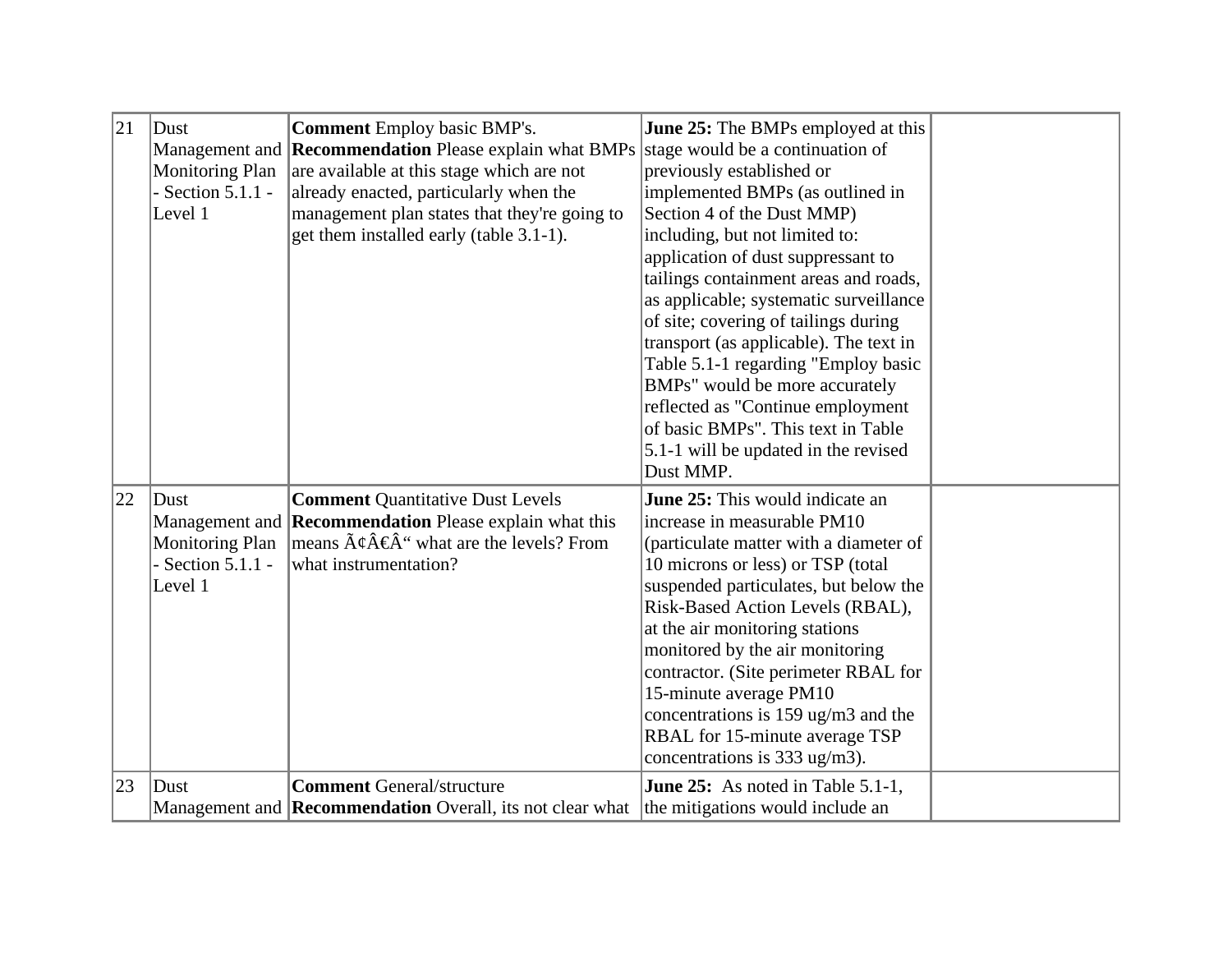|    | Monitoring Plan<br>Section 5.1.1 - | mitigations will be applied in this response (it  increase in mitigations measures<br>seems that the response itself should be the | already being applied. For example,                                        |  |
|----|------------------------------------|------------------------------------------------------------------------------------------------------------------------------------|----------------------------------------------------------------------------|--|
|    | Level 1                            | mitigations rather than noting that they may                                                                                       | on-site security patrol upwards of 60                                      |  |
|    |                                    | be called on).                                                                                                                     | locations across site a minimum of 5                                       |  |
|    |                                    |                                                                                                                                    |                                                                            |  |
|    |                                    |                                                                                                                                    | times per day, each day. With                                              |  |
|    |                                    |                                                                                                                                    | moderate and high winds, security                                          |  |
|    |                                    |                                                                                                                                    | patrols would increase in frequency.                                       |  |
| 24 | Dust                               | <b>Comment Vigilance</b>                                                                                                           | June 25: The GMRP's goal is to                                             |  |
|    |                                    | Management and <b>Recommendation</b> How does the increased                                                                        | identify any problematic areas and                                         |  |
|    | <b>Monitoring Plan</b>             | patrolling help to mitigate the risk? Again,                                                                                       | remove the potential for fugitive dust                                     |  |
|    | - Section $5.1.1$ -                | please provide context on the operational                                                                                          | to leave the Giant Mine site. With                                         |  |
|    | Level 2                            | nature of this response $\tilde{A}\xi \hat{A} \xi \hat{A}$ " given that                                                            | greater presence around site, sporadic                                     |  |
|    |                                    | there is already increased patrolling from                                                                                         | gusting winds will be easier to                                            |  |
|    |                                    | level 1, what action will this response result                                                                                     | identify. The GMRP will action                                             |  |
|    |                                    | $\ln$ ?                                                                                                                            | appropriate staff so immediate efforts                                     |  |
|    |                                    |                                                                                                                                    | of applying dust suppressant can be                                        |  |
|    |                                    |                                                                                                                                    | focused on locations of fugitive dust.                                     |  |
|    |                                    |                                                                                                                                    | Any fugitive dust is to be reported                                        |  |
|    |                                    |                                                                                                                                    | immediately to the MCM for                                                 |  |
|    |                                    |                                                                                                                                    | actioning.                                                                 |  |
| 25 | Dust                               | <b>Comment Dust suppression</b>                                                                                                    | <b>June 25:</b> The nature of the                                          |  |
|    |                                    | Management and <b>Recommendation</b> Again, please provide                                                                         | problematic media will determine the                                       |  |
|    | <b>Monitoring Plan</b>             | greater context on operational response.                                                                                           | level of suppression being used.                                           |  |
|    | Section 5.1.1 -                    | Given that the project is already employing                                                                                        | Water is the initial option due to its                                     |  |
|    | Level 2                            | water as a dust suppressant in 'non-wind                                                                                           | relatively low application costs and                                       |  |
|    |                                    | warning situations' and at level 1, what level                                                                                     | its effectiveness. Project specific                                        |  |
|    |                                    |                                                                                                                                    |                                                                            |  |
|    |                                    | of action and consequential mitigation can be                                                                                      | strategies will be employed in order<br>to combat dust emissions on a case |  |
|    |                                    | expected?                                                                                                                          |                                                                            |  |
|    |                                    |                                                                                                                                    | by case basis (such as depending on                                        |  |
|    |                                    |                                                                                                                                    | type of media, area exposed, level of                                      |  |
|    |                                    |                                                                                                                                    | contamination) which could include                                         |  |
|    |                                    |                                                                                                                                    | periods of continuous visual                                               |  |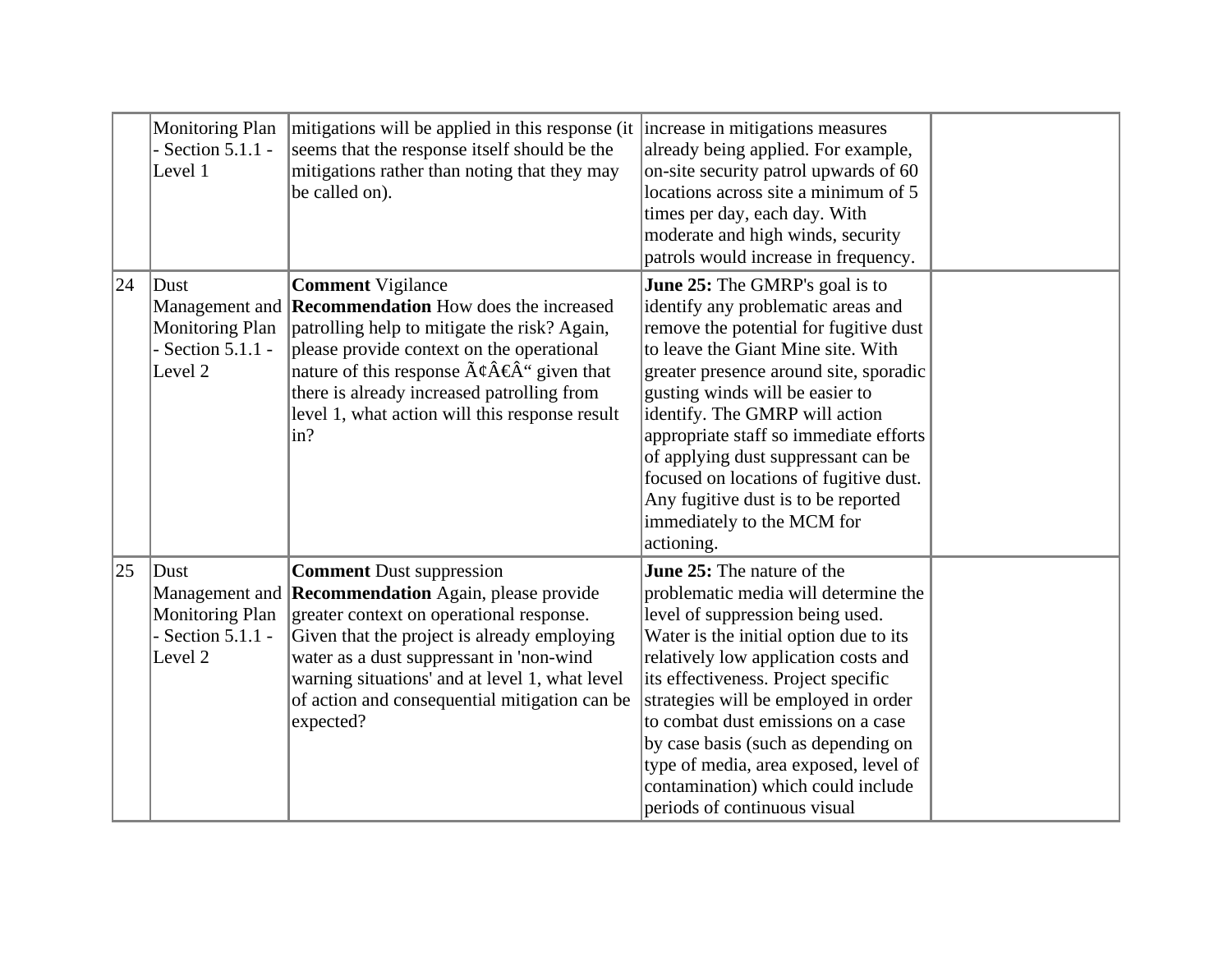|    |                                                                         |                                                                                                                                                                                                                                                                                                                                                                                                                                                                     | monitoring, perimeter dust<br>suppression stations that will allow<br>for immediate mitigation measures,<br>or continuous watering of high<br>concern areas.                                                                                                                                                                                                                                                                                                                                                                                                                                                                                                        |  |
|----|-------------------------------------------------------------------------|---------------------------------------------------------------------------------------------------------------------------------------------------------------------------------------------------------------------------------------------------------------------------------------------------------------------------------------------------------------------------------------------------------------------------------------------------------------------|---------------------------------------------------------------------------------------------------------------------------------------------------------------------------------------------------------------------------------------------------------------------------------------------------------------------------------------------------------------------------------------------------------------------------------------------------------------------------------------------------------------------------------------------------------------------------------------------------------------------------------------------------------------------|--|
| 26 | $ $ Dust<br><b>Monitoring Plan</b><br>Section 5.1.1 -<br>Level 2        | <b>Comment Reduce disturbance</b><br>Management and <b>Recommendation</b> It seems that it may be<br>difficult to use physical covers or wind blocks<br>when already at a level two wind event,<br>particularly when $\tilde{A}\xi\hat{A}\xi\hat{A}^{\dagger}$ high-<br>dust $\tilde{A}\xi \hat{A} \in \hat{A}^{TM}$ work is not being halted. This<br>mitigations seems to have more value if it<br>was used proactively, tied to predictive parts<br>of the plan. | June 25: The professional air<br>monitoring contractor provides<br>meteorological forecasts daily to the<br>MCM and GMRP. The City of<br>Yellowknife is correct that it would<br>be difficult to employ physical<br>covers when conditions are already at<br>a level 2 or 3 wind event. Mitigation<br>measures such as temporary physical<br>covers would be employed as<br>required based on meteorological<br>forecasts, prior to an event. Text will<br>be added to Table 5.1-1 to clarify<br>intent. Design and Construction<br>Plans will also include activity-<br>specific mitigations for wind erosion,<br>as applicable, to be implemented<br>proactively. |  |
| 27 | Dust<br><b>Monitoring Plan</b><br>Section 5.1.1 -<br>Level <sub>2</sub> | <b>Comment</b> Work suspension<br>Management and <b>Recommendation</b> $\tilde{A}\xi\hat{A}\xi\hat{A}\omega H$ igh-dust<br>activities may be suspended if mitigation<br>measures are not successful. $\tilde{A}\xi \hat{A} \in \hat{A} \square$ Please<br>provide greater precision on when these<br>activities would be suspended to improve<br>clarity on when/how the project intends to<br>provide source control.                                              | June 25: The GMRP's goal is to<br>keep all employees, members of the<br>public, and the surrounding<br>environment safe. The risk associated<br>with the media and activities being<br>conducted along with evaluating the<br>existing and future site weather<br>conditions when a Level 2 wind<br>threshold (as outlined in Table 5.1-1)                                                                                                                                                                                                                                                                                                                          |  |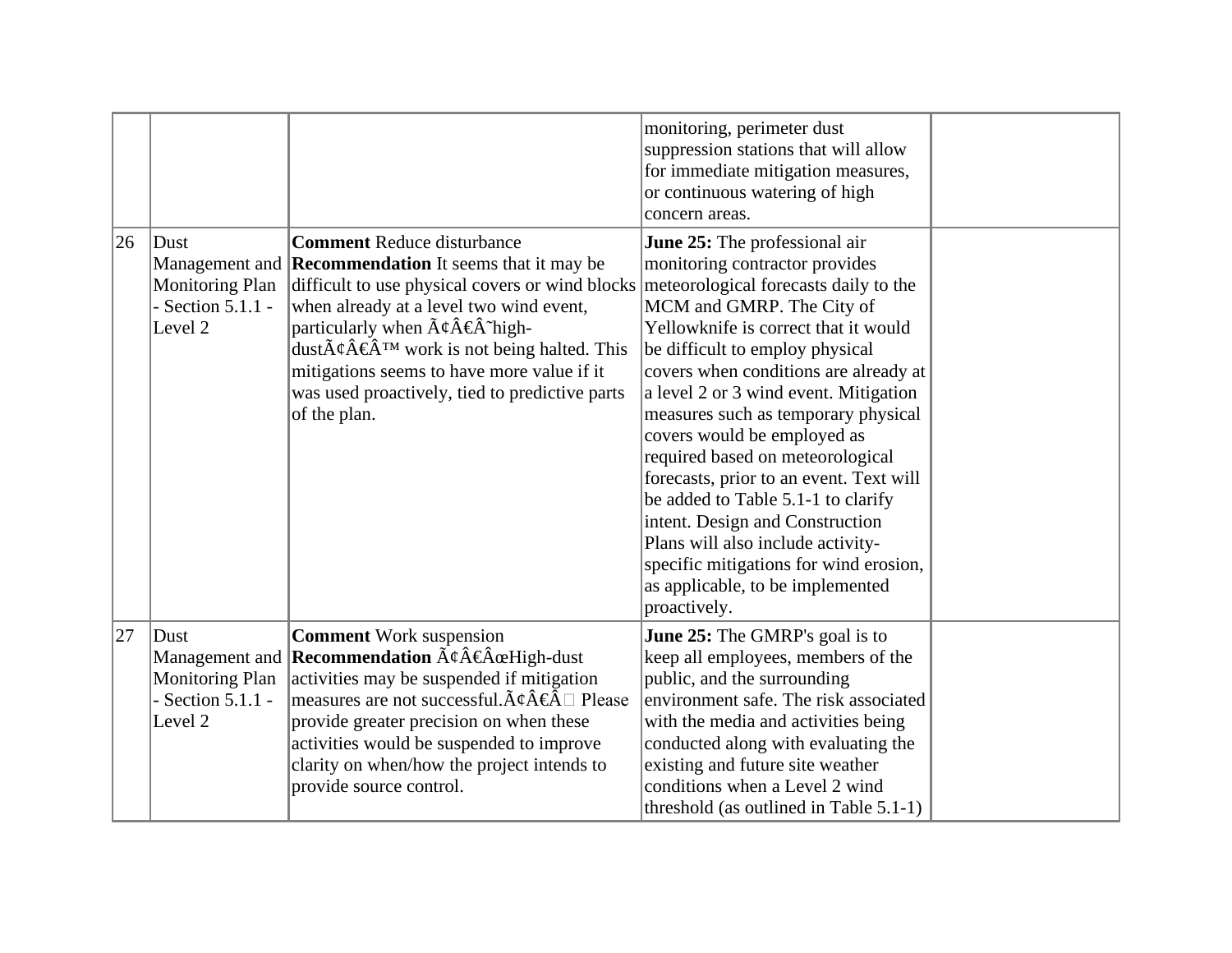|    |                                                                             |                                                                                                                                                                                                                                                                                                                                        | is reached would determine the<br>decision for suspending work. Work<br>suspension is accounted for in Tables<br>$5.1-1$ , $5.2-1$ of the Dust MMP, as<br>well as Tables 8-1 to 8-3 of the<br>AQMP. As the Contingencies,<br>presented in draft in Appendix D of<br>the Dust MMP, are further developed<br>prior to remediation commencement,<br>work suspension will continue to be<br>presented there.                                                                                                       |  |
|----|-----------------------------------------------------------------------------|----------------------------------------------------------------------------------------------------------------------------------------------------------------------------------------------------------------------------------------------------------------------------------------------------------------------------------------|----------------------------------------------------------------------------------------------------------------------------------------------------------------------------------------------------------------------------------------------------------------------------------------------------------------------------------------------------------------------------------------------------------------------------------------------------------------------------------------------------------------|--|
| 28 | Dust<br><b>Monitoring Plan</b><br>Section 5.1.1 -<br>Level <sub>2</sub>     | <b>Comment Resumption of work</b><br>Management and <b>Recommendation</b> Is it appropriate to return<br>to work when wind is at level 1 or should the<br>high emission work wait until the wind<br>threshold is at zero?                                                                                                              | June 25: The GMRP's goal is to<br>keep all employees, members of the<br>public, and the surrounding<br>environment safe. The resumption of<br>work will be once wind thresholds<br>are back to within Level 1 but also<br>taking in to account future site<br>weather conditions and the risk<br>associated with the media.<br>Construction plans will incorporate<br>site-wide dust management<br>techniques, taking into account the<br>likelihood of dust generation by<br>source area, as per section 6.0. |  |
| 29 | $ $ Dust<br><b>Monitoring Plan</b><br>Section 5.1.1 -<br>Level <sub>2</sub> | <b>Comment</b> High Risk vs. High Dust - The<br>Management and final bullet discusses high risk. The risk of<br>generating dust and particulate is not<br>incorporated into the responses - only the<br>observed or measured results.<br><b>Recommendation</b> Please explain how risk of<br>dust generation will be used to guide the | <b>June 25:</b> The risk of dust generation<br>is considered for all Project activities<br>and is discussed at a Project level as<br>well as operationally at site.<br>Construction plans will incorporate<br>the likelihood of dust generation,<br>taking into account the source of                                                                                                                                                                                                                          |  |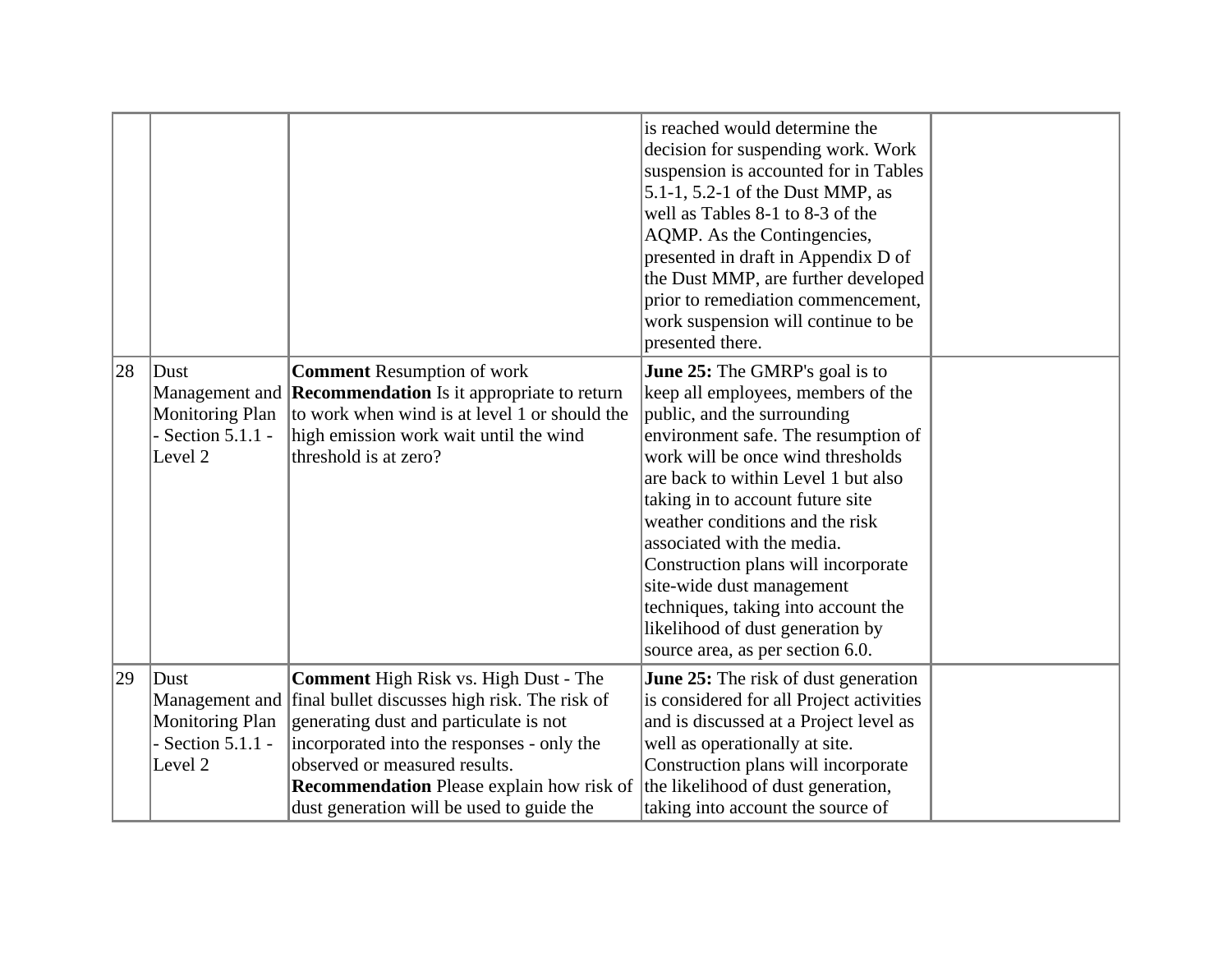|    |                                                                      | projects wind event framework responses. - It potential dust, media type,<br>feels like there needs to be greater clarity or<br>information passing from the dust risk<br>evaluation in section 6 to the events<br>considered in section 5. | contamination levels, and activity<br>planned.                                                                                                                                                                                                                                                                                                                                                                                                                                                                                                                                                          |  |
|----|----------------------------------------------------------------------|---------------------------------------------------------------------------------------------------------------------------------------------------------------------------------------------------------------------------------------------|---------------------------------------------------------------------------------------------------------------------------------------------------------------------------------------------------------------------------------------------------------------------------------------------------------------------------------------------------------------------------------------------------------------------------------------------------------------------------------------------------------------------------------------------------------------------------------------------------------|--|
| 30 | $ $ Dust<br><b>Monitoring Plan</b><br>- Section $5.1.1$ -<br>Level 3 | <b>Comment Vigilance</b><br>Management and <b>Recommendation</b> After moving from routine<br>to level 1 and level 2, its not clear how<br>vigilance is being increased? Please explain<br>the operational nature of this response.         | <b>June 25:</b> Increased levels of<br>vigilance at Level 3 will be<br>implemented on a project specific<br>basis and for areas of concern at this<br>level. A potential example at this<br>level could include increased<br>individuals place around site<br>allowing for a more comprehensive<br>visual inspections at all problematic<br>areas to ensure that appropriate<br>incident response teams can be<br>employed to specific locations for<br>mitigative measures. Vigilance<br>employed will depend on the media,<br>existing site weather conditions and<br>future site weather conditions. |  |
| 31 | $ $ Dust<br><b>Monitoring Plan</b><br>- Section $5.1.1$ -<br>Level 3 | <b>Comment Dust suppression</b><br>Management and <b>Recommendation</b> Again, please provide<br>greater context on operational nature of the<br>response relative to previous efforts.                                                     | June 25: The nature of the media<br>will determine the level of<br>suppression being used. Water is the<br>initial option due to its relatively low<br>application costs and its<br>effectiveness. Project specific<br>strategies will be employed in order<br>to combat dust emissions on a case<br>by case bases which could include<br>periods of continuous visual<br>monitoring or perimeter dust                                                                                                                                                                                                  |  |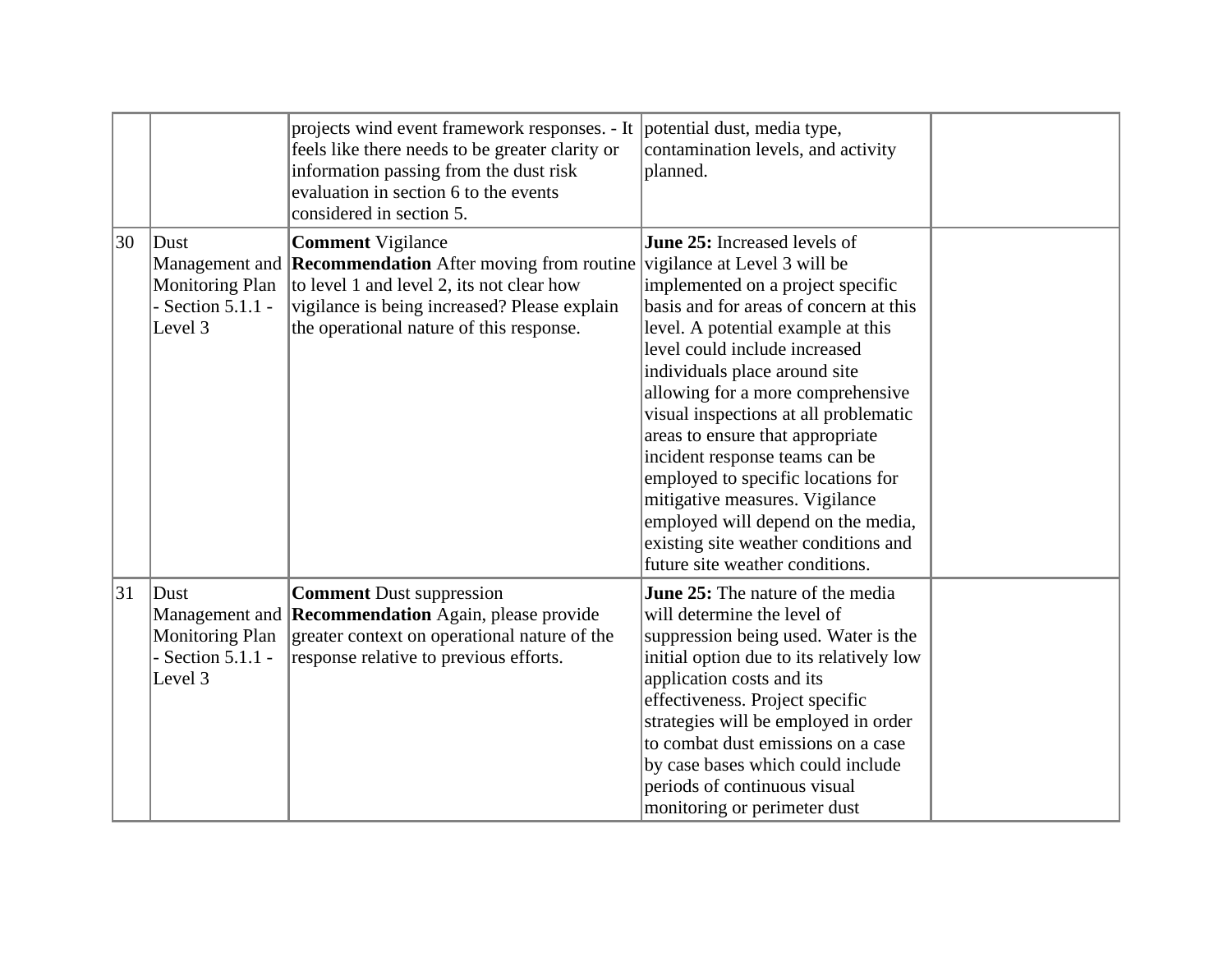|              |                                                                                                 |                                                                                                                                                                                                                                                                                                              | suppression stations that will allow<br>for immediate mitigation measures.<br>Dust suppression at this level will be<br>dependent on factors such as, but not<br>limited to, characteristic of the<br>media, site conditions, current and<br>future weather conditions, location<br>and exposure of the media.                            |  |
|--------------|-------------------------------------------------------------------------------------------------|--------------------------------------------------------------------------------------------------------------------------------------------------------------------------------------------------------------------------------------------------------------------------------------------------------------|-------------------------------------------------------------------------------------------------------------------------------------------------------------------------------------------------------------------------------------------------------------------------------------------------------------------------------------------|--|
| $ 32\rangle$ | Dust<br><b>Monitoring Plan</b><br>Section $5.1.1$ -<br>Level 3                                  | <b>Comment Reduce disturbance</b><br>Management and <b>Recommendation</b> Again, please provide<br>greater context on operational nature of the<br>response relative to previous efforts at a lower<br>threshold.                                                                                            | <b>June 25:</b> The level of mitigation<br>required for this action will be<br>dependent on many different factors<br>including, but not limited to, the risk<br>associated with the media and<br>existing and future weather<br>conditions. Implementation of these<br>mitigative measures will be on a task<br>and site-specific basis. |  |
| 33           | Dust<br>Management and activity<br>Monitoring Plan<br>- Section $5.1.1$ -<br>Level <sub>3</sub> | <b>Comment Suspend High-Risk and High-dust</b><br><b>Recommendation</b> As wind speed increases,<br>so does the erosional ability and power.<br>Please provide comments on why medium<br>risk or mediums dust generating activities (as<br>classified in figure 6.2.1) are not considered<br>for suspension. | June 25: Medium risk and medium<br>dust generating activities will be<br>included in Table 5.1-1 Level 3<br>response actions as potential for<br>suspension. This response will be a<br>project-specific basis, dependent on<br>factors such as media type and<br>duration of activity.                                                   |  |
| 34           | $ $ Dust<br>Monitoring Plan<br>- Section 5.3                                                    | Comment Section 5.3 notes that the results of June 25: Air monitoring results are<br>Management and AQMP will provide "immediate feedback" on<br>the efficacy of the dust management<br>practices.<br><b>Recommendation</b> Please explain how and<br>why the monitoring of the AQMP are not                 | provided in real-time (apart from<br>analytical filter results) to the air<br>monitoring contractor who is in<br>direct contact with the MCM, as<br>required. As noted in the text<br>immediately preceding Table 5.1-1 in                                                                                                                |  |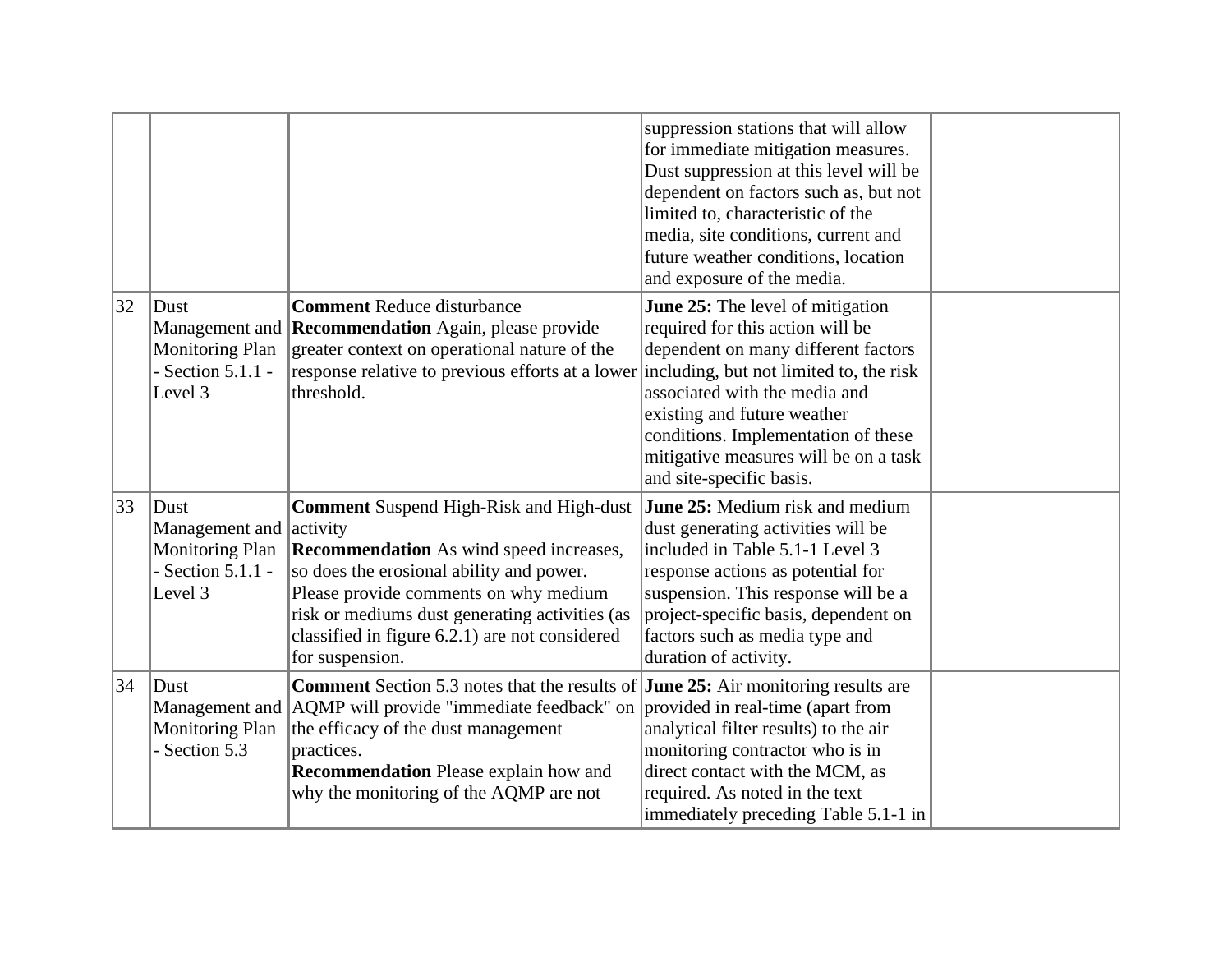|    |                                                                      | being used as a line of evidence for triggering<br>mitigations such as those noted in the plan.                                                                                                                                                                                                                                                                                                                                             | Section 5.1 of the Dust MMP, air<br>quality monitoring results supercede<br>wind and dust level responses and<br>require immediate action to<br>investigate and mitigate the cause.                                                                                                                                                                                                                                                                                    |  |
|----|----------------------------------------------------------------------|---------------------------------------------------------------------------------------------------------------------------------------------------------------------------------------------------------------------------------------------------------------------------------------------------------------------------------------------------------------------------------------------------------------------------------------------|------------------------------------------------------------------------------------------------------------------------------------------------------------------------------------------------------------------------------------------------------------------------------------------------------------------------------------------------------------------------------------------------------------------------------------------------------------------------|--|
| 35 | $ $ Dust<br><b>Monitoring Plan</b><br>- Section 6                    | <b>Comment Table 6.2-1 Risk Rating</b><br>Management and <b>Recommendation</b> Values at Risk: What<br>VAR does the project currently incorporate<br>into its risk ratings? - How does this use the<br>Valued Components as guidance (Section<br>1.4.2 Updated Project Description)? - For<br>each of those Valued Components, please list<br>the VAR that the project is seeking to protect.                                               | <b>June 25:</b> The 'Values at Risk' (VAR)<br>section of Table 6.2-1 is referring to<br>those Valued Components as<br>outlined in Section 1.4.2 of the<br><b>Updated Project Description. The</b><br>revised Dust MMP will clarify that<br>intention. The VAR is not speaking<br>to a separate list of components.                                                                                                                                                     |  |
| 36 | Dust<br><b>Monitoring Plan</b><br>- Section 6                        | <b>Comment Table 6.2-1 Risk Rating</b><br>Management and <b>Recommendation</b> Please provide<br>numeric/further descriptions for<br>$\tilde{A}\psi\hat{A}\hat{\epsilon}\hat{A}^{\dagger}$ immediately adjacent $\tilde{A}\psi\hat{A}\hat{\epsilon}\hat{A}^{\dagger}$ to<br>upwind but $\tilde{A}\phi\hat{A}\phi\hat{A}\alpha X$ distance $\tilde{A}\phi\hat{A}\phi\hat{A}\Box$<br>and the range value used in the downwind<br>risk metric. | June 25: The text in Table 6.2-1 will<br>be modified in the next revision of<br>the Dust Management and<br>Monitoring Plan.                                                                                                                                                                                                                                                                                                                                            |  |
| 37 | Dust<br>Management and Load<br><b>Monitoring Plan</b><br>- Section 6 | <b>Comment Table 6.2-1 Risk Rating: Arsenic</b><br><b>Recommendation</b> It seems likely that the<br>risk rating is designed to focus on impacts.<br>Given the uncertainty around land use on site<br>and the potential uses for the receiving area<br>off lease, the boundary of arsenic between<br>Low and Moderate risks should be 160<br>$mg/kg$ .                                                                                      | <b>June 25:</b> The applicable remedial<br>criteria for areas being remediated to<br>residential soil standards (Townsite)<br>will involve achieving a soil quality<br>criteria of 160 mg/kg arsenic. (Please<br>refer to CPR Appendix 5.4A:<br><b>Remedial Strategy for Contaminated</b><br>Soil and Sediment document<br>submitted with the GMRP Water<br>License Application Package.) The<br>determination of when a satisfactory<br>level of remediation has been |  |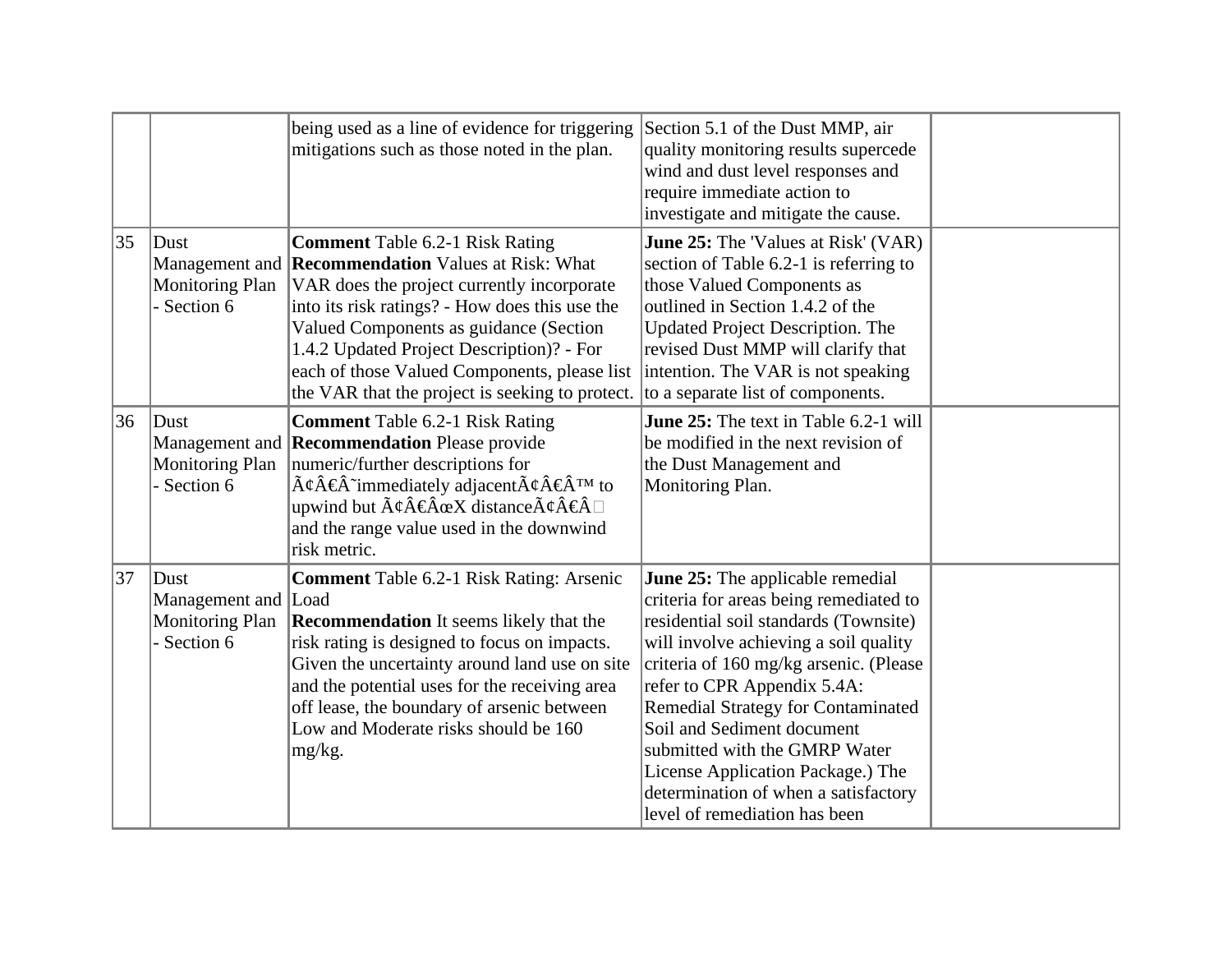|    |                                                                    |                                                                                                                                                                                                                                                                                                                                                                                                                                                                                 | completed will be assessed with<br>confirmatory sampling. The specific<br>details of remediation strategies will<br>be completed in the design stage,<br>prior to the scheduled start date of a<br>component. As such, the GMRP<br>believes Table 6.2-1 is appropriate as<br>it stands.                                                                                          |  |
|----|--------------------------------------------------------------------|---------------------------------------------------------------------------------------------------------------------------------------------------------------------------------------------------------------------------------------------------------------------------------------------------------------------------------------------------------------------------------------------------------------------------------------------------------------------------------|----------------------------------------------------------------------------------------------------------------------------------------------------------------------------------------------------------------------------------------------------------------------------------------------------------------------------------------------------------------------------------|--|
| 38 | $ $ Dust<br><b>Monitoring Plan</b><br>Section 6                    | <b>Comment</b> Many of the same concerns exist<br>Management and for this part as found in Section 5. Beyond the actions will be laid out in more<br>concerns already noted, a number of the items<br>mentioned are not found in Section 5.<br><b>Recommendation</b> Overall, this plan would<br>benefit greatly from additional focus and<br>revision with an eye to how the uncertain<br>items found in the plan would translate into<br>operational constraints and actions. | <b>June 25:</b> Operational constraints and<br>detailed design stages of the<br>remediation projects and be<br>presented in the next version of the<br>Dust MMP focusing on Phase 2<br>operations, as well as through Design<br>and Construction Plans for specific<br>components.                                                                                               |  |
| 39 | Dust<br>Monitoring Plan<br>Section 6                               | <b>Comment</b> Its worth noting the number of<br>Management and qualifiers used in these sections.<br><b>Recommendation</b> At a minimum, when<br>qualified language such as<br>$\tilde{A}\xi \hat{A} \in \hat{A}$ cemay $\tilde{A}\xi \hat{A} \in \hat{A}$ is applied then the<br>authors need to provide insight into when that<br>trigger would be met. A better resolution<br>would be to improve the precision of the<br>language used.                                    | June 25: All reasonable efforts are,<br>and will be, made to ensure dust<br>generation is minimized. This is a<br>priority emphasized to all those<br>working at site. The term 'may' is<br>used as many determinations will be<br>on a project-specific basis, taking<br>into consideration media type, wind<br>direction, mitigations in place and<br>those readily available. |  |
| 40 | $ $ Dust<br>Management and<br><b>Monitoring Plan</b><br>Page $6-6$ | <b>Comment</b> On page 6-6, the plan notes that<br>"all water [associated with demolition] will be next version of the waste<br>collected and managed within the footprint of<br>each building and disposed of appropriately<br>according to the Waste Management and                                                                                                                                                                                                           | <b>June 25:</b> This will be captured in the<br>management and monitoring plan, to<br>be submitted post Water Licence<br>issuance. Methods for capturing this                                                                                                                                                                                                                    |  |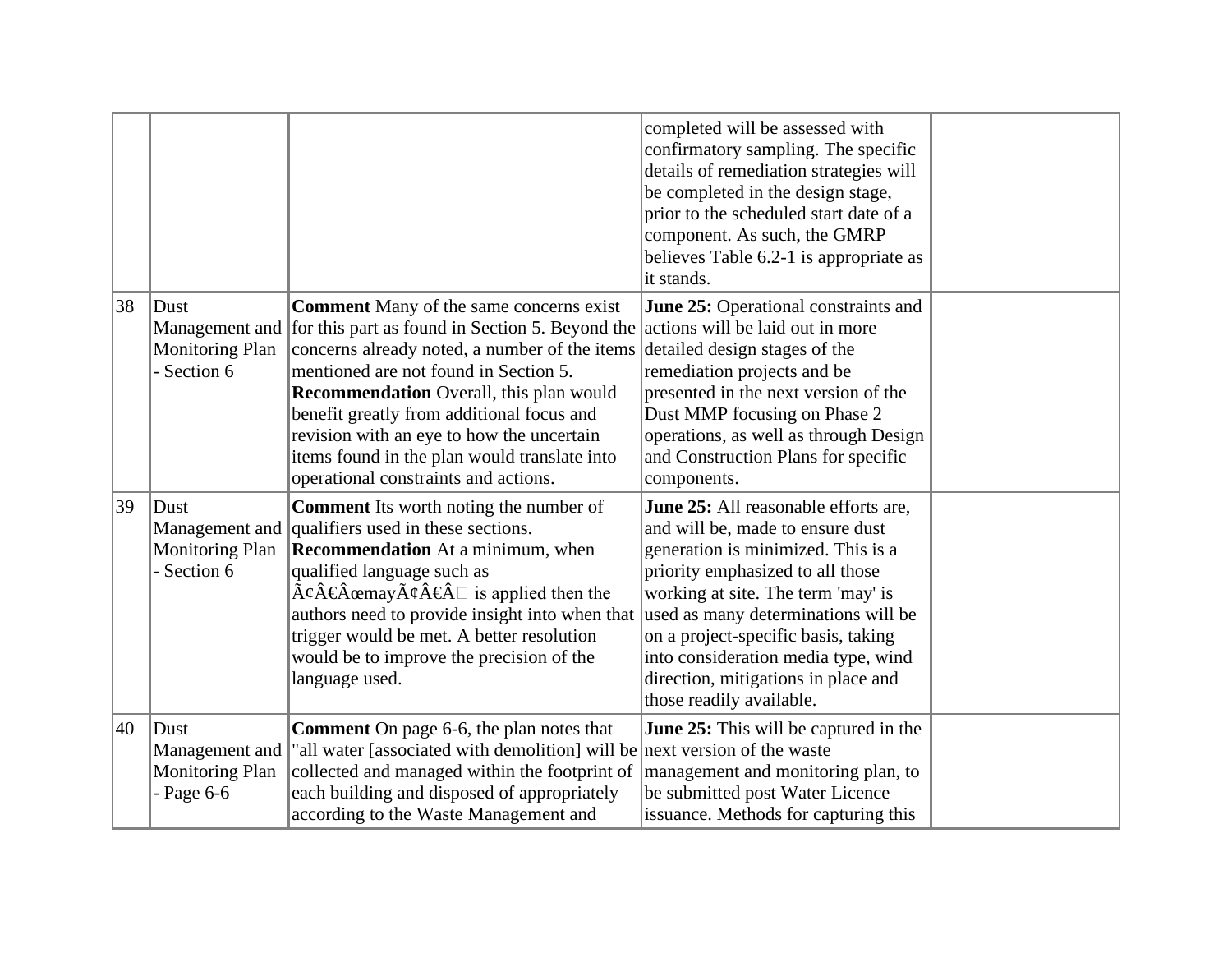|    |                                                                                    | Monitoring Plan". In reviewing the Waste<br>Management Plan, there does not seem to be<br>any reference of this as a specific item or as a<br>waste stream (section 4 of the waste<br>management plan) that needs to be managed.<br><b>Recommendation</b> - The project must clarify<br>and improve the consistency of the plans,<br>indicating how the water will be treated. -<br>Confirm that waste water which has been<br>used in building demolition be treated and<br>discharged through the water treatment plant. | water used as suppressant will be<br>presented in the Waste MMP as<br>wastewater, as well as during<br>detailed construction plans per<br>component, as was done with the<br>Roaster deconstruction.                                                                                                                                                                                                                              |  |
|----|------------------------------------------------------------------------------------|----------------------------------------------------------------------------------------------------------------------------------------------------------------------------------------------------------------------------------------------------------------------------------------------------------------------------------------------------------------------------------------------------------------------------------------------------------------------------------------------------------------------------|-----------------------------------------------------------------------------------------------------------------------------------------------------------------------------------------------------------------------------------------------------------------------------------------------------------------------------------------------------------------------------------------------------------------------------------|--|
| 41 | Dust<br><b>Monitoring Plan</b><br>- Section 7.2<br>Monitoring and<br>Contingencies | <b>Comment</b> If monitoring shows that Air<br>Management and Quality at the site is reflective of the<br>background levels, the City would be open to<br>collaborative agreement towards scaling back<br>the program.<br><b>Recommendation</b> Language that reflects<br>reasonable arrival at agreement rather than<br>simply 'committing to consult' would seem to<br>be more appropriate.                                                                                                                              | June 25: The language will be<br>clarified in the revised Dust MMP to<br>confirm engagement with all affected<br>parties, including the City, would<br>occur during considerations for<br>scaling back the program post-<br>remediation.                                                                                                                                                                                          |  |
| 42 | Tailings<br><b>Monitoring Plan</b>                                                 | <b>Comment</b> The project places a great deal of<br>Management and reliance on the Surface Design Engagement<br>to help guide their efforts. During that process the TCA however it was noted that<br>the highest scoring option initially featured<br>vegetated covers for the tailings and the pits.<br><b>Recommendation</b> The project is very<br>conclusive when it references the SDE as the<br>driving force behind the design of the TCA.<br>However, it should be noted that there were<br>strong alternatives. | <b>June 25:</b> The GMRP recognizes that<br>there are alternatives to the design of<br>during the Environmental<br>Assessment there was a perception<br>that vegetation could potentially be a<br>pathway for contamination to escape<br>through the cover. Mechanisms of<br>concern included metal uptake by<br>vegetation. Further, the presence of<br>vegetation would encourage fauna<br>and humans to access the area (i.e., |  |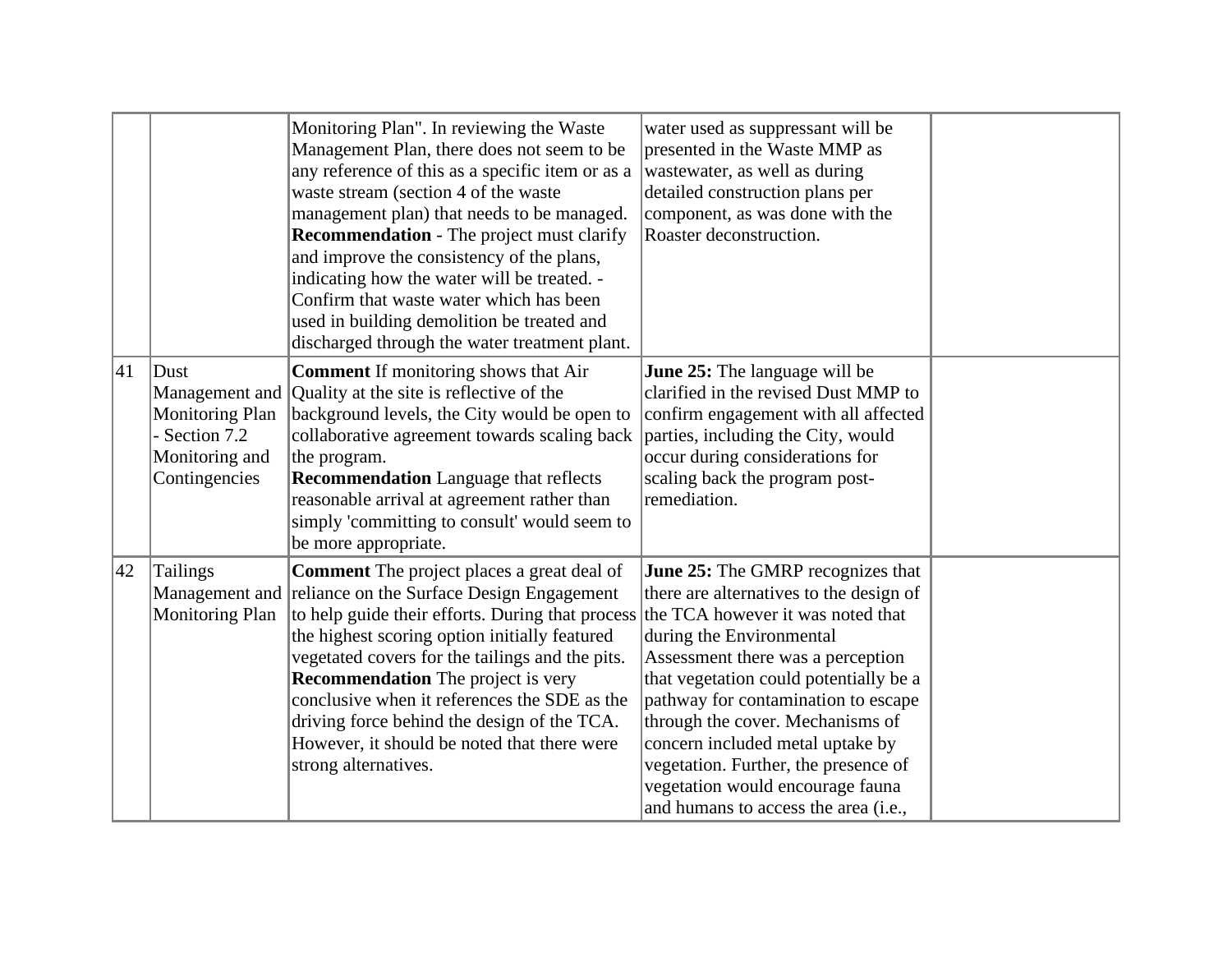|    |                                              |                                                                                                                                                                                                                                                                                                                                                                                                                                                                                                                                                                                                                                                                                                                                     | burrowing animals and all-terrain<br>vehicles, both of which could<br>compromise the cover).                                                                                                                                                                                                                                                                                                                                                                                       |  |
|----|----------------------------------------------|-------------------------------------------------------------------------------------------------------------------------------------------------------------------------------------------------------------------------------------------------------------------------------------------------------------------------------------------------------------------------------------------------------------------------------------------------------------------------------------------------------------------------------------------------------------------------------------------------------------------------------------------------------------------------------------------------------------------------------------|------------------------------------------------------------------------------------------------------------------------------------------------------------------------------------------------------------------------------------------------------------------------------------------------------------------------------------------------------------------------------------------------------------------------------------------------------------------------------------|--|
| 43 | <b>Tailings</b><br><b>Monitoring Plan</b>    | <b>Comment</b> The assessment of the DAR<br>Management and considered the TCA covers as land with an<br>industrial level of contamination that would<br>be suitable for other land uses with<br>restrictions. This was the 2nd specific<br>objective of the Remediation Plan.<br><b>Recommendation</b> What are the suitable land<br>uses for the TCA and what constraints would<br>necessarily be applied to each potential<br>option? For each of those options, please<br>provide a discussion for the necessary<br>engineering and preparation to advance the<br>component to a point where the use would be<br>possible. Please note any specific<br>considerations when dealing with the South<br>Pond versus the other TCAs. | <b>June 25:</b> Any land use of the TCAs<br>will be restricted. This is in line with<br>Measure 24 of the EA which aims to<br>restrict access to the tailings cap area.<br>Land use restrictions for the former<br>South Pond area have not yet been<br>established.                                                                                                                                                                                                               |  |
| 44 | Tailings<br><b>Monitoring Plan</b><br>$-3.3$ | <b>Comment</b> Section 3.3 discuses the<br>Management and monitoring plans and notes that the project<br>will monitor a number of 'performance<br>criteria.' For example, the engineered cover<br>will monitor physical stability, free draining,<br>thermal stability, and vegetation. These types<br>of criteria need to be explained and<br>incorporated into the closure criteria found in<br>Table 2. The proposed monitoring is essential<br>for effective management, but much is not<br>being appropriately linked to criteria which<br>would demonstrate the adequacy of the<br>closure efforts. The majority of monitoring                                                                                                | <b>June 25:</b> The GMRP does not agree<br>that the performance criteria<br>indicated in the TMMP should<br>automatically be considered "closure<br>criteria", or necessarily inform an<br>Adaptive Management Plan with<br>triggers and management responses.<br>Many of the aspects to be monitored<br>provide useful engineering<br>information that can inform<br>understanding of the long term<br>performance of the facility, without<br>necessarily forming the basis of a |  |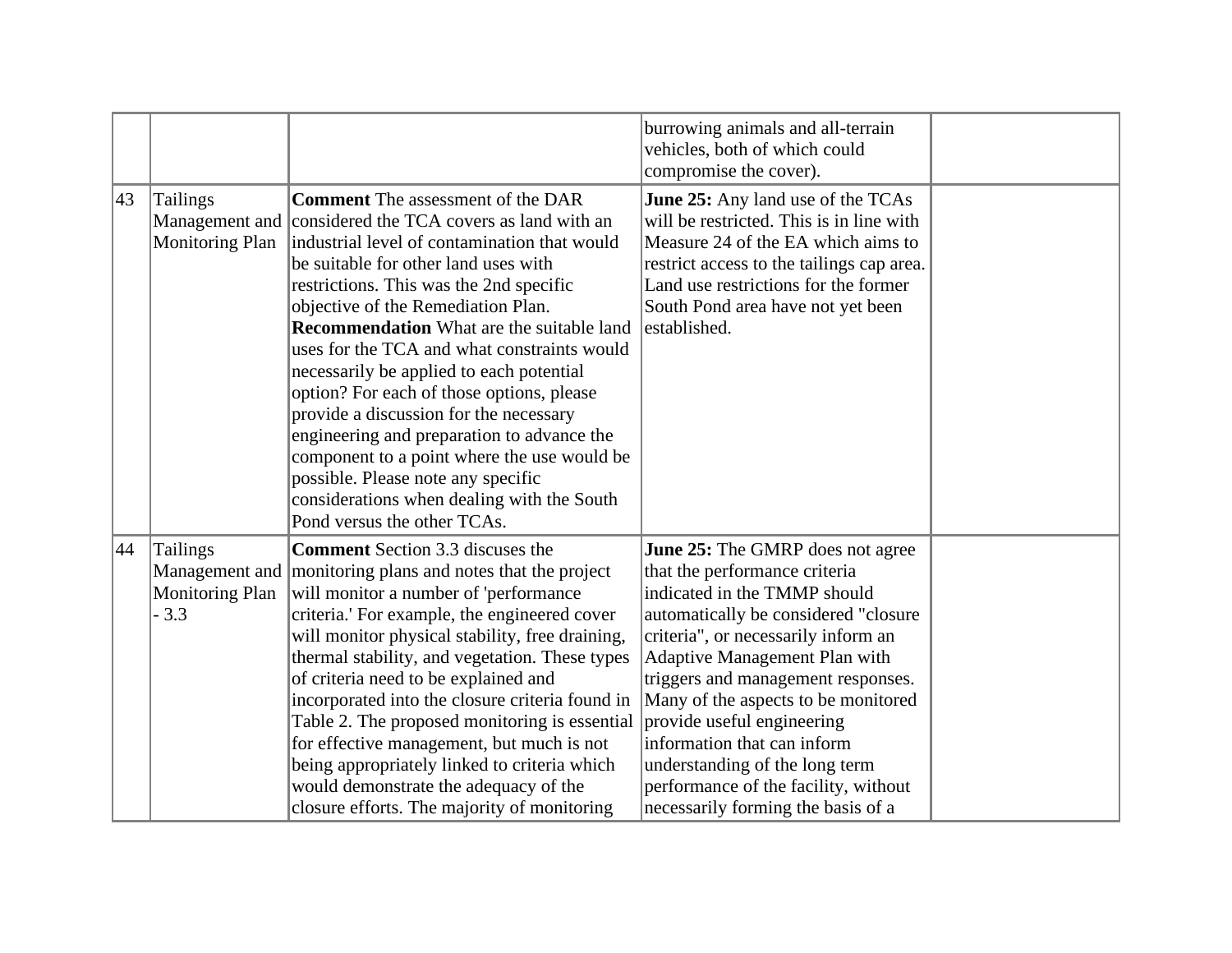|    |                                                                  | currently linked to management purposes is<br>visual inspections. Parties have pushed for<br>development of more effective criteria and<br>direct linkages to monitoring and adaptive<br>management. This is another area where<br>improvements can be made<br><b>Recommendation</b> Prior to January 1st, 2021,<br>the project should submit an updated Tailings<br>Management Plan for approval. This update<br>will incorporate any new Board directions on<br>Closure Objectives and Criteria as well as<br>feature the incorporation of themes and<br>design tolerances of items currently denoted<br>as $\tilde{A}\psi\hat{A}\hat{\in} \hat{A}$ as $\tilde{A}\psi\hat{A}\hat{\in} \hat{A}$ to<br>demonstrate meeting the Closure Objectives.<br>Together, these criteria will serve to inform<br>an Adaptive Management Plan with clear<br>triggers and management responses. | "closure criteria" which must be met<br>in order confirm successful<br>performance. For example, thermal<br>monitoring is planned to identify if<br>freezing of the tailings under the<br>cover should occur, and the<br>development of permafrost over<br>time. While the development of<br>permafrost in the tailings may be<br>beneficial, and useful to understand,<br>in no way does the TCA closure<br>require permafrost to develop in<br>order to be successful. Similarly, the<br>growth of vegetation on the cover<br>may eventually require that<br>maintenance activities be undertaken,<br>but would not suggest that cover is<br>failing to meet closure criteria. The<br>TMMP will be revised once the final<br>design and construction plan has |  |
|----|------------------------------------------------------------------|-------------------------------------------------------------------------------------------------------------------------------------------------------------------------------------------------------------------------------------------------------------------------------------------------------------------------------------------------------------------------------------------------------------------------------------------------------------------------------------------------------------------------------------------------------------------------------------------------------------------------------------------------------------------------------------------------------------------------------------------------------------------------------------------------------------------------------------------------------------------------------------|-----------------------------------------------------------------------------------------------------------------------------------------------------------------------------------------------------------------------------------------------------------------------------------------------------------------------------------------------------------------------------------------------------------------------------------------------------------------------------------------------------------------------------------------------------------------------------------------------------------------------------------------------------------------------------------------------------------------------------------------------------------------|--|
|    |                                                                  |                                                                                                                                                                                                                                                                                                                                                                                                                                                                                                                                                                                                                                                                                                                                                                                                                                                                                     | been completed.                                                                                                                                                                                                                                                                                                                                                                                                                                                                                                                                                                                                                                                                                                                                                 |  |
| 45 | Tailings<br>Management and<br><b>Monitoring Plan</b><br>$-4.1.1$ | <b>Comment</b> Section 4.1.1 notes that<br>'revegetation' will be used for erosion control<br>purposes as typical closure maintenance.<br>There are no descriptors or metrics to<br>establish what the project means by<br>revegetation. Generally, the CRP envisions<br>doing nothing and hoping vegetation returns<br>and this is another uncertainty.<br><b>Recommendation</b> This needs to be clarified<br>$\tilde{A}\xi\hat{A}\xi\hat{A}$ " including definitions and metrics as<br>to when it will be used and what constitutes<br>success.                                                                                                                                                                                                                                                                                                                                  | <b>June 25:</b> The purpose of<br>revegetation is strictly functional, for<br>the control of erosion of fine-grained<br>sediments that may be exposed at<br>surface following remediation works.<br>As such the performance of<br>revegetation is measured through<br>metrics related to erosion, as well as<br>through confirmation that native<br>species are used in the revegetation<br>efforts. Vegetation is not considered<br>a "do-nothing" option, and actions                                                                                                                                                                                                                                                                                         |  |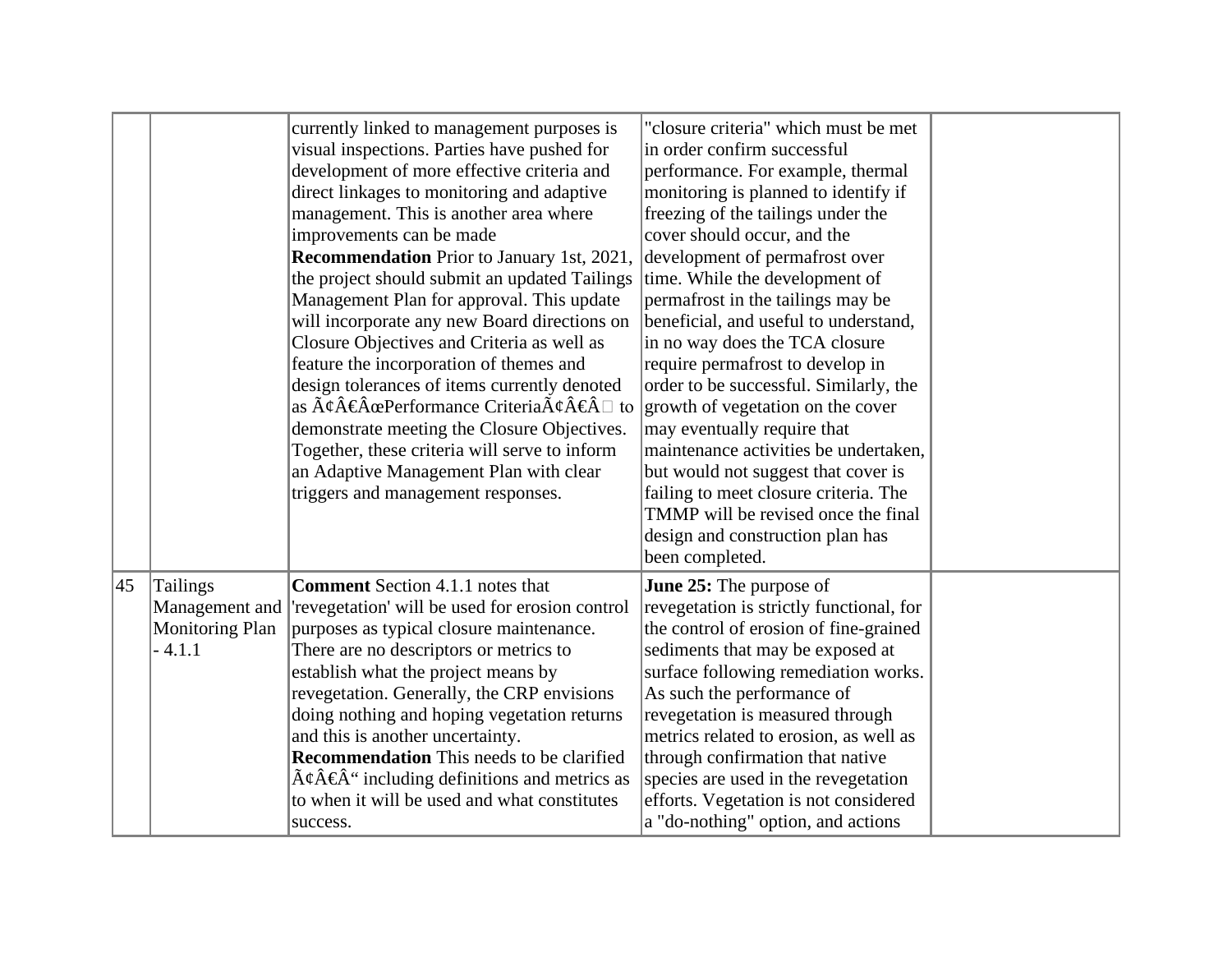|    |                                                                                    |                                                                                                                                                                                                                                | identified in Section 4.1.1 of the<br>TMMP include seeding, fertilization,                                                                                                                                                                                                                                                                                                                                                                                                                                                         |  |
|----|------------------------------------------------------------------------------------|--------------------------------------------------------------------------------------------------------------------------------------------------------------------------------------------------------------------------------|------------------------------------------------------------------------------------------------------------------------------------------------------------------------------------------------------------------------------------------------------------------------------------------------------------------------------------------------------------------------------------------------------------------------------------------------------------------------------------------------------------------------------------|--|
|    |                                                                                    |                                                                                                                                                                                                                                | hydroseeding, weeding, and mulch<br>placement.                                                                                                                                                                                                                                                                                                                                                                                                                                                                                     |  |
| 46 | Wildlife and<br>Wildlife Habitat<br>Management and 2018.<br><b>Monitoring Plan</b> | <b>Comment</b> Wildlife provided a set of review<br>comments to the Project on September 21st,<br><b>Recommendation</b> It is unclear what<br>regulatory role ENR will play or if they are<br>satisfied with the current plan. | June 25: The WWHMMP serves to<br>meet a number of regulatory<br>requirements, as outlined in Table 1,<br>including those set by the GNWT-<br>ENR, such as the Wildlife Act and<br>Species at Risk (NWT) Act.<br>Throughout the monitoring process,<br>ENR will be contacted in the event of<br>a wildlife incident or issue to receive<br>additional direction, permits or<br>approvals (section 4 WWHMMP).<br>Wildlife sightings/activities will also<br>be logged and made available to the<br>GNWT to review (section 5 $\&$ 6  |  |
|    |                                                                                    |                                                                                                                                                                                                                                | WWHMMP). GNWT ENR-Wildlife<br>also reviewed the GMRP's responses<br>to pre-engagement comments by<br><b>GNWT ENR WIldlife (which were</b><br>submitted as part of the application<br>package) and indicated to the GMRP<br>they have no additional concerns or<br>questions regarding the current<br><b>GMRP's WWHMMP that was</b><br>submitted to the MVLWB with the<br>April 1 submission. GNWT ENR<br>Wildlife also conducted a<br>preliminary assessment on whether a<br>Wildlife Management and<br>Monitoring Plan (WMMP) was |  |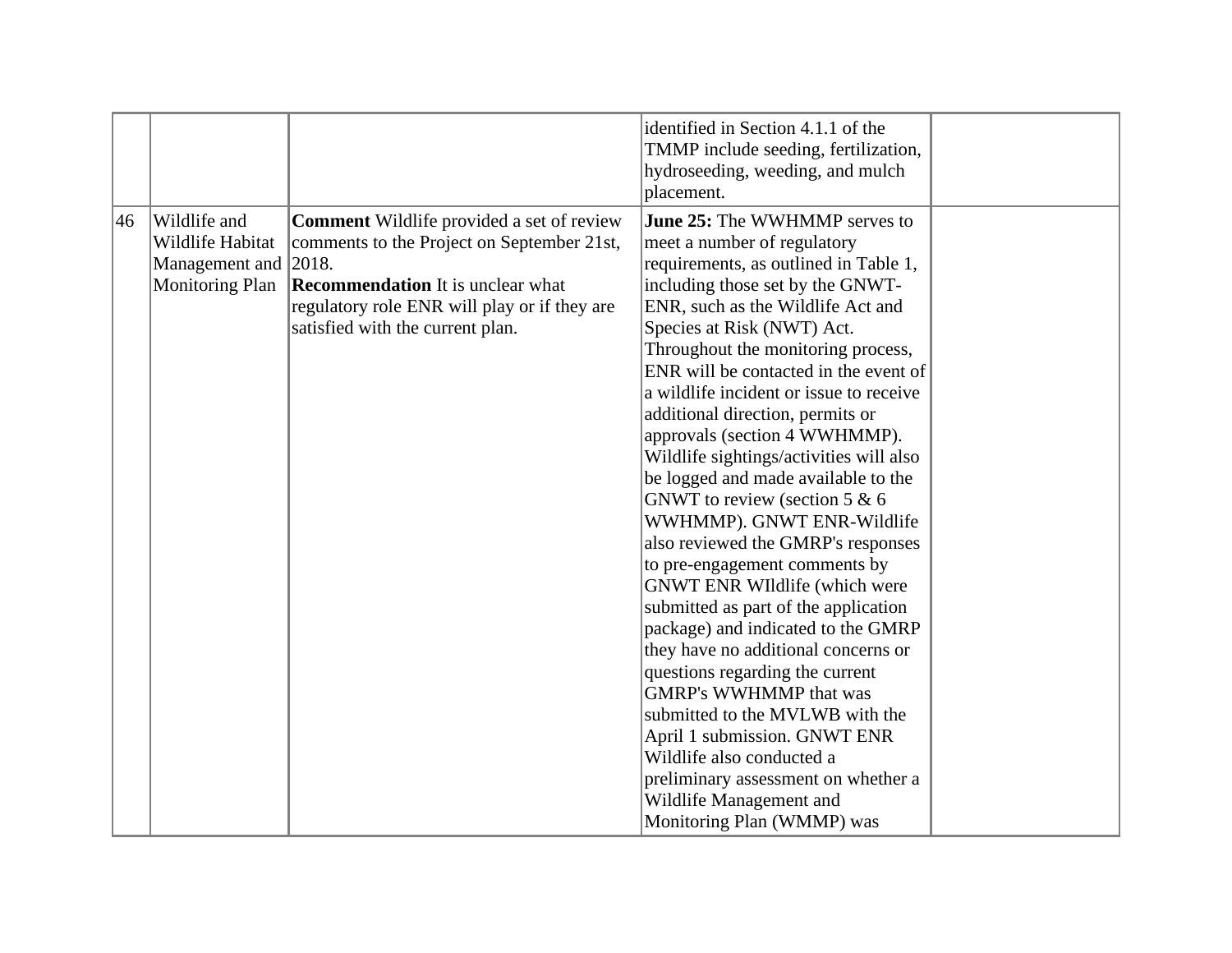| Remediation Project under Section<br>95(1)(a-d) of the Wildlife Act. ENR's<br>preliminary assessment was that a<br>WMMP was not required. A formal<br>decision will be made as per ENR's<br>Wildlife Management and<br>Monitoring Plan Guidelines on<br>whether a WMMP is required |  |                             |  |
|------------------------------------------------------------------------------------------------------------------------------------------------------------------------------------------------------------------------------------------------------------------------------------|--|-----------------------------|--|
|                                                                                                                                                                                                                                                                                    |  | required for the Giant Mine |  |
|                                                                                                                                                                                                                                                                                    |  |                             |  |
|                                                                                                                                                                                                                                                                                    |  |                             |  |
|                                                                                                                                                                                                                                                                                    |  |                             |  |
|                                                                                                                                                                                                                                                                                    |  |                             |  |
|                                                                                                                                                                                                                                                                                    |  |                             |  |
|                                                                                                                                                                                                                                                                                    |  |                             |  |
|                                                                                                                                                                                                                                                                                    |  |                             |  |
|                                                                                                                                                                                                                                                                                    |  |                             |  |
| following the review of the public                                                                                                                                                                                                                                                 |  |                             |  |
| comments that were received by the                                                                                                                                                                                                                                                 |  |                             |  |
| Mackenzie Valley Land and Water                                                                                                                                                                                                                                                    |  |                             |  |
| Board (MVLWB) on Giant Mine's                                                                                                                                                                                                                                                      |  |                             |  |
| land use permit and Water Licence                                                                                                                                                                                                                                                  |  |                             |  |
| application. A copy of the Minister's                                                                                                                                                                                                                                              |  |                             |  |
| decision, with rationale, will be                                                                                                                                                                                                                                                  |  |                             |  |
| submitted to the MVLWB to be                                                                                                                                                                                                                                                       |  |                             |  |
| posted on the public registry. It is the                                                                                                                                                                                                                                           |  |                             |  |
| intention of the GRMP to maintain                                                                                                                                                                                                                                                  |  |                             |  |
| an up-to-date Wildlife and Wildlife                                                                                                                                                                                                                                                |  |                             |  |
| Habitat Management and Monitoring                                                                                                                                                                                                                                                  |  |                             |  |
| Plan.                                                                                                                                                                                                                                                                              |  |                             |  |
| 47<br>Wildlife and<br><b>Comment Management of Attractants: How</b><br><b>June 25:</b> The Waste Management                                                                                                                                                                        |  |                             |  |
| Wildlife Habitat<br>will the waste management plan enforce<br>and Monitoring Plan will closely                                                                                                                                                                                     |  |                             |  |
| Management and requirements to properly address disposal of<br>follow the procedures and practices                                                                                                                                                                                 |  |                             |  |
| wildlife attractants? Large developments have<br>of other contaminated sites and<br><b>Monitoring Plan</b>                                                                                                                                                                         |  |                             |  |
| $-4.3.1$<br>particular troubles during the construction<br>operating mines in the region, and                                                                                                                                                                                      |  |                             |  |
| phase due to the transient contractor staffing.<br>will incorporate the lessons learned                                                                                                                                                                                            |  |                             |  |
| Given that this project will be almost entirely<br>from past activities at the GMRP in                                                                                                                                                                                             |  |                             |  |
| completed by contractors, specific focus is<br>regular updates. This plan will be                                                                                                                                                                                                  |  |                             |  |
| required.<br>enforced by the MCM, who                                                                                                                                                                                                                                              |  |                             |  |
| <b>Recommendation</b> Please explain how the<br>maintains a consistent presence on                                                                                                                                                                                                 |  |                             |  |
| monitoring, assessment and adaptive<br>site, to prevent wildlife attraction and                                                                                                                                                                                                    |  |                             |  |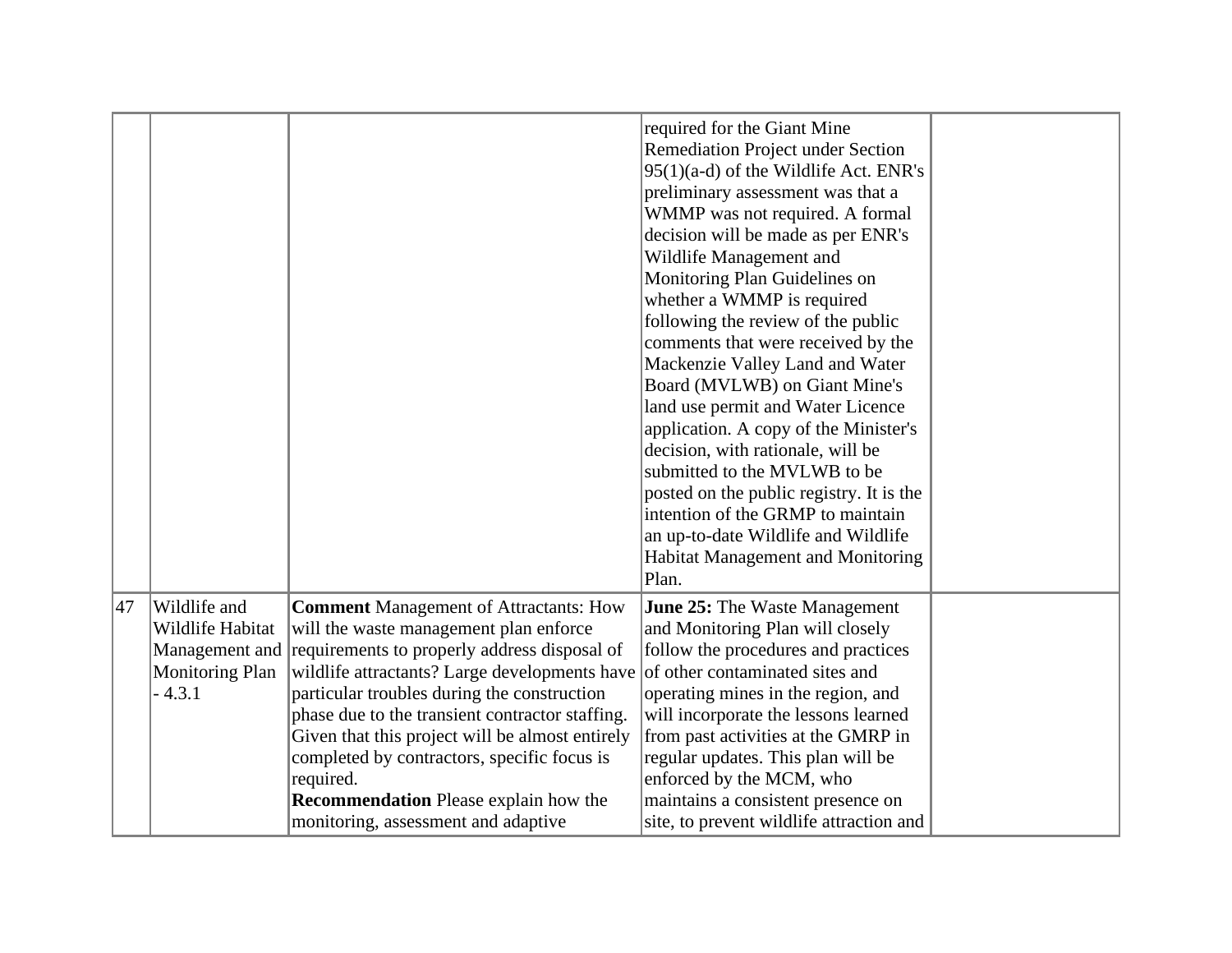|    |                  | management will be conducted as it relates to | avoid interaction with humans and          |  |
|----|------------------|-----------------------------------------------|--------------------------------------------|--|
|    |                  | wildlife attractants. In particular, please   | the Project. To minimize wildlife          |  |
|    |                  | illustrate the lessons learned from past      | attractants, waste management              |  |
|    |                  | projects.                                     | awareness has been implemented,            |  |
|    |                  |                                               | littering and feeding wildlife is          |  |
|    |                  |                                               | prohibited, and food waste managed.        |  |
|    |                  |                                               | The plan will be monitored and             |  |
|    |                  |                                               | reviewed at least annually to identify     |  |
|    |                  |                                               | areas of improvement. Site                 |  |
|    |                  |                                               | surveillance monitoring, as outlined       |  |
|    |                  |                                               | in the WWHMMP, will provide                |  |
|    |                  |                                               | systematic and current information of      |  |
|    |                  |                                               | wildlife activity on Site and direct       |  |
|    |                  |                                               | feedback regarding the effectiveness       |  |
|    |                  |                                               | of wildlife mitigations. Surveillance      |  |
|    |                  |                                               | includes areas of the Site where there     |  |
|    |                  |                                               | is risk of wildlife attractants (such as   |  |
|    |                  |                                               | waste management areas) and any            |  |
|    |                  |                                               | deviations detected will be reported       |  |
|    |                  |                                               | back to the mine manager                   |  |
|    |                  |                                               | immediately, as well as noted in           |  |
|    |                  |                                               | monthly reports. The WWHMMP                |  |
|    |                  |                                               | incorporates learnings from the            |  |
|    |                  |                                               | current care and maintenance               |  |
|    |                  |                                               | operations including learnings from        |  |
|    |                  |                                               | on-site interactions with black bears      |  |
|    |                  |                                               | and nesting birds (Section 5.2). The       |  |
|    |                  |                                               | Lessons Learned section in                 |  |
|    |                  |                                               | WWHMMP will be updated during              |  |
|    |                  |                                               | MMP updates to include additional          |  |
|    |                  |                                               | learnings as work continues on Site.       |  |
| 48 | Wildlife and     | <b>Comment</b> The mine is found within       | <b>June 25:</b> As per appendix $C$ of the |  |
|    | Wildlife Habitat | Yellowknife limits, with high use in the      | WWHMMP, bear sightings will be             |  |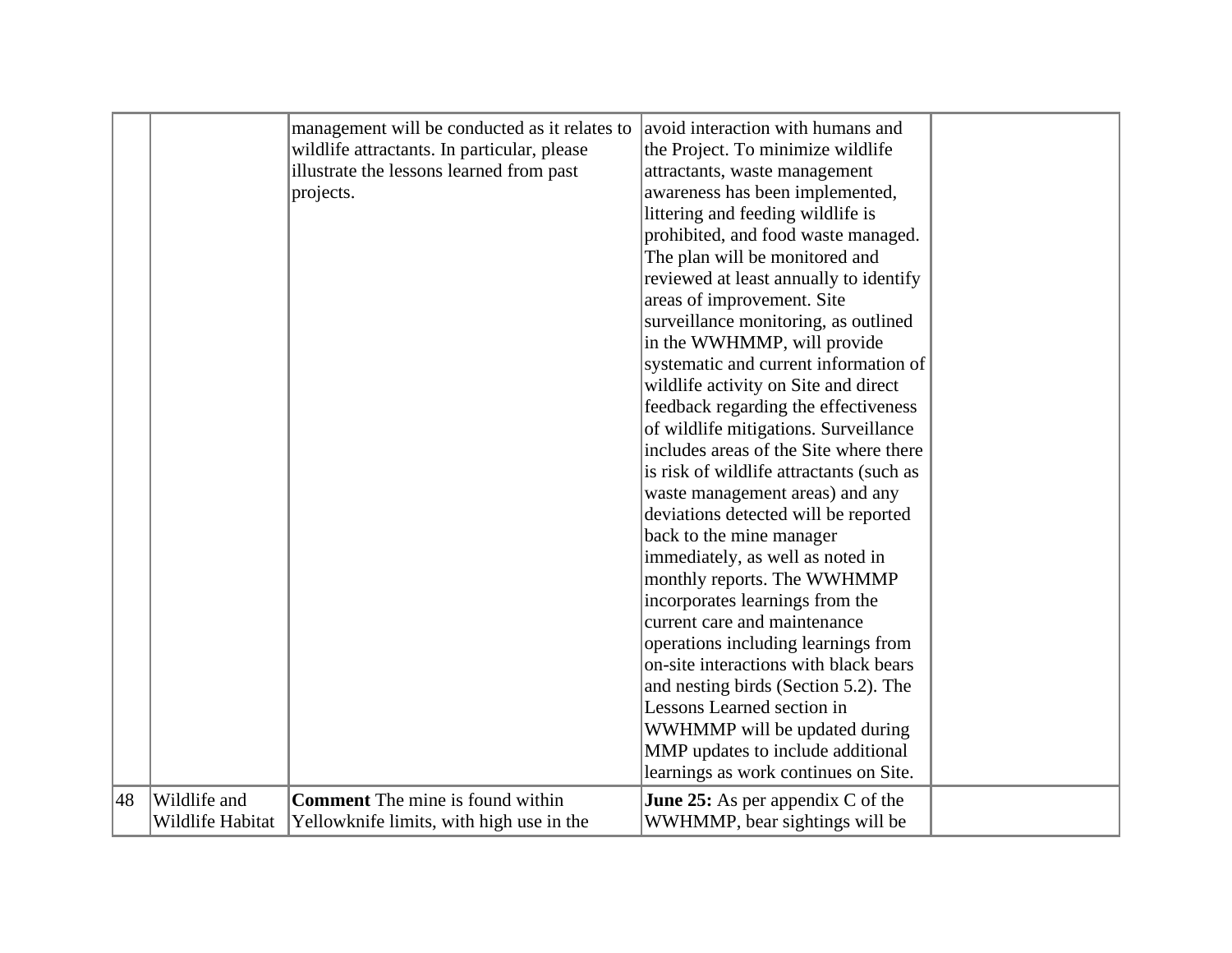|              | <b>Monitoring Plan</b><br>Section 5                                                                | Management and neighbouring areas.<br><b>Recommendation</b> If large predators are<br>observed at the site, how will the project<br>notify users in and around the area?                                                                                                                                       | reported to ENR. The GMRP also<br>communicates with ENR regarding<br>wolf sightings in common use areas,<br>such as the City of Yellowknife<br>marina. The GMRP also maintains a<br>wildlife log made available to the<br>GNWT-ENR.                                                                                                                                                                                                                                                                                   |                             |
|--------------|----------------------------------------------------------------------------------------------------|----------------------------------------------------------------------------------------------------------------------------------------------------------------------------------------------------------------------------------------------------------------------------------------------------------------|-----------------------------------------------------------------------------------------------------------------------------------------------------------------------------------------------------------------------------------------------------------------------------------------------------------------------------------------------------------------------------------------------------------------------------------------------------------------------------------------------------------------------|-----------------------------|
| 49           | Wildlife and<br>Wildlife Habitat<br><b>Monitoring Plan</b><br>Section 6                            | <b>Comment</b> It is not clear who will be<br>accepting and reviewing reports associated<br>Management and with the WHHPP or with what frequency.<br><b>Recommendation</b> Who are the monthly,<br>annual, and comprehensive reports being<br>submitted to and what is their review<br>procedure?              | <b>June 25:</b> The reports (monthly,<br>annual, and comprehensive) will be<br>submitted to the MVLWB for<br>posting on their registry. As outlined<br>in section 6.2, interested parties will<br>be engaged in the review of<br>monitoring results and identification<br>of adaptive management approaches<br>for revised versions of the<br>WWHMMP. This engagement could<br>take place through GMRP Working<br>Group meetings and/or the Giant<br>Mine Advisory Committee (GMAC),<br>or other applicable meetings. |                             |
|              |                                                                                                    | <b>Environment and Climate Change Canada: Eva Walker</b>                                                                                                                                                                                                                                                       |                                                                                                                                                                                                                                                                                                                                                                                                                                                                                                                       |                             |
| $ {\bf ID} $ | <b>Topic</b>                                                                                       | <b>Reviewer Comment/Recommendation</b>                                                                                                                                                                                                                                                                         | <b>Proponent Response</b>                                                                                                                                                                                                                                                                                                                                                                                                                                                                                             | <b>Board Staff Response</b> |
| $\mathbf{1}$ | <b>General File</b>                                                                                | <b>Comment (doc) ECCC Cover Letter</b><br>Recommendation                                                                                                                                                                                                                                                       |                                                                                                                                                                                                                                                                                                                                                                                                                                                                                                                       |                             |
| $ 2\rangle$  | Species at Risk<br><b>Giant Mine</b><br>Remediation<br>Project Wildlife<br>and Wildlife<br>Habitat | <b>Comment</b> Environment and Climate Change<br>Canada (ECCC) notes that in Table 1 of the<br>Giant Mine Remediation Project Wildlife and<br>Wildlife Habitat Management and Monitoring SARA prohibitions in the revised<br>Plan (WWHMMP) the application of the<br>Species at Risk Act requires revision. As | <b>June 25:</b> The GMRP will update<br>Table 1 in the WWHMMP to<br>accurately reflect the application of<br>version.                                                                                                                                                                                                                                                                                                                                                                                                 |                             |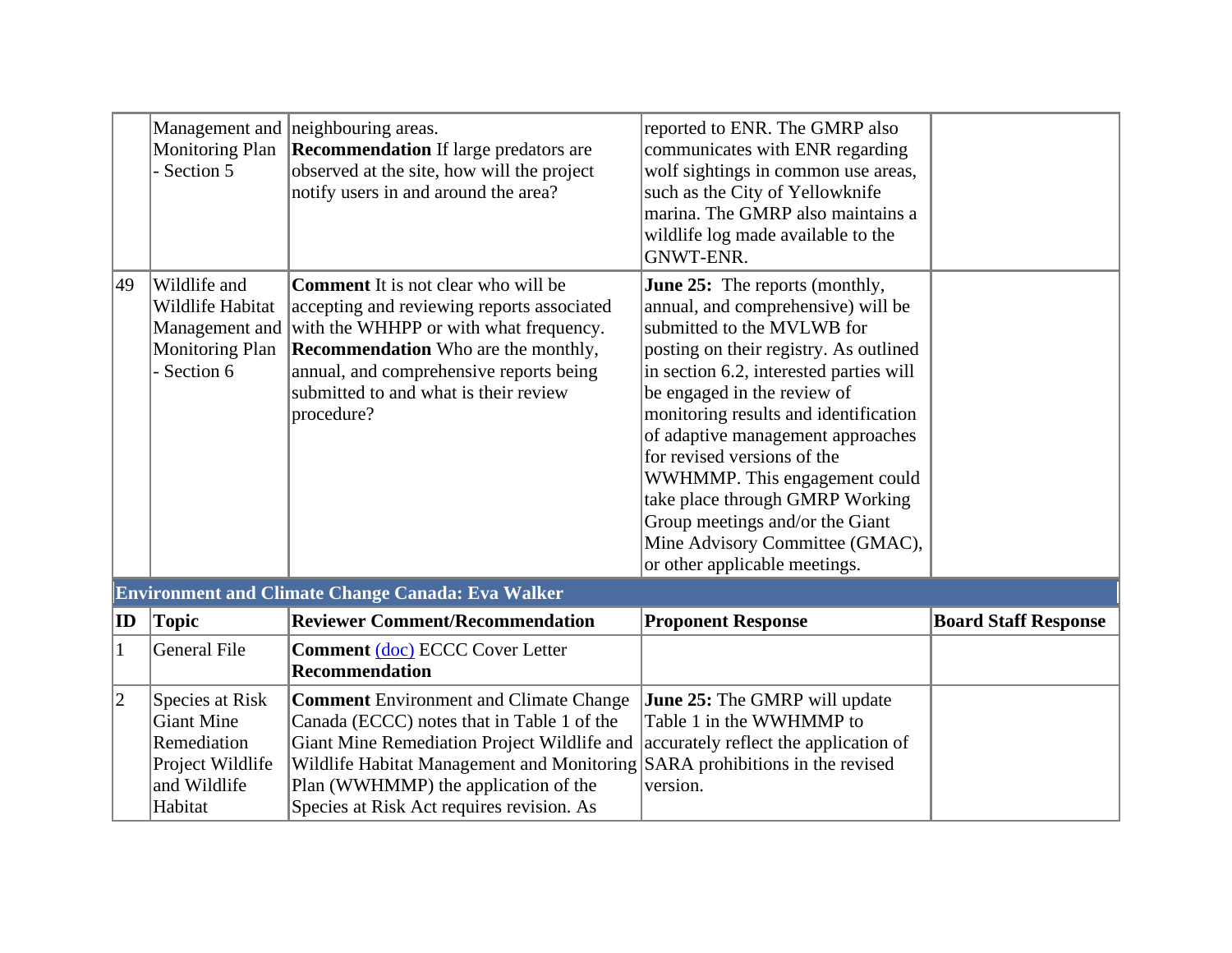|                | Table 1                                                                                                                                                    | Management and currently worded, it implies that Species at<br>Monitoring Plan, Risk Act (SARA) prohibitions do not apply<br>on territorial lands unless an order is in place.<br>SARA prohibitions for migratory birds,<br>protected under the Migratory Birds<br>Convention Act, and aquatic species, under<br>the Fisheries Act, apply everywhere in<br>Canada regardless of land tenure.<br><b>Recommendation</b> Environment and Climate<br>Change Canada (ECCC) recommends that the<br>Giant Mine Remediation Team (the<br>Proponent) revise Table 1 to accurately<br>reflect the application of SARA prohibitions.                                                                                           |                                                                                                                                                                           |  |
|----------------|------------------------------------------------------------------------------------------------------------------------------------------------------------|---------------------------------------------------------------------------------------------------------------------------------------------------------------------------------------------------------------------------------------------------------------------------------------------------------------------------------------------------------------------------------------------------------------------------------------------------------------------------------------------------------------------------------------------------------------------------------------------------------------------------------------------------------------------------------------------------------------------|---------------------------------------------------------------------------------------------------------------------------------------------------------------------------|--|
| 3              | <b>Migratory Birds</b><br><b>Giant Mine</b><br>Remediation<br>Project Wildlife<br>and Wildlife<br>Habitat<br>Management and<br>Monitoring Plan,<br>Table 1 | <b>Comment Table 1 describes migratory birds</b><br>protected under the Migratory Birds<br>Convention Act to include waterfowl, cranes,<br>shorebirds, and songbirds. ECCC notes that<br>"cranes", or genus Grus, represent a single<br>species in the Project area. The use of<br>"waterbirds" in this instance is more<br>appropriate as it includes not only cranes, but<br>loon, grebe, gull, tern and rail species.<br><b>Recommendation ECCC recommends</b><br>changing $\tilde{A}\psi \hat{A} \in \hat{A}$ accranes $\tilde{A}\psi \hat{A} \in \hat{A}$ $\Box$ for the<br>bird group $\tilde{A}\xi\hat{A}\xi\hat{A}$ œwaterbirds $\tilde{A}\xi\hat{A}\xi\hat{A} \square$<br>when describing migratory birds. | June 25: The GMRP commits to<br>changing 'cranes' to 'waterbirds' in<br>the revised version of the<br>WWHMMP.                                                             |  |
| $\overline{4}$ | Species at Risk<br><b>Listings Giant</b><br>Mine<br>Remediation<br>Project Wildlife<br>and Wildlife                                                        | <b>Comment</b> Table 2 presents species of<br>concern potentially occurring at the Project<br>site. ECCC notes that the Committee on the<br>Status of Endangered Wildlife in Canada<br>(COSEWIC) status of Common Nighthawk<br>and Olive-sided Flycatcher has been lowered                                                                                                                                                                                                                                                                                                                                                                                                                                          | June 25: Table 2 will be updated<br>during any updates to the<br>WWHMMP, as needed, to reflect<br>new species assessments or listings<br>as well as the current status of |  |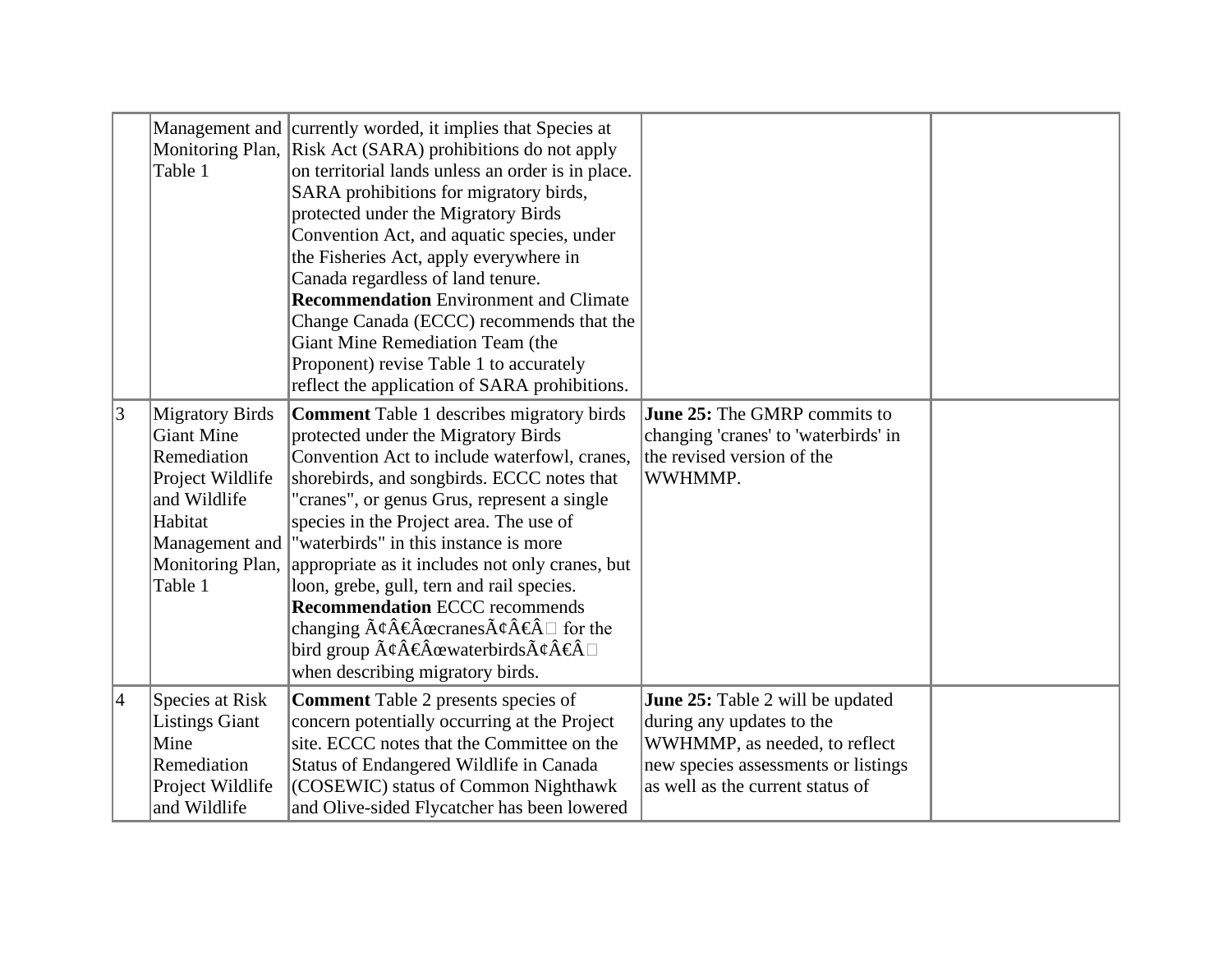|   | Habitat<br><b>Monitoring Plan</b><br>Table 2                                                                                                                                                                                                                                                                                               | to Special Concern.<br>Management and <b>Recommendation</b> ECCC recommends that<br>Table 2 be updated throughout the life of the<br>Project to reflect new species assessments or<br>listings as well as the current status of species<br>of concern.                                                                                                                                                                                                                                                                                                                                                                                                                                                                                                                                                                                                                                                                                                                                                                                   | species of concern will be reflected<br>in annual reports.                                                                                                                 |  |
|---|--------------------------------------------------------------------------------------------------------------------------------------------------------------------------------------------------------------------------------------------------------------------------------------------------------------------------------------------|------------------------------------------------------------------------------------------------------------------------------------------------------------------------------------------------------------------------------------------------------------------------------------------------------------------------------------------------------------------------------------------------------------------------------------------------------------------------------------------------------------------------------------------------------------------------------------------------------------------------------------------------------------------------------------------------------------------------------------------------------------------------------------------------------------------------------------------------------------------------------------------------------------------------------------------------------------------------------------------------------------------------------------------|----------------------------------------------------------------------------------------------------------------------------------------------------------------------------|--|
| 5 | <b>Migratory Birds</b><br><b>Giant Mine</b><br>Remediation<br>Project Wildlife<br>and Wildlife<br>Habitat<br>Mine<br>Remediation<br>Project Plan,<br>Sections 4.3 and<br>5.5.1, Wildlife<br>and Wildlife<br>Habitat<br>Monitoring Plan,<br>Appendix B,<br>Sections 3.1 and<br>$5.2$ , and<br>"Wildlife<br>Incident<br>Recordâ€⊡<br>datashe | <b>Comment ECCC</b> notes in sections of the<br>Wildlife and Wildlife Habitat Management<br>and Monitoring Plan (WWHMP) that ECCC<br>is not listed as one of the contacts for wildlife<br>mortalities, incidents, advice and permits,<br>particularly as they relate to migratory birds.<br>Management and As described in Table 1, ECCC is responsible<br>Monitoring Giant for migratory birds protected under the<br>Migratory Birds Convention Act.<br><b>Recommendation ECCC recommends that</b><br>the WWHMP be updated to ensure that all<br>staff responsible for implementing the<br>WMMP are aware that ECCC should be<br>notified for all wildlife mortalities, incidents<br>and contacted for advice or permits related to<br>Management and migratory birds. Wildlife Enforcement<br>Division can be reached at<br>ec.dalfnordwednorth.ec@canada.ca and the<br><b>Environmental Protection Operations</b><br>Division and the Canadian Wildlife Service<br>can be contacted at<br>ec.eenordrpntnoeanorthpnrnwt.ec@canada.ca. | <b>June 25:</b> The contact information<br>provided for ECCC, along with<br><b>GNWT-ENR</b> wildlife information<br>will be included in the next version<br>of the WWHMMP. |  |
| 6 | <b>Bank Swallows</b><br><b>Giant Mine</b>                                                                                                                                                                                                                                                                                                  | <b>Comment</b> In section 3.2, there is a cautionary<br>note to pay special attention in quarries for                                                                                                                                                                                                                                                                                                                                                                                                                                                                                                                                                                                                                                                                                                                                                                                                                                                                                                                                    | June 25: The revised WWHMMP<br>will include text in Section 3.2                                                                                                            |  |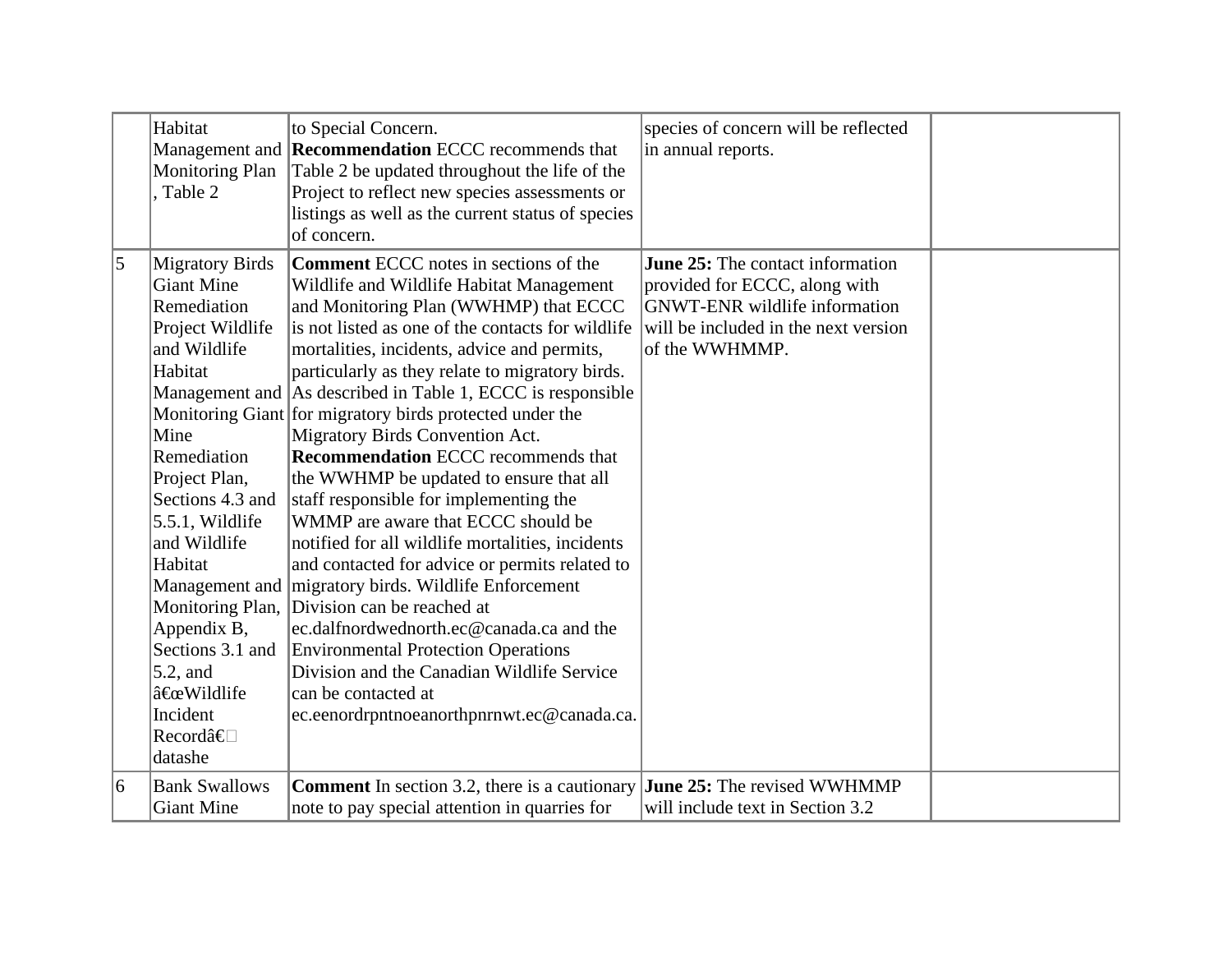|   | Remediation<br>Project Wildlife<br>and Wildlife<br>Habitat<br>Appendix B,<br><b>Bird Nest</b><br>Monitoring<br>Protocol,<br>Sections 3.2 and<br>3.5                   | signs of nesting bank swallows and that pile<br>slopes should be kept to less than 70 degrees<br>as per ECCC guidance. Prevention is key to<br>minimizing any work delays caused by<br>Management and nesting swallows. Reporting in Section 3.5<br>Monitoring Plan, should also include notifying the Giant Mine<br>Remediation Project on-site Environmental<br>Manager when inactive slopes greater than 70<br>degrees are observed<br><b>Recommendation ECCC</b> recommends that<br>inactive stockpiles with slopes greater than 70<br>degrees be reported to the Giant Mine<br>Remediation Project on-site Environmental<br>Manager so that appropriate action can be<br>taken. | regarding the recommendation to<br>report inactive stockpiles greater than<br>70 degrees to the on-site<br>Environmental Manager so that<br>appropriate action can be taken.                                                                                                                                                                                                                                                                                                                                                                                                                                                                                                  |  |
|---|-----------------------------------------------------------------------------------------------------------------------------------------------------------------------|--------------------------------------------------------------------------------------------------------------------------------------------------------------------------------------------------------------------------------------------------------------------------------------------------------------------------------------------------------------------------------------------------------------------------------------------------------------------------------------------------------------------------------------------------------------------------------------------------------------------------------------------------------------------------------------|-------------------------------------------------------------------------------------------------------------------------------------------------------------------------------------------------------------------------------------------------------------------------------------------------------------------------------------------------------------------------------------------------------------------------------------------------------------------------------------------------------------------------------------------------------------------------------------------------------------------------------------------------------------------------------|--|
| 7 | <b>Bank</b><br>SwallowsGiant<br>Mine<br>Remediation<br>Project Wildlife<br>and Wildlife<br>Habitat<br>Management and to Appendix C.<br>Monitoring Plan,<br>Appendix C | <b>Comment</b> (doc) Section 3.2 of Appendix B<br>refers to the ECCC pamphlet: Bank Swallow<br>in sand pits and quarries. This pamphlet<br>should be added to the relevant brochures and<br>pamphlets section in Appendix C.<br><b>Recommendation ECCC recommends</b><br>adding the attached Bank Swallow pamphlet                                                                                                                                                                                                                                                                                                                                                                   | <b>June 25:</b> The GMRP team<br>recognizes the importance of<br>protecting this species of concern and<br>has already included mitigations<br>from this pamphlet within the<br>WWHMMP. The following relevant<br>mitigations from the pamphlet<br>included in the WWHMMP are:<br>Stock-pile slopes will be maintained<br>at less than 70 degrees to discourage<br>nesting of bank swallows; Stock-pile<br>slopes will be searched for bank<br>swallow nesting activity at least<br>twice per week during migratory bird<br>nesting season (early May to mid-<br>August), using the protocols<br>described in the Bird Nesting Survey;<br>and In the event of the presence of |  |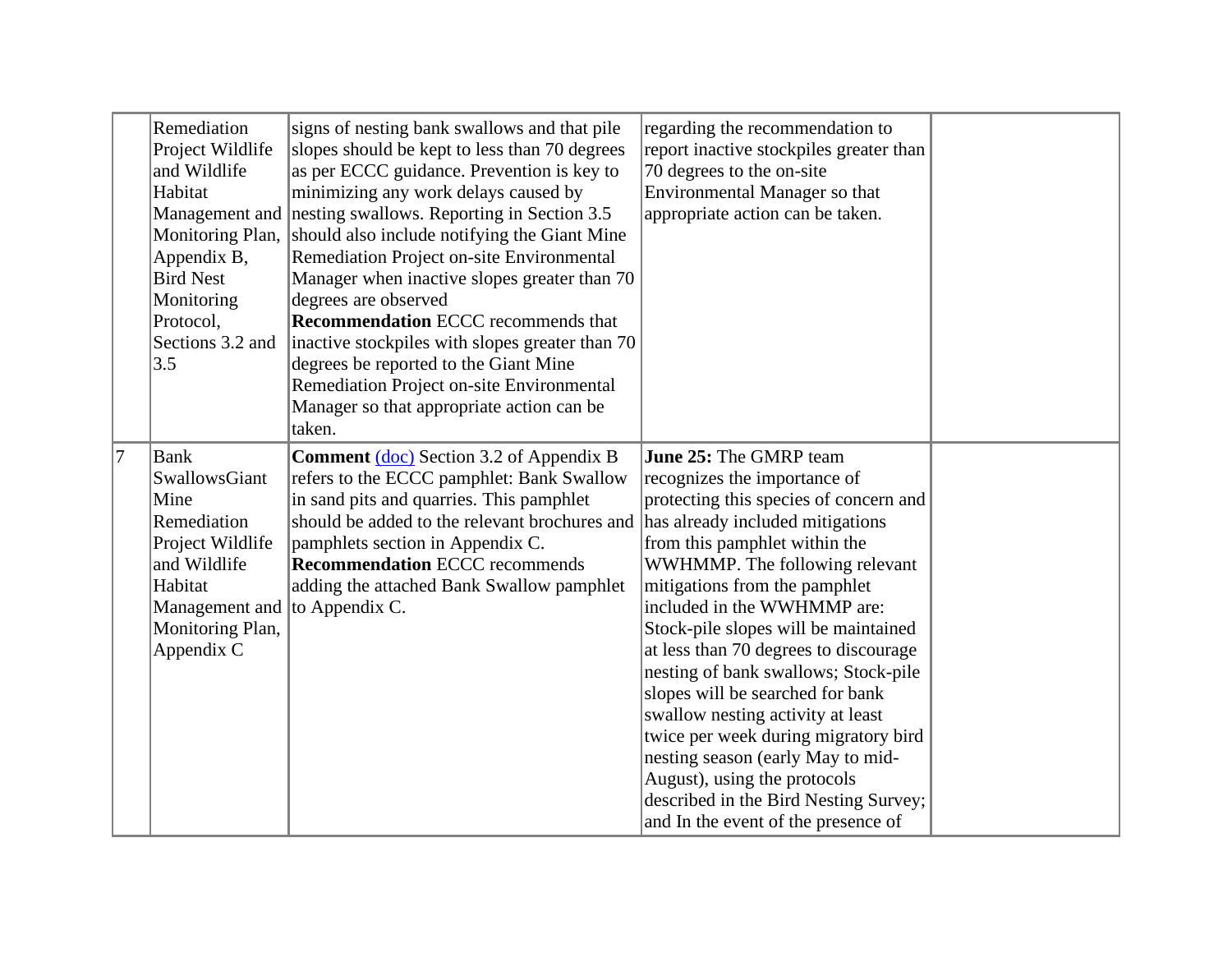|                |                        |                                                                                 | birds nesting on structure or in areas<br>where the bird, nest or eggs may be<br>at risk, the Environmental Manager<br>will contact GNWT-ENR and<br>consider establishing a buffer zone<br>around the nest to restrict activity<br>that may disturb the nest. |  |
|----------------|------------------------|---------------------------------------------------------------------------------|---------------------------------------------------------------------------------------------------------------------------------------------------------------------------------------------------------------------------------------------------------------|--|
| $\overline{8}$ | Toxicological          | <b>Comment</b> Section 5.3.2 of the WWHMMP                                      | June 25: For the 2018 HHERA,                                                                                                                                                                                                                                  |  |
|                | <b>Risk Assessment</b> | states that a toxicological risk assessment                                     | <b>Environment and Climate Change</b>                                                                                                                                                                                                                         |  |
|                | <b>Giant Mine</b>      | reported that animals that consume insects are Canada reviewed the Problem      |                                                                                                                                                                                                                                                               |  |
|                | Remediation            | at greater risk of taking up contaminants, but                                  | Formulation for the ERA as well as                                                                                                                                                                                                                            |  |
|                | Project Wildlife       | effects appear limited to small mammals.                                        | the draft report to ensure that any                                                                                                                                                                                                                           |  |
|                | and Wildlife           | Golder (2015, 2016) noted that bird species                                     | concerns that they had were being                                                                                                                                                                                                                             |  |
|                | Habitat                | most likely to be affected by contaminants at                                   | addressed. At no time was any                                                                                                                                                                                                                                 |  |
|                |                        | Management and the Project are waterfowl, waterbirds, and                       | concern raised about the evaluation                                                                                                                                                                                                                           |  |
|                | Monitoring Plan,       | shorebirds due to their attraction to areas in                                  | of shorebirds. It is noted that the                                                                                                                                                                                                                           |  |
|                | Section 5.3.2          | and around water, where contaminants tend to sediments in Baker Creek are going |                                                                                                                                                                                                                                                               |  |
|                | CanNorth 2018.         | be more accessible. Although the ecological                                     | to be dredged as part of the GMRP,                                                                                                                                                                                                                            |  |
|                | <b>Giant Mine</b>      | risk assessment included wildlife receptors                                     | as well as areas of shoreline dredged                                                                                                                                                                                                                         |  |
|                | Human Health           | for waterfowl (Mallard and Merganser) and                                       | or capped to reduce exposure to                                                                                                                                                                                                                               |  |
|                | and Ecological         | waterbirds (Horned Grebe) as well as                                            | arsenic concentrations. The 2018                                                                                                                                                                                                                              |  |
|                | <b>Risk</b>            | consideration for other species of                                              | <b>HHERA</b> evaluated a Horned Grebe                                                                                                                                                                                                                         |  |
|                | Assessment.            | conservation concern, no receptor was                                           | (species at risk) whose diet mainly                                                                                                                                                                                                                           |  |
|                | Cygnus                 | selected to represent shorebirds. Baker Creek                                   | consists of benthic invertebrates and                                                                                                                                                                                                                         |  |
|                | Environmental          | was identified in Cygnus Environmental bird                                     | sediments as well as a Swallow                                                                                                                                                                                                                                |  |
|                | 2004. Giant            | survey report (2004) as a "significant rearing                                  | whose diet is 100% emergent insects.                                                                                                                                                                                                                          |  |
|                | Mine Migratory         | area for shorebirds". In addition, Red-necked                                   | The benthic invertebrate                                                                                                                                                                                                                                      |  |
|                | Bird Survey.           | Phalarope, a shorebird species, is included in                                  | concentrations as well as the                                                                                                                                                                                                                                 |  |
|                | Golder 2015.           | Table 2 of the WWHMMP as a species of                                           | emergent insect concentrations which                                                                                                                                                                                                                          |  |
|                | Giant Mine Bi          | concern potentially occurring at the Project.                                   | were assumed to be 1/10 of the                                                                                                                                                                                                                                |  |
|                |                        | Further, shorebird species have been                                            | concentrations in benthic                                                                                                                                                                                                                                     |  |
|                |                        | identified as at risk of contamination in other                                 | invertebrates are over estimated in                                                                                                                                                                                                                           |  |
|                |                        | ecological risk assessments for projects in the                                 | the 2018 HHERA. Therefore, the                                                                                                                                                                                                                                |  |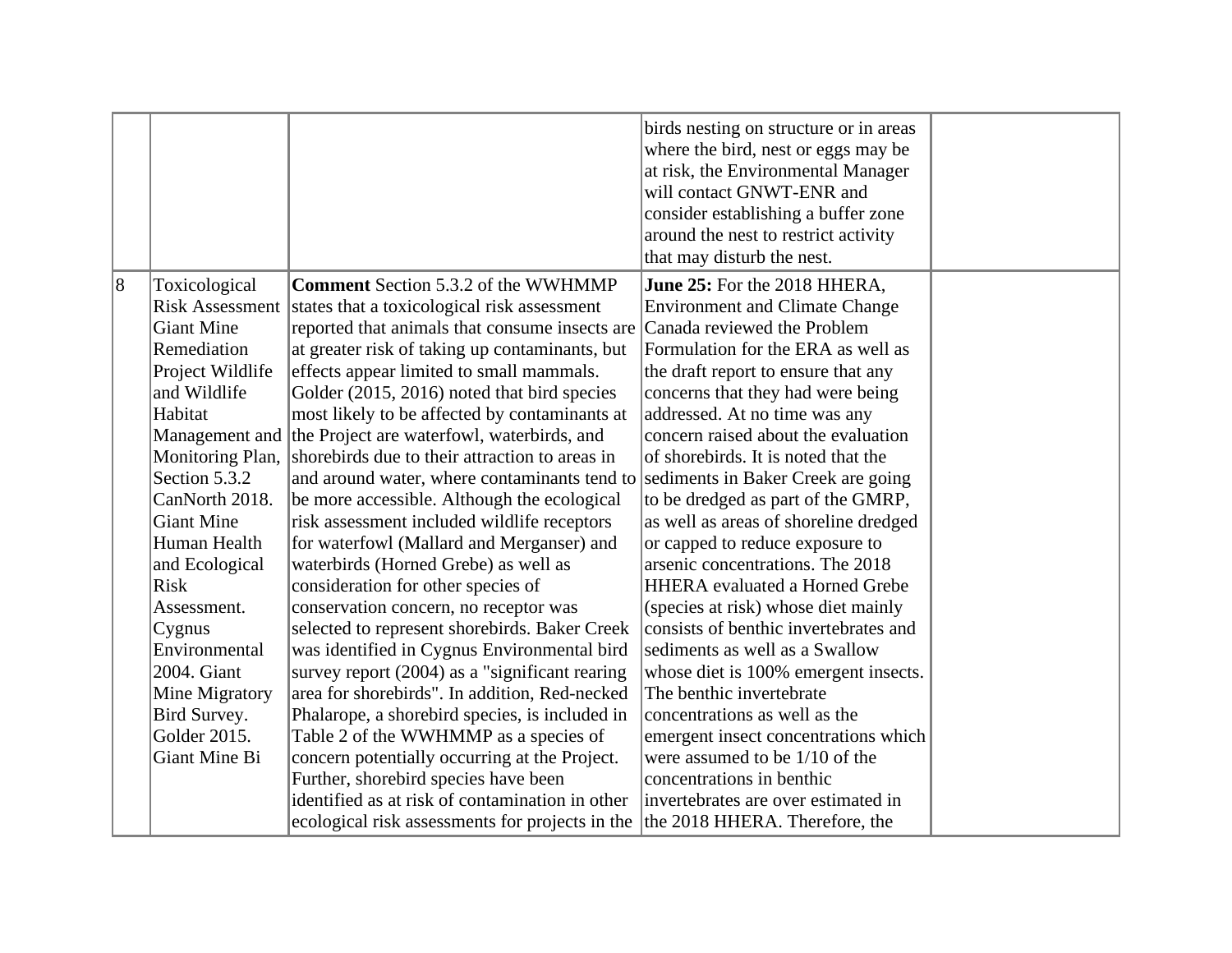|    |                                                                                                                                                                                                       | North. ECCC has concerns that there may be<br>a gap in the ecological risk assessment section receptors encompasses the diet of a<br>of the human health and ecological risk<br>assessment (HHERA). This gap of not<br>including shorebirds, which may be at greater<br>risk of exposure to contaminants, should be<br>addressed to fulfill responsibilities with<br>respect to subsection 5.1 of the Migratory<br>Birds Convention Act and Section 79(2) of<br>the Species at Risk Act.<br><b>Recommendation ECCC recommends that</b><br>an ecological risk assessment be conducted<br>for an appropriate shorebird wildlife receptor.                                                                                                                                   | inclusion of these two wildlife<br>shorebird and the GMRP does not<br>consider it necessary to conduct an<br>additional ecological risk assessment.                                                                                                                                                                                                                                                                                                                                                                                                                                                               |  |
|----|-------------------------------------------------------------------------------------------------------------------------------------------------------------------------------------------------------|---------------------------------------------------------------------------------------------------------------------------------------------------------------------------------------------------------------------------------------------------------------------------------------------------------------------------------------------------------------------------------------------------------------------------------------------------------------------------------------------------------------------------------------------------------------------------------------------------------------------------------------------------------------------------------------------------------------------------------------------------------------------------|-------------------------------------------------------------------------------------------------------------------------------------------------------------------------------------------------------------------------------------------------------------------------------------------------------------------------------------------------------------------------------------------------------------------------------------------------------------------------------------------------------------------------------------------------------------------------------------------------------------------|--|
| 9  | Environmental<br><b>Impact of Dust</b><br>Suppressant<br><b>Activities Giant</b><br>Mine<br>Remediation<br>Project Dust<br><b>Monitoring Plan</b><br>- Section 3.2<br>Short term dust<br>suppressants | <b>Comment ECCC</b> notes that application of<br>water is planned as a dust suppressant activity<br>for all dust sources (see Table 3.2-1 Best<br><b>Management Practices-Short Term Dust</b><br>Suppressants). The plan does not consider the<br>potential for runoff of applied water to act as<br>a source of contamination (including Arsenic)<br>Management and to nearby water bodies.<br><b>Recommendation</b> ECCC recommends that<br>the Proponent evaluate the potential for dust<br>suppressant activities to act as a source of<br>contamination to nearby water bodies. ECCC<br>also recommends that the Proponent identify<br>mitigation measures if dust suppression<br>activities are found to have the potential to<br>become a source of contamination. | <b>June 25:</b> The GMRP believe the<br>Water MMP, Proposed Surveillance<br>Network Program (SNP) and the<br><b>Standard Operating Procedure for</b><br><b>Effluent and Water Sampling (which</b><br>outlines SNP and operational<br>monitoring program details), all of<br>which are included as part of the<br>Application Package, adequately<br>account for this recommendation on<br>a site-wide as well as project-specific<br>basis. This will further be addressed<br>on a project specific basis through<br>construction plans and is also<br>dependent on the location of the tasks<br>being completed. |  |
| 10 | Canadian<br><b>Ambient Air</b><br>Quality                                                                                                                                                             | <b>Comment</b> Table 4-2 of the Air Quality<br>Monitoring Plan (AQMP) lists the air quality<br>monitoring criteria that are used in the                                                                                                                                                                                                                                                                                                                                                                                                                                                                                                                                                                                                                                   | <b>June 25:</b> As noted, the GMRP uses<br>the Guideline for Ambient Air<br>Quality Standards in the Northwest                                                                                                                                                                                                                                                                                                                                                                                                                                                                                                    |  |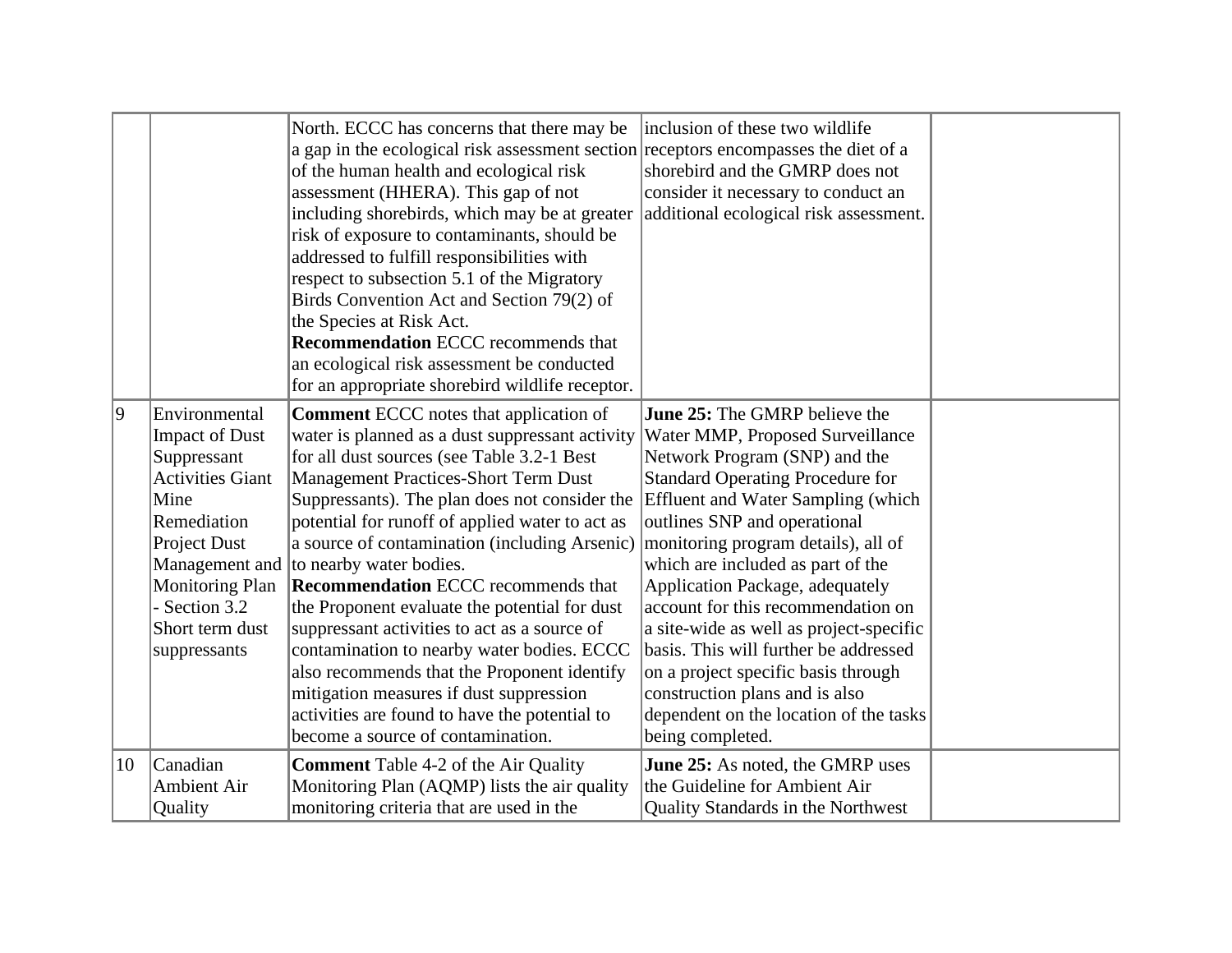| StandardsGiant   | evaluation of monitoring results. For Fine                                       | Territories (2014), as well Ontario   |  |
|------------------|----------------------------------------------------------------------------------|---------------------------------------|--|
| Mine             | Particulate mater (diameter of 2.5 µm                                            | <b>Ambient Air Quality Standards</b>  |  |
| Remediation      | or less, PM2.5), nitrogen dioxide (NO2) and                                      | (2012) where NWT standards do not     |  |
| Project Dust     | Sulphur Dioxide (SO2), the Canadian                                              | exist. (The 24-hr average PM2.5)      |  |
|                  | Management and Ambient Air Quality Standards (CAAQS)                             | concentrations for both the CAAQS     |  |
| Monitoring Plan  | were not applied. Rather, territorial standards                                  | and NWT standards are 28 ug/m3.)      |  |
|                  | Appendix $F - Air$ were used for these parameters, which are                     | The GMRP believes the AQMP to be      |  |
| Quality          | less stringent than the CAAQS. ECCC would                                        | robust and will continue to work with |  |
| Monitoring Plan  | like to note, that the request to compare to the                                 | the Government of the Northwest       |  |
| - Section 4.2    | CAAQS is intended to evaluate the nature and Territories as they develop NWT Air |                                       |  |
| Ambient air      | severity of the project' simpact on air                                          | Regulations, as well as re-evaluate   |  |
| quality criteria | quality levels and the resulting mitigation                                      | the AQMP (including criteria) during  |  |
|                  | measures that may be required to maintain                                        | the life of the Project.              |  |
|                  | good air quality levels in the region. Although                                  |                                       |  |
|                  | the CAAQS are not legally binding, federal,                                      |                                       |  |
|                  | provincial, and territorial governments have                                     |                                       |  |
|                  | agreed to work collaboratively to implement                                      |                                       |  |
|                  | actions to improve air quality and to report on                                  |                                       |  |
|                  | the achievement of the CAAQS on a regular                                        |                                       |  |
|                  | basis. The CAAQS are underpinned by air                                          |                                       |  |
|                  | quality management levels that call for                                          |                                       |  |
|                  | progressively more rigorous actions by                                           |                                       |  |
|                  | jurisdictions as air quality approaches or                                       |                                       |  |
|                  | exceeds the CAAQS. While not intended to                                         |                                       |  |
|                  | be used as enforceable standards to be                                           |                                       |  |
|                  | achieved at the project perimeter, during an                                     |                                       |  |
|                  | environmental assessment process the                                             |                                       |  |
|                  | CAAQS may be used in conjunction with the                                        |                                       |  |
|                  | results from air quality modelling to predict                                    |                                       |  |
|                  | the impact of a project on downwind                                              |                                       |  |
|                  | locations, including communities and                                             |                                       |  |
|                  | sensitive receptors.                                                             |                                       |  |
|                  | <b>Recommendation ECCC recommends that</b>                                       |                                       |  |
|                  |                                                                                  |                                       |  |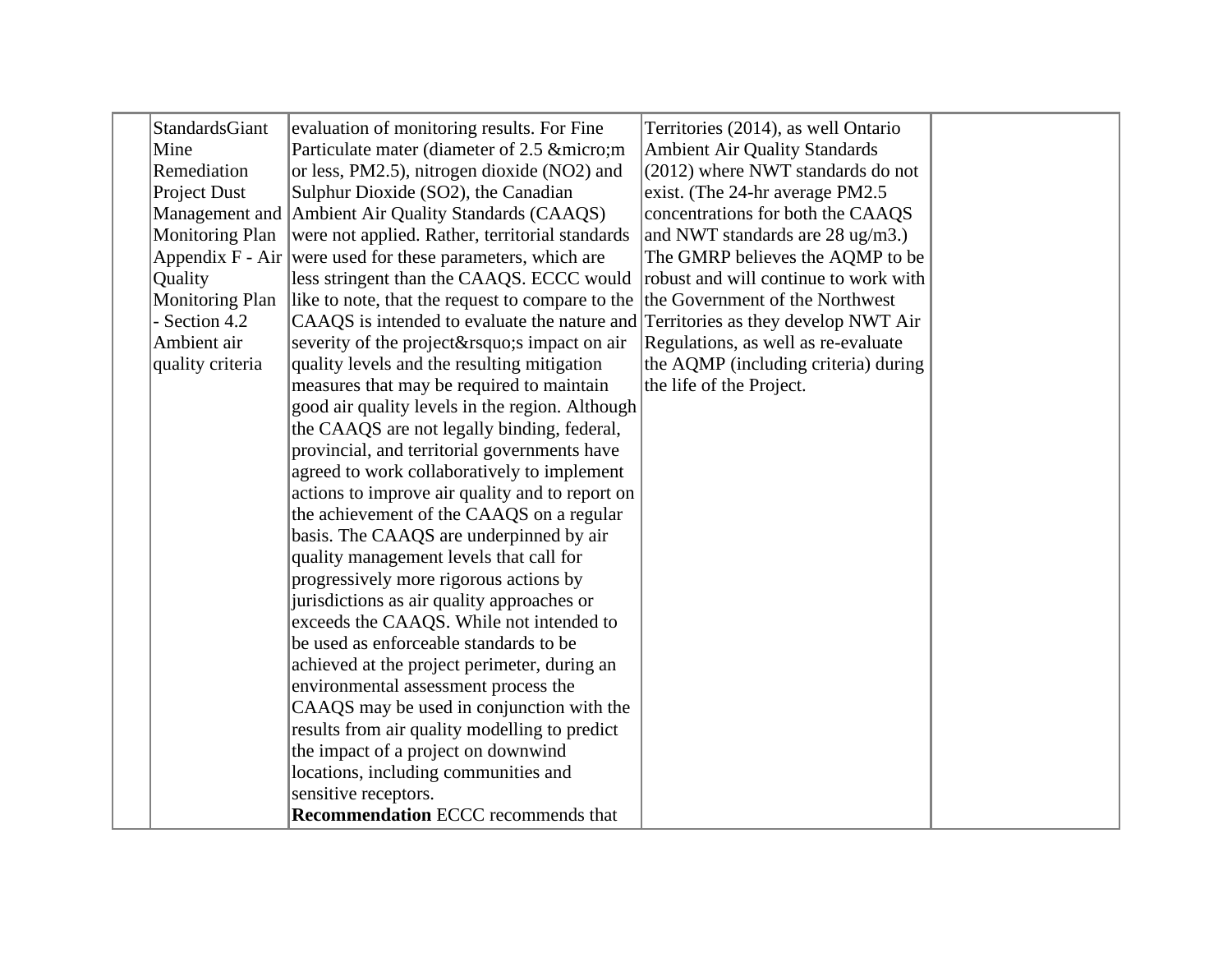|    |                                                                                                                                                                                                                                              | the Proponent update AQMP to apply the<br>CAAQS, as they are the most stringent air<br>quality standards.                                                                                                                                                                                                                                                                                                                                                                                                                                                                                                                                                                                                                                                                                                                                                                                                                                                                                                                                                                                                                                                                                                                     |                                                                                                                                                                                                                                                                                                                                                                                                                                                                                                                                                                                                                                                                                                                                                                                                                                                                                                                                                                                                   |  |
|----|----------------------------------------------------------------------------------------------------------------------------------------------------------------------------------------------------------------------------------------------|-------------------------------------------------------------------------------------------------------------------------------------------------------------------------------------------------------------------------------------------------------------------------------------------------------------------------------------------------------------------------------------------------------------------------------------------------------------------------------------------------------------------------------------------------------------------------------------------------------------------------------------------------------------------------------------------------------------------------------------------------------------------------------------------------------------------------------------------------------------------------------------------------------------------------------------------------------------------------------------------------------------------------------------------------------------------------------------------------------------------------------------------------------------------------------------------------------------------------------|---------------------------------------------------------------------------------------------------------------------------------------------------------------------------------------------------------------------------------------------------------------------------------------------------------------------------------------------------------------------------------------------------------------------------------------------------------------------------------------------------------------------------------------------------------------------------------------------------------------------------------------------------------------------------------------------------------------------------------------------------------------------------------------------------------------------------------------------------------------------------------------------------------------------------------------------------------------------------------------------------|--|
| 11 | Air Quality Data<br>and Adaptive<br>Management<br>Giant Mine<br>Remediation<br>Project Dust<br>Management and<br><b>Monitoring Plan</b><br>and Appendix F -<br>Giant Mine<br>Remediation<br>Project Air<br>Quality<br><b>Monitoring Plan</b> | <b>Comment</b> The Dust Management and<br>Monitoring Plan (Section 5.3) includes Risk-<br>based action levels (RBAL) which establish<br>thresholds for the immediate initiation of dust<br>suppression and related activities. The RBAL<br>is based on monitored PM10 concentrations<br>at both Perimeter and Community monitoring<br>stations. It is not clear how other monitored<br>air quality parameters such as metal<br>concentrations (including arsenic), fine<br>particulate matter (PM2.5), and nitrogen<br>dioxide (NO2) will be used to inform<br>adaptive management. Likewise, apart from<br>RBAL-triggered alarms, it is not clear how<br>frequently this data will be reviewed.<br>Continuously monitored parameters, such as<br>PM10, PM2.5, NO2, are generally available<br>as real-time data (minute or hourly averages).<br>This could allow immediate response based<br>on criteria exceedances. In contrast,<br>integrated samples such as 24-hour PM<br>samples, including metals, must be collected,<br>sent to a laboratory and analyzed before the<br>data is available. It is unclear how quickly<br>airborne metal data will be available in this<br>plan, and whether this data will be used to | <b>June 25:</b> The GMRP measures TSP<br>and PM10 with continuously<br>calculated 15-minute average<br>concentrations at the site perimeter<br>stations as well as integrated filter<br>based 24-hr average concentrations<br>for TSP and PM10, with post-<br>exposure filter monitoring for<br>antimony, arsenic, lead, nickel, and<br>iron. Community stations measure<br>PM2.5 and PM10 on a continuous<br>basis, recorded hourly. Integrated<br>filter based 24-hr average<br>concentrations samples are analyzed<br>for antimony, arsenic, iron, lead, and<br>nickel. Asbestos is also filter-based<br>24-hr average sampling. NO2 is<br>measured on a continuous basis and<br>recorded hourly. These results are<br>sent in real-time to the air quality<br>monitoring contractor who is in<br>direct contact with the MCM, as well<br>as CIRNAC and PSPC as required.<br>Filter analysis results are typically<br>received approximately 3 weeks post<br>sample date. Real-time as well as |  |
|    |                                                                                                                                                                                                                                              | inform adaptive management to reduce<br>airborne arsenic concentrations.<br><b>Recommendation ECCC recommends that</b>                                                                                                                                                                                                                                                                                                                                                                                                                                                                                                                                                                                                                                                                                                                                                                                                                                                                                                                                                                                                                                                                                                        | filter analysis results are used by Site<br>as a feedback loop to ensure<br>mitigations are effective, adaptively                                                                                                                                                                                                                                                                                                                                                                                                                                                                                                                                                                                                                                                                                                                                                                                                                                                                                 |  |
|    |                                                                                                                                                                                                                                              | the Proponent clarify how all monitored                                                                                                                                                                                                                                                                                                                                                                                                                                                                                                                                                                                                                                                                                                                                                                                                                                                                                                                                                                                                                                                                                                                                                                                       | managing on a site-wide and project-                                                                                                                                                                                                                                                                                                                                                                                                                                                                                                                                                                                                                                                                                                                                                                                                                                                                                                                                                              |  |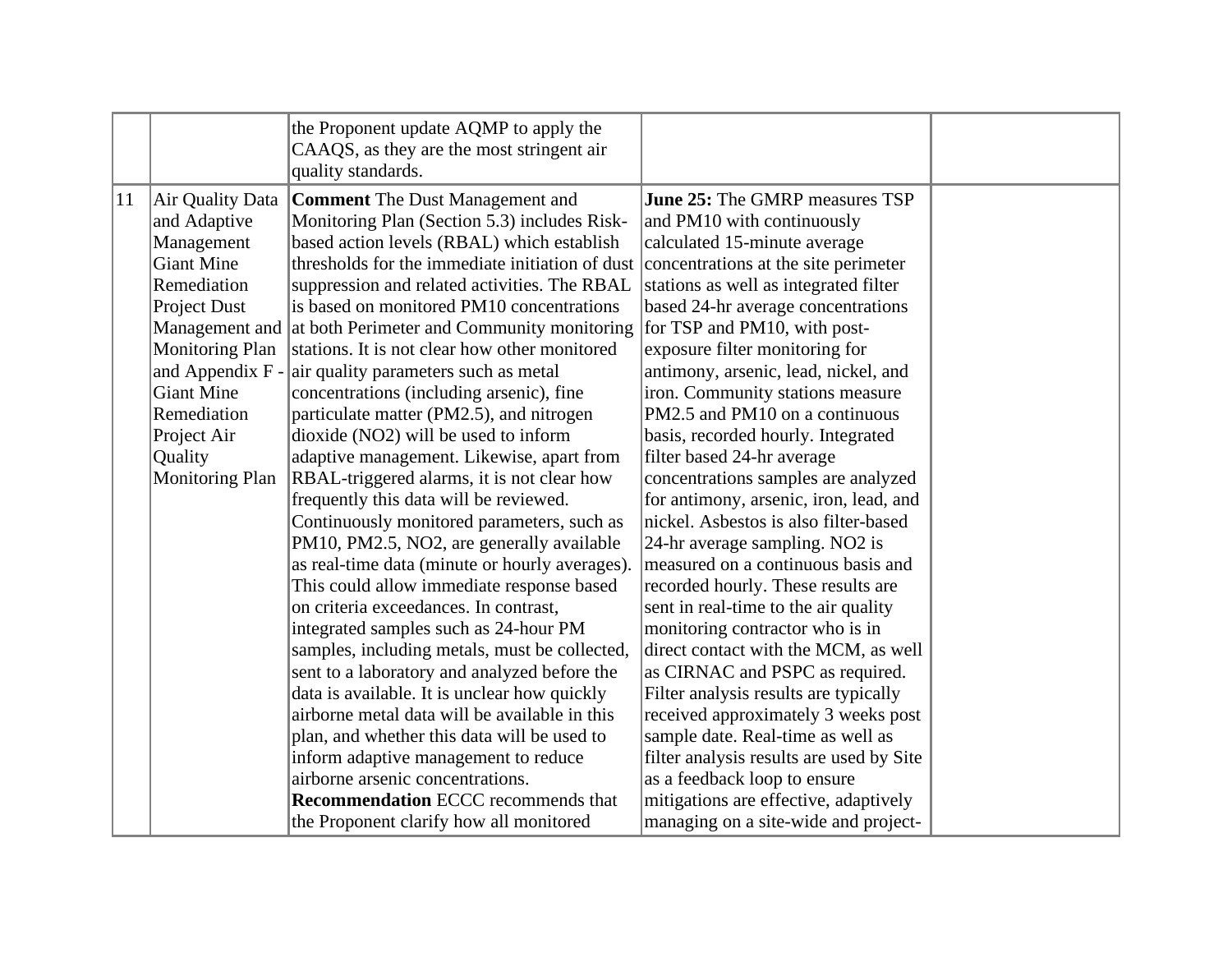|    |                                                                                                                                                                                                                                                                           | parameters will be used in the adaptive<br>management of airborne contaminants arising<br>from the Project. In addition, ECCC requests<br>that the frequency of up-to-date data<br>availability be incorporated into the<br>discussion of adaptive management of<br>airborne contaminants.                                                                                                                                                                                                                                                                                                                                                                                                                                                                                                                                                                                                                                                                                                                                                                                                                                                                                                           | specific nature. Weekly air quality<br>reports are sent by CIRNAC to a<br>distribution list, as well as posted on<br>the GNWT air quality website, along<br>with the data and annual air reports.                                                                          |  |
|----|---------------------------------------------------------------------------------------------------------------------------------------------------------------------------------------------------------------------------------------------------------------------------|------------------------------------------------------------------------------------------------------------------------------------------------------------------------------------------------------------------------------------------------------------------------------------------------------------------------------------------------------------------------------------------------------------------------------------------------------------------------------------------------------------------------------------------------------------------------------------------------------------------------------------------------------------------------------------------------------------------------------------------------------------------------------------------------------------------------------------------------------------------------------------------------------------------------------------------------------------------------------------------------------------------------------------------------------------------------------------------------------------------------------------------------------------------------------------------------------|----------------------------------------------------------------------------------------------------------------------------------------------------------------------------------------------------------------------------------------------------------------------------|--|
| 12 | Monitoring<br>parameters and<br>perimeter sites<br>Giant Mine<br>Remediation<br>Project Dust<br>Management and<br><b>Monitoring Plan</b><br>- Section $5.3.2$<br>and Appendix F -<br>Giant Mine<br>Remediation<br>Project Air<br>Quality<br>Monitoring Plan,<br>Table 4-1 | <b>Comment Dust Management and Monitoring</b><br>Plan (Section 5.3.2) indicates that perimeter-<br>monitoring stations will only monitor for total<br>suspended particulates (TSP) and PM10.<br>However, the AQMP indicates that perimeter<br>stations will also monitor for metals including<br>arsenic $(24$ -hour samples) in Table 4-1. The<br>RBALs, which act as triggers to initiate dust<br>suppression activities, are based on the 95th<br>percentile of concentrations of arsenic<br>measured in soil $(6120 \text{ mg/kg})$ . The<br>maximum concentration, however, was<br>measured to be 87000 mg/kg. Thus, if<br>material with very high concentrations of<br>arsenic is disturbed, there is a possibility that<br>the RBAL may not be triggered, but high<br>airborne concentrations of arsenic are<br>generated. As a result, monitoring of arsenic<br>at the perimeter stations is necessary to<br>confirm that airborne concentrations of<br>arsenic remain below ambient air quality<br>standards (Ontario Ambient Air Quality<br>Criteria).<br><b>Recommendation ECCC recommends that</b><br>the Proponent monitor for metals, including<br>arsenic, at the perimeter stations. | June 25: The GMRP confirms that<br>metals, including arsenic, are<br>currently being monitored at all<br>perimeter stations, as well as<br>community stations, as per the<br>AQMP. Section 5.3.2 of the Dust<br>MMP will be revised to reflect this in<br>future versions. |  |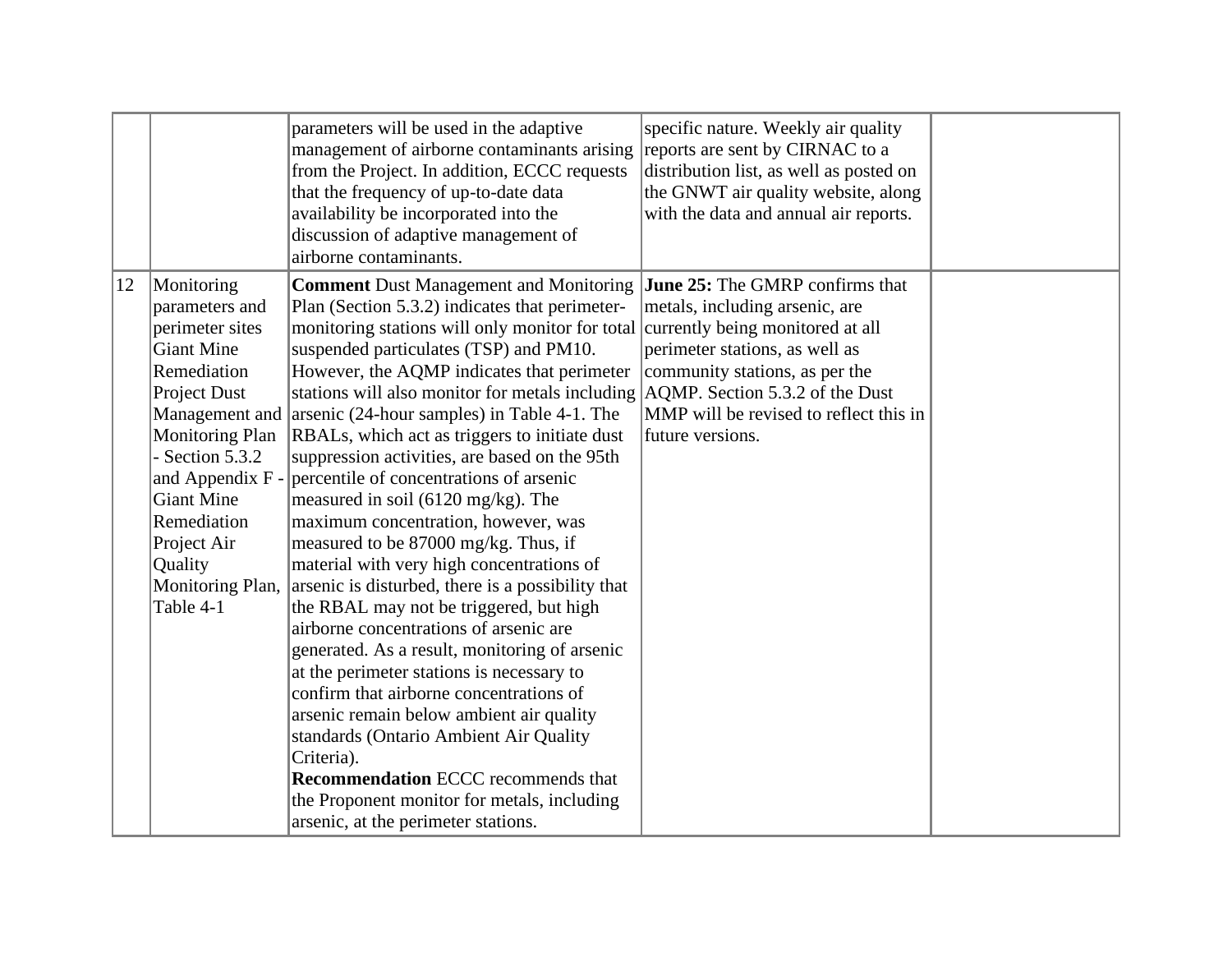| 13 | <b>Tailings</b>  | <b>Comment</b> The Proponent states that,               | June 25: Options for the South Pond   |  |
|----|------------------|---------------------------------------------------------|---------------------------------------|--|
|    | Management       | "Removal of tailings and dams from the                  | area and the selection process that   |  |
|    | Giant Mine       | South Pond area will reduce the overall                 | resulted in the current design are    |  |
|    | Remediation      | Tailings Containment Area (TCA) footprint               | presented in the Closure and          |  |
|    | Project â€       | and remove tailings from a watershed that               | Reclamation Plan, Appendix 5.6B       |  |
|    | <b>Tailings</b>  | flows towards Yellowknife Bay. Similar to               | Tailings Remedial Options Report,     |  |
|    |                  | Management and water from the TCA spillways, water from | specifically in Section 5.0. As       |  |
|    | Monitoring Plan. | the reclaimed South Pond area will be                   | described in the CRP Section 5.6.6.9, |  |
|    | Ver. 1 Section:  | retained and managed prior to discharge                 | Dam 7 will remain in place until      |  |
|    | 2.2 Tailings     | during the adaptive management phase. It is             | water quality improves and is         |  |
|    | Containment      | expected that for the first years of the                | suitable for discharge. This is       |  |
|    | Area Closure     | adaptive management phase runoff from the               | expected to take several years. Table |  |
|    | Plan             | South Pond could require treatment as                   | 5.6-7 of the CRP identifies the       |  |
|    |                  | residual arsenic from the reclaimed area may            | uncertainty of the duration of        |  |
|    |                  | affect water quality. It is anticipated that the        | treatment period needed for surface   |  |
|    |                  | water quality will eventually be suitable for           | water runoff, and the plan to address |  |
|    |                  | discharge, without need for cover placement             | that uncertainty.                     |  |
|    |                  | in the former South Pond area. However, if              |                                       |  |
|    |                  | after several years the runoff quality is not           |                                       |  |
|    |                  | seen to be improving, additional rehabilitation         |                                       |  |
|    |                  | activities may be undertaken". ECCC notes               |                                       |  |
|    |                  | that Figure 5.6-10 shows that flow from the             |                                       |  |
|    |                  | reclaimed South Pond flows south to                     |                                       |  |
|    |                  | Yellowknife Bay. It is not clear if Dam #7              |                                       |  |
|    |                  | will remain in place until the water quality            |                                       |  |
|    |                  | improves as indicated. In addition, the                 |                                       |  |
|    |                  | Proponent did not indicate how long they                |                                       |  |
|    |                  | anticipate monitoring water quality until               |                                       |  |
|    |                  | runoff meets the discharge criteria for the             |                                       |  |
|    |                  | project and is suitable for discharge to                |                                       |  |
|    |                  | Yellowknife Bay. Without a cover placed on              |                                       |  |
|    |                  | the South Pond area, the Proponent will have            |                                       |  |
|    |                  | to demonstrate that long-term water quality             |                                       |  |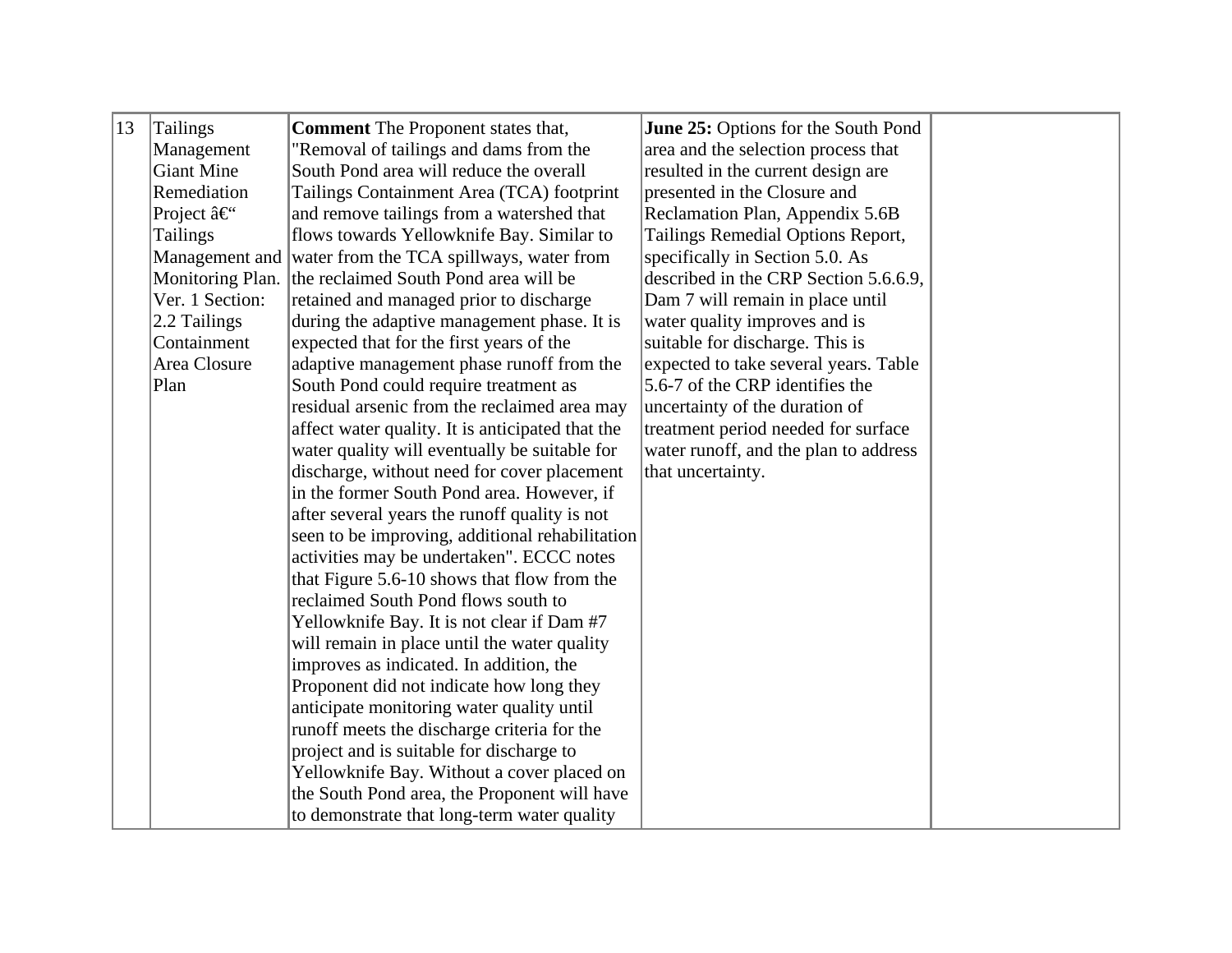|                    |                                                                                                                                                          | seepage or runoff from the former South Pond<br>area will not have a negative impact on the<br>aquatic receiving environment.<br><b>Recommendation ECCC recommends that</b><br>the proponent provide a discussion of<br>alternatives that were considered to manage<br>water from the South Pond. ECCC also<br>recommends that the Proponent provide a<br>discussion of the adaptive management<br>measures that would be taken if, after several<br>years, the runoff quality from the South Pond<br>does not improve, and additional<br>rehabilitation activities are required.                                                                                                                                                                                                                                                                                                                                                                     |                                                                                                                                                                                                                                                                                                                                                                                                                                                                                                                                                                                                                                                                                                                                                               |  |
|--------------------|----------------------------------------------------------------------------------------------------------------------------------------------------------|-------------------------------------------------------------------------------------------------------------------------------------------------------------------------------------------------------------------------------------------------------------------------------------------------------------------------------------------------------------------------------------------------------------------------------------------------------------------------------------------------------------------------------------------------------------------------------------------------------------------------------------------------------------------------------------------------------------------------------------------------------------------------------------------------------------------------------------------------------------------------------------------------------------------------------------------------------|---------------------------------------------------------------------------------------------------------------------------------------------------------------------------------------------------------------------------------------------------------------------------------------------------------------------------------------------------------------------------------------------------------------------------------------------------------------------------------------------------------------------------------------------------------------------------------------------------------------------------------------------------------------------------------------------------------------------------------------------------------------|--|
| 14<br>Mine<br>Plan | Tailings<br><b>Monitoring Plan</b><br>(TMMP) Giant<br>Remediation<br>Monitoring Plan.<br>Ver 1 Section:<br>$2.2$ Tailings<br>Containment<br>Area Closure | <b>Comment</b> Proponent states that, "the<br>Management and perimeter dams of the TCAs will require<br>monitoring for physical stability in post-<br>closure. Some dams may need stabilization<br>prior to closure to achieve the minimum<br>factors of safety expected under Canadian<br>Project - Tailings Dam Association (CDA) guidance (CDA)<br>Management and 2013). While the dams are part of the TCA<br>system overall, the monitoring and<br>maintenance of them is not directly addressed<br>by this TMMP." ECCC is of the view that the<br>perimeter dams are part of the containment<br>features that keeps the tailings from<br>discharging substances that have the potential<br>to have negative impact on the environment.<br>Therefore, the stability of the dam to hold<br>back the tailings should be addressed when<br>the tailings containment is being addressed in<br>the Tailings Management and Monitoring<br>Plan (TMMP). | June 25: The GMRP agrees on the<br>importance of the tailings dams, and<br>is committed to operating and<br>maintaining the dams in accordance<br>with CDA guidelines. As stated in<br>Section 1.3.5 of the TMMP, "The<br>TMMP includes the expected<br>monitoring philosophy of the OMS<br>Manual but does not provide specific<br>monitoring criteria or approaches<br>specific to any of the dams. As the<br>TCAs transition to post-closure, the<br>OMS Manual will be updated by the<br><b>Main Construction Manager</b><br>accordingly, with technical input<br>from the Engineer of Record, to<br>reflect any operational changes to the<br>dams." The development and use of<br>an OMS Manual for dams is normal<br>practice for operating and closed |  |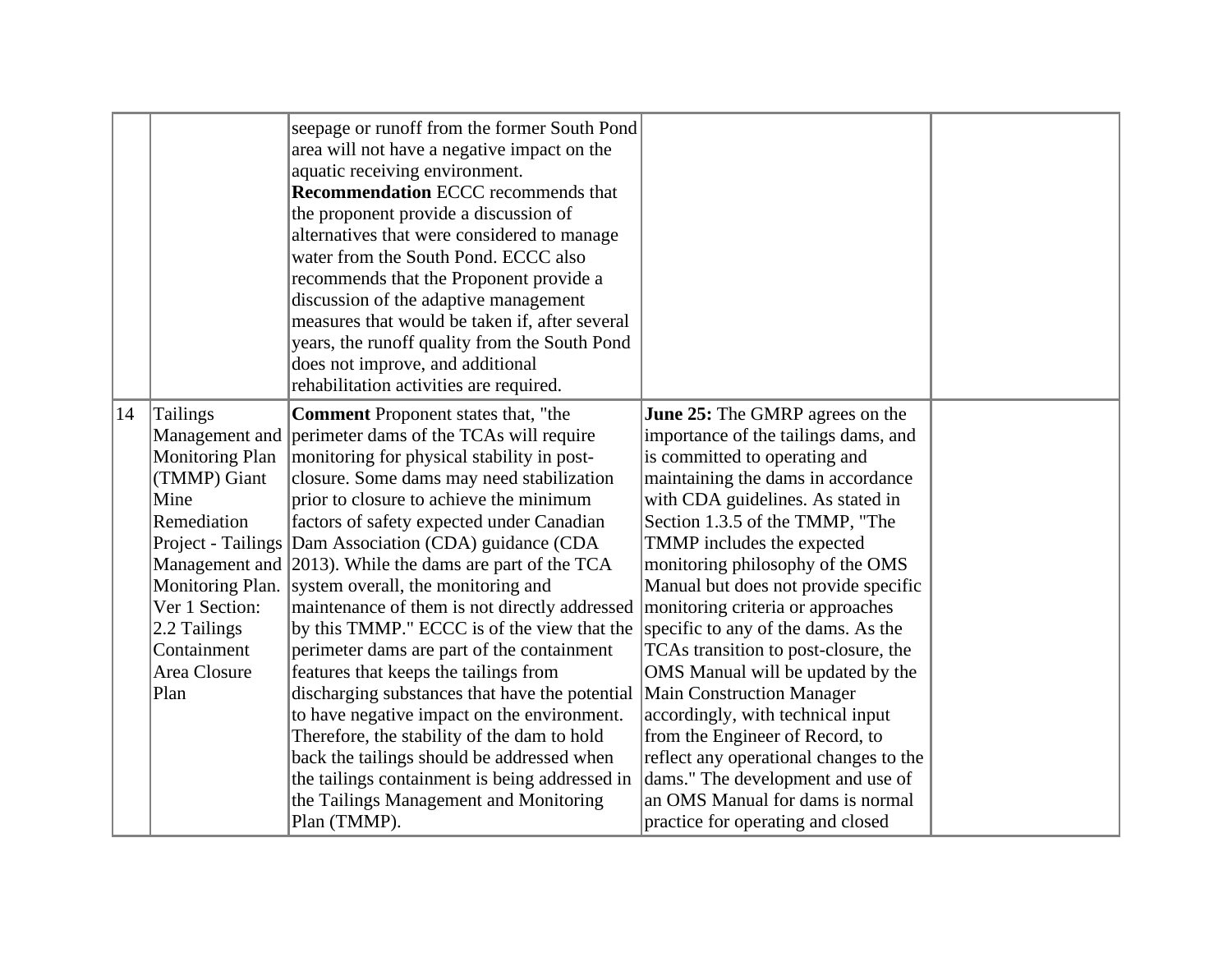|              |                                                    | <b>Recommendation ECCC recommends that</b><br>the Proponent address the stability of the<br>dams holding back the tailings in the tailing<br>containment area in the TMMP.                                                                                                                                                                                                                                                                                                                                                                                                                                                                                                                                                                                                                                                                                                           | mines in Canada, and in line with<br>CDA guidance. The OMS Manual<br>will be posted to the MCM (Parsons)<br>website for review in the near future.                                                                                                                                                                                                                                                                                                                                                                                                                                                                                                                                                                                   |                             |
|--------------|----------------------------------------------------|--------------------------------------------------------------------------------------------------------------------------------------------------------------------------------------------------------------------------------------------------------------------------------------------------------------------------------------------------------------------------------------------------------------------------------------------------------------------------------------------------------------------------------------------------------------------------------------------------------------------------------------------------------------------------------------------------------------------------------------------------------------------------------------------------------------------------------------------------------------------------------------|--------------------------------------------------------------------------------------------------------------------------------------------------------------------------------------------------------------------------------------------------------------------------------------------------------------------------------------------------------------------------------------------------------------------------------------------------------------------------------------------------------------------------------------------------------------------------------------------------------------------------------------------------------------------------------------------------------------------------------------|-----------------------------|
|              |                                                    | <b>Giant Mine Oversight Board: GMOB Giant Mine Oversight Board</b>                                                                                                                                                                                                                                                                                                                                                                                                                                                                                                                                                                                                                                                                                                                                                                                                                   |                                                                                                                                                                                                                                                                                                                                                                                                                                                                                                                                                                                                                                                                                                                                      |                             |
| ID           | Topic                                              | <b>Reviewer Comment/Recommendation</b>                                                                                                                                                                                                                                                                                                                                                                                                                                                                                                                                                                                                                                                                                                                                                                                                                                               | <b>Proponent Response</b>                                                                                                                                                                                                                                                                                                                                                                                                                                                                                                                                                                                                                                                                                                            | <b>Board Staff Response</b> |
| $\mathbf{1}$ | General File                                       | <b>Comment (doc) GMOB Comments Cover</b><br>Letter<br><b>Recommendation</b>                                                                                                                                                                                                                                                                                                                                                                                                                                                                                                                                                                                                                                                                                                                                                                                                          |                                                                                                                                                                                                                                                                                                                                                                                                                                                                                                                                                                                                                                                                                                                                      |                             |
| $ 2\rangle$  | <b>General File</b>                                | <b>Comment (doc)</b> Slater Environmental<br>Consulting Memo referenced by GMOB<br><b>Recommendation</b>                                                                                                                                                                                                                                                                                                                                                                                                                                                                                                                                                                                                                                                                                                                                                                             |                                                                                                                                                                                                                                                                                                                                                                                                                                                                                                                                                                                                                                                                                                                                      |                             |
| $ 3\rangle$  | ESMMP-<br>General -<br>Completeness of<br>the Plan | <b>Comment</b> Commentary within the draft<br>water licence document describes the intent<br>of the Erosion and Sediment Management<br>and Monitoring Plan to be a high level<br>document with a site wide focus; activity<br>specific details are to be provided within<br>specific component Construction Plans.<br>Proposed Schedule 3, Condition 2 of the<br>water licence provides an outline of<br>information that is to be contained within the<br>ESSMMP, even at a high level, and this is<br>reflected in the concordance table in<br>Appendix A of the Plan. GMOB notes that<br>some of the information that is to be included<br>within the plan such as: maps or diagrams<br>identifying areas susceptible to erosion, has<br>not been provided yet. GMOB understands<br>that this information will be submitted in a<br>future update planned for after completion of | <b>June 25:</b> As per Section 7.2<br>Required Review and Updates of the<br><b>Erosion and Sediment Management</b><br>and Monitoring Plan, the GMRP is<br>requesting that Phase 1 of this plan<br>be approved upon Water Licence<br>issuance; an updated version of the<br>ESMMP will be submitted after<br>issuance if updates are needed based<br>on the outcomes of the MVLWB<br>proceedings. Ninety days prior to the<br>commencement of Phase 2, the<br>GMRP will submit an updated<br><b>Erosion and Sediment Management</b><br>and Monitoring Plan for review and<br>approval prior to commencement of<br>remedial activities. The updated plan<br>will include an erosion potential of<br>the site that will present general |                             |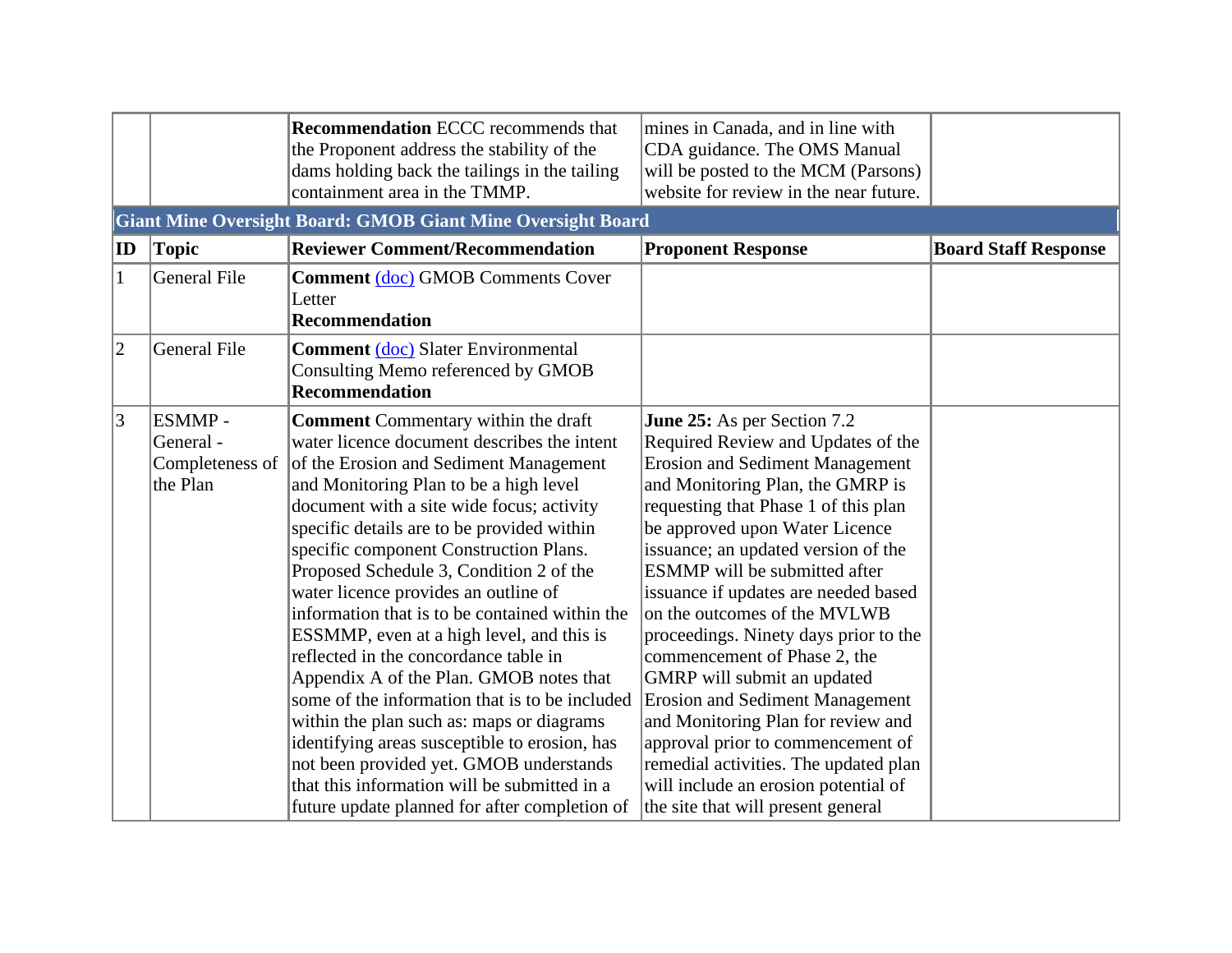|                 |                                                                                                                                  | the water licencing process.<br><b>Recommendation</b> Given the current lack of<br>completeness of this plan, GMOB<br>recommends the GMRP provide the planned<br>schedule for an updated ESMMP and identify<br>whether review and approval of the ESMMP<br>could wait until submission of the updated<br>plan.                                                                                                                                                                                                                                                                                                                                                                                                                                                                                                                                                                                                                             | classification of the erosion potential<br>at the site, using polygons to identify<br>areas of erosion potential (See<br>Section 4.1).                 |  |
|-----------------|----------------------------------------------------------------------------------------------------------------------------------|--------------------------------------------------------------------------------------------------------------------------------------------------------------------------------------------------------------------------------------------------------------------------------------------------------------------------------------------------------------------------------------------------------------------------------------------------------------------------------------------------------------------------------------------------------------------------------------------------------------------------------------------------------------------------------------------------------------------------------------------------------------------------------------------------------------------------------------------------------------------------------------------------------------------------------------------|--------------------------------------------------------------------------------------------------------------------------------------------------------|--|
| $\vert 4 \vert$ | ESMMP -<br>General -<br><b>Including Details</b><br>of Sediment and<br><b>Erosion Control</b><br>within<br>Construction<br>Plans | <b>Comment Slater Environmental Consulting</b><br>(SEC) has conducted a review of the ESMMP $\vert$ made revise Schedule 2, Condition 1<br>and provided comments and<br>recommendations in a May 25, 2019 memo to contain details about erosion and<br>the Giant Mine Working Group. In this<br>memo, SEC identifies that Schedule 2,<br>Condition 1 of the proposed water licence<br>(which outlines the contents of the DCP's)<br>does not include a requirement to address<br>erosion and sediment control. SEC recomends<br>that, if the Board supports the approach of<br>including detailed erosion and sediment<br>control information within the DCP's, the<br>Schedule 2, Condition 1 should explicitly<br>include this as a requirement.<br><b>Recommendation GMOB supports the SEC</b><br>recommendation to include a requirement for<br>detailed erosion and sediment control within<br>the licence requirements for the DCPs. | <b>June 25:</b> A commitment has been<br>to specifically state that DCPs must<br>sediment management and<br>monitoring.                                |  |
| $\overline{5}$  | <b>ESMMP</b> - Table<br>4-1 - Cover<br>Construction                                                                              | <b>Comment</b> The SEC memo identifies that<br>Table 4-1 does not include construction of<br>covers as an activity that could require<br>erosion and sediment control, and that this<br>activity should be added to the Table.                                                                                                                                                                                                                                                                                                                                                                                                                                                                                                                                                                                                                                                                                                             | <b>June 25: GMRP</b> agrees that an<br>update to Schedule 2, Condition 1 is<br>appropriate to include details about<br>erosion and sediment management |  |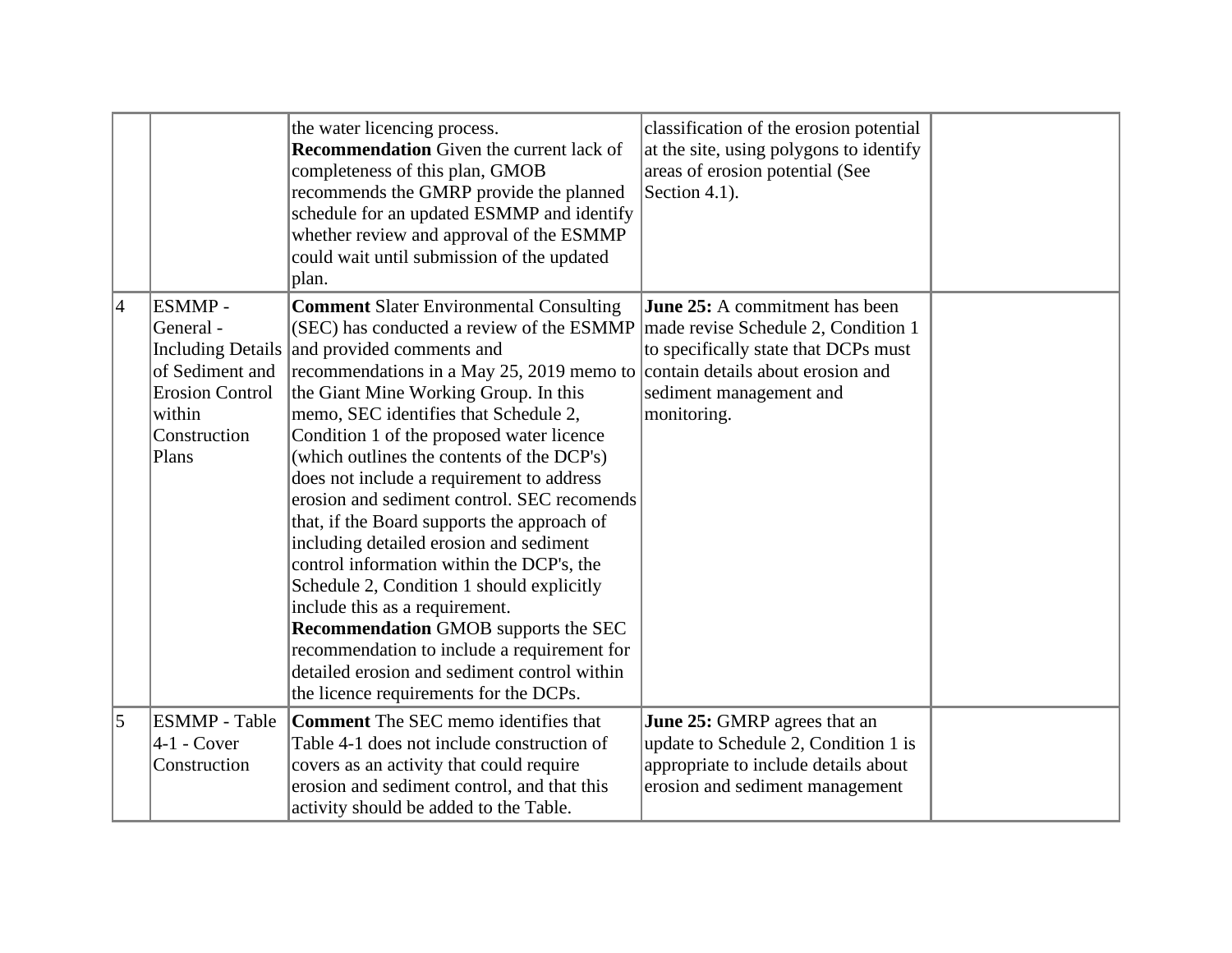|   |                                                                      | <b>Recommendation GMOB supports the SEC</b><br>recommendation to include construction of<br>covers as an activity that could require<br>management of erosion and sediment.                                                                                                                                                                                                                                                                                                                                                                                                                                                                                                                                                                                                                                                                                                                                                                                                                                                                                                                                                                                                                                                                                                                                                                                      | and monitoring within the Design<br>and Construction Plan.                                                                                                                                                                                                                                                                                                                                                                                                                                                                                                                                                                                                                                                                                                                                                                                              |  |
|---|----------------------------------------------------------------------|------------------------------------------------------------------------------------------------------------------------------------------------------------------------------------------------------------------------------------------------------------------------------------------------------------------------------------------------------------------------------------------------------------------------------------------------------------------------------------------------------------------------------------------------------------------------------------------------------------------------------------------------------------------------------------------------------------------------------------------------------------------------------------------------------------------------------------------------------------------------------------------------------------------------------------------------------------------------------------------------------------------------------------------------------------------------------------------------------------------------------------------------------------------------------------------------------------------------------------------------------------------------------------------------------------------------------------------------------------------|---------------------------------------------------------------------------------------------------------------------------------------------------------------------------------------------------------------------------------------------------------------------------------------------------------------------------------------------------------------------------------------------------------------------------------------------------------------------------------------------------------------------------------------------------------------------------------------------------------------------------------------------------------------------------------------------------------------------------------------------------------------------------------------------------------------------------------------------------------|--|
| 6 | <b>TMMP</b> - Overall<br>- Comparison to<br>Quantitative<br>Criteria | <b>Comment</b> The TMMP describes monitoring<br>that will be required for the closed TCA's,<br>including monitoring frequency, the expected<br>monitoring duration and a reduction in<br>monitoring frequency as conditions are<br>expected to improve with time. Decisions<br>regarding reducing the monitoring frequency<br>or the need for maintenance will be based<br>upon comparison to criteria. These criteria<br>should be quantitative, and documented to<br>assist interested parties in evaluating the<br>perforamance of the closed TCA's. Table 2<br>provides some criteria for the TCA's, but<br>these could be improved upon. As an<br>example, Section 3.4.2 describes a scenario<br>where too much deformation in the cover<br>could lead to excessive strain on the liner<br>material. The tolerance for strain is described<br>as being dependant upon the selected material<br>and design geometry, but the section implies<br>that there would be a measurable allopwable<br>deformation limit after which additional<br>actions would be triggered. Similar criteria<br>could be developed for water quality trends,<br>thermal trends, etc. and summarized on the<br>Board's public registry.<br><b>Recommendation GMOB recommends that</b><br>quantitative criteria should be developed for<br>assessing the perforamance of the closed | <b>June 25:</b> The GMRP agrees that<br>additional numeric criteria could be<br>developed as design is advanced.<br>Numeric criteria already exist to<br>define acceptable discharge water<br>quality. As the design for the TCA<br>cover advances, it will be possible to<br>identify allowable cover strain limits,<br>which can be used to evaluate<br>differential settlement measures.<br>Thermal trends are not considered<br>appropriate for numeric criteria. The<br>TMMP indicates that thermistors will<br>be installed as at select locations to<br>provide information on freeze-thaw<br>cycles in the TCAs, and additional<br>context for understanding<br>observations and performance and<br>this will be reported to the MVLWB.<br>However, there are no relevant<br>criteria to be applied to the data<br>obtained from thermal trends |  |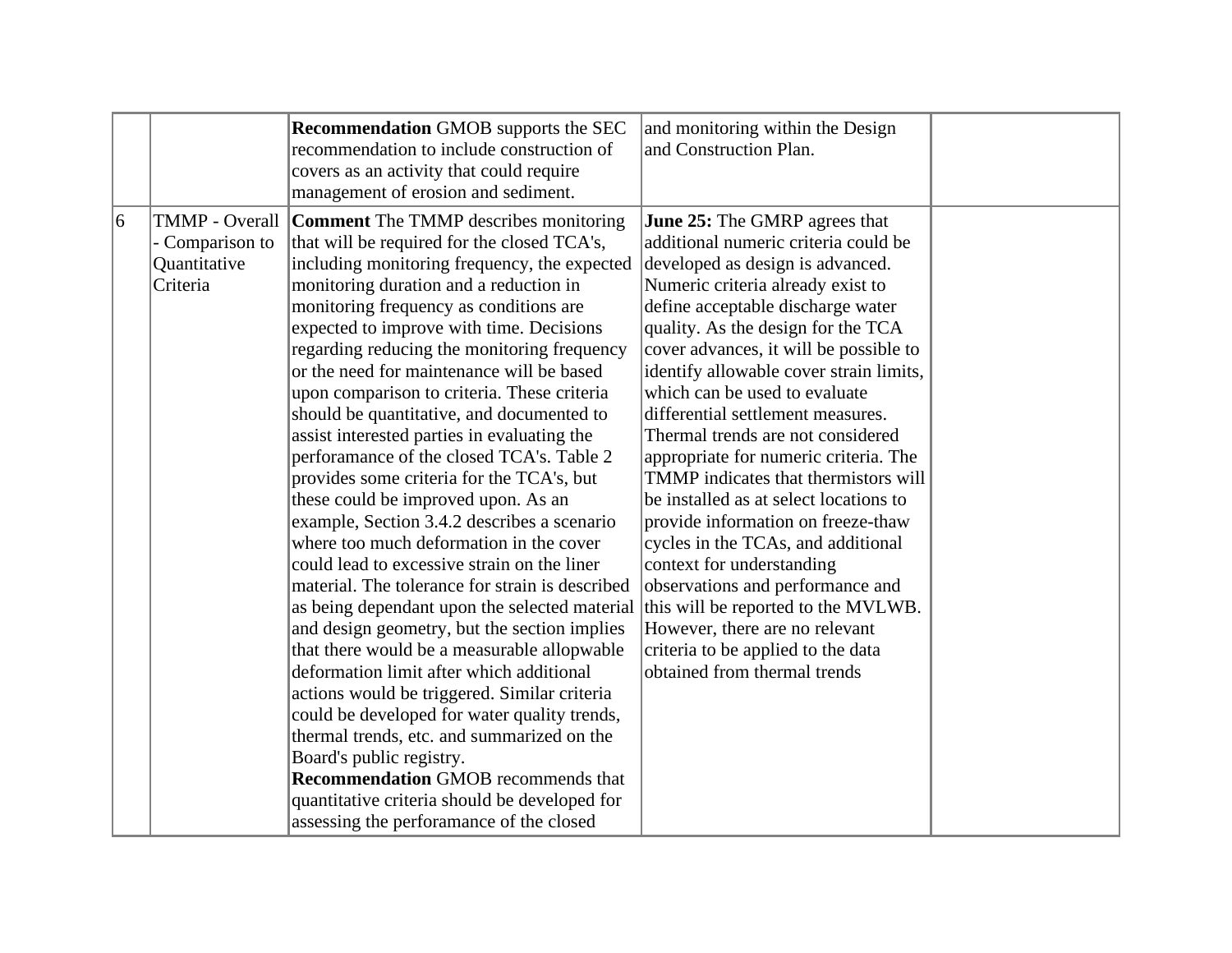|           |                                | TCA's, and these criteria should be available<br>on the Board's public registry.                                                                                                                                                                                                                                                                                                                                                                                                                                                                                                                                                                                                                                                                                                                                                                                             |                                                                                                                                                                                                                                                                                                                                                                                          |  |
|-----------|--------------------------------|------------------------------------------------------------------------------------------------------------------------------------------------------------------------------------------------------------------------------------------------------------------------------------------------------------------------------------------------------------------------------------------------------------------------------------------------------------------------------------------------------------------------------------------------------------------------------------------------------------------------------------------------------------------------------------------------------------------------------------------------------------------------------------------------------------------------------------------------------------------------------|------------------------------------------------------------------------------------------------------------------------------------------------------------------------------------------------------------------------------------------------------------------------------------------------------------------------------------------------------------------------------------------|--|
| 17        | Surveillance<br>Manual         | <b>TMMP</b> - Section <b>Comment</b> Section 1.3.5 identifies that an<br>1.3.5 - Operation   Operation Maintenance and Surveillance<br>Maintenance and Manual will be developed for monitoring of<br>the tailings dams. Current versions of this<br>manual should be available on the public<br>record.<br><b>Recommendation GMOB recommends that</b><br>a current version of the OMS should be<br>maintained on the public registry for this<br>water licence.                                                                                                                                                                                                                                                                                                                                                                                                              | <b>June 25:</b> The Operation Maintenance<br>and Surveillance Manual will be<br>posted on the Main Construction<br>Manager (Parsons) website via the<br>following link: www.giantminerp.ca.<br>The version of the OMS Manual that<br>will soon be posted will be<br>considered the most up to date<br>version. No version of the OMS<br>Manual will be posted on the public<br>registry. |  |
| $\vert 8$ | $3.3 - SNP$<br><b>Stations</b> | TMMP - Section Comment The TCA monitoring plan<br>identifies two types of water sampling points<br>- operational sampling locations and<br>Surveillance Network Program (SNP)<br>stations. The SNP stations are located in<br>sumps adjacent to the closed TCA's while the<br>operational sampling locations are located in<br>the spillways leading to the water<br>management areas and in the water<br>management areas themselves. Information<br>on water quality running off the TCA's and<br>collecting in the water management ponds<br>will be important to confirming the efficacy<br>of TCA closure and will be relevant for<br>interested parties as the water licence is<br>administered. Consideration should be given<br>to setting the spillway and water management<br>area sampling locations as SNP points.<br><b>Recommendation GMOB recommends that</b> | <b>June 25:</b> The GMRP agrees that<br>spillways and water management<br>area monitoring sampling locations<br>where water will eventually be<br>redirected to Baker Creek be<br>established as SNP locations. These<br>are already identified in the SNP.<br>This will be considered in the design<br>of the spillway.                                                                 |  |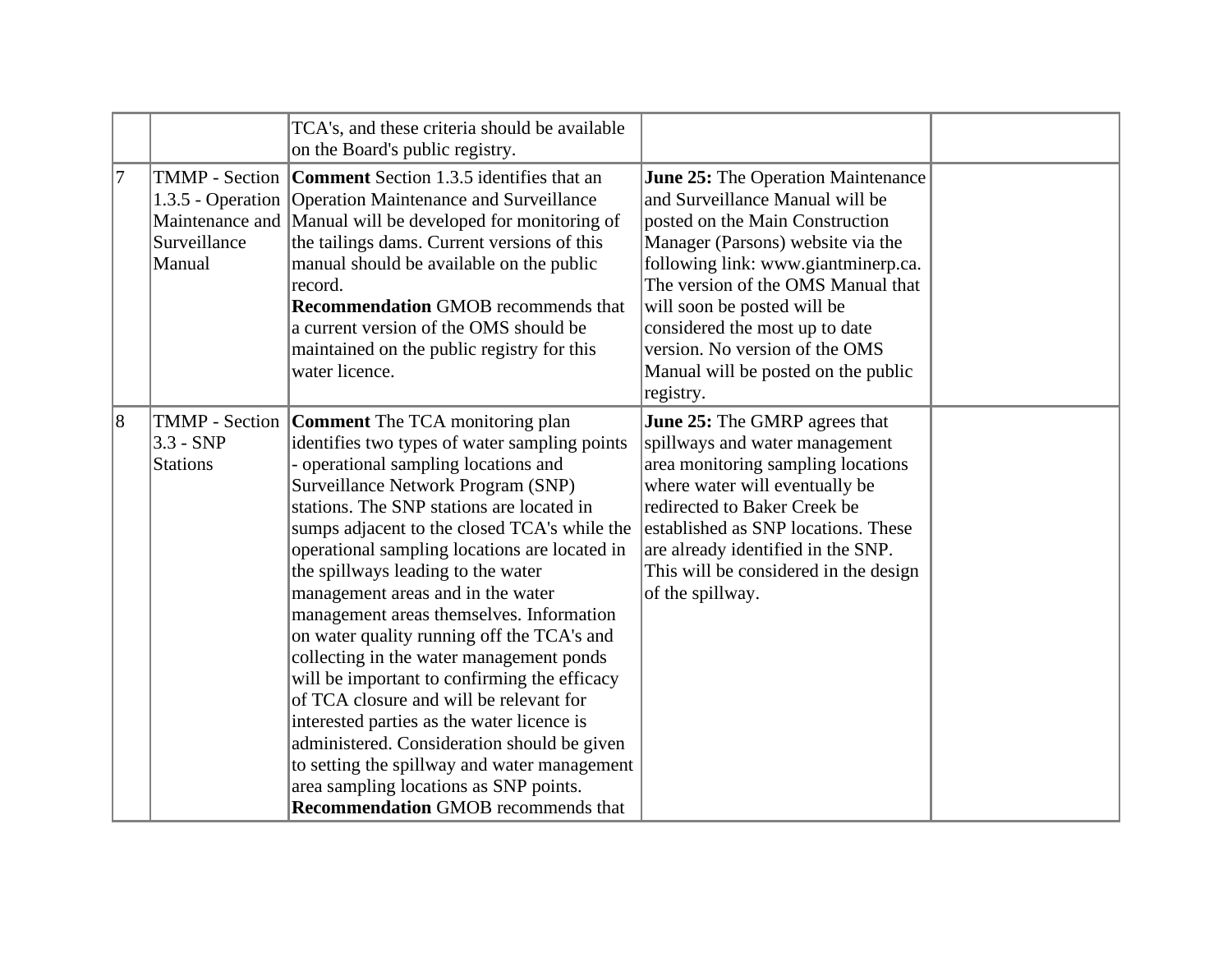|   |                                     | the spillway and water management area<br>monitoring sampling locations should be<br>established as SNP stations.                                                                                                                                                                                                                                                                                                                                                                                                                                                                                                                                            |                                                                                                                                                                                                                                                                                                                                                                                                                                                                                                                                                                                                                                                                                                                                                                                                                                                                                                                                                                                                                                                                                                   |  |
|---|-------------------------------------|--------------------------------------------------------------------------------------------------------------------------------------------------------------------------------------------------------------------------------------------------------------------------------------------------------------------------------------------------------------------------------------------------------------------------------------------------------------------------------------------------------------------------------------------------------------------------------------------------------------------------------------------------------------|---------------------------------------------------------------------------------------------------------------------------------------------------------------------------------------------------------------------------------------------------------------------------------------------------------------------------------------------------------------------------------------------------------------------------------------------------------------------------------------------------------------------------------------------------------------------------------------------------------------------------------------------------------------------------------------------------------------------------------------------------------------------------------------------------------------------------------------------------------------------------------------------------------------------------------------------------------------------------------------------------------------------------------------------------------------------------------------------------|--|
| 9 | - Visual<br>Inspection<br>Frequency | TMMP - Table 7   Comment The GMRP proposed to<br>discontinue visual monitoring of the<br>spillways after 10 years. However, GMOB<br>understands that the visual monitoring<br>program takes place prior to freshet to ensure<br>that the spillways are clear of debris and will<br>convey water as designed. It is not clear why<br>the potential for debris to block the spill way<br>will change with time, and why this type of<br>monitoring will not be requried for much<br>longer.<br><b>Recommendation GMOB recommends that</b><br>additional rationale should be provided for<br>discontinuing visual monitoring of the<br>spillway after 10 years. | <b>June 25:</b> Given the design of the<br>spillway and the cover, it is not<br>obvious what mechanisms exist that<br>could result in blockages of the<br>spillway that will prevent it from<br>functioning as designed. However,<br>the design team considers it prudent<br>to include a period of ongoing<br>monitoring and evaluation. If any<br>unanticipated mechanisms for<br>blockage of the spillway occur, it is<br>expected that evidence of such<br>mechanisms will be detected within<br>the relatively extended period (10)<br>years) of monitoring. If monitoring<br>should provide evidence of issues or<br>potential issues that should require<br>ongoing monitoring, the period of<br>spillway-specific monitoring will be<br>extended. Finally, all dams will be<br>subject to ongoing inspections as part<br>of the dam monitoring outlined in the<br>OMS Manual. As such, discontinuing<br>the spillway-specific monitoring<br>outlined in the TMMP does not mean<br>that there will be no instances to<br>observe conditions at the spillway as<br>part of site operations. |  |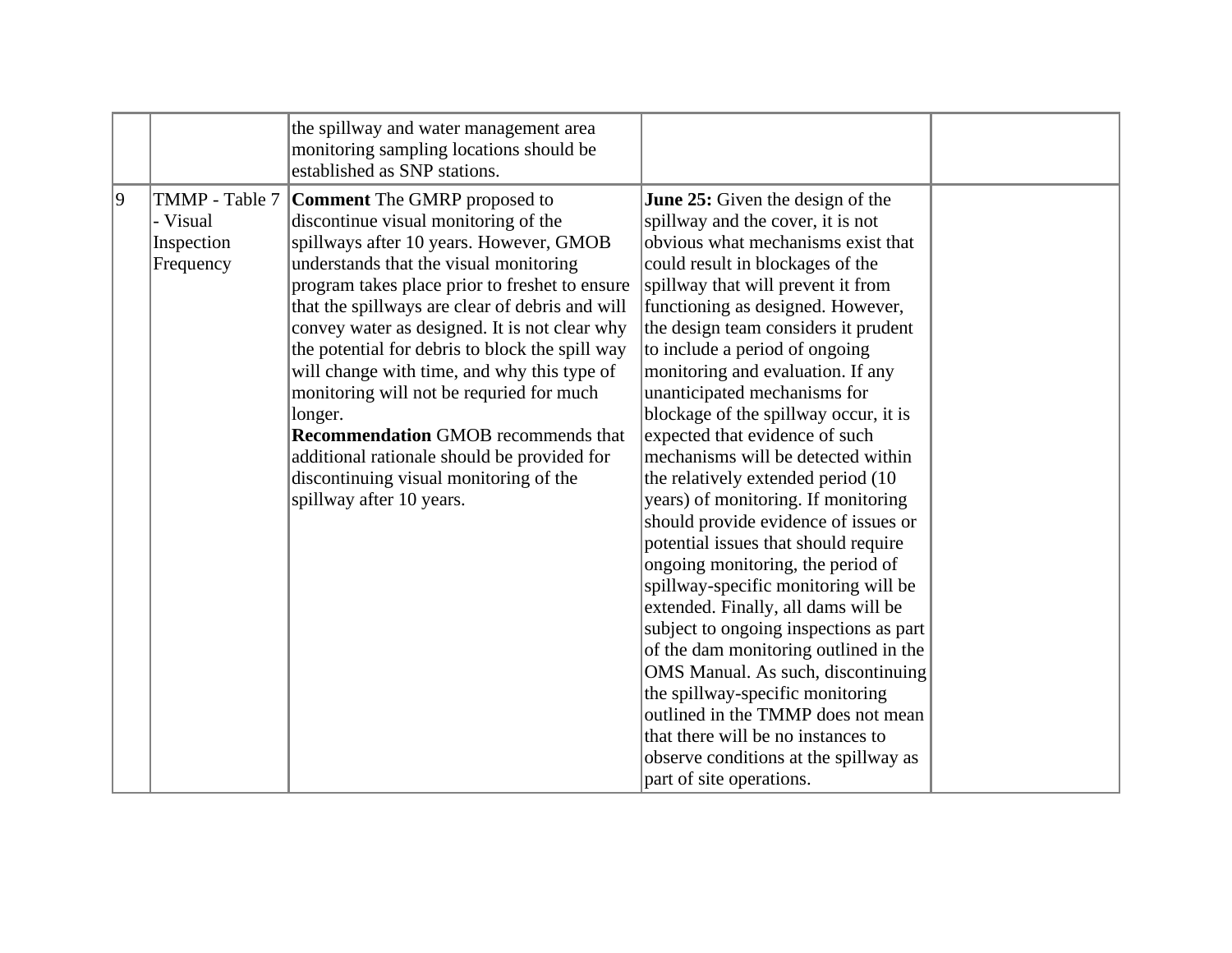| 10 |                 | <b>TMMP</b> - Section <b>Comment</b> With the exception of sump 43-29              | June 25: Sumps are part of the        |  |
|----|-----------------|------------------------------------------------------------------------------------|---------------------------------------|--|
|    | $3.3.6$ - Sumps | it appears that surface water will not flow                                        | existing operational monitoring.      |  |
|    |                 | towards the sumps that will be established                                         | During current operations, water      |  |
|    |                 | around the TCA's. The GMRP expects that                                            | quality is monitored at each of the   |  |
|    |                 | operation and monitoring of the sumps will                                         | four sumps identified as SNP 43-29    |  |
|    |                 | only be required for a period of 5 years after                                     | through SNP 43-32. Table 1-1 of the   |  |
|    |                 | cover placement. GMOB is not entirely                                              | Proposed Surveillance Network         |  |
|    |                 | certain what water is being collected and                                          | Program provides details of what is   |  |
|    |                 | monitored by the sumps, and whether there is                                       | currently monitored at each of these  |  |
|    |                 | likely to be any change to water quality after                                     | locations (seepage from the nearby    |  |
|    |                 | 5 years. If the sumps are collecting surface                                       | TCAs and dams). However, with the     |  |
|    |                 | run-off, then it is feasible that water quality                                    | implementation of closure works       |  |
|    |                 | will be good, and exended monitoring will                                          | (TCA recontouring, changes in water)  |  |
|    |                 | not be required. However, if the sumps collect management, cover placement), it is |                                       |  |
|    |                 | infiltration or seepage water, then it is                                          | expected that they will become        |  |
|    |                 | possible that water monitoring will be                                             | progressively less likely to collect  |  |
|    |                 | required for a longer time period.                                                 | water and can be decommissioned. A    |  |
|    |                 | <b>Recommendation GMOB recommends the</b>                                          | 5 year monitoring period has been     |  |
|    |                 | GMRP clarify what water is intended to be                                          | provisioned for continuity with       |  |
|    |                 | monitored by the sumps located adjacent to                                         | operational monitoring and            |  |
|    |                 | the closed TCA's.                                                                  | confirmation of this expectation.     |  |
|    |                 |                                                                                    | Surface water runoff from the TCAs    |  |
|    |                 |                                                                                    | will be monitored at spillway         |  |
|    |                 |                                                                                    | discharges from the TCAs as           |  |
|    |                 |                                                                                    | documented in Section 3.3.2 of the    |  |
|    |                 |                                                                                    | TMMP, and water quality in the        |  |
|    |                 |                                                                                    | temporary downstream water storage    |  |
|    |                 |                                                                                    | areas for runoff will be monitored as |  |
|    |                 |                                                                                    | described in Section 3.3.3. These     |  |
|    |                 |                                                                                    | areas are expected to collect surface |  |
|    |                 |                                                                                    | water runoff from the TCAs until      |  |
|    |                 |                                                                                    | water quality monitoring results      |  |
|    |                 |                                                                                    | confirm that they can be              |  |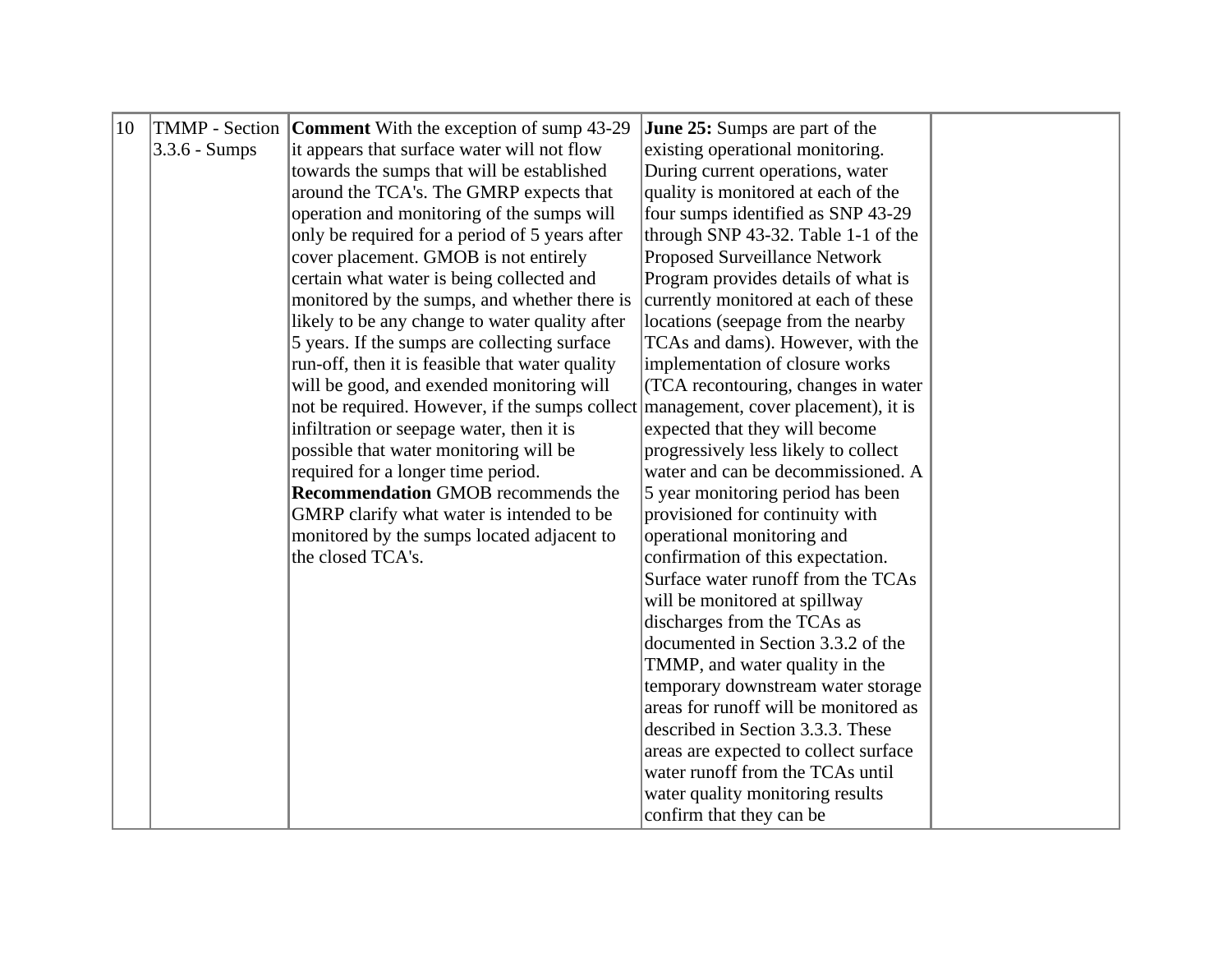|              |                                             |                                                                                                                                                                                                                                                                                                                                                                                                                                      | decommissioned. The current<br>location of Sump 43-29 downstream<br>of the South Pond area will serve for<br>monitoring water quality at runoff<br>from the former South Pond area<br>after remediation. As outlined in<br>Section 3.3.4, this location will<br>continue to be monitored until<br>surface runoff is acceptable for<br>discharge and Dam 7 can be<br>decommissioned. While the<br>continuation of water quality<br>monitoring at this point will be<br>evaluated at year 5 after reclamation<br>(see Section 3.3.4), the currently<br>planned duration of monitoring is 10<br>years (see Table 11). |                             |
|--------------|---------------------------------------------|--------------------------------------------------------------------------------------------------------------------------------------------------------------------------------------------------------------------------------------------------------------------------------------------------------------------------------------------------------------------------------------------------------------------------------------|--------------------------------------------------------------------------------------------------------------------------------------------------------------------------------------------------------------------------------------------------------------------------------------------------------------------------------------------------------------------------------------------------------------------------------------------------------------------------------------------------------------------------------------------------------------------------------------------------------------------|-----------------------------|
|              | <b>MVLWB: Shannon Allerston</b>             |                                                                                                                                                                                                                                                                                                                                                                                                                                      |                                                                                                                                                                                                                                                                                                                                                                                                                                                                                                                                                                                                                    |                             |
| ID           | <b>Topic</b>                                | <b>Reviewer Comment/Recommendation</b>                                                                                                                                                                                                                                                                                                                                                                                               | <b>Proponent Response</b>                                                                                                                                                                                                                                                                                                                                                                                                                                                                                                                                                                                          | <b>Board Staff Response</b> |
| $\mathbf{1}$ | Dust<br><b>Monitoring Plan</b><br>- General | <b>Comment</b> In the Plan there is mention of<br>Management and having vehicle wash stations located at<br>various spots.<br><b>Recommendation Please provide</b><br>information relating to the total number of<br>vehicle wash stations, locations of wash<br>stations, amount of water to be used, final<br>disposal of waste water, and any other<br>information relating to the establishment of<br>the vehicle wash stations. | <b>June 25:</b> There is currently one<br>vehicle wash station set up adjacent<br>to B-shaft. It was used (currently<br>inactive) during site stabilization<br>activities and has a lined floor, is<br>bermed, and is approximately 15m x<br>30m. Additional locations may be<br>identified during the course of<br>project implementation planning to<br>ensure dust and contamination<br>tracking is minimized. These will be<br>identified to the Mackenzie Valley<br>Land and Water Board through the                                                                                                          |                             |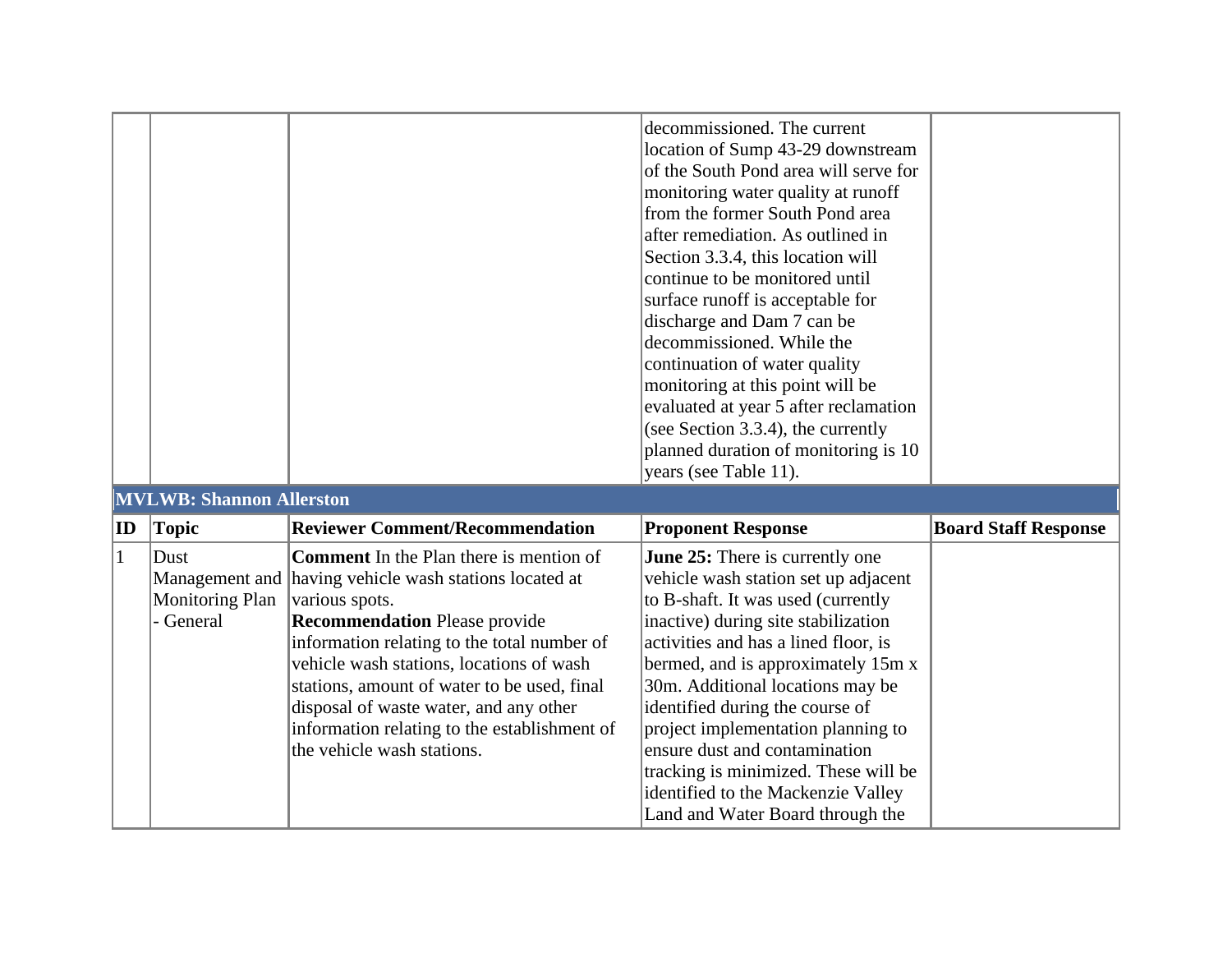| $\overline{2}$<br><b>June 25:</b> There are no considerations<br><b>Comment Community Air Quality</b><br>Dust<br>Management and   monitoring station locations are identified in<br>for any additional community air<br>Table 5.3-2 in the DMMP.<br>Monitoring Plan<br>monitoring stations at this time. The<br><b>Recommendation Please discuss if</b><br>locations of the three existing<br>additional community monitoring stations<br>community air monitoring stations<br>have been considered, and comment on if the<br>(Ndilo, Yellowknife marina area at                                                                                                                                                                                                                                                                                                                                                                                                    |  |
|---------------------------------------------------------------------------------------------------------------------------------------------------------------------------------------------------------------------------------------------------------------------------------------------------------------------------------------------------------------------------------------------------------------------------------------------------------------------------------------------------------------------------------------------------------------------------------------------------------------------------------------------------------------------------------------------------------------------------------------------------------------------------------------------------------------------------------------------------------------------------------------------------------------------------------------------------------------------|--|
| GMRP Team believes there could be a need<br>the site boundary, and Niven Lake)<br>to have additional locations?<br>were determined based on a number<br>of factors which have remained<br>unchanged, including: a review of<br>existing historical ambient air quality<br>data in the area; the location of<br>project activities and sensitive<br>receptors such as residential<br>dwellings, health care facilities and<br>education facilities; the variability of<br>local wind patterns; the location of<br>topographic features that affect the<br>dispersion of emissions and<br>engagement with stakeholders and<br>affected parties. Specifically, the<br>Ndilo station location was chosen in<br>coordination with the Yellowknives<br>Dene First Nation. Data from the<br><b>GNWT-run NAPS</b> station located in<br>downtown Yellowknife is also<br>reviewed in conjunction with the<br>three GMRP community stations as a<br>means of data comparison. |  |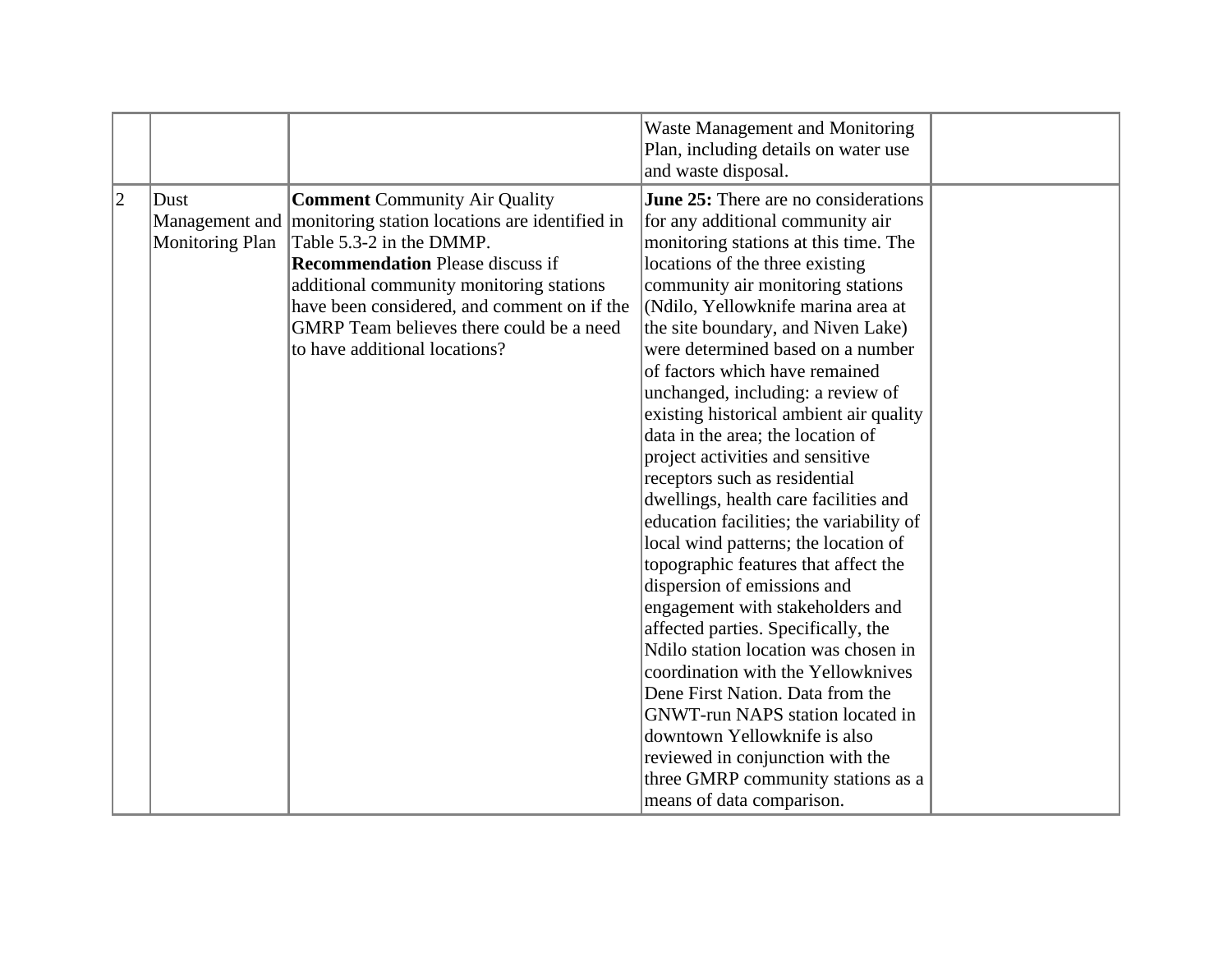| 3              | Dust<br><b>Monitoring Plan</b>                                                           | <b>Comment</b> In Appendix E of the DMMP<br>Management and Chemical Dust Suppressants are discussed. It<br>would be beneficial to include a list of<br>chemicals that will be used as dust<br>suppressants in the Spill Contingency Plan,<br>including mitigation measures associated with include a list of chemicals for use on<br>the use of the chemicals.<br><b>Recommendation</b> Please discuss including<br>this information in the Spill Contingency<br>Plan. | June 25: The Dust Management and<br>Monitoring Plan describes the use of<br>water and 'approved chemicals' as<br>dust suppressants. The next version<br>of the Spill Contingency Plan will<br>site, including applicable mitigations.<br>Currently-approved chemicals in use<br>on site will be included, and the list<br>will be updated if/as new dust<br>suppressants are considered and                                                       |                             |
|----------------|------------------------------------------------------------------------------------------|------------------------------------------------------------------------------------------------------------------------------------------------------------------------------------------------------------------------------------------------------------------------------------------------------------------------------------------------------------------------------------------------------------------------------------------------------------------------|---------------------------------------------------------------------------------------------------------------------------------------------------------------------------------------------------------------------------------------------------------------------------------------------------------------------------------------------------------------------------------------------------------------------------------------------------|-----------------------------|
| $\overline{4}$ | Wildife and<br>Wildlife Habitat<br>Management and<br><b>Monitoring Plan</b><br>- General | <b>Comment</b> In relation to the relocation of<br>Baker Creek and the Yellowknife Bay in-<br>water work.<br><b>Recommendation Has a Fisheries</b><br>Authorization been received from the<br>Department of Fisheries and Oceans and if<br>not what is the current status.                                                                                                                                                                                             | approved for use.<br>June 25: No, the GMRP has not yet<br>applied for Fisheries Act<br>Authorization. The GMRP will be<br>leading engagement activities<br>specific to potential impacts to fish<br>and fish habitat in Baker Creek and<br>Yellowknife Bay in 2019/2020. The<br>GMRP currently plans to apply for<br>the Authorization in 2021. This<br>schedule is dependent on the detailed<br>design schedule and may be subject<br>to change. |                             |
|                |                                                                                          | <b>North Slave Metis Alliance: Jess Hurtubise</b>                                                                                                                                                                                                                                                                                                                                                                                                                      |                                                                                                                                                                                                                                                                                                                                                                                                                                                   |                             |
| ID             | <b>Topic</b>                                                                             | <b>Reviewer Comment/Recommendation</b>                                                                                                                                                                                                                                                                                                                                                                                                                                 | <b>Proponent Response</b>                                                                                                                                                                                                                                                                                                                                                                                                                         | <b>Board Staff Response</b> |
| 5              | <b>General File</b>                                                                      | <b>Comment (doc) NSMA comments refer to</b><br>the analysis done by Slater Environmental<br>(2019) - " Review of Post-EA<br><b>Information Package Giant Mine</b><br>Remediation Project".<br><b>Recommendation</b>                                                                                                                                                                                                                                                    |                                                                                                                                                                                                                                                                                                                                                                                                                                                   |                             |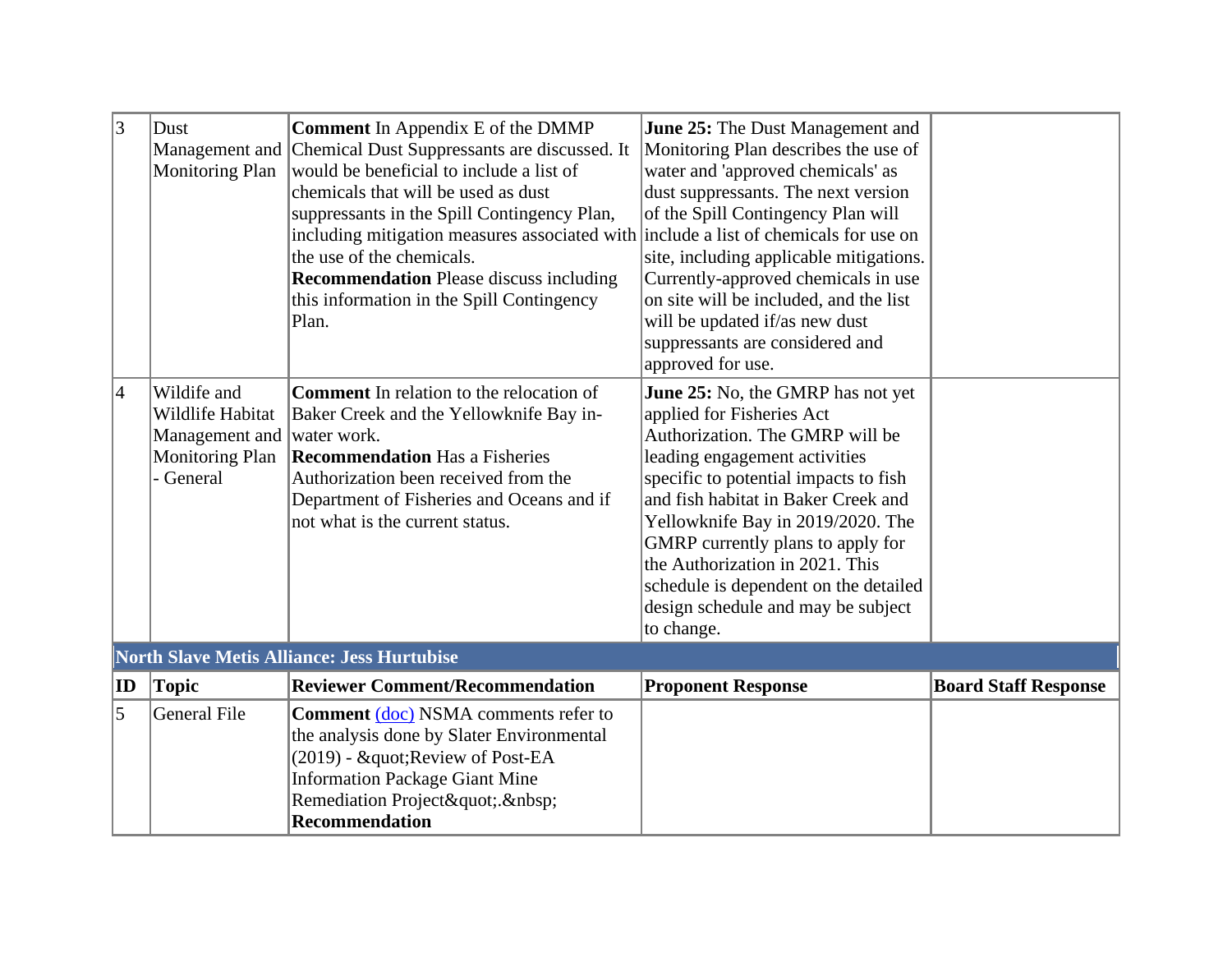| $\vert$ 1   | Longterm       | <b>Comment</b> Other priorities for NSMA for the                            | <b>June 25:</b> While the design has not |  |
|-------------|----------------|-----------------------------------------------------------------------------|------------------------------------------|--|
|             | Monitoring -   | Water Licence is clear longterm planning and                                | been finalized, it is expected that      |  |
|             | Erosion and    | robust mitigation processes for the                                         | scour of a coarse rockfill cover         |  |
|             | Sediment MMP - | Remediation Project. This involves continued                                | would be best detected through           |  |
|             | Foreshore      | and extensive monitoring. The Erosion and                                   | inspection, not water monitoring. The    |  |
|             | Tailings Area  | Sediment MMP proposes visual inspection of                                  | cover is not made of fine material       |  |
|             |                | the engineered cover on the Foreshore                                       | that might be detected as total          |  |
|             |                | Tailings Area in order to evaluate the                                      | suspended solids in water quality        |  |
|             |                | performance of the closure measure. The                                     | monitoring.                              |  |
|             |                | dynamic environment of the lake shore                                       |                                          |  |
|             |                | presents significant uncertainty about                                      |                                          |  |
|             |                | performance of the cover (Slater                                            |                                          |  |
|             |                | Environmental, 2019).                                                       |                                          |  |
|             |                | <b>Recommendation</b> Another priority for                                  |                                          |  |
|             |                | NSMA for the Water Licence is clear                                         |                                          |  |
|             |                | longterm plans for the Remediation Project.                                 |                                          |  |
|             |                | Similar to the Shoreline Lands Cleanup                                      |                                          |  |
|             |                | above, NSMA believes a more rigorous and                                    |                                          |  |
|             |                | quantitative approach for monitoring                                        |                                          |  |
|             |                | performance is likely warranted. At the very                                |                                          |  |
|             |                | least, the Erosion and Sediment MMP should                                  |                                          |  |
|             |                | include quantitative monitoring to confirm the                              |                                          |  |
|             |                | integrity of the cover with respect to both area                            |                                          |  |
|             |                | and thickness, and monitoring of exposed and                                |                                          |  |
|             |                | near-shore sediments to confirm that the area                               |                                          |  |
|             |                | is not being re-contaminated by migration of                                |                                          |  |
|             |                | sediment from other locations.                                              |                                          |  |
| $ 2\rangle$ | Longterm       | <b>Comment</b> Other priorities for NSMA for the                            | June 25: A formal adaptive               |  |
|             | Monitoring -   | Water Licence is clear longterm planning and                                | management plan has not been             |  |
|             | Tailings MMP - | robust mitigation processes for the                                         | prepared, as the design approach for     |  |
|             | Response Plan  | Remediation Project. This involves continued the South Pond remediation was |                                          |  |
|             |                | and extensive monitoring. The CRP proposes                                  | developed to address the uncertainty     |  |
|             |                | removal of tailings and dams from the South                                 | mentioned in this comment. Removal       |  |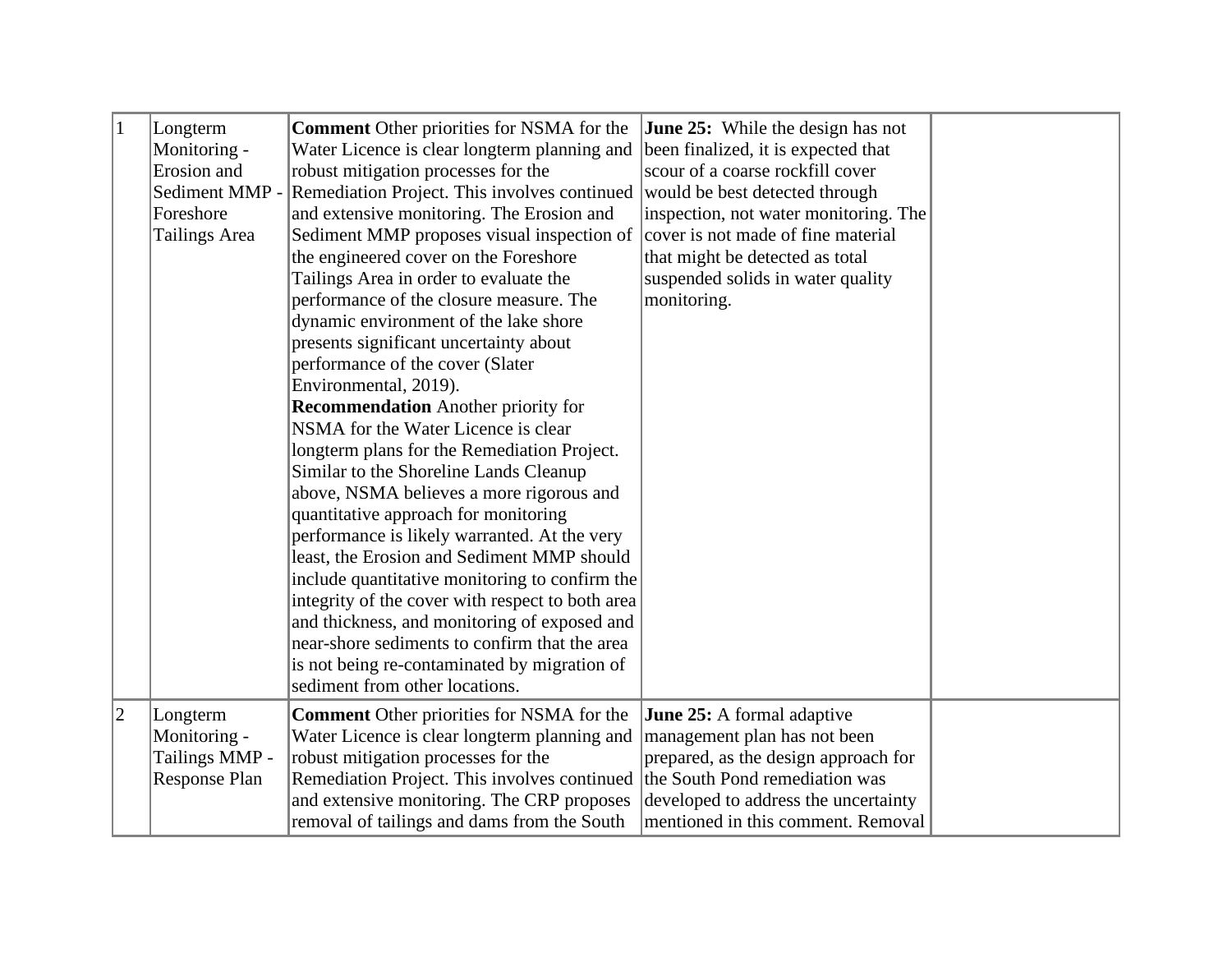|   |                                | Pond area. Once materials are relocated, the<br>Tailings MMP proposes active management<br>of runoff water from the area, including<br>collection and treatment as required. The Plan attain this improvement is uncertain,<br>anticipates that water quality will eventually<br>meet runoff water discharge criteria (Water<br>MMP) allowing direct discharge to the<br>receiving environment. But the Plan also<br>acknowledges uncertainty and proposes that<br>"if after several years the runoff quality is not<br>seen to be improving, additional rehabilitation duration for which active<br>activities may be undertaken" (Tailings<br>MMP, Section 2.2). The long-term runoff<br>characteristics for the reclaimed South Pond<br>area is an area of significant uncertainty<br>(Slater Environmental, 2019).<br><b>Recommendation</b> Another priority for<br>NSMA for the Water Licence is clear<br>longterm plans for the Remediation Project.<br>NSMA recommends there should be a<br>specific response plan developed that defines<br>the indicators, monitoring, thresholds and<br>responses that will be used to make decisions<br>about the need for additional reclamation<br>activities in this area. This could be part of a<br>comprehensive adaptive management plan. | of the tailings from the South Pond<br>area is expected to improve runoff<br>water quality. As the time needed to<br>runoff from the area will be<br>collected, monitored, and treated<br>until it meets defined discharge<br>criteria. The TMMP outlines a<br>defined program of monitoring and<br>indicates the uncertainty in the<br>management and treatment of runoff<br>from the South Pond area may be<br>needed. The indicators and threshold<br>for discontinuing active management<br>and treatment are specifically<br>outlined in the CRP as closure<br>criterion T1-3. Section 5.6.8.1 of the<br>CRP further addresses how the<br>limited uncertainty with the South<br>Pond relocation has been<br>incorporated into the design<br>approach. While initial investigations<br>indicate that the fine-grained soils<br>that underly the TCA meet or exceed<br>the GNWT industrial land use<br>criterion, further characterization will<br>be conducted once the tailings have<br>been removed, and remaining<br>material either covered or relocated. |  |
|---|--------------------------------|---------------------------------------------------------------------------------------------------------------------------------------------------------------------------------------------------------------------------------------------------------------------------------------------------------------------------------------------------------------------------------------------------------------------------------------------------------------------------------------------------------------------------------------------------------------------------------------------------------------------------------------------------------------------------------------------------------------------------------------------------------------------------------------------------------------------------------------------------------------------------------------------------------------------------------------------------------------------------------------------------------------------------------------------------------------------------------------------------------------------------------------------------------------------------------------------------------------------------------------------------------------------------------------------|-------------------------------------------------------------------------------------------------------------------------------------------------------------------------------------------------------------------------------------------------------------------------------------------------------------------------------------------------------------------------------------------------------------------------------------------------------------------------------------------------------------------------------------------------------------------------------------------------------------------------------------------------------------------------------------------------------------------------------------------------------------------------------------------------------------------------------------------------------------------------------------------------------------------------------------------------------------------------------------------------------------------------------------------------------------------|--|
| 3 | Longterm                       | <b>Comment</b> Section 2.3.1 of the Tailings MMP                                                                                                                                                                                                                                                                                                                                                                                                                                                                                                                                                                                                                                                                                                                                                                                                                                                                                                                                                                                                                                                                                                                                                                                                                                            | <b>June 25:</b> The GMRP agrees that re-                                                                                                                                                                                                                                                                                                                                                                                                                                                                                                                                                                                                                                                                                                                                                                                                                                                                                                                                                                                                                          |  |
|   | Monitoring -<br>Tailings MMP - | states that: "Experience at analogous site in<br>the Northwest Territories suggests that                                                                                                                                                                                                                                                                                                                                                                                                                                                                                                                                                                                                                                                                                                                                                                                                                                                                                                                                                                                                                                                                                                                                                                                                    | vegetation is not a long-term goal.<br>For this reason, monitoring of                                                                                                                                                                                                                                                                                                                                                                                                                                                                                                                                                                                                                                                                                                                                                                                                                                                                                                                                                                                             |  |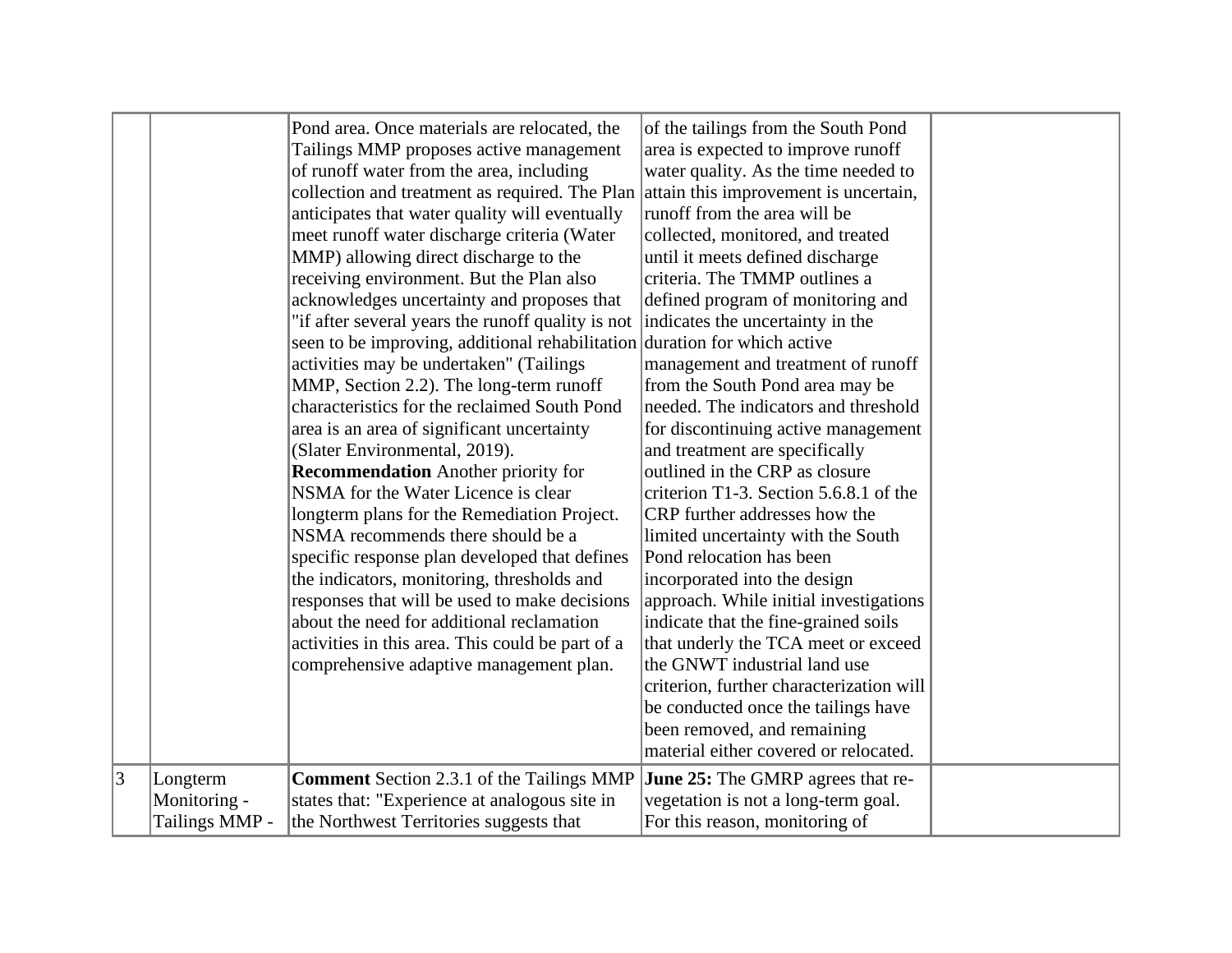| Monitoring   | volunteer vegetation will grow over the cover                                    | vegetation is included in the TMMP,       |  |
|--------------|----------------------------------------------------------------------------------|-------------------------------------------|--|
| geomembranes | to some extent. Such vegetation will neither                                     | and the vegetation may be removed.        |  |
|              | benefit nor put at risk the cover performance."                                  | For this reason, monitoring of            |  |
|              | The proposed tailings cover consists of a                                        | vegetation is included in the TMMP,       |  |
|              | geomembrane overlain by 0.3 m of fine-                                           | and the vegetation may be removed if      |  |
|              | grained soil or sand and then 0.7 m of                                           | it develops to a point where the          |  |
|              | rockfill. The main purposes of the                                               | community regards it as an issue for      |  |
|              | geomembrane are to keep surface water clean                                      | messaging. GMRP would like to             |  |
|              | and limit infiltration of surface water into the                                 | correct the impression that one of the    |  |
|              | tailings materials. The main purposes of the                                     | main purposes of the geomembrane          |  |
|              | surface layer of coarse rock are to protect the                                  | is to limit infiltration into tailings    |  |
|              | geomembrane, discourage human and animal                                         | materials. The main purpose of the        |  |
|              | use of the area, and create a visual message                                     | geomembrane is to keep surface            |  |
|              | for future generations about the contaminant-                                    | water clean. Due to the nature of the     |  |
|              | related risks that are present. As experienced                                   | geomembrane, it is an inevitable side     |  |
|              | at the other referenced site, vegetation is                                      | effect that it will also dramatically     |  |
|              | likely to establish on the cover over time,                                      | reduce infiltration to the tailings, but  |  |
|              | especially over the duration of this project                                     | this is not its purpose. In addition,     |  |
|              | and the life span of the proposed cover.                                         | scientific literature suggests that       |  |
|              | NSMA is unsure that the effects of vegetation                                    | common concerns about root                |  |
|              | growing on the cover will be neutral for cover penetration of geomembranes, such |                                           |  |
|              | performance. Over the very long term, it is                                      | as that expressed by SEC, are             |  |
|              | possible that large vegetation could physically                                  | misplaced. Dobson (1995) identified       |  |
|              | damage the geomembrane and reduce the                                            | that tree roots are highly sensitive to   |  |
|              | effectiveness of infiltration control and                                        | environmental conditions and that         |  |
|              | separation of clean surface water. With                                          | geomembranes are an effective             |  |
|              | respect to the human/animal use and long-                                        | barrier to their downward                 |  |
|              | term messaging purposes of the cover, the                                        | penetration. This is supported by         |  |
|              | vegetation would almost certainly have                                           | practical studies such as Newman et       |  |
|              | adverse effects on performance. The presence                                     | $ $ al (2004), where a 30-year old PVC    |  |
|              | of vegetation on the cover would reduce the                                      | geomembrane used as a liner in a          |  |
|              | deterrent nature of the cover for both humans                                    | pond overgrown with "dense,               |  |
|              | and animals, and it would also diminish the                                      | persistent stands of cattails, trees, and |  |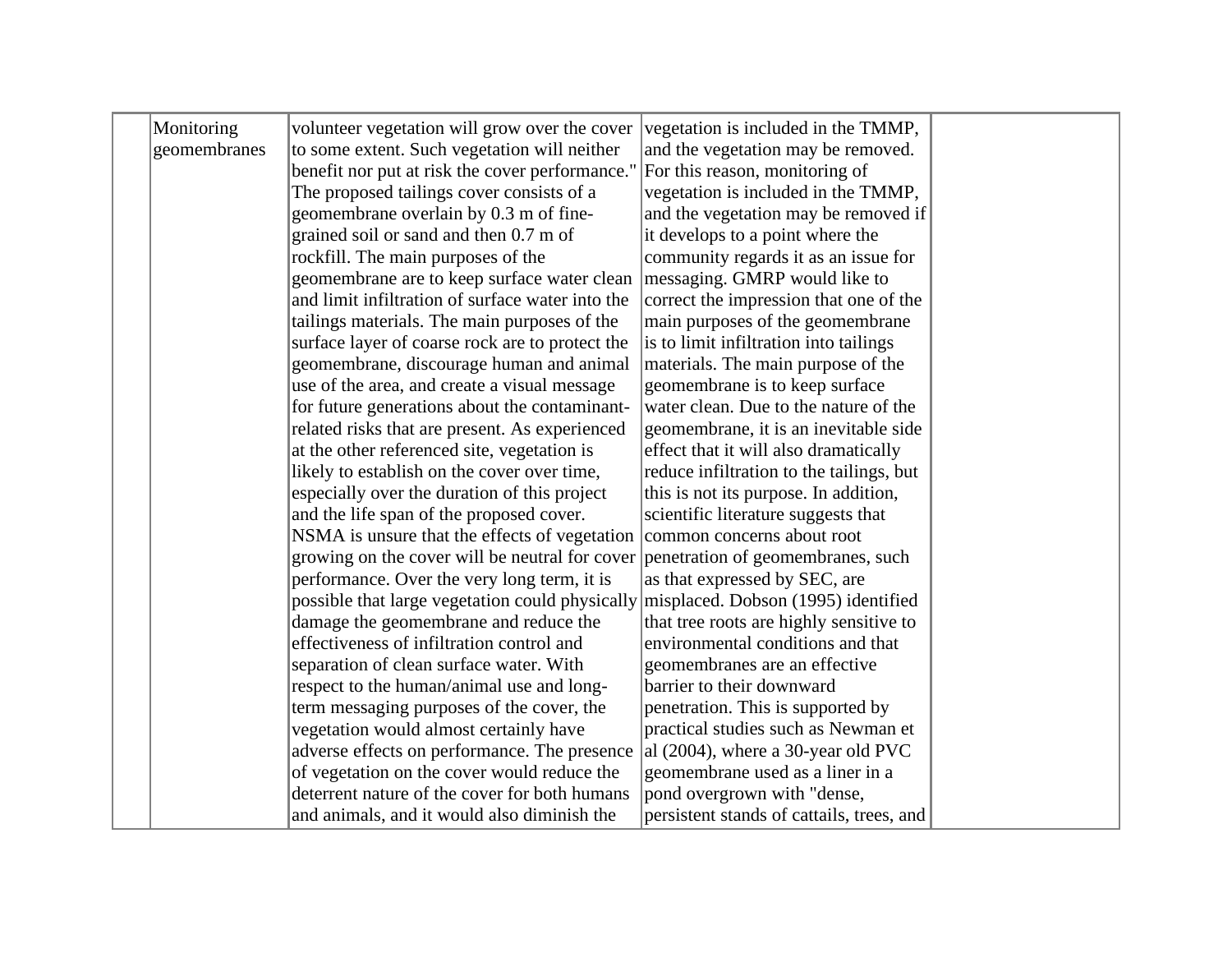|                 |                                                                                      | effectiveness of the surface for long-term<br>messaging (Slater Environmental, 2019).<br><b>Recommendation</b> To address the long-term<br>need to maintain effective performance of<br>these cover purposes, NSMA recommends<br>the GMRP further consider the effects of<br>vegetation on the geomembrane and that the<br>Tailings MMP should potentially include<br>maintenance of the surface, including<br>vegetation removal.                                                                                                                                                                                                                                                         | other vegetation" was exhumed and<br>found to be free of holes. This PVC<br>liner was only 0.51 mm thick,<br>compare to the 5.6 mm thick<br>geomembrane planned for the TCA<br>cover (the planned BGM is also<br>much more resistant than PVC).<br>References: Dobson M.C., Moffat<br>A.J. (1995) A re-evaluation of<br>objections to tree planting on<br>containment landfills. Waste<br>Management & Research Volume<br>13, Issue 5, Pages 579-600.<br>Reference: Newman E. J., Stark T.<br>D., Rohe F.P., Diebel P. (2004)<br>Thirty-year durability of a 20-mil<br>PVC geomembrane. Journal of Vinyl<br>and Additive Technology. Volume<br>10, Issue 4. |  |
|-----------------|--------------------------------------------------------------------------------------|--------------------------------------------------------------------------------------------------------------------------------------------------------------------------------------------------------------------------------------------------------------------------------------------------------------------------------------------------------------------------------------------------------------------------------------------------------------------------------------------------------------------------------------------------------------------------------------------------------------------------------------------------------------------------------------------|-------------------------------------------------------------------------------------------------------------------------------------------------------------------------------------------------------------------------------------------------------------------------------------------------------------------------------------------------------------------------------------------------------------------------------------------------------------------------------------------------------------------------------------------------------------------------------------------------------------------------------------------------------------|--|
| $\vert 4 \vert$ | Longterm<br>Monitoring -<br>Tailings MMP -<br>Monitoring<br>covers $\&$<br>spillways | <b>Comment</b> Other priorities for NSMA for the<br>Water Licence is clear longterm planning and<br>robust mitigation processes for the<br>Remediation Project. This involves continued is recommended for the monitoring<br>and extensive monitoring. The Tailings MMP<br>(Table 5) proposes that monitoring covers<br>after the first 20 years can be reduced to<br>visual monitoring once every 5 years. The<br>proposed monitoring method and frequency<br>does not seem consistent with the tailings<br>covers being one of the key long-term risk<br>management closure components. Similarly,<br>Table 7 proposes discontinuation of<br>monitoring for spillways for the TCAs after | <b>June 25:</b> Visual Monitoring every 5<br>years is the industry standard for<br>tailings cap monitoring, and as such<br>schedule. If monitoring should<br>provide evidence of issues or<br>potential issues that should require<br>ongoing monitoring, the period of<br>spillway-specific monitoring will be<br>extended. All dams will be subject to<br>ongoing inspections as part of the<br>dam monitoring outlined in the OMS<br>Manual. As such, discontinuing the<br>spillway-specific monitoring outlined                                                                                                                                         |  |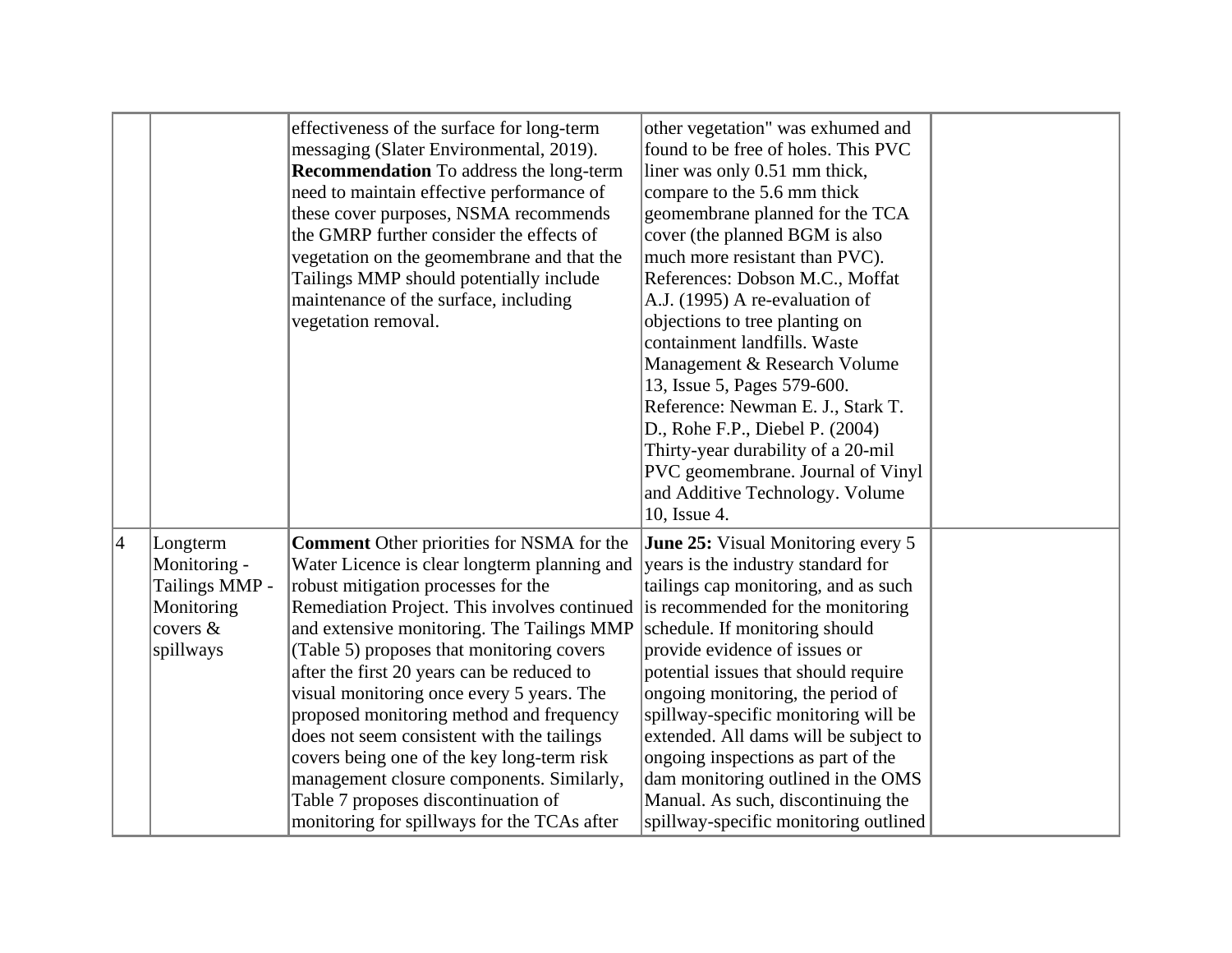| $\mathbf{ID}$ | <b>Topic</b> | <b>Reviewer Comment/Recommendation</b>                                                                      | <b>Proponent Response</b>              | <b>Board Staff Response</b> |
|---------------|--------------|-------------------------------------------------------------------------------------------------------------|----------------------------------------|-----------------------------|
|               |              | <b>Slater Environmental Consulting: Bill Slater</b>                                                         |                                        |                             |
|               |              | the first 10yrs of remediation, as the main<br>component of a response procedure and<br>mitigation of risk. |                                        |                             |
|               |              | monitoring of the covers and spillways after                                                                |                                        |                             |
|               |              | implementing more frequent and consistent                                                                   |                                        |                             |
|               |              | <b>Recommendation NSMA recommends</b>                                                                       |                                        |                             |
|               |              | Environmental, 2019).                                                                                       |                                        |                             |
|               |              | are not physically stable on their own (Slater                                                              |                                        |                             |
|               |              | dams will continue to provide containment<br>for the tailings materials themselves which                    |                                        |                             |
|               |              | does not eliminate them entirely because the                                                                |                                        |                             |
|               |              | facilities reduces the dam-related risks, but it                                                            |                                        |                             |
|               |              | functional. The removal of ponds from these                                                                 |                                        |                             |
|               |              | for as long as the dams need to remain                                                                      |                                        |                             |
|               |              | robust monitoring and maintenance programs                                                                  |                                        |                             |
|               |              | integrity of tailings dams need to be subject to                                                            |                                        |                             |
|               |              | into the future. Features associated with the                                                               |                                        |                             |
|               |              | capacity is needed - potentially many decades                                                               |                                        |                             |
|               |              | from weathering or animal activities) and<br>may be non-functional when their full                          |                                        |                             |
|               |              | time frame, spillways could deteriorate (e.g.,                                                              |                                        |                             |
|               |              | a time scale of decades to centuries. On this                                                               |                                        |                             |
|               |              | Large flood events would only be expected on                                                                |                                        |                             |
|               |              | dams in the event of severe flood events.                                                                   |                                        |                             |
|               |              | provide overtopping protection for tailings                                                                 |                                        |                             |
|               |              | discontinued. Spillways are intended to                                                                     | Mine Oversight Board: GMOB #9.         |                             |
|               |              | could easily be forgotten if monitoring is                                                                  | site operations. Please refer to Giant |                             |
|               |              | tailings dams at the site and their importance                                                              | conditions at the spillway as part of  |                             |
|               |              | managing risks associated with the permanent                                                                | there will be no instances to observe  |                             |
|               |              | 10 years. The spillways are a key feature for                                                               | in the TMMP does not mean that         |                             |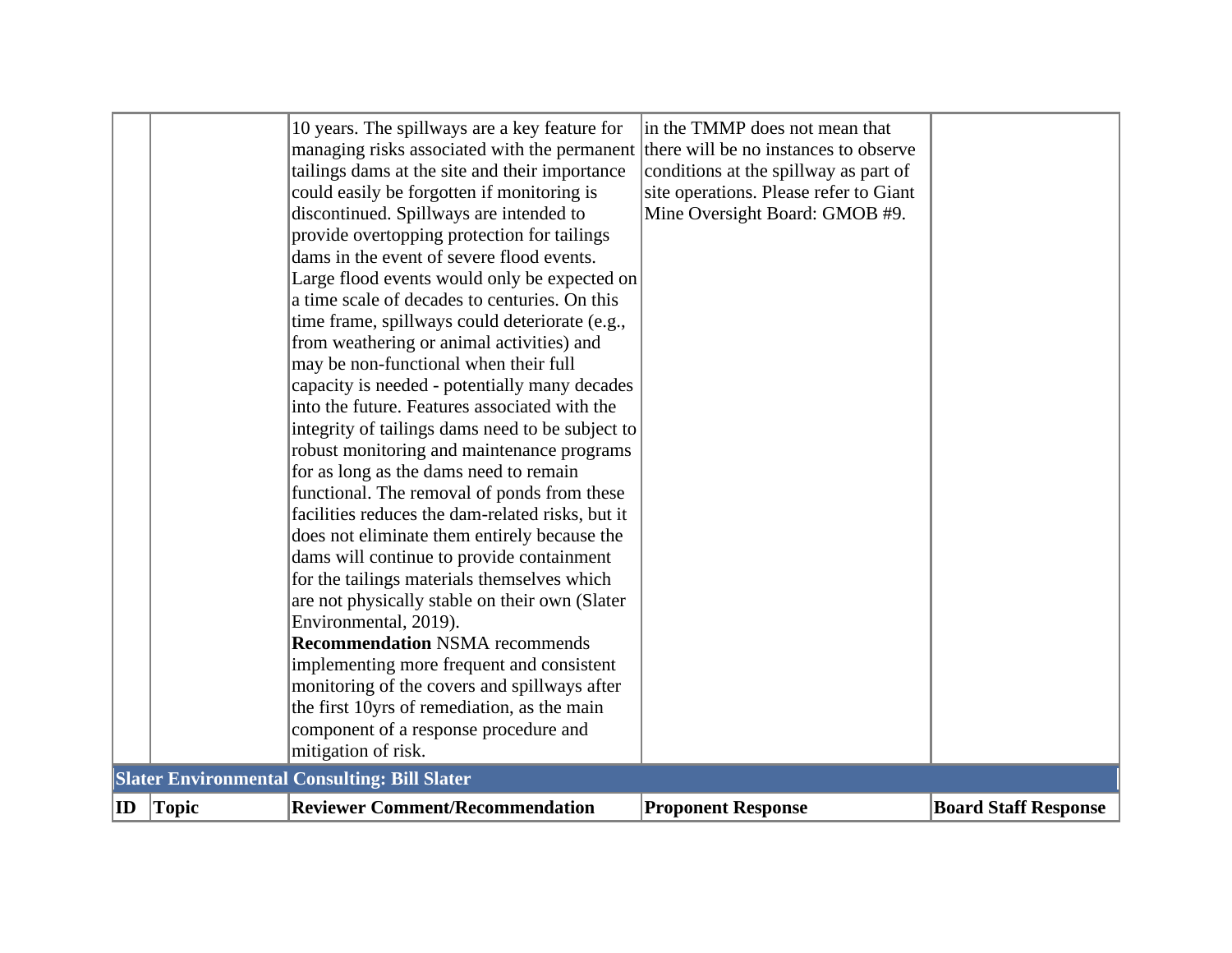| $\mathbf{1}$ | 1. Dust<br>Management and<br><b>Monitoring Plan</b>                    | <b>Comment</b> Comments about the Dust<br>Management and Monitoring Plan (MMP) are response is required for this<br>provided in Section 8.0 of the Slater<br>Environmental Report. The comments<br>addressed questions raised by members of the<br>Giant Mine Working Group, but did not lead<br>to any specific recommendations.<br><b>Recommendation</b> No recommendation<br>provided.                                                                                                                                                                                                                                                                                                                                                                                                                                                                                                                                                                                                                                                                   | <b>June 25:</b> The GMRP notes that no<br>recommendation.                                                                                                                                                                |  |
|--------------|------------------------------------------------------------------------|-------------------------------------------------------------------------------------------------------------------------------------------------------------------------------------------------------------------------------------------------------------------------------------------------------------------------------------------------------------------------------------------------------------------------------------------------------------------------------------------------------------------------------------------------------------------------------------------------------------------------------------------------------------------------------------------------------------------------------------------------------------------------------------------------------------------------------------------------------------------------------------------------------------------------------------------------------------------------------------------------------------------------------------------------------------|--------------------------------------------------------------------------------------------------------------------------------------------------------------------------------------------------------------------------|--|
| $ 2\rangle$  | 2. Erosion and<br>Sediment<br>Management and<br><b>Monitoring Plan</b> | <b>Comment</b> The Erosion and Sediment MMP<br>states that it provides a framework for<br>selecting appropriate mitigations and<br>developing monitoring requirements as part<br>of Design and Construction Plans (DCPs) for<br>each closure activity (Section 4). The<br>requirement for submitting DCPs is contained<br>in Part E, Clause 8 of the Proposed Type A<br>Water Licence, with details about the content<br>of the Plans provided in Schedule 2,<br>Condition 1. The Schedule in the Proposed<br>Licence does not specifically state that DCPs<br>must contain details about erosion and<br>sediment management and monitoring.<br><b>Recommendation</b> If the MVLWB accepts<br>the GMRP $\tilde{A}\notin \hat{A}^{TM}$ s proposed approach to<br>addressing erosion and sediment control, the<br>water licence should clearly specify the<br>requirement for each DCP to include details<br>about erosion and sediment management and<br>monitoring, and for those details to be<br>consistent with an approved Erosion and<br>Sediment MMP. | <b>June 25:</b> The GMRP agrees that an<br>update to Schedule 2, Condition 1 is<br>appropriate to include details about<br>erosion and sediment management<br>and monitoring within the Design<br>and Construction Plan. |  |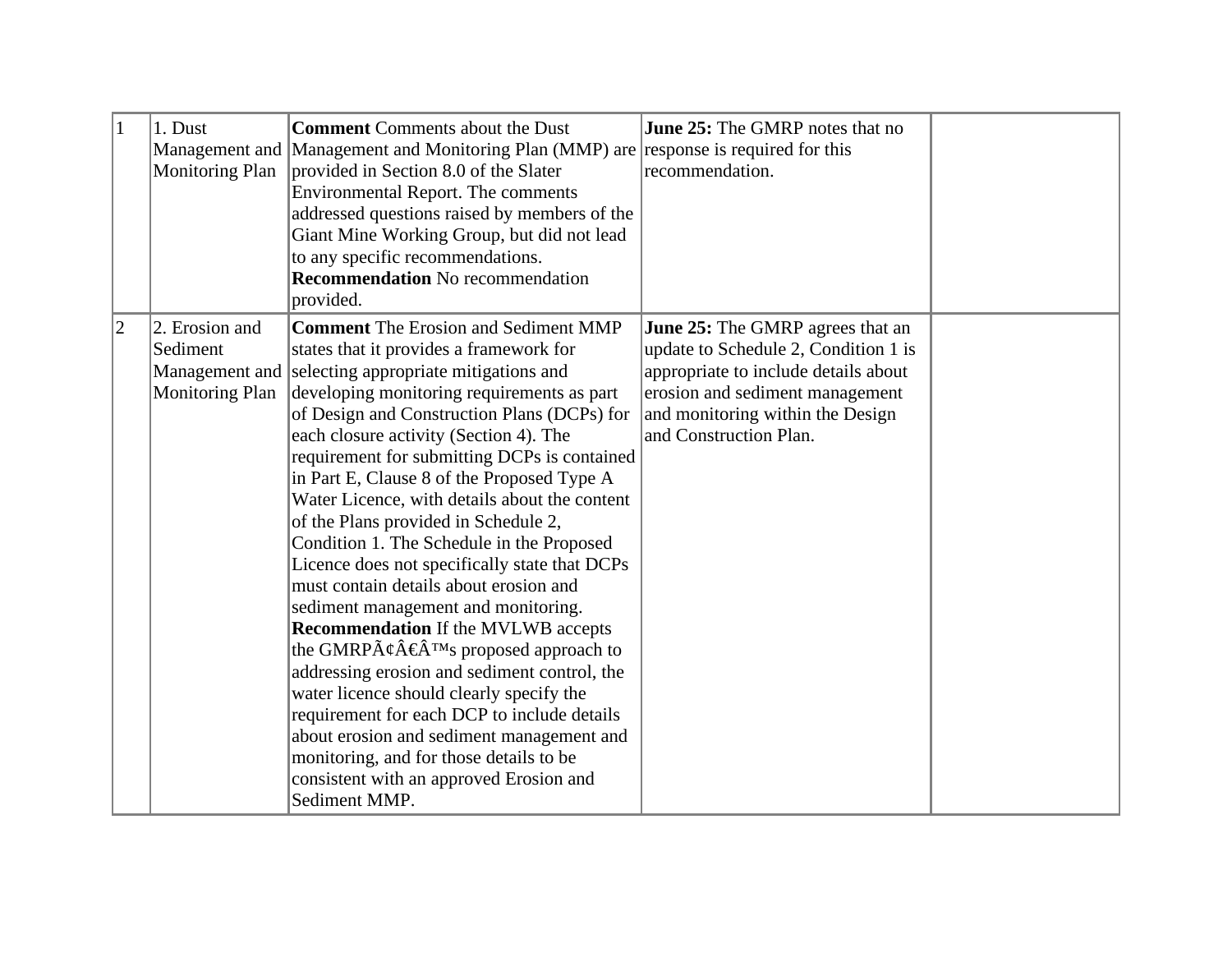| $\vert 3 \vert$ | 3. Erosion and<br>Sediment<br>Monitoring Plan        | <b>Comment</b> Table 4-1 of the Erosion and<br>Sediment MMP lists activities that require<br>Management and   management of erosion and sediment.<br><b>Recommendation</b> Construction of covers<br>should be added to this list because in some<br>cases the activity may entail placement of<br>erosion susceptible materials.                                                                                                                                                                                                                                                                                                                                                                                                                             | <b>June 25:</b> The GMRP will update<br>Table 4-1 in the Erosion and<br>Sediment MMP to include cover<br>construction as an activity that may<br>require erosion and sediment control<br>measures in Phase 2.                                                                                                                                                                                                                                                                                                                                                                                                                                                                                                                                                                                                                                                          |  |
|-----------------|------------------------------------------------------|---------------------------------------------------------------------------------------------------------------------------------------------------------------------------------------------------------------------------------------------------------------------------------------------------------------------------------------------------------------------------------------------------------------------------------------------------------------------------------------------------------------------------------------------------------------------------------------------------------------------------------------------------------------------------------------------------------------------------------------------------------------|------------------------------------------------------------------------------------------------------------------------------------------------------------------------------------------------------------------------------------------------------------------------------------------------------------------------------------------------------------------------------------------------------------------------------------------------------------------------------------------------------------------------------------------------------------------------------------------------------------------------------------------------------------------------------------------------------------------------------------------------------------------------------------------------------------------------------------------------------------------------|--|
| $\overline{4}$  | 4. Erosion and<br>Sediment<br><b>Monitoring Plan</b> | <b>Comment</b> Table 4-5 of the Erosion and<br>Sediment MMP defines the level of effort for<br>Management and erosion and sediment control based on the<br>risk associated with individual activities.<br>Section 4.2.4 describes potential mitigation<br>measures for erosion and sediment control.<br>Section 4.2.4.1 describes Procedural Best<br>Management Practices, which correlates<br>directly with a category in the table.<br>However, other practices do not have a direct<br>correlation, so it is not clear which activities<br>apply for each risk category.<br><b>Recommendation</b> The Plan would benefit<br>from some additional clarity about which of<br>the mitigation measures fall in each of the<br>categories defined in Table 4-5. | June 25: Table 4-10 through Table<br>4-13 provide options for BMPs that<br>have proven to be effective when<br>properly implemented for Level B<br>(Basic Temporary Erosion and<br>Sediment Control BMPs) and Level<br>C (Additional Structures for Erosion<br>and Sediment Controls BMPs).<br>However, when selecting BMPs,<br>consideration must be given to site<br>specific conditions which will be<br>included as part of the Design and<br>Construction Plan. As such,<br>customized methods and techniques<br>may be required to meet the specific<br>requirements of the site condition.<br>Therefore, table 4-5 does not directly<br>correlate with Level B and C and<br>decisions on the appropriate BMPs<br>would be a combination of site<br>erosion potential, the consequences<br>of erosion and sediment control, and<br>the judgment of the designer. |  |
| $\overline{5}$  | 5. Erosion and<br>Sediment                           | <b>Comment</b> Table 4-11 provides information<br>about vegetated erosion control best                                                                                                                                                                                                                                                                                                                                                                                                                                                                                                                                                                                                                                                                        | June 25: Active stabilization using<br>vegetation is planned for possible                                                                                                                                                                                                                                                                                                                                                                                                                                                                                                                                                                                                                                                                                                                                                                                              |  |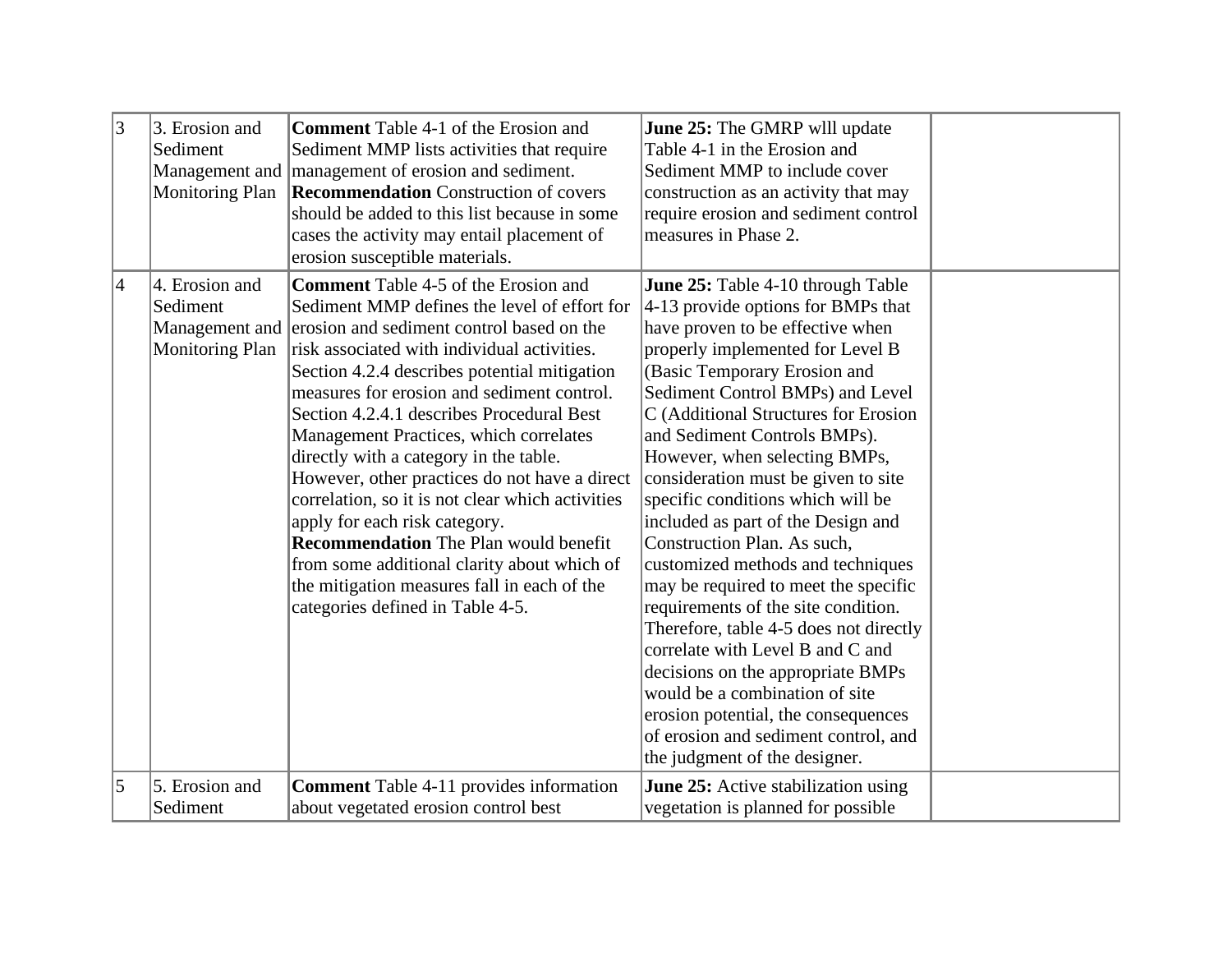|           | <b>Monitoring Plan</b> | Management and management practices; including<br>identification of the types of locations where<br>certain re-vegetation actions may be effective.<br>However, it is not clear where these<br>approaches would be applied because the<br>CRP proposes minimal use of re-vegetation<br>as part of the GMRP and does not provide<br>information about how decisions will be<br>made about where more active re-vegetation<br>would be implemented.<br><b>Recommendation</b> The Erosion and Sediment<br>MMP should be revised to provide a<br>framework for decision-making about re-<br>vegetation requirements at the site. | locations like steeps slopes near the<br>Townsite to prevent erosion of new<br>material into Yellowknife Bay, or<br>remediation of fine grained borrow<br>sources. Active stabilization is<br>planned at borrow locations where<br>there are remaining exposed fine-<br>grained sediments to prevent erosion<br>of material, with vegetation being the<br>preferred method. Vegetation success<br>will be measured in terms of erosion<br>control success (e.g. by measuring<br>TSS in runoff). Erosion monitoring<br>details will be developed specific to<br>each closure activity. Section 4.2 in<br>the ESMMP, Site Assessment Prior<br>to Implementation of Work, will act<br>as a framework for decision-making<br>for erosion control BMPs, and<br>examples provided in table 4-11 of<br>vegetated methods will only be used<br>for areas where active stabilization<br>using vegetation is planned as per the<br>CRP. |  |
|-----------|------------------------|------------------------------------------------------------------------------------------------------------------------------------------------------------------------------------------------------------------------------------------------------------------------------------------------------------------------------------------------------------------------------------------------------------------------------------------------------------------------------------------------------------------------------------------------------------------------------------------------------------------------------|-------------------------------------------------------------------------------------------------------------------------------------------------------------------------------------------------------------------------------------------------------------------------------------------------------------------------------------------------------------------------------------------------------------------------------------------------------------------------------------------------------------------------------------------------------------------------------------------------------------------------------------------------------------------------------------------------------------------------------------------------------------------------------------------------------------------------------------------------------------------------------------------------------------------------------|--|
| $\vert_6$ | 6. Erosion and         | <b>Comment</b> The Erosion and Sediment MMP                                                                                                                                                                                                                                                                                                                                                                                                                                                                                                                                                                                  | <b>June 25:</b> While the design has not                                                                                                                                                                                                                                                                                                                                                                                                                                                                                                                                                                                                                                                                                                                                                                                                                                                                                      |  |
|           | Sediment               | proposes visual inspection of the engineered                                                                                                                                                                                                                                                                                                                                                                                                                                                                                                                                                                                 | been finalized, it is expected that                                                                                                                                                                                                                                                                                                                                                                                                                                                                                                                                                                                                                                                                                                                                                                                                                                                                                           |  |
|           |                        | Management and cover on the Foreshore Tailings Area in order                                                                                                                                                                                                                                                                                                                                                                                                                                                                                                                                                                 | scour of a coarse rockfill cover                                                                                                                                                                                                                                                                                                                                                                                                                                                                                                                                                                                                                                                                                                                                                                                                                                                                                              |  |
|           | <b>Monitoring Plan</b> | to evaluate the performance of the closure                                                                                                                                                                                                                                                                                                                                                                                                                                                                                                                                                                                   | would be best detected through                                                                                                                                                                                                                                                                                                                                                                                                                                                                                                                                                                                                                                                                                                                                                                                                                                                                                                |  |
|           |                        | measure. The dynamic environment of the                                                                                                                                                                                                                                                                                                                                                                                                                                                                                                                                                                                      | inspection, not water monitoring. The                                                                                                                                                                                                                                                                                                                                                                                                                                                                                                                                                                                                                                                                                                                                                                                                                                                                                         |  |
|           |                        | lake shore presents significant uncertainty                                                                                                                                                                                                                                                                                                                                                                                                                                                                                                                                                                                  | cover is not made of fine material                                                                                                                                                                                                                                                                                                                                                                                                                                                                                                                                                                                                                                                                                                                                                                                                                                                                                            |  |
|           |                        | about performance of the cover.<br><b>Recommendation</b> A more rigorous and                                                                                                                                                                                                                                                                                                                                                                                                                                                                                                                                                 | that might be detected as total<br>suspended solids in water quality                                                                                                                                                                                                                                                                                                                                                                                                                                                                                                                                                                                                                                                                                                                                                                                                                                                          |  |
|           |                        | quantitative approach for monitoring                                                                                                                                                                                                                                                                                                                                                                                                                                                                                                                                                                                         | monitoring.                                                                                                                                                                                                                                                                                                                                                                                                                                                                                                                                                                                                                                                                                                                                                                                                                                                                                                                   |  |
|           |                        |                                                                                                                                                                                                                                                                                                                                                                                                                                                                                                                                                                                                                              |                                                                                                                                                                                                                                                                                                                                                                                                                                                                                                                                                                                                                                                                                                                                                                                                                                                                                                                               |  |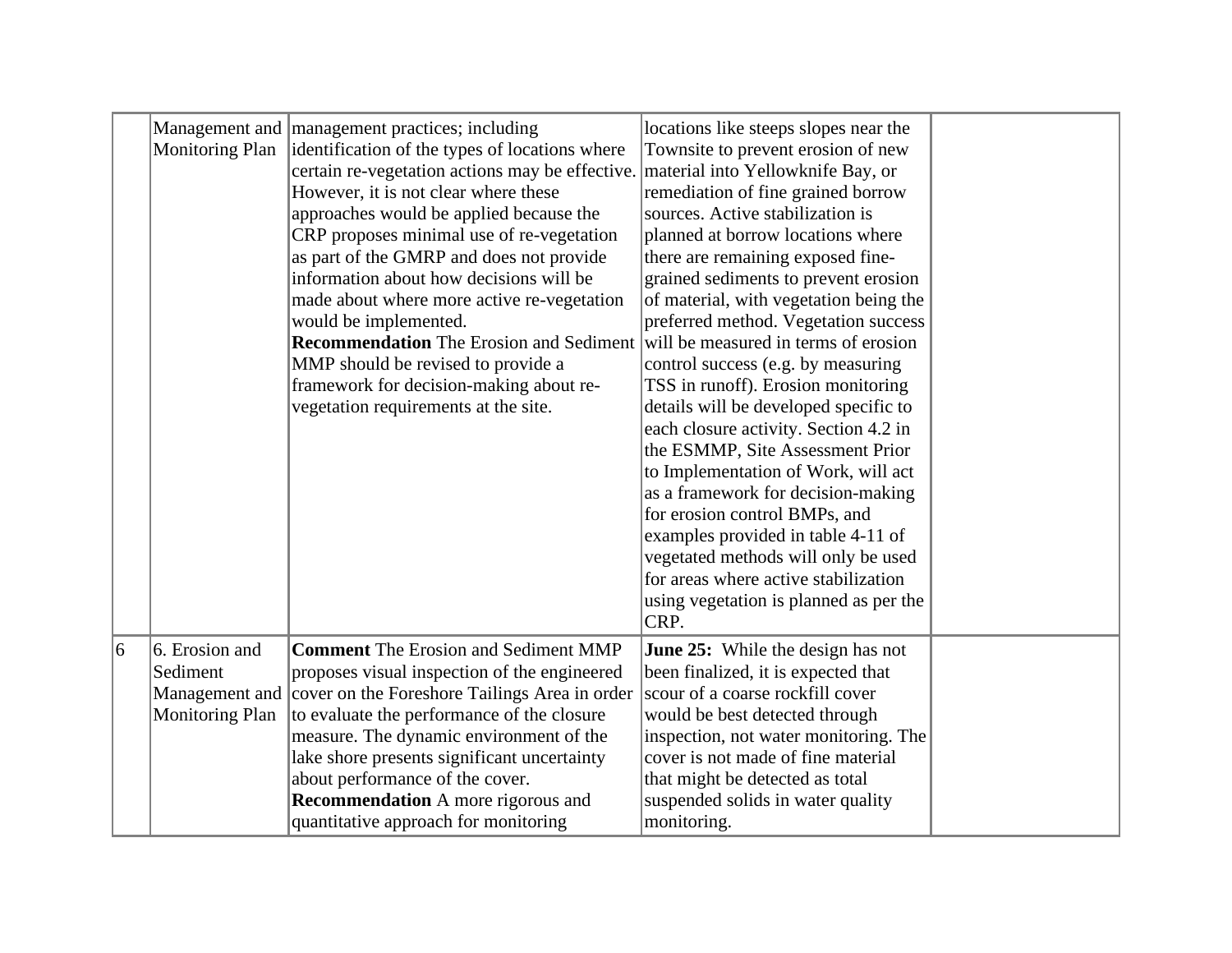|   |                 | performance is likely warranted. At the very<br>least, it should include quantitative<br>monitoring to confirm the integrity of the<br>cover with respect to both area and thickness,<br>and monitoring of exposed and near-shore<br>sediments to confirm that the area is not being<br>re-contaminated by migration of sediment<br>from other locations.                                                                                                                                                                                                                                                                                                                                                                                                                                                                                                                                                                                                                                                                                                                                                                                       |                                                                                                                                                                                                                                                                                                                                                                                                                                                                                                                                                                                                                                                                                                                                                                                                                                                                                                                                         |  |
|---|-----------------|-------------------------------------------------------------------------------------------------------------------------------------------------------------------------------------------------------------------------------------------------------------------------------------------------------------------------------------------------------------------------------------------------------------------------------------------------------------------------------------------------------------------------------------------------------------------------------------------------------------------------------------------------------------------------------------------------------------------------------------------------------------------------------------------------------------------------------------------------------------------------------------------------------------------------------------------------------------------------------------------------------------------------------------------------------------------------------------------------------------------------------------------------|-----------------------------------------------------------------------------------------------------------------------------------------------------------------------------------------------------------------------------------------------------------------------------------------------------------------------------------------------------------------------------------------------------------------------------------------------------------------------------------------------------------------------------------------------------------------------------------------------------------------------------------------------------------------------------------------------------------------------------------------------------------------------------------------------------------------------------------------------------------------------------------------------------------------------------------------|--|
| 7 | 7. Tailings MMP | <b>Comment</b> The CRP proposes removal of<br>tailings and dams from the South Pond area.<br>Once materials are relocated, the Tailings<br>MMP proposes active management of runoff<br>water from the area, including collection and<br>treatment as required. The Plan anticipates<br>that water quality will eventually meet runoff<br>water discharge criteria (Water MMP)<br>allowing direct discharge to the receiving<br>environment. But the Plan also acknowledges<br>uncertainty and proposes that "if after several<br>years the runoff quality is not seen to be<br>improving, additional rehabilitation activities<br>may be undertaken" (Tailings MMP, Section<br>2.2). The long-term runoff characteristics for<br>the reclaimed South Pond area is an area of<br>significant uncertainty.<br><b>Recommendation</b> There should be a specific<br>response plan developed that defines the<br>indicators, monitoring, thresholds and<br>responses that will be used to make decisions<br>about the need for additional reclamation<br>activities in this area. This could be part of a<br>comprehensive adaptive management plan. | June 25: A formal adaptive<br>management plan has not been<br>prepared, as the design approach for<br>the South Pond remediation was<br>developed to address the uncertainty<br>mentioned in this comment. Removal<br>of the tailings from the South Pond<br>area is expected to improve runoff<br>water quality. As the time needed to<br>attain this improvement is uncertain,<br>runoff from the area will be<br>collected, monitored, and treated<br>until it meets defined discharge<br>criteria. The TMMP outlines a<br>defined program of monitoring and<br>indicates the uncertainty in the<br>duration for which active<br>management and treatment of runoff<br>from the South Pond area may be<br>needed. The indicators and threshold<br>for discontinuing active management<br>and treatment are specifically<br>outlined in the CRP as closure<br>criterion T1-3. Section 5.6.8.1 of the<br>CRP further addresses how the |  |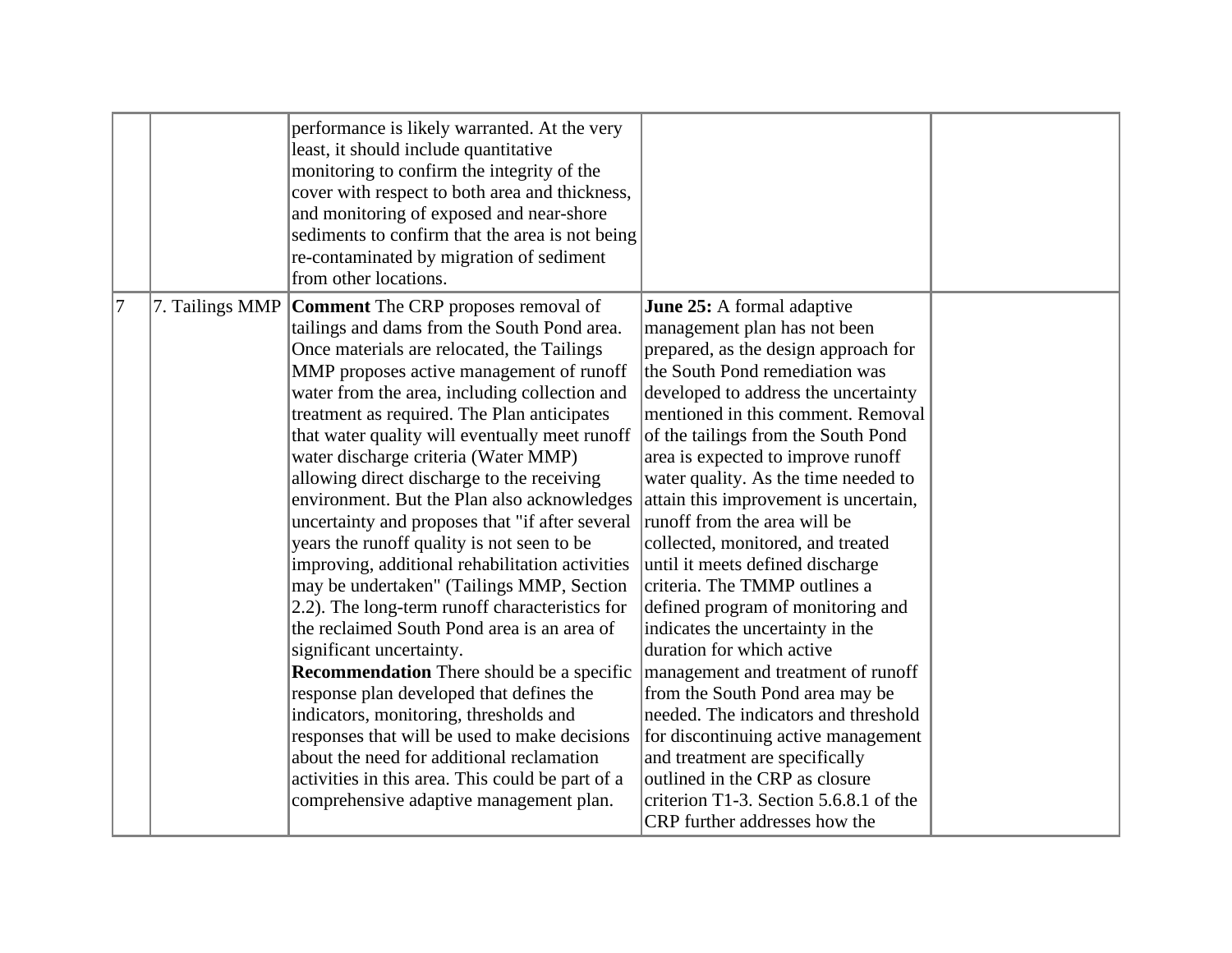|                |                 |                                                                                  | limited uncertainty with the South<br>Pond relocation has been<br>incorporated into the design<br>approach. While initial investigations<br>indicate that the fine-grained soils<br>that underly the TCA meet or exceed<br>the GNWT industrial land use |  |
|----------------|-----------------|----------------------------------------------------------------------------------|---------------------------------------------------------------------------------------------------------------------------------------------------------------------------------------------------------------------------------------------------------|--|
|                |                 |                                                                                  | criterion, further characterization will                                                                                                                                                                                                                |  |
|                |                 |                                                                                  | be conducted once the tailings have<br>been removed, and remaining                                                                                                                                                                                      |  |
|                |                 |                                                                                  | material either covered or relocated.                                                                                                                                                                                                                   |  |
| $\overline{8}$ | 8. Tailings MMP | <b>Comment</b> Section 2.3.1 of the Tailings MMP                                 | <b>June 25:</b> The GMRP agrees that re-                                                                                                                                                                                                                |  |
|                |                 | states that: "Experience at analogous site in                                    | vegetation is not a long-term goal.                                                                                                                                                                                                                     |  |
|                |                 | the Northwest Territories suggests that                                          | For this reason, monitoring of                                                                                                                                                                                                                          |  |
|                |                 | volunteer vegetation will grow over the cover                                    | vegetation is included in the TMMP,                                                                                                                                                                                                                     |  |
|                |                 | to some extent. Such vegetation will neither                                     | and the vegetation may be removed.                                                                                                                                                                                                                      |  |
|                |                 | benefit nor put at risk the cover performance."                                  | GMRP would like to correct the                                                                                                                                                                                                                          |  |
|                |                 | The proposed tailings cover consists of a                                        | impression that one of the main                                                                                                                                                                                                                         |  |
|                |                 | geomembrane overlain by 0.3 m of fine-                                           | purposes of the geomembrane is to                                                                                                                                                                                                                       |  |
|                |                 | grained soil or sand and then 0.7 m of rockfill limit infiltration into tailings |                                                                                                                                                                                                                                                         |  |
|                |                 | The main purposes of the geomembrane are                                         | materials. The main purpose of the                                                                                                                                                                                                                      |  |
|                |                 | to keep surface water clean and limit                                            | geomembrane is to keep surface                                                                                                                                                                                                                          |  |
|                |                 | infiltration of surface water into the tailings                                  | water clean. Due to the nature of the                                                                                                                                                                                                                   |  |
|                |                 | materials. The main purposes of the surface                                      | geomembrane, it is an inevitable side                                                                                                                                                                                                                   |  |
|                |                 | layer of coarse rock are to protect the                                          | effect that it will also dramatically                                                                                                                                                                                                                   |  |
|                |                 | geomembrane, discourage human and animal                                         | reduce infiltration to the tailings, but                                                                                                                                                                                                                |  |
|                |                 | use of the area, and create a visual message                                     | this is not its purpose. In addition,                                                                                                                                                                                                                   |  |
|                |                 | for future generations about the contaminant-                                    | scientific literature suggests that                                                                                                                                                                                                                     |  |
|                |                 | related risks that are present. As experienced                                   | common concerns about root                                                                                                                                                                                                                              |  |
|                |                 | at the other referenced site, vegetation is                                      | penetration of geomembranes, such                                                                                                                                                                                                                       |  |
|                |                 | likely to establish on the cover over time,                                      | as that expressed by SEC, are                                                                                                                                                                                                                           |  |
|                |                 | especially over the duration of this project                                     | misplaced. Dobson (1995) identified                                                                                                                                                                                                                     |  |
|                |                 | and the life span of the proposed cover.                                         | that tree roots are highly sensitive to                                                                                                                                                                                                                 |  |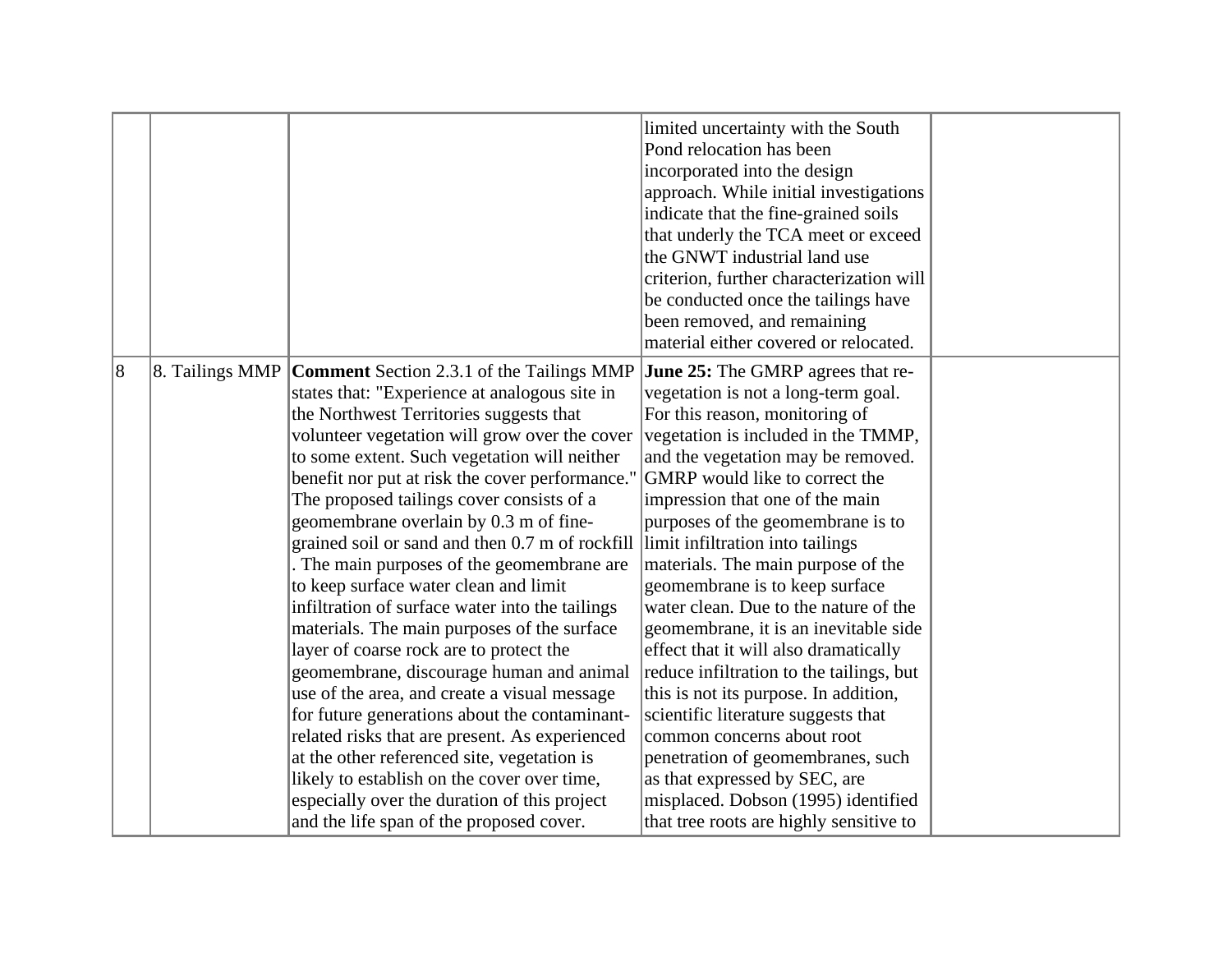| 9 |                    | However, Slater Environmental Consulting<br>(SEC) does not agree that the effects of<br>vegetation growing on the cover will be<br>neutral for cover performance. Over the very<br>long term, it is possible that large vegetation<br>could physically damage the geomembrane<br>and reduce the effectiveness of infiltration<br>control and separation of clean surface water.<br>With respect to the human/animal use and<br>long-term messaging purposes of the cover,<br>the vegetation would almost certainly have<br>adverse effects on performance. The presence<br>of vegetation on the cover would reduce the<br>deterrent nature of the cover for both humans<br>and animals, and it would also diminish the<br>effectiveness of the surface for long-term<br>messaging.<br><b>Recommendation</b> To address the long-term<br>need to maintain effective performance of<br>these cover purposes, the Tailings MMP<br>should include maintenance of the surface<br>including vegetation removal. | environmental conditions and that<br>geomembranes are an effective<br>barrier to their downward<br>penetration. This is supported by<br>practical studies such as Newman et<br>al (2004), where a 30-year old PVC<br>geomembrane used as a liner in a<br>pond overgrown with "dense,<br>persistent stands of cattails, trees, and<br>other vegetation" was exhumed and<br>found to be free of holes. This PVC<br>liner was only 0.51 mm thick,<br>compare to the 5.6 mm thick<br>geomembrane planned for the TCA<br>cover (the planned BGM is also<br>much more resistant than PVC).<br>Reference: Dobson M.C., Moffat<br>A.J. (1995) A re-evaluation of<br>objections to tree planting on<br>containment landfills. Waste<br>Management & Research Volume<br>13, Issue 5, Pages 579-600.<br>Reference: Newman E. J., Stark T.<br>D., Rohe F.P., Diebel P. (2004)<br>Thirty-year durability of a 20-mil<br>PVC geomembrane. Journal of Vinyl<br>and Additive Technology. Volume<br>10, Issue 4. |  |
|---|--------------------|-----------------------------------------------------------------------------------------------------------------------------------------------------------------------------------------------------------------------------------------------------------------------------------------------------------------------------------------------------------------------------------------------------------------------------------------------------------------------------------------------------------------------------------------------------------------------------------------------------------------------------------------------------------------------------------------------------------------------------------------------------------------------------------------------------------------------------------------------------------------------------------------------------------------------------------------------------------------------------------------------------------|-------------------------------------------------------------------------------------------------------------------------------------------------------------------------------------------------------------------------------------------------------------------------------------------------------------------------------------------------------------------------------------------------------------------------------------------------------------------------------------------------------------------------------------------------------------------------------------------------------------------------------------------------------------------------------------------------------------------------------------------------------------------------------------------------------------------------------------------------------------------------------------------------------------------------------------------------------------------------------------------------|--|
|   | $ 9.$ Tailings MMP | <b>Comment</b> Section 2.6 of the Tailings MMP                                                                                                                                                                                                                                                                                                                                                                                                                                                                                                                                                                                                                                                                                                                                                                                                                                                                                                                                                            | <b>June 25:</b> Detailed Design of the<br>Tailings Containment Areas is still to                                                                                                                                                                                                                                                                                                                                                                                                                                                                                                                                                                                                                                                                                                                                                                                                                                                                                                                |  |
|   |                    | describes generic requirements for adaptive                                                                                                                                                                                                                                                                                                                                                                                                                                                                                                                                                                                                                                                                                                                                                                                                                                                                                                                                                               |                                                                                                                                                                                                                                                                                                                                                                                                                                                                                                                                                                                                                                                                                                                                                                                                                                                                                                                                                                                                 |  |
|   |                    | management, and Section 3 provides general                                                                                                                                                                                                                                                                                                                                                                                                                                                                                                                                                                                                                                                                                                                                                                                                                                                                                                                                                                | be completed. Once the detailed                                                                                                                                                                                                                                                                                                                                                                                                                                                                                                                                                                                                                                                                                                                                                                                                                                                                                                                                                                 |  |
|   |                    | descriptions of monitoring for TCAs. Neither                                                                                                                                                                                                                                                                                                                                                                                                                                                                                                                                                                                                                                                                                                                                                                                                                                                                                                                                                              | design has been completed the                                                                                                                                                                                                                                                                                                                                                                                                                                                                                                                                                                                                                                                                                                                                                                                                                                                                                                                                                                   |  |
|   |                    | section provides specific details, which                                                                                                                                                                                                                                                                                                                                                                                                                                                                                                                                                                                                                                                                                                                                                                                                                                                                                                                                                                  | TMMP will be updated to reflect the                                                                                                                                                                                                                                                                                                                                                                                                                                                                                                                                                                                                                                                                                                                                                                                                                                                                                                                                                             |  |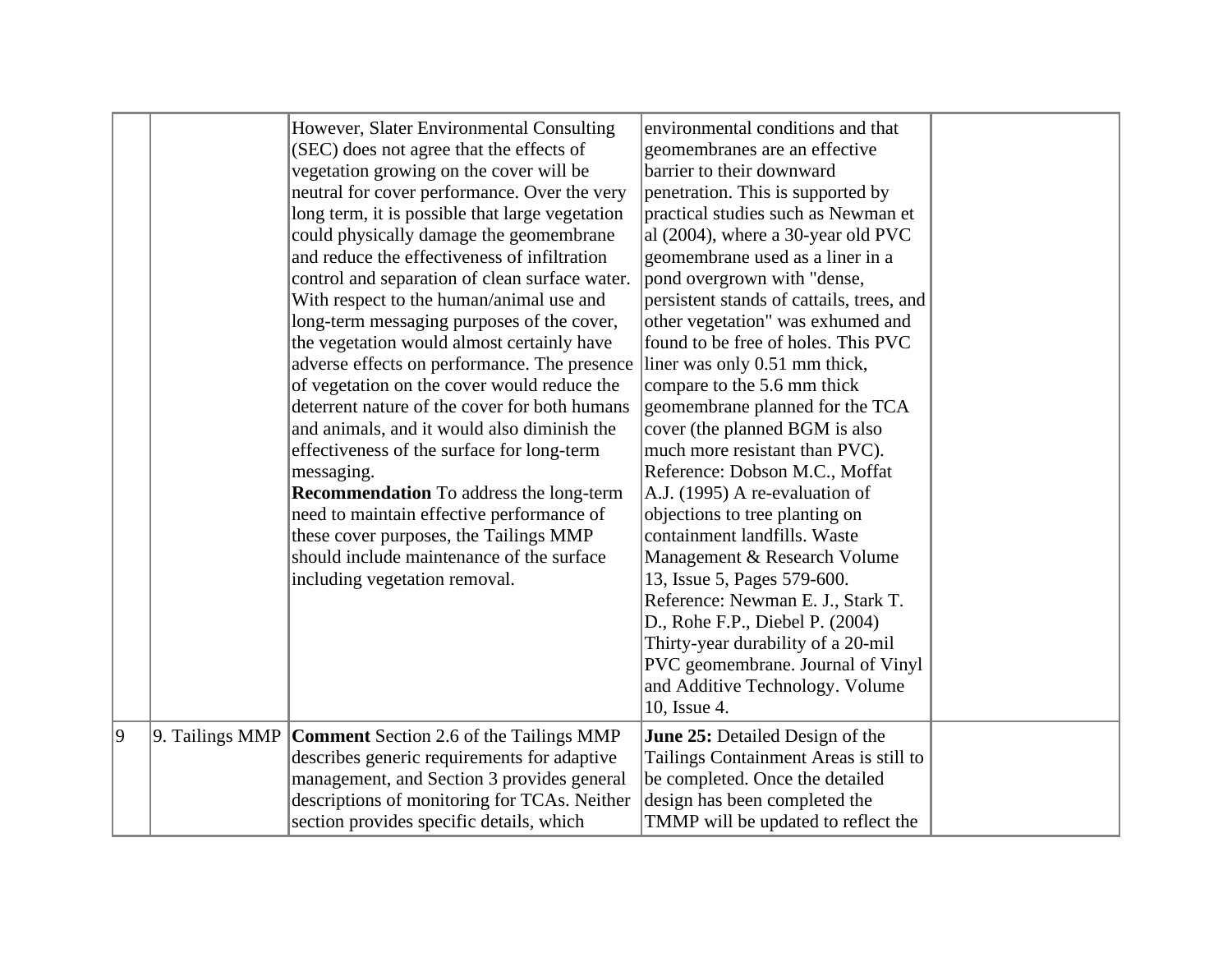|    | appear to be deferred to later versions of the<br>plan. However, the Proposed Type A Licence<br>does not include a specific requirement for<br>submission of an updated Tailings MMP. The<br>only relevant condition (Part G, Clause 6)<br>refers to compliance with an approved<br>Tailings MMP, but does not specify a<br>requirement for submission of an updated<br>version beyond what has been provided with<br>the Post-EA Information Package.<br><b>Recommendation</b> The intentions for defining<br>details of monitoring and adaptive<br>management for tailings areas should be<br>clarified.                                                                                                                                                                                                                                                                                                                        |  | design. This update will include<br>details of the monitoring and<br>adaptive management required.                                                                                                                                                                                                                                                                                                                                                                                                                                                                                                                                                                                           |  |
|----|-----------------------------------------------------------------------------------------------------------------------------------------------------------------------------------------------------------------------------------------------------------------------------------------------------------------------------------------------------------------------------------------------------------------------------------------------------------------------------------------------------------------------------------------------------------------------------------------------------------------------------------------------------------------------------------------------------------------------------------------------------------------------------------------------------------------------------------------------------------------------------------------------------------------------------------|--|----------------------------------------------------------------------------------------------------------------------------------------------------------------------------------------------------------------------------------------------------------------------------------------------------------------------------------------------------------------------------------------------------------------------------------------------------------------------------------------------------------------------------------------------------------------------------------------------------------------------------------------------------------------------------------------------|--|
| 10 | 10. Tailings<br><b>Comment</b> The Tailings MMP (Table 5)<br> MMP<br>proposes that monitoring covers after the first<br>20 years can be reduced to visual monitoring<br>once every 5 years. The proposed monitoring<br>method and frequency does not seem<br>consistent with the tailings covers being one<br>of the key long-term risk management closure inspection of spillways. Compliance<br>components. Similarly, Table 7 proposes<br>discontinuation of monitoring for spillways<br>for the TCAs after 10 years. The spillways are<br>a key feature for managing risks associated<br>with the permanent tailings dams at the site<br>and their importance could easily be forgotten<br>if monitoring is discontinued. Spillways are<br>intended to provide overtopping protection<br>for tailings dams in the event of severe flood<br>events. Large flood events would only be<br>expected on a time scale of decades to |  | June 25: GMRP agrees that dam<br>integrity must be subject to robust<br>monitoring and maintenance<br>programs for as long as the dams are<br>functioning as dams under CDA<br>definitions. This will include<br>with all applicable CDA guidance<br>underlies the approach to dam<br>management for GMRP. Clear<br>reference to compliance with the<br>Dam Safety Guidelines including the<br>Technical Bulletin: Application of<br>Dam Safety Guidelines to Mining<br>Dams can be added to the TMMP.<br>Per CDA guidance, the dams will be<br>operated and maintained in<br>accordance with the site-specific<br>centuries. On this time frame, spillways could OMS manual. Details of the |  |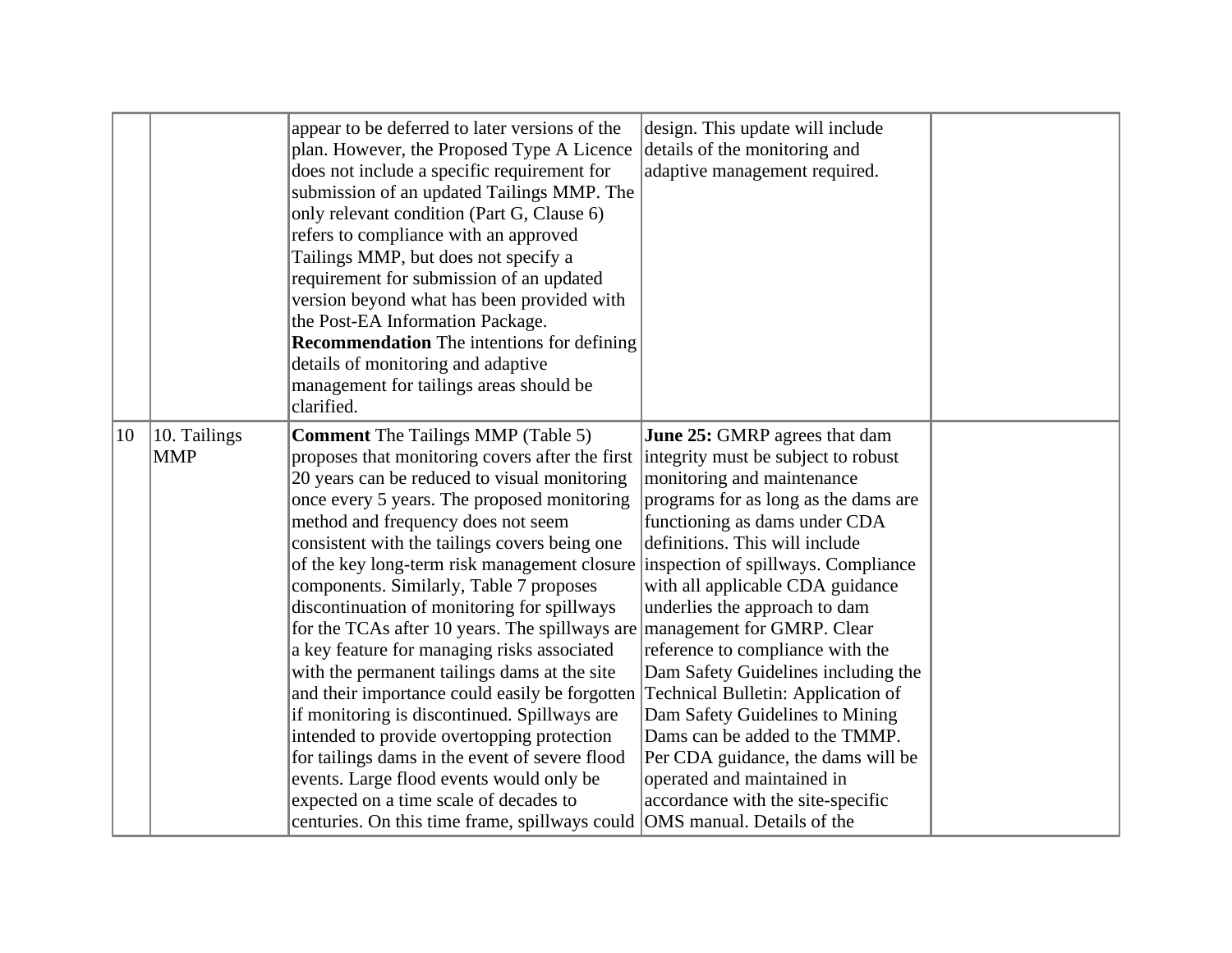|    |                            | deteriorate (e.g., from weathering or animal<br>activities) and may be non-functional when<br>their full capacity is needed - potentially<br>many decades into the future.<br><b>Recommendation</b> Features associated with<br>the integrity of tailings dams need to be<br>subject to robust monitoring and maintenance<br>programs for as long as the dams need to<br>remain functional. The removal of ponds<br>from these facilities reduces the dam-related<br>risks, but it does not eliminate them entirely<br>because the dams will continue to provide<br>containment for the tailings materials<br>themselves which are not physically stable on to be posted as they are generated.<br>their own. In addition, Section 3.3.5 about<br>monitoring and maintenance for tailings dams<br>should identify requirements for complying<br>with the Dam Safety Guidelines including the<br><b>Technical Bulletin: Application of Dam</b><br>Safety Guidelines to Mining Dams. It would<br>also be useful for the section to describe the<br>expected roles and responsibilities of an<br>Engineer-of-Record for the tailings dams. | monitoring and maintenance are<br>provided in the OMS (including<br>details on the role of the Engineer-of-<br>Record), with the TMMP providing a<br>broad overview of the overall<br>approach. These details are not<br>included in the TMMP as the OMS is<br>by design a living document, one that<br>will be updated regularly. The<br>current OMS will soon be posted to<br>the Main Construction Manager<br>(Parsons) website,<br>https://giantminerp.ca/, with updates |  |
|----|----------------------------|-----------------------------------------------------------------------------------------------------------------------------------------------------------------------------------------------------------------------------------------------------------------------------------------------------------------------------------------------------------------------------------------------------------------------------------------------------------------------------------------------------------------------------------------------------------------------------------------------------------------------------------------------------------------------------------------------------------------------------------------------------------------------------------------------------------------------------------------------------------------------------------------------------------------------------------------------------------------------------------------------------------------------------------------------------------------------------------------------------------------------------------------|------------------------------------------------------------------------------------------------------------------------------------------------------------------------------------------------------------------------------------------------------------------------------------------------------------------------------------------------------------------------------------------------------------------------------------------------------------------------------|--|
| 11 | 11. Tailings<br><b>MMP</b> | <b>Comment</b> The concern about management of <b>June 25:</b> The GMRP agrees that<br>tailings dams extends to Dam 1 that currently<br>contains tailings and water treatment<br>residuals. Section 5.6.6.2 of the CRP states:<br>"Issues relating to Dam 1 are considered to be<br>limited to within the Active Remediation and<br>Adaptive Management Phase while the<br>current ETP is in operation and while open<br>access to the portal in B3 Pit is maintained. In<br>post-closure, B3 Pit will be filled or                                                                                                                                                                                                                                                                                                                                                                                                                                                                                                                                                                                                                     | Dam 1 needs to be subject to<br>appropriate monitoring and<br>maintenance requirements, together<br>with all other dams on the site.<br>Remediation works are likely to<br>significantly improve conditions at<br>Dam 1, and will likely change its<br>classification under CDA guidelines<br>to a lower risk category. However,                                                                                                                                             |  |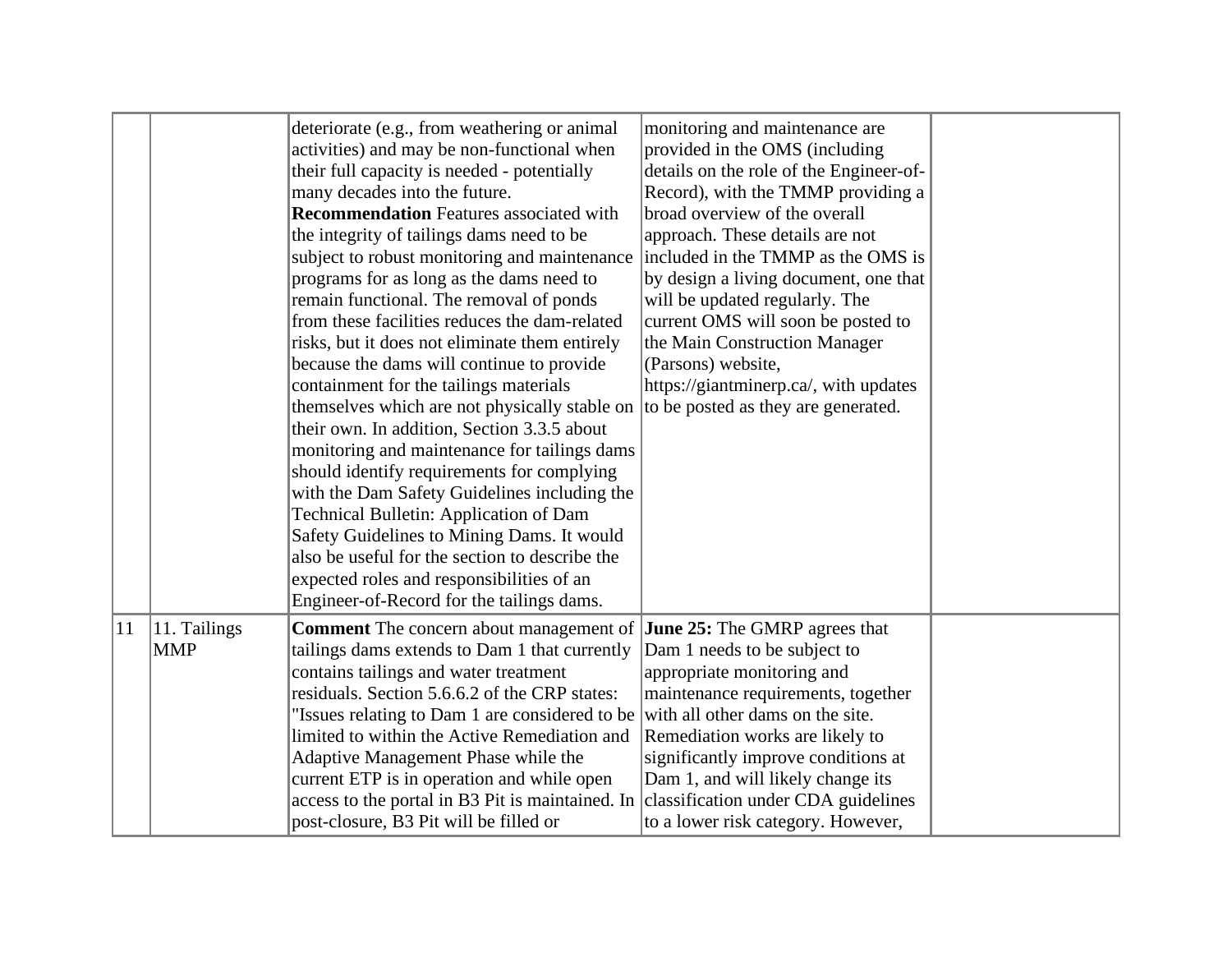|    |                                                                                                                                                                                                                                                                                                                                                                                                                                                                                                                                                                                                                                                                                                                                                                                                                                                                                                                                                                                                                                                                                                   | recontoured and water will be removed from<br>the Polishing and Settling Ponds and the areas cease to be a dam, or require the<br>covered. "The CRP envisions that Dam 1 will<br>be a long-term retaining structure for the<br>tailings and water treatment residuals. These<br>materials will not stay in place without the<br>dam.<br><b>Recommendation</b> Dam 1 also needs to be<br>subject to appropriate monitoring and<br>maintenance requirements. | there is no indication that it would<br>corresponding monitoring.<br>Information on Dam 1 is included in<br>the OMS Manual.                                                                                                                                                                                                                                                                                                                                 |  |
|----|---------------------------------------------------------------------------------------------------------------------------------------------------------------------------------------------------------------------------------------------------------------------------------------------------------------------------------------------------------------------------------------------------------------------------------------------------------------------------------------------------------------------------------------------------------------------------------------------------------------------------------------------------------------------------------------------------------------------------------------------------------------------------------------------------------------------------------------------------------------------------------------------------------------------------------------------------------------------------------------------------------------------------------------------------------------------------------------------------|------------------------------------------------------------------------------------------------------------------------------------------------------------------------------------------------------------------------------------------------------------------------------------------------------------------------------------------------------------------------------------------------------------------------------------------------------------|-------------------------------------------------------------------------------------------------------------------------------------------------------------------------------------------------------------------------------------------------------------------------------------------------------------------------------------------------------------------------------------------------------------------------------------------------------------|--|
| 12 | 12. Tailings<br><b>Comment</b> The Tailings MMP makes several<br><b>MMP</b><br>references to details that will be provided in<br>the Operations, Maintenance and Surveillance at the site, and that it will be made<br>Manual for the tailings dams, and subsequent<br>updates of the Manual. It indicates that the<br>OMS Manual will be forthcoming in 2019.<br>However, the Proposed Type A Licence does<br>not include any conditions that would require<br>submission or updating of the OMS Manual,<br>or implementation of the Manual. The Post-<br>EA Information Package does not include an<br>existing OMS Manual for the tailings dams,<br>though one may exist because the proponents<br>have operated the site for many years<br><b>Recommendation</b> The water licence should<br>include conditions requiring submission of an<br>Operations, Maintenance and Surveillance<br>(OMS) Manual, and subsequent updates as<br>the project progresses. Of an OMS Manual is<br>currently in place for the site, it would be<br>beneficial to provide that as part of the<br>application. |                                                                                                                                                                                                                                                                                                                                                                                                                                                            | <b>June 25:</b> The GMRP confirms that<br>an OMS manual exists for the dams<br>available. The manual is already a<br>requirement of the CDA and as such<br>it is suggested an additional water<br>license condition is not required.<br>OMS manuals are regularly updated.<br>The current OMS will soon be posted<br>to the Main Construction Manager<br>(Parsons) website,<br>https://giantminerp.ca/, with updates<br>to be posted as they are generated. |  |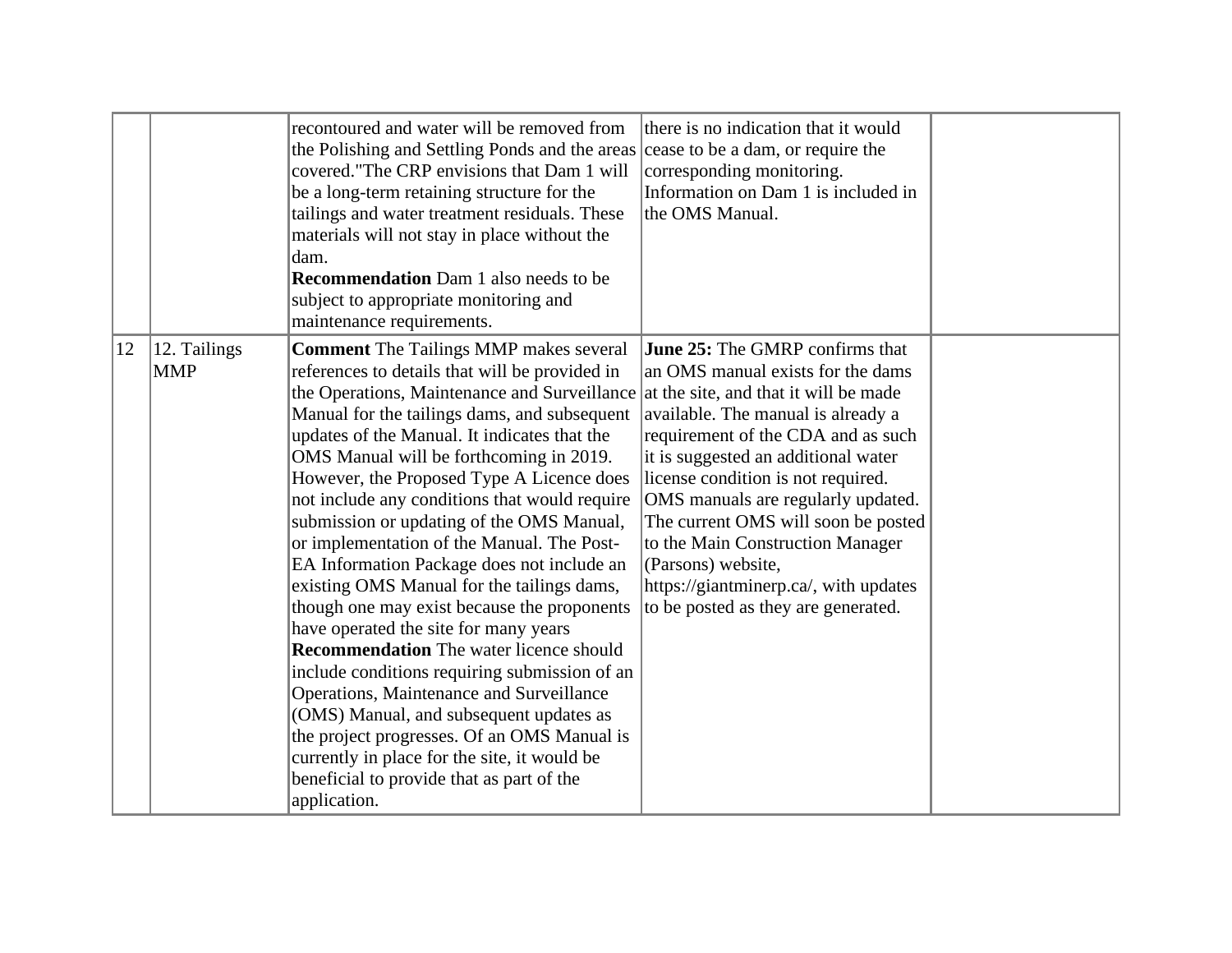| 13           | 13. Wildlife<br> MMP                                 | <b>Comment</b> The Wildlife and Wildlife Habitat<br>MMP does not include any proposed<br>monitoring of contaminant concentrations in<br>the tissue of wildlife species. The Plan notes<br>that the HHERA Report recommended<br>continued monitoring of tissue concentrations<br>in small mammals to confirm conditions, but<br>it does not describe plans to carry out the<br>monitoring.<br><b>Recommendation</b> The Wildlife and Wildlife | June 25: The GMRP is evaluating<br>potential programs for small mammal<br>and insect monitoring/sampling. As<br>details are developed, these will be<br>communicated through appropriate<br>avenues, such as Working Group,<br>and included in appropriate<br>documentation. |                             |
|--------------|------------------------------------------------------|----------------------------------------------------------------------------------------------------------------------------------------------------------------------------------------------------------------------------------------------------------------------------------------------------------------------------------------------------------------------------------------------------------------------------------------------|------------------------------------------------------------------------------------------------------------------------------------------------------------------------------------------------------------------------------------------------------------------------------|-----------------------------|
|              |                                                      | Habitat MMP should be revised to<br>incorporate monitoring that addresses the                                                                                                                                                                                                                                                                                                                                                                |                                                                                                                                                                                                                                                                              |                             |
|              |                                                      | recommendations from the HHERA.                                                                                                                                                                                                                                                                                                                                                                                                              |                                                                                                                                                                                                                                                                              |                             |
|              | <b>Yellowknives Dene First Nation: Machel Thomas</b> |                                                                                                                                                                                                                                                                                                                                                                                                                                              |                                                                                                                                                                                                                                                                              |                             |
| ID           | Topic                                                | <b>Reviewer Comment/Recommendation</b>                                                                                                                                                                                                                                                                                                                                                                                                       | <b>Proponent Response</b>                                                                                                                                                                                                                                                    | <b>Board Staff Response</b> |
| $\mathbf{1}$ | Dust                                                 | <b>Comment</b> The YKDFN is concerned about                                                                                                                                                                                                                                                                                                                                                                                                  | <b>June 25:</b> The GMRP agrees that best                                                                                                                                                                                                                                    |                             |
|              |                                                      | Management and the timing and effectiveness of the tailings                                                                                                                                                                                                                                                                                                                                                                                  | management practices (BMPs) for                                                                                                                                                                                                                                              |                             |
|              | <b>Monitoring Plan</b>                               | cap. Some of the tailings are currently                                                                                                                                                                                                                                                                                                                                                                                                      | control of dust generation from the                                                                                                                                                                                                                                          |                             |
|              |                                                      | exposed to the atmosphere. With north and                                                                                                                                                                                                                                                                                                                                                                                                    | TCAs should continue and                                                                                                                                                                                                                                                     |                             |
|              |                                                      | northwest winds in the spring, there is the                                                                                                                                                                                                                                                                                                                                                                                                  | periodically be reviewed until the                                                                                                                                                                                                                                           |                             |
|              |                                                      | potential for contaminated dust to be carried                                                                                                                                                                                                                                                                                                                                                                                                | engineered covers are in place.                                                                                                                                                                                                                                              |                             |
|              |                                                      | to nearby communities, where it may be                                                                                                                                                                                                                                                                                                                                                                                                       | Monitoring (visual and air quality)                                                                                                                                                                                                                                          |                             |
|              |                                                      | inhaled by residents.                                                                                                                                                                                                                                                                                                                                                                                                                        | and inspections as outlined in the                                                                                                                                                                                                                                           |                             |
|              |                                                      | <b>Recommendation Short-term dust</b>                                                                                                                                                                                                                                                                                                                                                                                                        | Tailings Management and                                                                                                                                                                                                                                                      |                             |
|              |                                                      | suppressants, physical coverings and a                                                                                                                                                                                                                                                                                                                                                                                                       | Monitoring Plan will allow for                                                                                                                                                                                                                                               |                             |
|              |                                                      | reduction or suspension of activities during                                                                                                                                                                                                                                                                                                                                                                                                 | appropriate proactive and adaptive                                                                                                                                                                                                                                           |                             |
|              |                                                      | high wind events will be employed before the                                                                                                                                                                                                                                                                                                                                                                                                 | management should monitoring                                                                                                                                                                                                                                                 |                             |
|              |                                                      | Tailings Containment Area is covered as                                                                                                                                                                                                                                                                                                                                                                                                      | indicate action is required, including<br>re-evaluation of BMPs. The                                                                                                                                                                                                         |                             |
|              |                                                      | noted in Section 4 of the Dust Management                                                                                                                                                                                                                                                                                                                                                                                                    |                                                                                                                                                                                                                                                                              |                             |
|              |                                                      | and Monitoring Plan. A response plan with<br>additional mitigation measures is provided in                                                                                                                                                                                                                                                                                                                                                   | proponent also agrees that the<br>rockfill should be sufficiently coarse                                                                                                                                                                                                     |                             |
|              |                                                      | section 5 that includes additional contingency                                                                                                                                                                                                                                                                                                                                                                                               | that there is no ongoing generation of                                                                                                                                                                                                                                       |                             |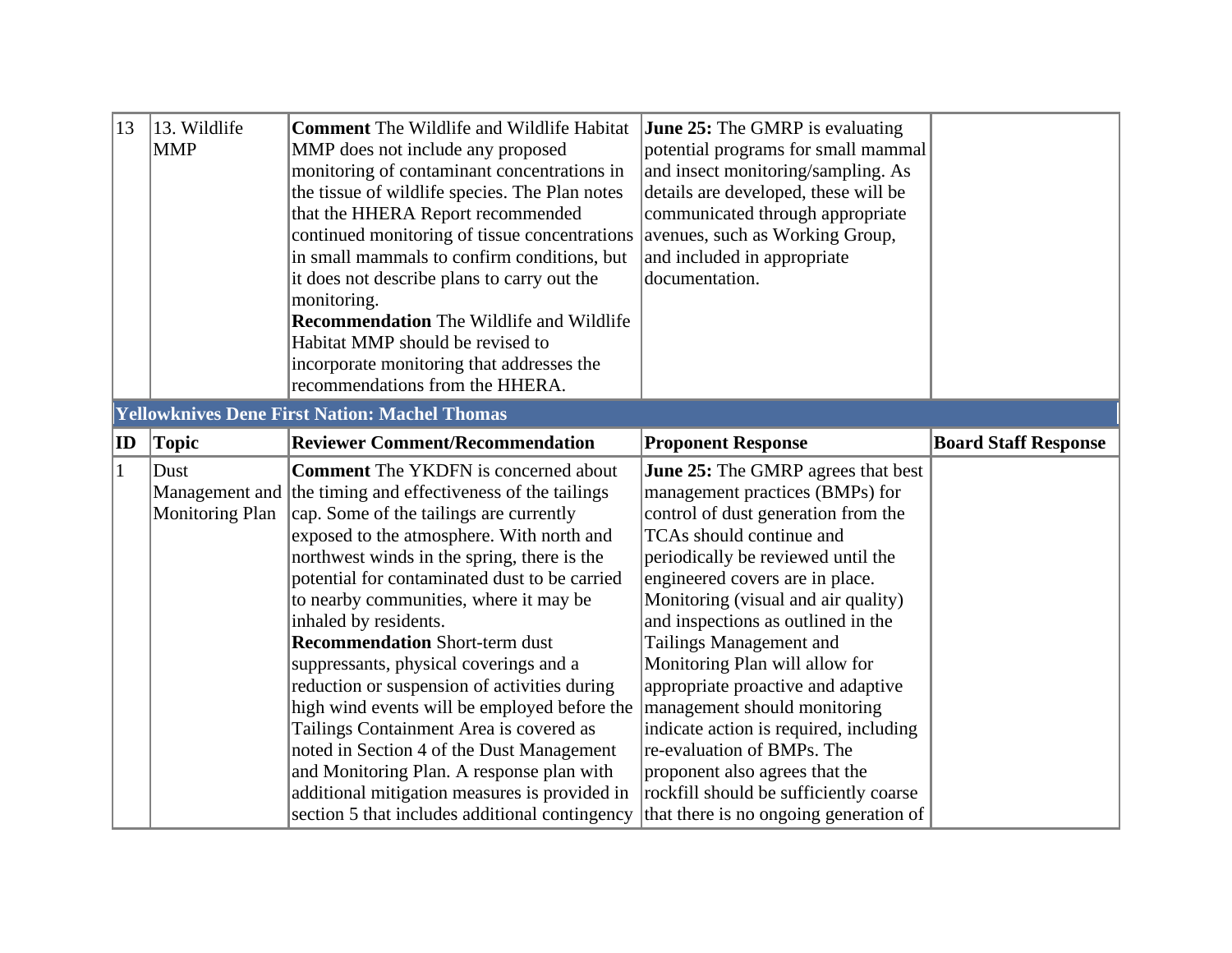|   | measures. The Board should require the co-<br>proponents to implement all the best<br>management practices should continue in<br>Phase 2 as outlined in Section 6 including<br>contingency measures such as wind fences<br>and ceasing operations during high winds.<br>YKDFN would like to see that best<br>management practices are periodically<br>reviewed for the continual protection of the<br>public. The Tailings Containment Area<br>(TCA) will be covered with an engineered<br>cover consisting of a synthetic liner covered<br>by sand and crushed rock. The use of larger<br>rocks should be considered. The thickness of<br>the rock layer should be sufficient to prevent<br>exposure to the underlying sand. Small<br>particles such as sand have a larger potential<br>to be entrained by wind and carried to nearby<br>communities. Although the material will not<br>be contaminated with arsenic and other<br>substances, there is a potential for air quality<br>and health effects from particulate matter due |  | dust from the TCAs after the cap has<br>been placed. As outlined in Appendix<br>5.6A Conceptual Tailings Cover<br>Design, in the Closure and<br>Reclamation Plan, the rockfill will<br>generally consist of larger material<br>300 mm in diameter and less<br>(typically cobbles and gravel-sized<br>material).                                          |  |
|---|---------------------------------------------------------------------------------------------------------------------------------------------------------------------------------------------------------------------------------------------------------------------------------------------------------------------------------------------------------------------------------------------------------------------------------------------------------------------------------------------------------------------------------------------------------------------------------------------------------------------------------------------------------------------------------------------------------------------------------------------------------------------------------------------------------------------------------------------------------------------------------------------------------------------------------------------------------------------------------------------------------------------------------------|--|----------------------------------------------------------------------------------------------------------------------------------------------------------------------------------------------------------------------------------------------------------------------------------------------------------------------------------------------------------|--|
| 2 | to erosion of capping material.<br><b>Comment</b> The YKDFN is concerned about<br>Dust<br>Management and the timing and effectiveness of the shoreline<br>cap. With north and northwest winds in the<br><b>Monitoring Plan</b><br>spring, there is the potential for dust to be<br>carried to nearby communities, where it may<br>be inhaled by residents.<br><b>Recommendation</b> It is expected that<br>contaminated sediment along the shoreline<br>will generally remain sufficiently wet to<br>minimize the potential for any re-entrainment                                                                                                                                                                                                                                                                                                                                                                                                                                                                                    |  | June 25: During remediation, air<br>quality monitoring stations will<br>monitor air quality. Work in this area<br>will not be done in spring given the<br>ice is not fully off the bay. Once<br>remediated, the shoreline cap will tie<br>in to the shoreline so that the<br>sediment is covered. The diameter of<br>the material used for the shoreline |  |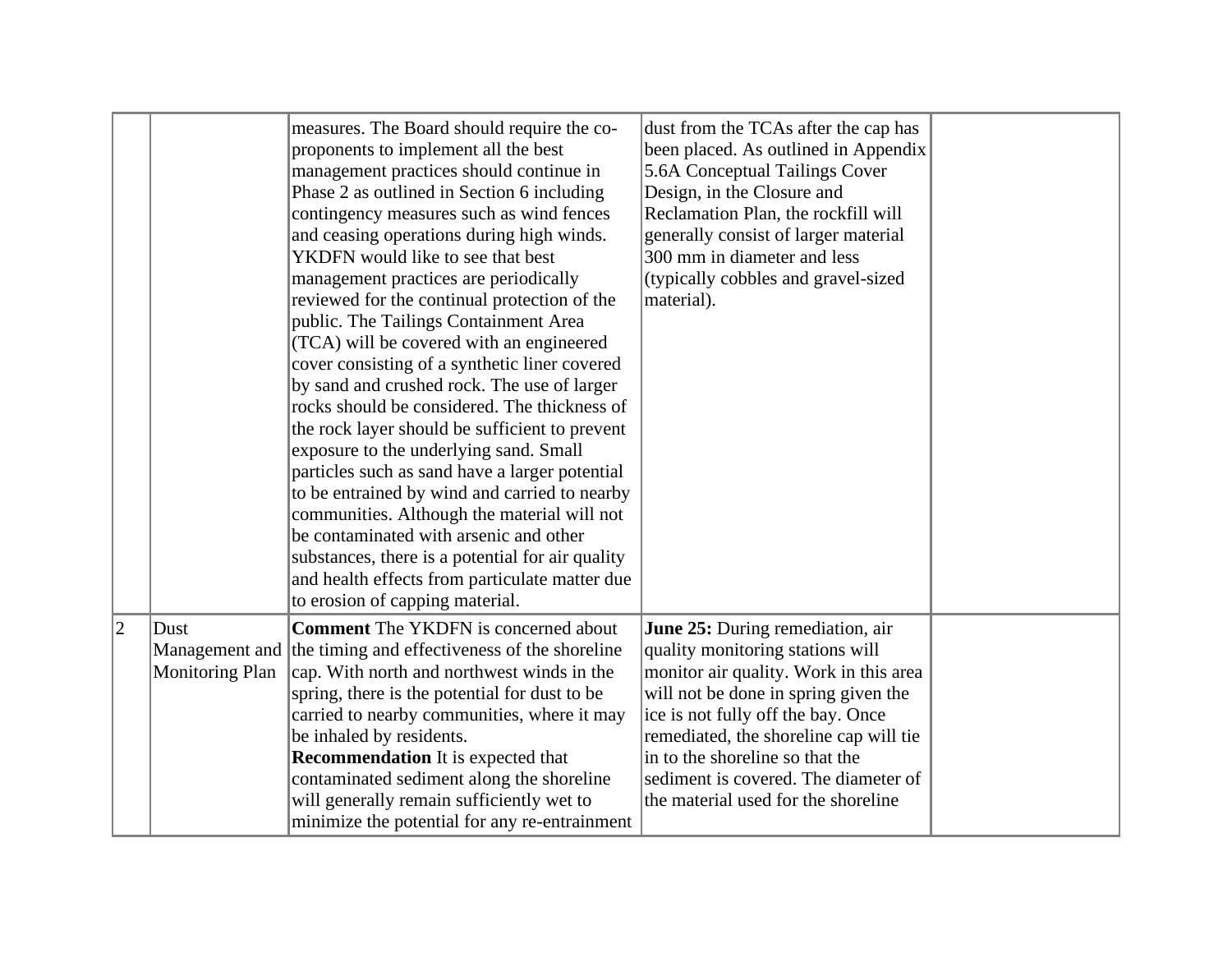| $ 3\rangle$<br><b>Comment</b> The YKDFN would like to know<br>Dust<br><b>June 25:</b> The development of the<br>Risk-Based Action Level for PM10<br>Management and if the air quality monitoring plan is adequate<br><b>Monitoring Plan</b><br>to protect human health during remediation<br>(inhalable particulate matter) at the<br>activities. As per the GMRP - Air Quality<br>fenceline took into consideration a<br>Monitoring Plan 2019, air quality monitoring<br>number of factors including<br>will be conducted at nine fenceline locations<br>toxicological references for on-site<br>and three community locations. Contaminants<br>workers and trespassers using the<br><b>Health Canada Inhalation Unit Risk</b><br>to be measured include total suspended<br>particulates (TSP), particulate matter with a<br>Factor (as per Appendix C of the<br>diameter of 10 microns or less (PM10), and<br>AQMP), as well as users to adjacent<br>particulate matter with a diameter of 2.5<br>areas such as the City of Yellowknife<br>microns or less (PM2.5), arsenic (As),<br>boat launch area. In addition to the<br>fenceline and community monitoring,<br>antimony (Sb), asbestos, iron (Fe), lead (Pb),<br>nickel (Ni), and nitrogen dioxide (NO2). It is<br>activity-specific monitoring is<br>noted in Table 3.4-1 of the Closure and<br>conducted during activities which<br>have the potential to generate large<br>Reclamation Plan that petroleum<br>amounts of dust. The MCM, under<br>hydrocarbons (PHC) contamination of soils<br>has been observed and remediation is<br>guidance by the Workers Safety and<br>Compensation Commission, also<br>required to meet applicable standards. PHC<br>contaminated soil will be excavated and<br>conducts personnel air monitoring as<br>required, as well as comprehensive<br>disposed of in TCAs. Handling of PHC<br>contaminated soil has the potential to result in medical monitoring (urinalysis), for<br>emissions of volatile organic compounds<br>on-site workers.<br>(VOCs) as well as particle-bound compounds.<br>It is recommended that an air quality and<br>health risk assessment be conducted to<br>determine the need for additional monitoring<br>related to PHC contamination. Section 3.3.3.2<br>of the Human Health and Ecological Risk |  |
|------------------------------------------------------------------------------------------------------------------------------------------------------------------------------------------------------------------------------------------------------------------------------------------------------------------------------------------------------------------------------------------------------------------------------------------------------------------------------------------------------------------------------------------------------------------------------------------------------------------------------------------------------------------------------------------------------------------------------------------------------------------------------------------------------------------------------------------------------------------------------------------------------------------------------------------------------------------------------------------------------------------------------------------------------------------------------------------------------------------------------------------------------------------------------------------------------------------------------------------------------------------------------------------------------------------------------------------------------------------------------------------------------------------------------------------------------------------------------------------------------------------------------------------------------------------------------------------------------------------------------------------------------------------------------------------------------------------------------------------------------------------------------------------------------------------------------------------------------------------------------------------------------------------------------------------------------------------------------------------------------------------------------------------------------------------------------------------------------------------------------------------------------------------------------------------------------------------------------------------------------------------------------------------------------------------------------|--|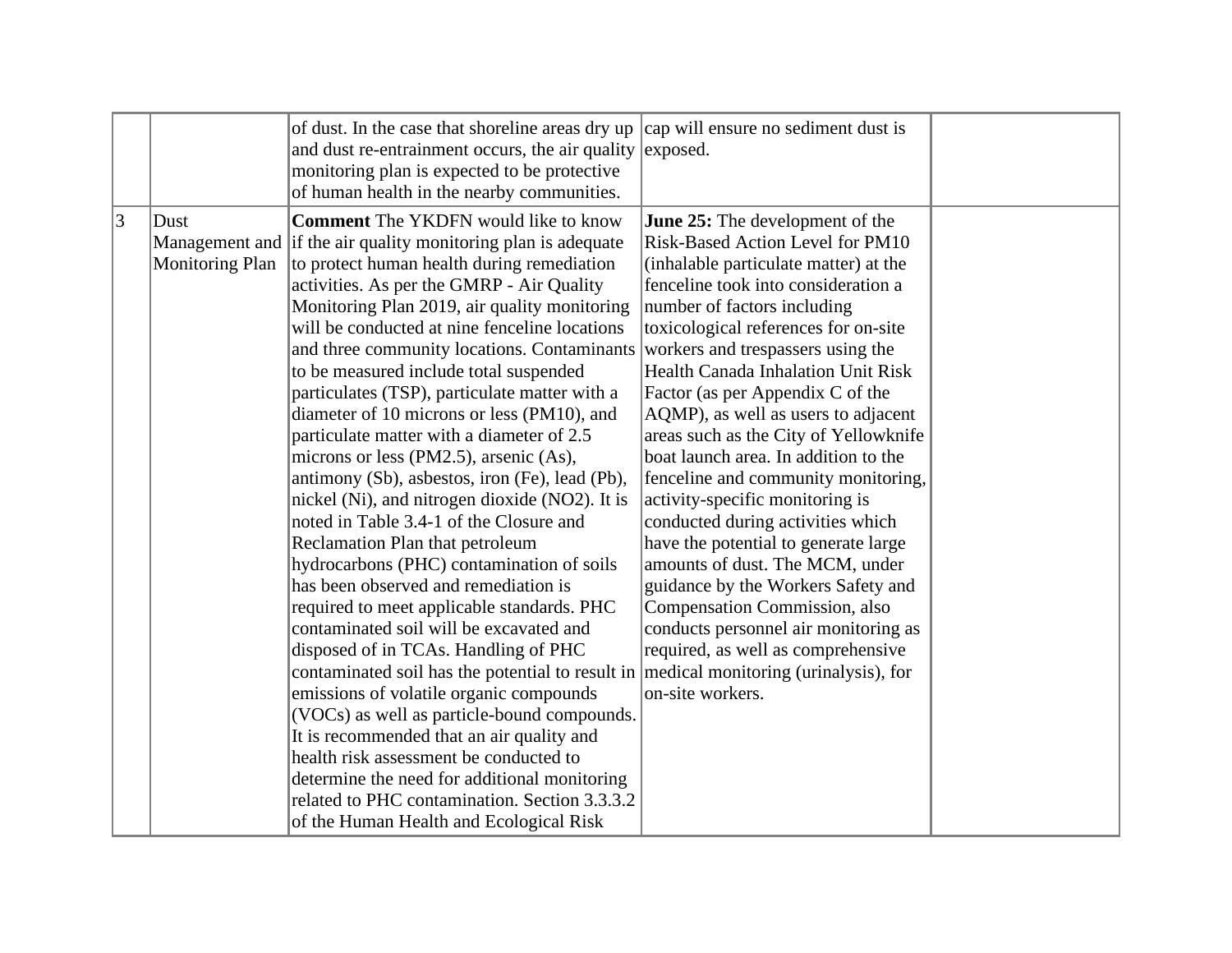| <b>Recommendation</b> It is not clear whether the<br>fenceline and community air quality<br>monitoring considers people accessing areas<br>inside the Giant Mine. The YKDFN would<br>like to see the Air Quality Monitoring Plan be<br>updated to reflect potential exposure to users<br>inside the Giant Mine.                                                                                                                                                                                                                                                                                                                                                                                                                                                                                                                                                                                                                                                                                                                                                                                                                                                                                                                                                                                                                                                                                                                                                                                                                                                                                                                                                                                                                                                                                                                                                                                                                                                                                 |  |
|-------------------------------------------------------------------------------------------------------------------------------------------------------------------------------------------------------------------------------------------------------------------------------------------------------------------------------------------------------------------------------------------------------------------------------------------------------------------------------------------------------------------------------------------------------------------------------------------------------------------------------------------------------------------------------------------------------------------------------------------------------------------------------------------------------------------------------------------------------------------------------------------------------------------------------------------------------------------------------------------------------------------------------------------------------------------------------------------------------------------------------------------------------------------------------------------------------------------------------------------------------------------------------------------------------------------------------------------------------------------------------------------------------------------------------------------------------------------------------------------------------------------------------------------------------------------------------------------------------------------------------------------------------------------------------------------------------------------------------------------------------------------------------------------------------------------------------------------------------------------------------------------------------------------------------------------------------------------------------------------------|--|
| $\vert 4 \vert$<br><b>Comment</b> The YKDFN would like to know<br>Dust<br><b>June 25:</b> The comparison of the data<br>Management and if the air quality monitoring plan is adequate<br>from the results of the air quality<br>Monitoring Plan<br>to protect wildlife and aquatic life. They<br>monitoring plan to Ontario Ambient<br>would like the air quality monitoring program<br>Air Quality Criteria and Health<br>to prevent further arsenic contamination of<br>Canada Toxicological Reference<br>soil and surface water such that affected<br>Values is protective both of human<br>health and wildlife receptors. This is<br>wildlife and aquatic life can begin recovery.<br>The air quality monitoring plan addresses<br>due to the fact that the toxicity data is<br>arsenic concentrations in ambient air. As per<br>generally based on animals and<br>the GMRP - Air Quality Monitoring Plan<br>safety factors are added to these<br>2019, the air quality criteria for arsenic are<br>values to ensure the protection of<br>based on the Ontario Ambient Air Quality<br>human health. In terms of aquatic<br>Criteria and Health Canada Toxicological<br>life, numerous water quality<br>Reference Values. These criteria were<br>monitoring programs are occurring<br>and will continue post-remediation to<br>established to protect human health, rather<br>than wildlife or aquatic life. The primary<br>confirm arsenic and other constituent<br>pathway in which air quality affects wildlife<br>concentrations are within an<br>and aquatic life is via deposition of dust. This<br>acceptable range to support aquatic<br>pathway is not considered in the air quality<br>life. The following water quality<br>programs have been developed to<br>monitoring plan. Monitoring dust deposition<br>does not tend to perform well for the intention<br>monitor arsenic and other<br>of tracking metal impacts to soil and water.<br>constituents in and around the Site: |  |